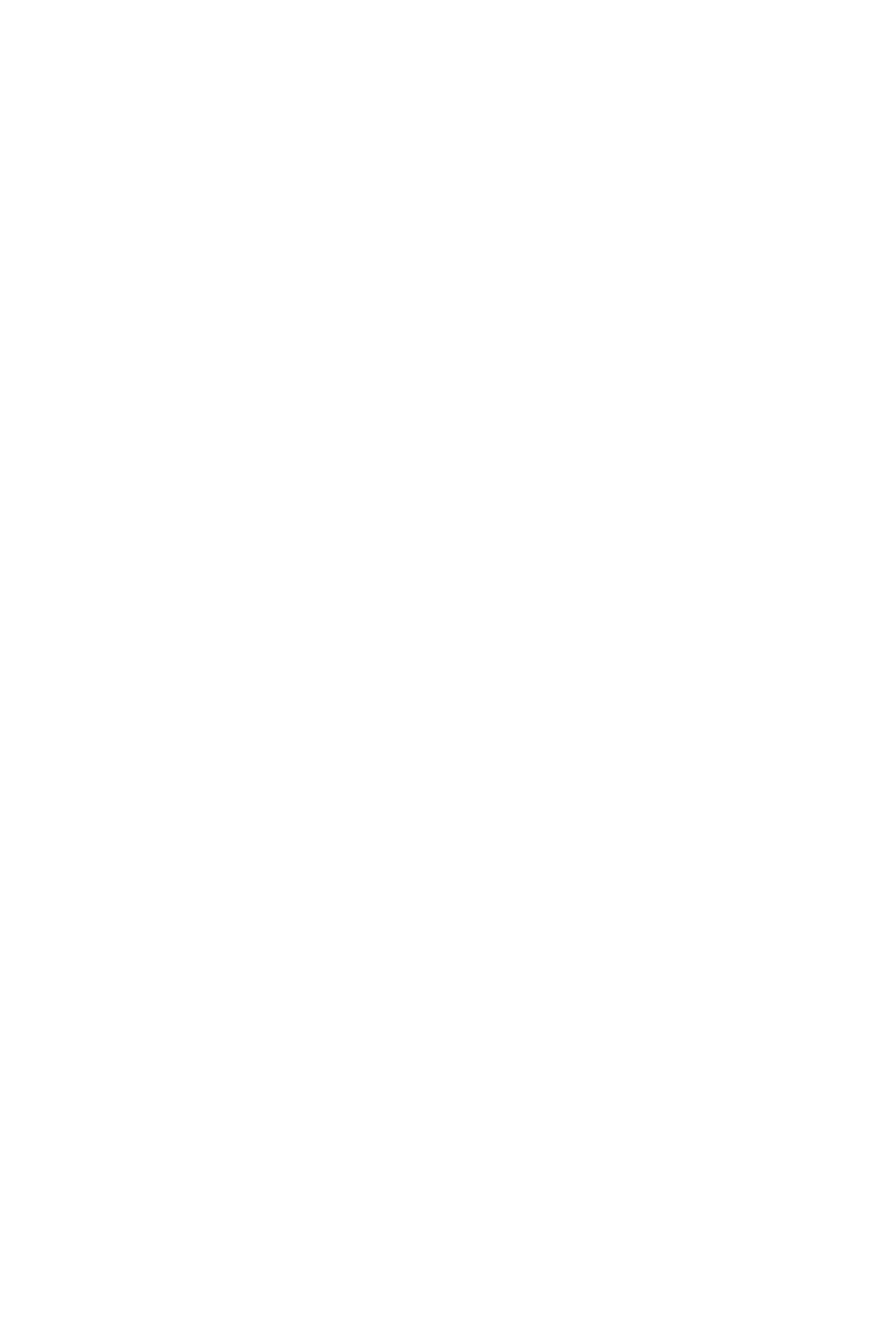## **INSTITUTIONALISED (IN)SECURITY: Exploring The Mena Region's Governance Crises**

edited by Andrea Cellino and Eleonora Ardemagni

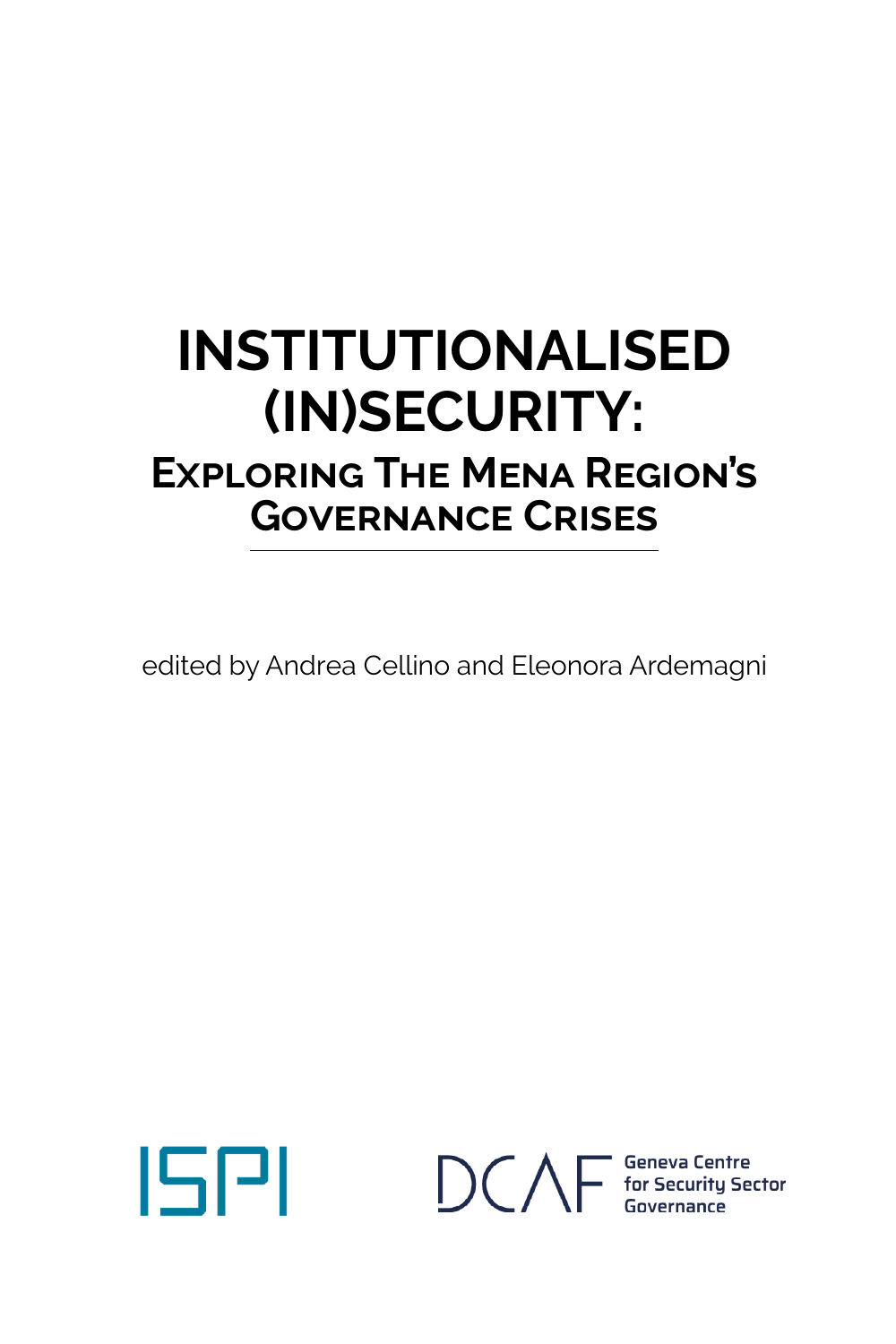© 2021 Ledizioni LediPublishing Via Antonio Boselli, 10 – 20136 Milan – Italy www.ledizioni.it info@ledizioni.it

Institutionalised (In)security: Exploring The Mena Region's Governance Crises Edited by Andrea Cellino and Eleonora Ardemagni First edition: November 2021 Image cover: photo by Nada Harib for Dcaf, 2021

*The opinions expressed in this publication are those of the authors alone and do not necessarily reflect the position of the institutions referred to or represented within this publication.*

Print ISBN 9788855265980 ePub ISBN 9788855265997 Pdf ISBN 9788855266000 DOI 10.14672/55265980

ISPI. Via Clerici, 5 20121, Milan www.ispionline.it

Catalogue and reprints information: www.ledizioni.it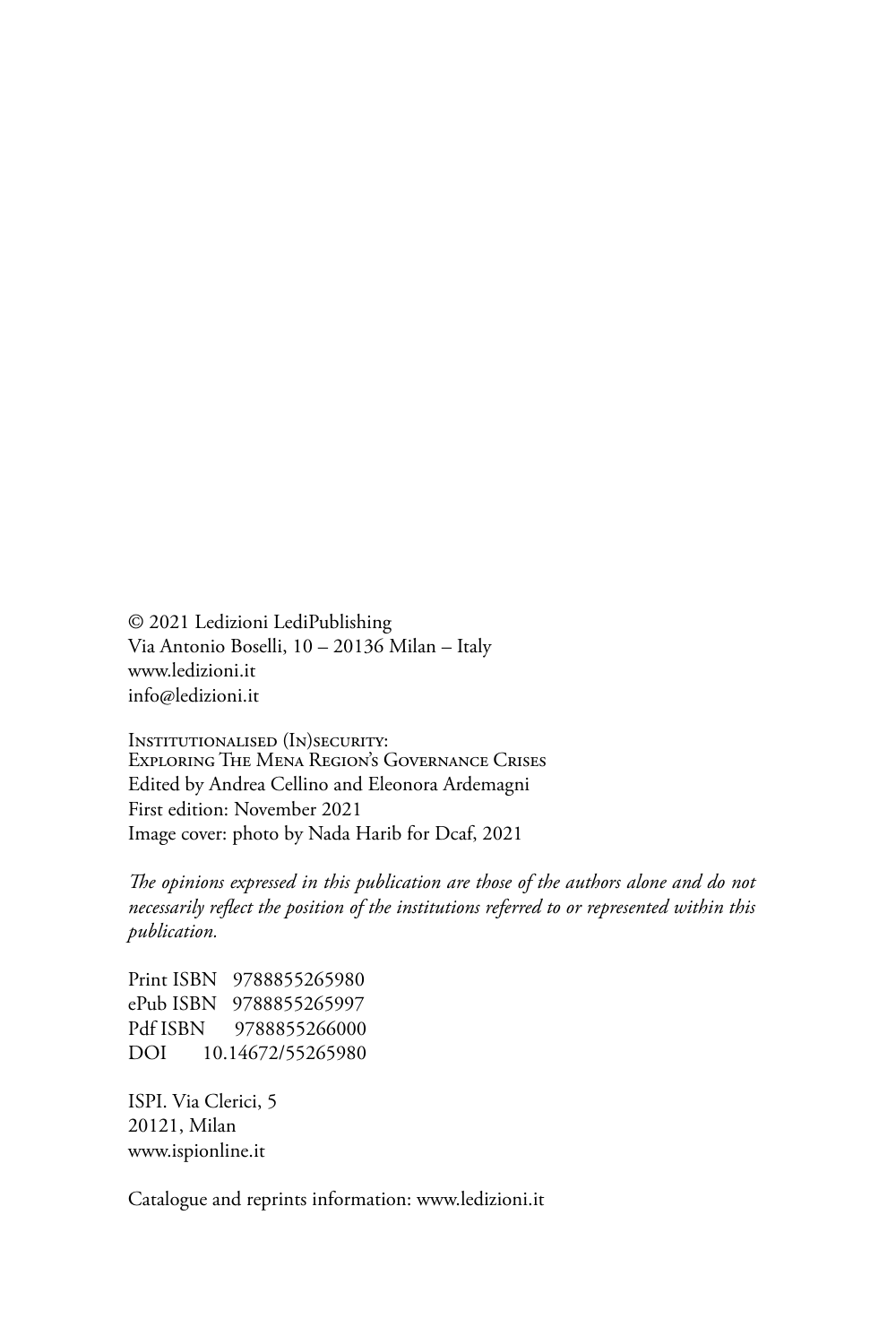# $\bigcirc \bigcirc \bigwedge \overline{\bigvee \bigcirc_{\text{for Security Sector}}^{\text{George Center}}}$

The Geneva Centre for Security Sector Governance - DCAF is an international foundation whose mission is to assist the international community in pursuing good governance and reform of the security sector. DCAF develops and promotes norms and standards, conducts tailored policy research, identifies good practices and recommendations to promote democratic security sector governance, and provides in-country advisory support and practical assistance programmes.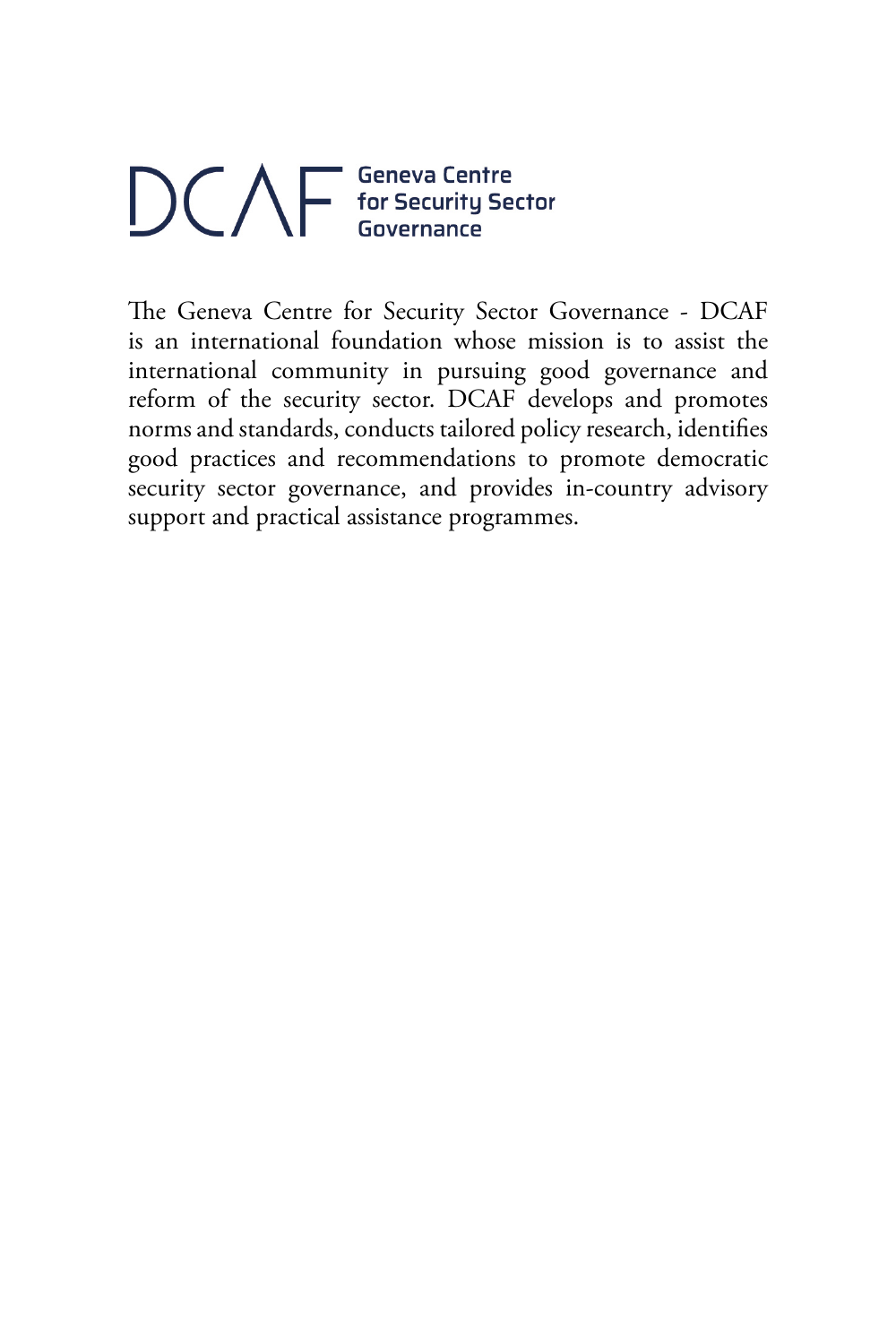#### **Acknowledgments**

This report is a joint production of the Italian Institute for International Political Studies (ISPI) and the Geneva Centre for Security Sector Governance (DCAF), and it represents the research output of the enduring cooperation between our institutes on the topic of security sector governance and reform in the MENA region. As a team effort, the editors would like to thank Federico Borsari, ISPI Research Assistant and Roberta Maggi, DCAF Junior Project Officer, and Emadeddin Badi, DCAF Advisor for Libya, for their valuable work and assistance. Thank you to Matteo Villa, ISPI Research Fellow, for project coordination, and to Annalisa Perteghella. A special acknowledgement to Renata Meda for her constant and precious editorial support.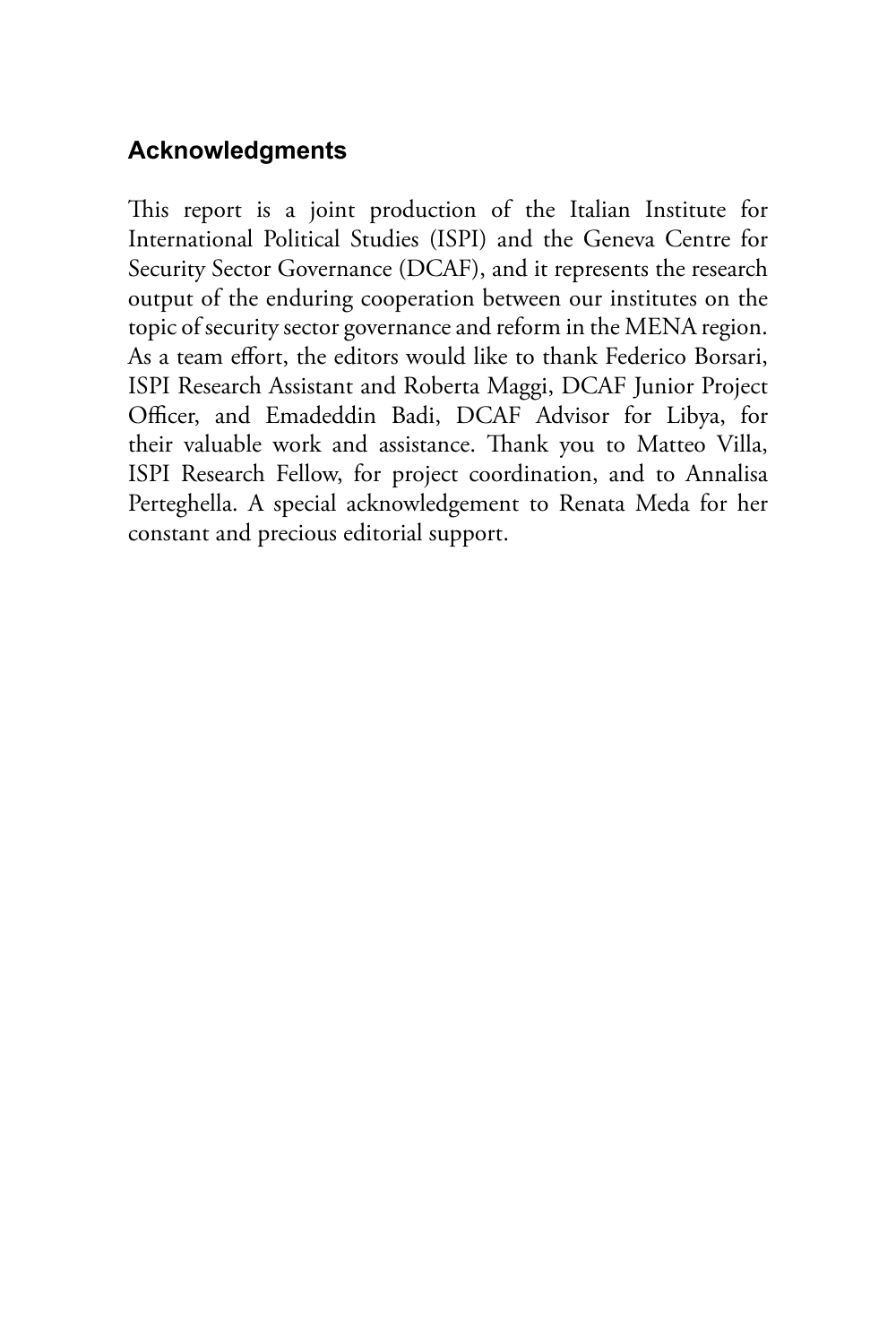| Introduction |                                                                                                    |  |
|--------------|----------------------------------------------------------------------------------------------------|--|
|              |                                                                                                    |  |
|              | 1. Surrogate Governance:<br>The Impact of Institutional Weakening<br>on Security Sector Governance |  |
|              | 2. Reassessing the SSG/R Landscape<br>in Yemen: Post-Hybridity<br>and Non-Western Players          |  |
|              | 3. Peace-building & Accountability<br>in Hybrid Security Orders                                    |  |
|              | 4. Institutional Actors: Security Governance<br>and the Role of Politics in Libya                  |  |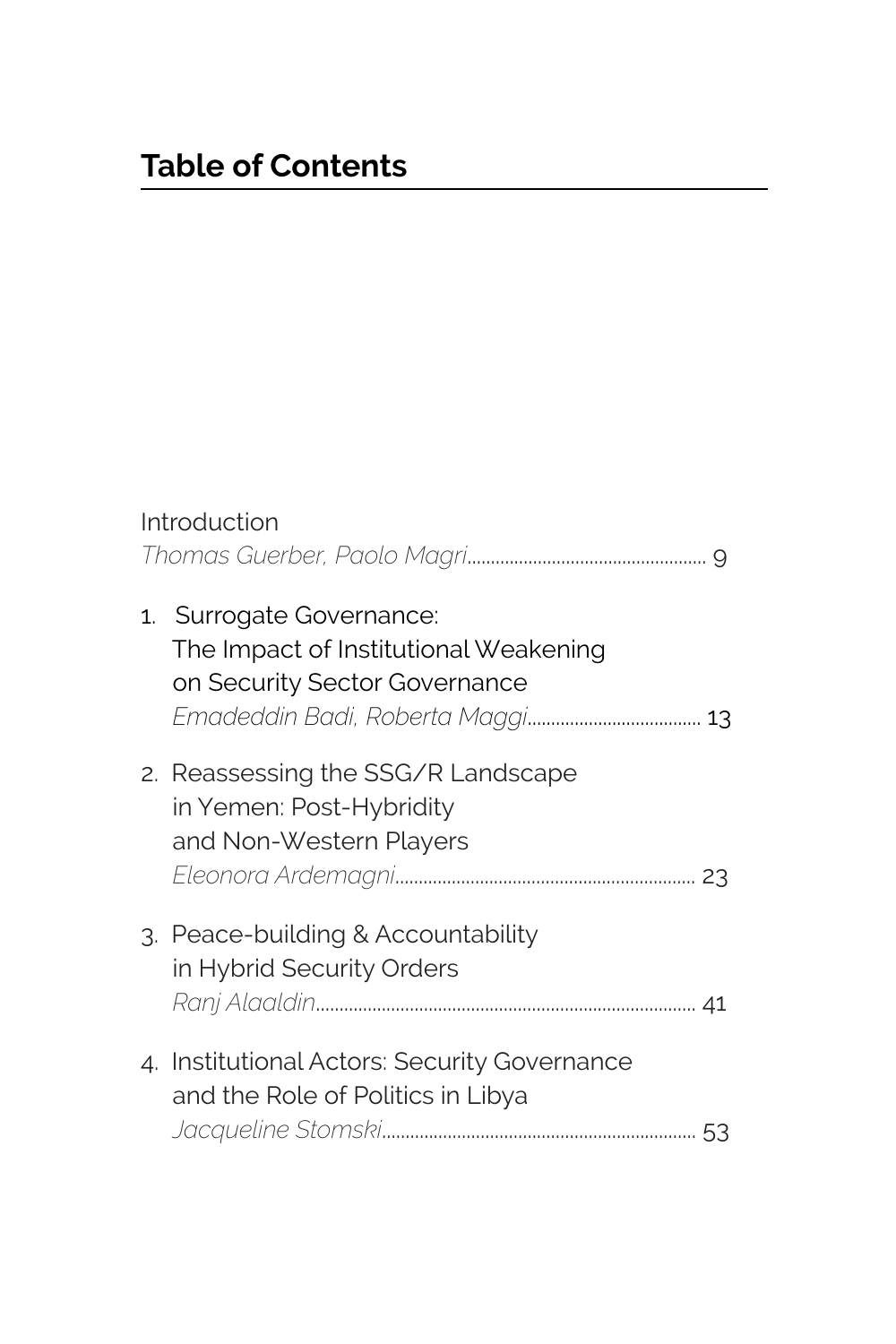|                               | 5. Inclusivity and Empowerment      |  |
|-------------------------------|-------------------------------------|--|
|                               | in Tunisia's Security Sector Reform |  |
|                               |                                     |  |
|                               | Conclusions and                     |  |
| <b>Policy Recommendations</b> |                                     |  |
|                               |                                     |  |
|                               |                                     |  |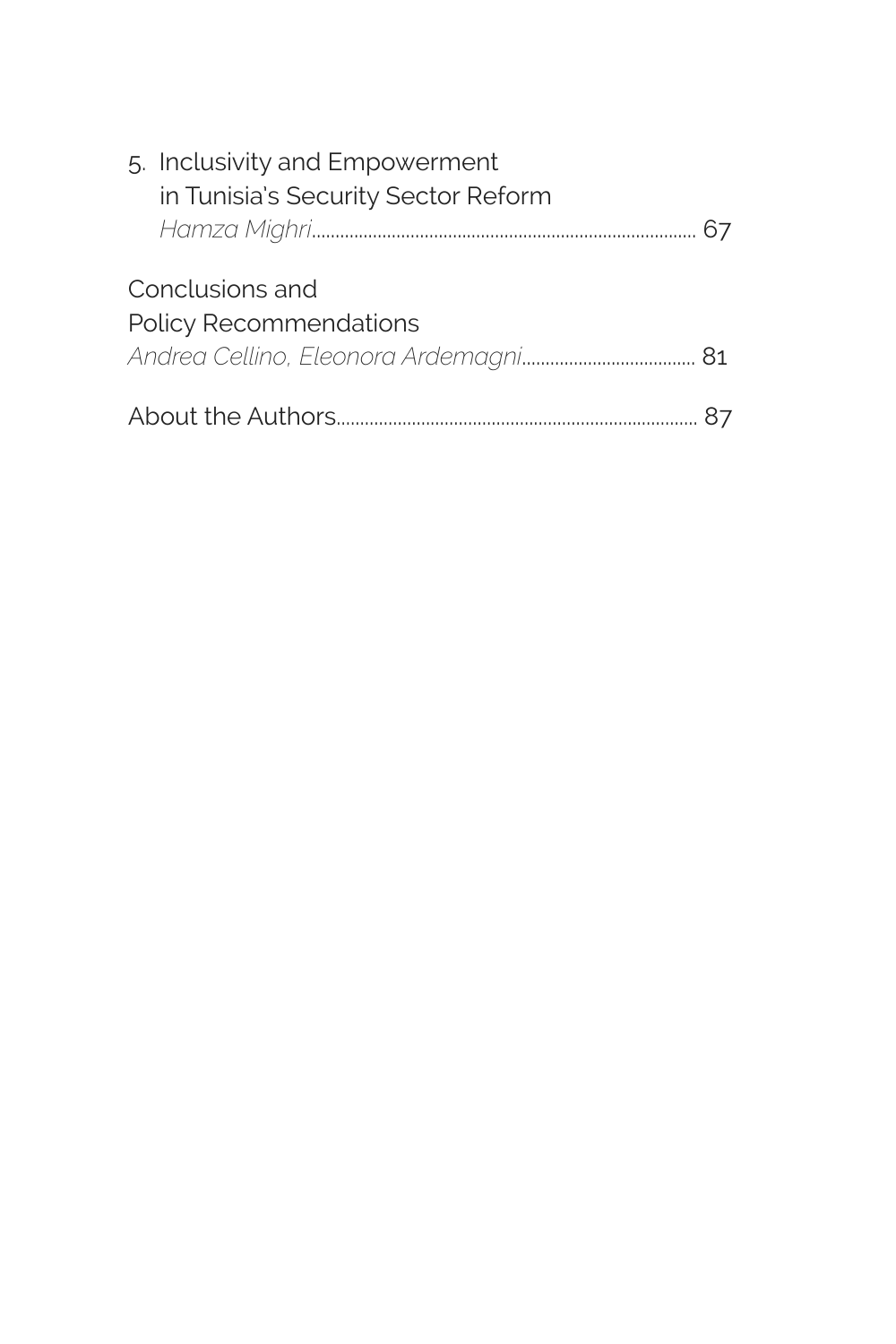After a decade of uprisings and civil wars, the Middle East and North Africa (MENA) region is facing numerous "governance crises": In many countries internal conflicts, hybrid security arrangements, and external interference are hampering the legitimacy and functioning of state institutions. In fact, in most Middle Eastern countries, such governance crises have been the consequence of either a weakening or a full-blown collapse of state institutions themselves, in a feedback loop that appears to have no end in sight. In many MENA countries a context of insecurity, consisting of fluid actors and rules, pervades most daily practices, meaning that insecurity has been de facto institutionalised. As formal and informal security actors have developed complex and intertwined relationships, many "traditional" security orders have turned into hybrid ones, where the line between state and non-state institutions is blurred. Far removed from traditional state-centred patterns of security sector governance, numerous actors now contribute to fostering a form of "governance of insecurity" at both the national and local levels. Fluid and often dysfunctional networks, rather than fixed and accountable hierarchies, are now at the core of security governance structures.

Libya and Yemen are two key examples of the growing importance of studying the "governance of insecurity" in the MENA region. In both countries, a situation of protracted conflict and stalled negotiations has fostered the growth of pockets of institutionalised insecurity, where segments of formal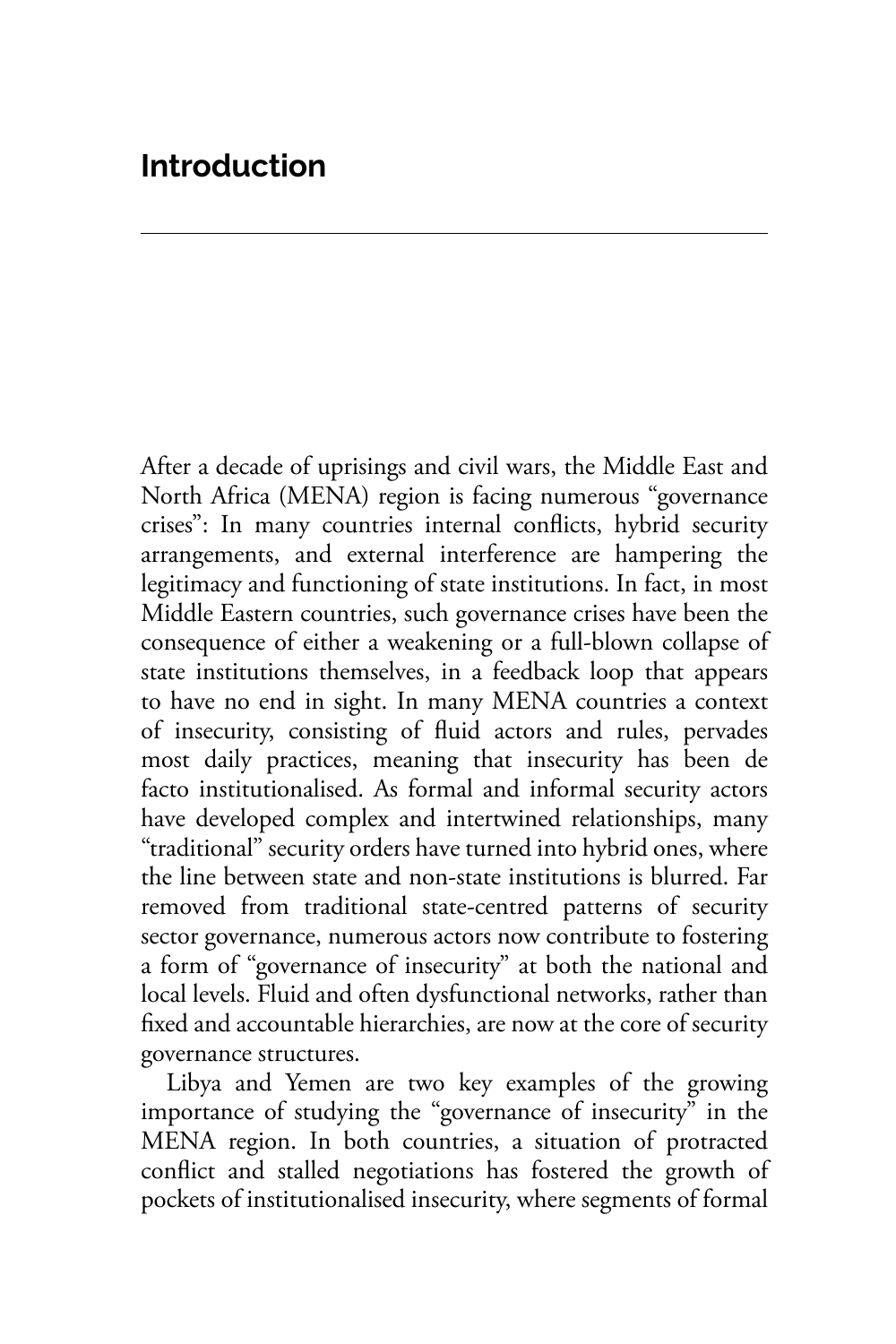armies and armed groups have merged, generating new armed entities. Even when these new entities acquire legal status, they mostly operate outside of state chains of command and do not comply with good governance rules. And while Disarmament, Demobilization and Reintegration (DDR) and Security Sector Governance and Reform (SSG/R) processes are paralysed by political disagreements, mistrust and foreign interference, multiple military forces on the ground are prospering inbetween legal statuses and operational autonomy. This unstable balance generates confusion, as the remit and power of many actors overlap. While not new, this phenomenon needs to be taken into account by analysts and policymakers who attempt to make sense of reality and design viable proposals for SSG/R. Since SSG/R is first and foremost a political process, it can be easily politicised for geostrategic goals, especially in contexts marked by institutional weakening and with a strong reliance on hybrid forms of security provision. With these elements in mind, this Report tries to fill a vacuum in the literature by providing policymakers and analysts with some key tools to understand the increasingly complex reality of the security sector in MENA countries, especially those marked by high levels of institutionalised insecurity.

In the opening chapter, Emadeddin Badi and Roberta Maggi outline patterns of governance crises across the MENA region: with state capacity waning over the last decade, classical concepts such as centralized authority and the state's monopoly of violence are challenged. In a broader view, state-centred analytical frameworks are no longer adequate to shed light on the region's institutional reality, nor to design sustainable models of SSG/R. Moreover, the emergence of hybrid security orders across the region has contributed to eroding state sovereignty in many MENA countries, thus opening domestic arenas to direct and indirect intervention by foreign actors. In such a complex and nuanced context, policymakers need to move away from "one-fits-all" approaches and embrace "the realm of the possible for meaningful reform".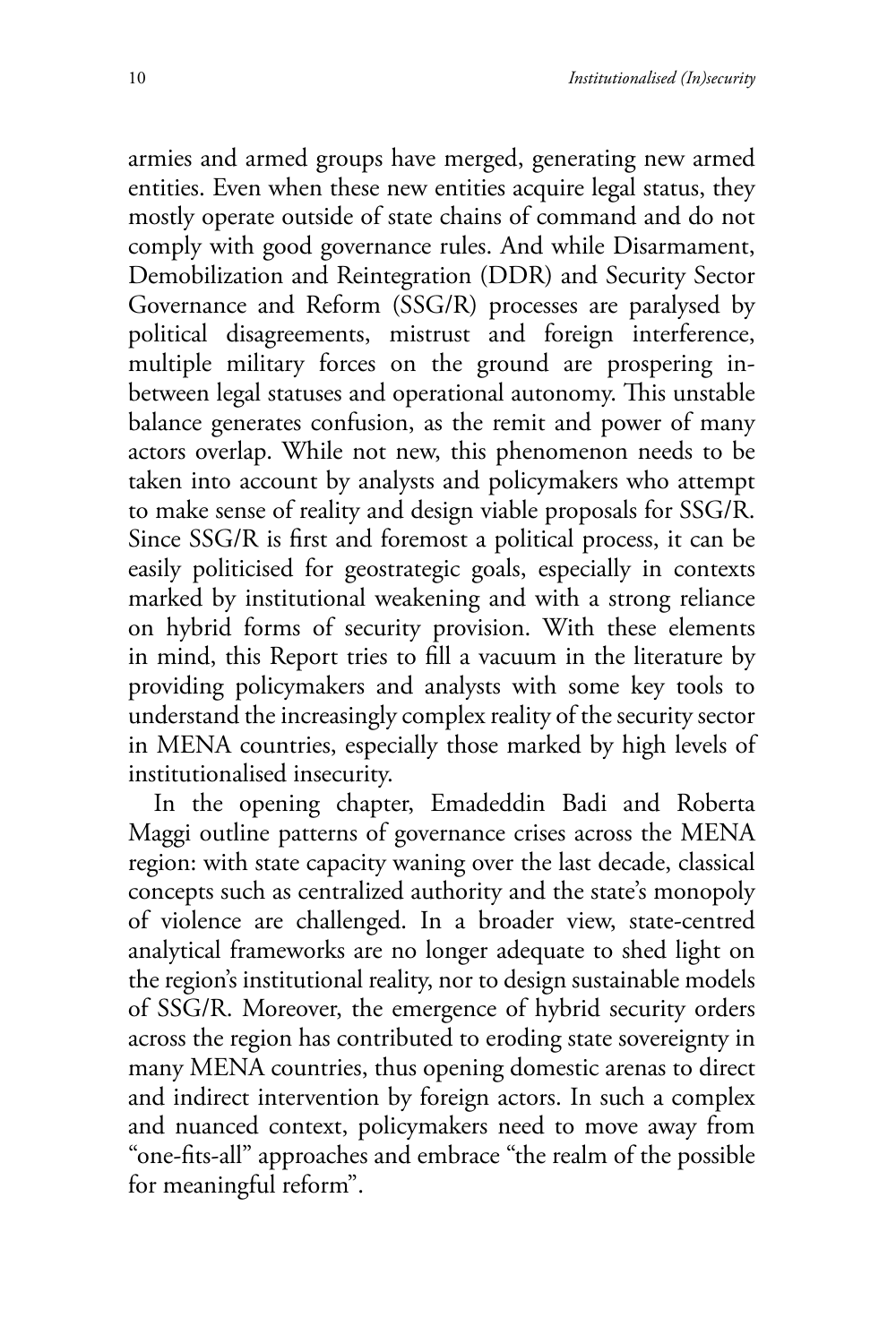Moving on, Eleonora Ardemagni aims to reassess the SSG/R landscape in Yemen and the MENA region by focusing on the evolution of hybrid actors. According to Ardemagni, the conceptualisation of hybridity needs to be reconsidered, as fractured states in the MENA region have turned into multigoverned spaces. In fact, two interconnected dynamics have transformed the landscape, urging a recalibrated policy approach to SSG/R. First, over the past decade hybrid security actors have evolved into re-generated military forces in which "the armymilitias dichotomy is no longer salient to frame reality", as new forces are the product of bottom-up decentralisation processes. Second, the rise of new external players supporting re-generated military forces maximizes post-state centred models of security governance as well as diverse approaches to security assistance, thus further reducing prospects for a cohesive and national reconstruction of the security landscape in the MENA region.

Ranj Alaaldin then reflects upon peace building in hybrid security orders, focusing on the accountability issue in Iraq. Hybrid security orders are resistant to change: They are underpinned by interconnected political and economic dynamics that formal authorities and external actors are ill-equipped to manage. As unconventional security providers proliferate, a grey area of security players co-exists alongside formal state actors. In such a context, the accountability challenge is multi-layered, as demonstrated by the Iraqi case: While making structural changes aimed at improving accountability is "a long-term endeavour", policymakers should start "looking at creative ways to equip activists with the capacity to hold militias accountable", for instance by reducing the scope for such actors to operate with impunity – in other words, strengthening forms of informal oversight over hybrid security providers.

In the fourth chapter, Jacqueline Stomski sheds light on the impact of political elites and institutional actors on good governance, with particular reference to Libya. The political arena in today's Libya is marked by protracted hybridity: In this setting, elites are incentivised to rely on violent networks to preserve the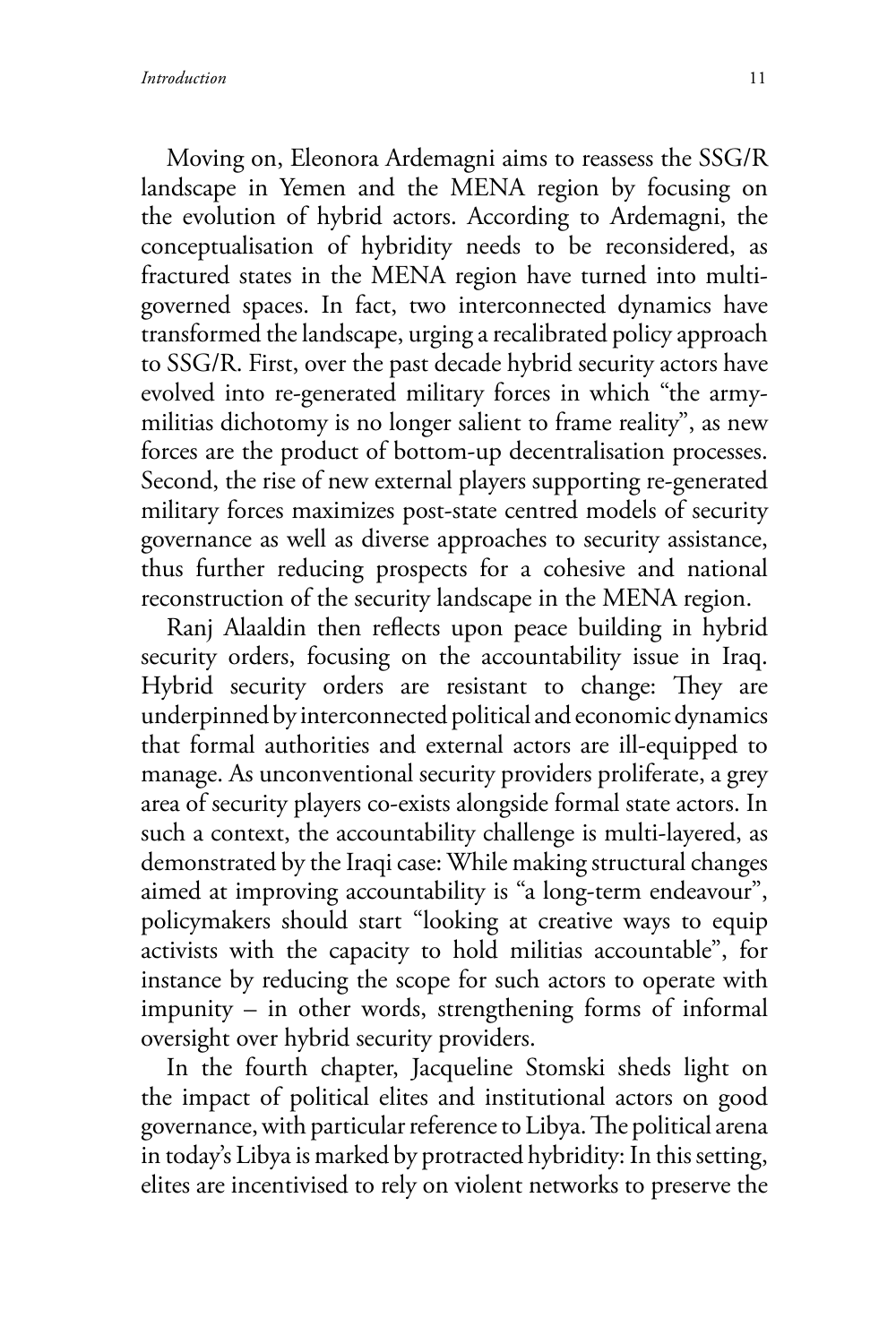political status quo, giving rise to so-called "privilege violence". Having emerged during Qadhafi's dysfunctional rule, "privilege violence" has crystallised across Libya in the last decade, shaping the relationship between state institutions and armed groups. This dynamic creates a narrow-based and exclusionary ruling system in which economic and political elites run the state for their own benefit, encouraging corruption and cronyism to that end. The "privilege violence" intrinsically tying Libya's political arena to the security sector leaves "both democratic and security sector reform prospects grim at best".

Finally, Hamza Mighri analyses the inclusivity issue in Tunisia's security sector. The consistent path of reforms in Tunisia of the last ten years risks being overshadowed by recent events, notably the suspension of the Parliament in 2021. In fact, although significant work has been done to improve SSG/R inclusiveness and empowerment, many obstacles hinder its potential, especially regarding the effectiveness of parliamentary oversight. In Tunisia, the existence of a solid constitutional and legal framework has not yet produced an effective SSG, which would be all the more urgent given that the military and other security institutions have risen in prominence in recent years. Several elements, such as political divisions, lack of a unified security strategy and trust among institutions, have hampered the effectiveness of the work performed so far, particularly at the parliamentary level.

Reflecting on novel ways to improve the region's SSG/R fits neatly within redoubling efforts to stabilise a highly unstable region. However, what all authors highlight is clear: No reform is possible without the willingness of domestic stakeholders, from civil society to the political and economic elites. As the region's future remains uncertain, we hope you will enjoy reading this report and will find some answers in the various authors' work.

*Thomas Guerber Director, DCAF*

*Paolo Magri Executive Vice President, ISPI*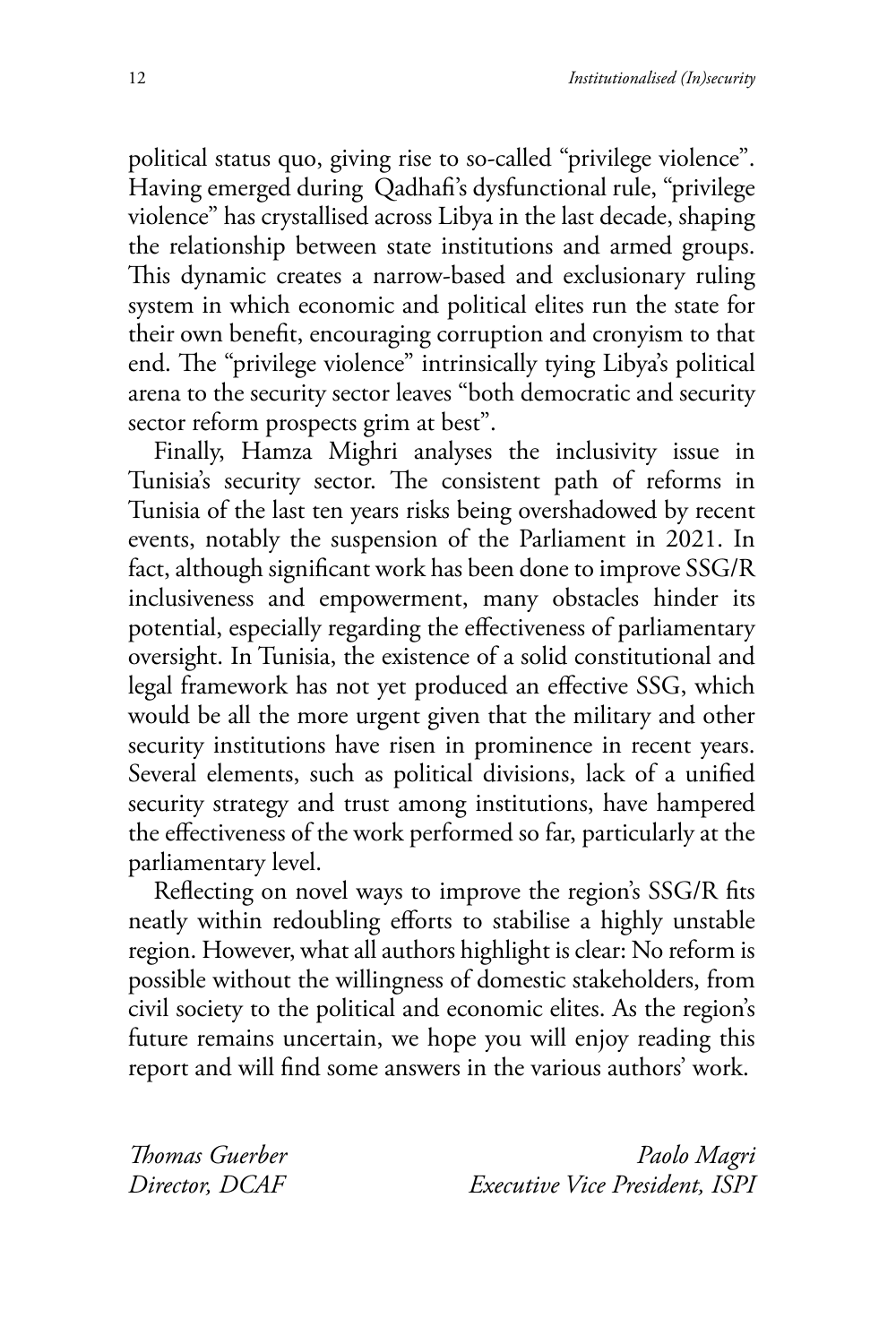#### **1. Surrogate Governance: The Impact of Institutional Weakening on Security Sector Governance**

Emadeddin Badi, Roberta Maggi

In the past two decades, Security Sector Governance and Reform (SSG/R) doctrines have been gradually or partially operationalised across the MENA region, with varying degrees of success. Despite such efforts, however, governance crises remain pervasive and have not only been brought to light in the aftermath of the Arab Spring, but in many cases have been exacerbated by subsequent waves of hybridisation, corruption, impunity and overall institutional weakening. A partial explanation may lie in the rather traditional Weberian understanding of bureaucracy, and bureaucratisation more broadly, in which this century's rational-legal forms of governance still have their roots. Key features, such as hierarchies, merit-based career advancement (or professionalisation), rigid regulations and hierarchical structures are generally seen as desirable qualities for most institutionalised forms of authority. By and large, this understanding remains at the core of governance reforms, including when it comes to countries' security sectors.

In increasingly fragile and volatile contexts – not least amid the ongoing COVID-19 pandemic – governance crises can take many forms. In some countries, the public sector's bureaucratic structures were progressively overstaffed, to the point that they remain a consequential drain on state budgets, while still lacking the capacity to effectively function from an institutional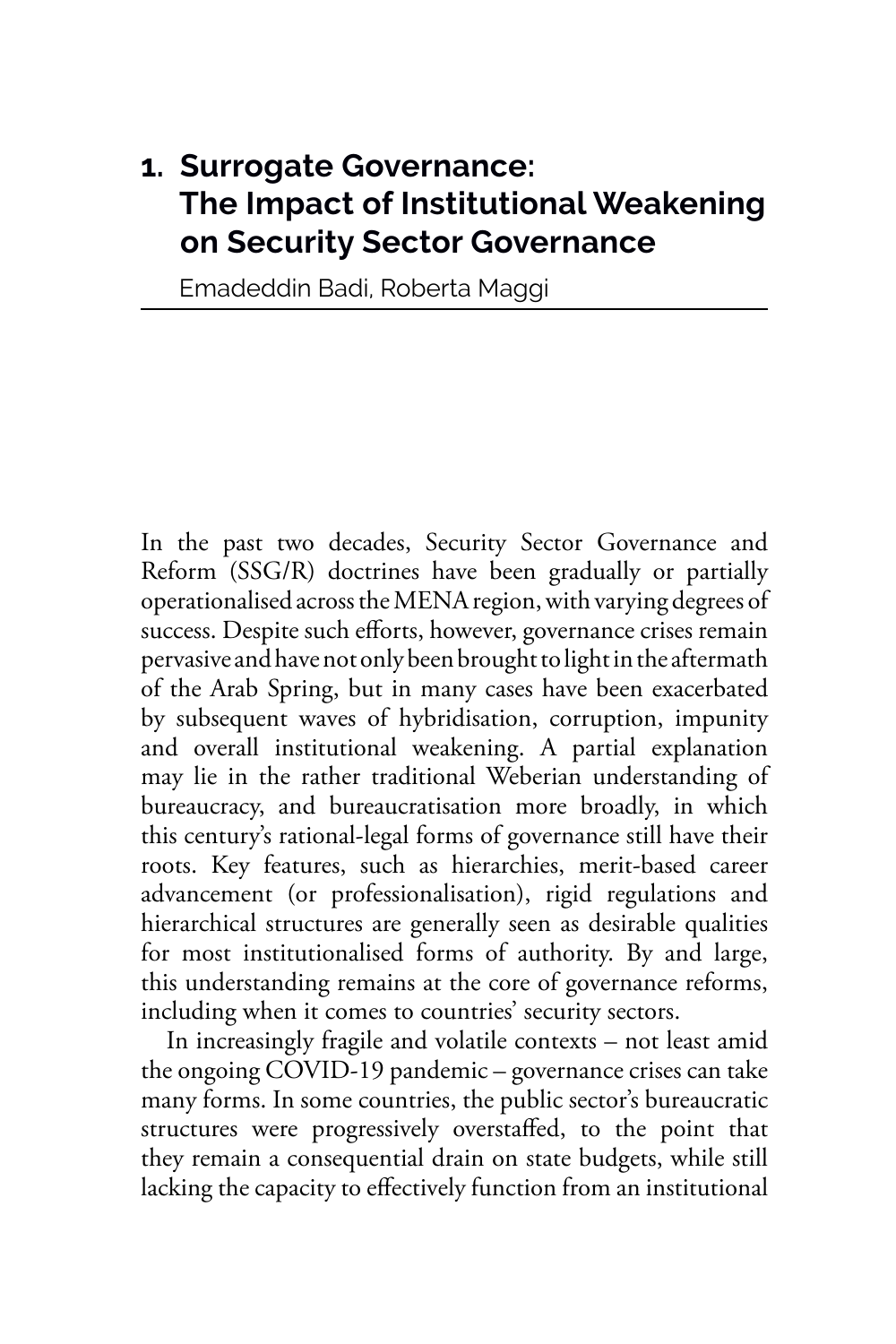perspective. In others, weak state institutions are struggling to cope with the increasingly complex reality in which they operate, thus failing to meet expectations of efficiency and transparency demanded by local populations. It is within this context that across the region's most fragile contexts non-state hybrid actors filled the void in service provision by taking over state functions and blurring the lines between formal and informal roles and responsibilities as they progressively entrenched themselves within the "state". This dispersal of state capacity has challenged concepts such as the monopoly on the use of force, and the SSG/R blueprints premised on a centralised use of force are increasingly considered outdated in conflict and hybrid environments. Instead, they are narratively traded for more decentralised and people-centred approaches to SSG/R that favour informal civilian forms of oversight. These, however, are extremely complex to operationalise and present their own unique sets of challenges.

Such a doctrinal shift, however significant, is but the latest conceptual lens through which the region is seen, and still struggles to fully reckon with the reality of hybridity and its long-term impact on governance structures, security sectors and beyond. To lay the foundations for the chapters to come, this introductory chapter focuses on outlining, in a nonexhaustive way due to the regional lens adopted, key patterns of governance failures and notable emerging trends in security governance policy.

#### **Regional Patterns of Governance Failures Since the Arab Spring**

"It is hard to have a say in how you are governed in a system that tries to prevent it".1 Dysfunctional governance structures underpin key governmental failures across the region prior to

<sup>&</sup>lt;sup>1</sup> "No Cause for Celebration: The Arab Spring at Ten", The Economist, 16 December 2020.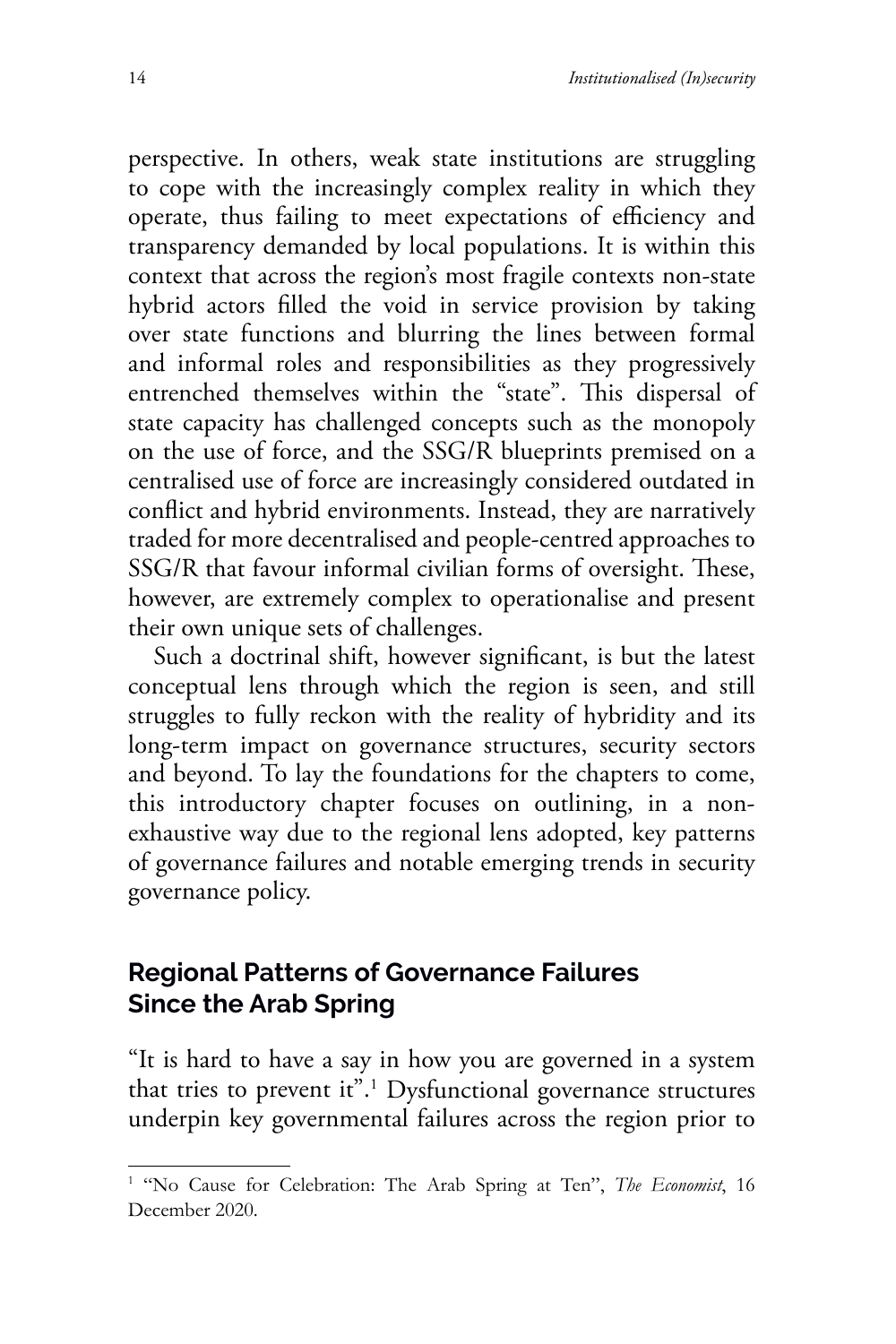the revolutionary wave. Yet, those same structures have endured despite the fall of some of the region's most ruthless leaders in the first decade of the XX century, carrying with them not only a terrible track record of civil liberties restrictions and authoritarian abuses, but also a proneness to intentional and embedded inefficiency. These legacies have contributed to deteriorating state-society and civil-military relations (still too closely associated with the ruling authority), and a general climate of lack of trust.

Such a climate is unsurprising, however: For instance, the outrageously corrupt Lebanese government not only failed to preserve its citizens from the catastrophic explosion at Beirut's port on 4 August 2020, but also failed to provide even a modicum of accountability to the victims, in the midst of a social, energy and financial crisis of unspeakable proportions worsened by the political elite's very existence, interests and responsibility.<sup>2</sup> In Libya, succeeding leaders of divided authorities are rarely seen as anything else than more of the same, continuing the legacy of previous politicians and/or elites. In Palestine, the Authority, "governing" for years beyond its mandate,<sup>3</sup> struggles to demonstrate any political will to fight for the rights of its own population in the face of violations committed by Israel. In Iraq, activists and academics keep hoping for more than window-dressing arrests to result from the investigations into the assassinations of prominent scholars known to speak out against militias across the country  $-$  yet, their fight for accountability continues.4 These examples barely scratch the surface of the ways in which institutional authorities with varying degrees of national (il)legitimacy, despite receiving international recognition, have failed their home constituencies in a profound – yet unsurprising – way over the past decade. The root causes of revolutions or

<sup>2</sup> A. Ibrahim, "[Lebanon: What life is like in a 'failed state'"](https://www.aljazeera.com/features/2021/9/26/lebanon-what-life-is-like-in-a-failed-state.), *Al-Jazeera*, 26 September 2021.

<sup>3</sup> "Palestinian elections: Abbas postpones rare polls", *BBC News*, 29 April 2021. 4

<sup>&</sup>lt;sup>4</sup> H. al-Shakeri, ["Without accountability, al-Hashimi's assassination will not be](https://english.alaraby.co.uk/opinion/without-accountability-al-hashimis-assassination-will-not-be-last) [the last](https://english.alaraby.co.uk/opinion/without-accountability-al-hashimis-assassination-will-not-be-last)", *The New Arab*, 10 July 2020.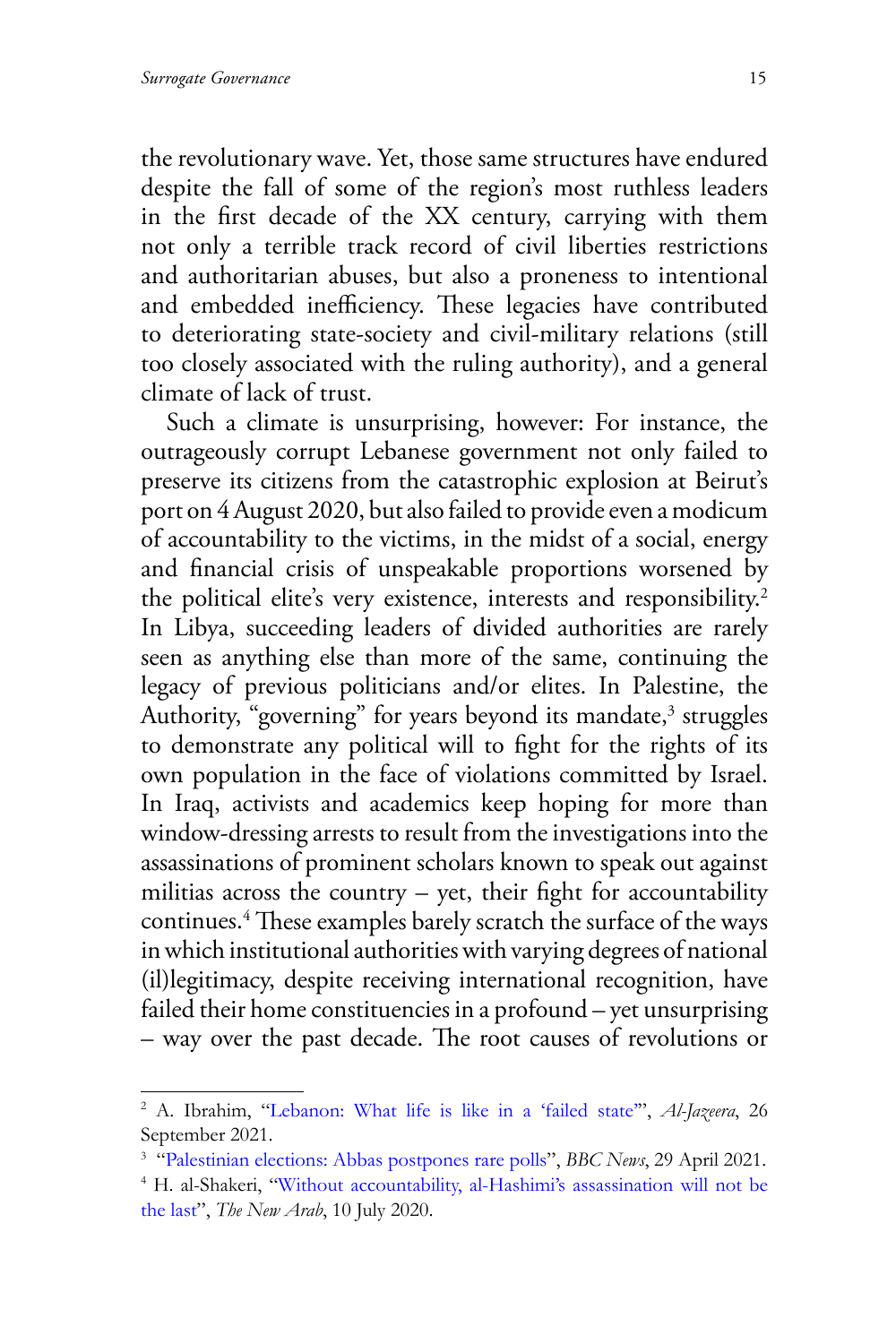protests – whether manifested during the Arab Spring or in the years since – remain largely unaddressed to this day, not least owing to these authorities' unwillingness to compromise their own power-sharing and interest-seeking *modus operandi* for the sake of meaningful reform.

Against the backdrop of increasingly openly malfunctioning governance structures prioritising personal profit over national survival, anti-government sentiments have grown exponentially among disenchanted segments of the population. In some cases, this has led to protests re-emerging, even in the most constrained conditions – such as in Morocco, Lebanon, Libya, Algeria, Egypt, Tunisia or Iraq. In some instances, however, such sentiments have been harnessed by violent extremist groups, leading to an overall expansion of violent extremist networks in the MENA region since 2011. Several efforts have been funded on the "prevention" of violent extremism but all too often they have been received as yet another version of a failed 9/11-reactionary approach to socioeconomic youth  $empowerment<sup>5</sup>$  to curb the spread of "radicalisation". This issue also transpired in the Countering/Preventing Violent Extremism (C/PVE) doctrines deployed across the region and beyond: Radicalisation being motivated by a myriad of factors and extremely context-specific and subjective, doctrinal approaches to C/PVE, oftentimes undertaken as regional efforts in response to transnational terrorist networks' recruitment practices, failed to gain the needed traction to trigger meaningful change on the ground. Such efforts – and notably their failures as well as their perception at country level – are reflective not only of the doctrinal shortcomings of

<sup>&</sup>lt;sup>5</sup> The lack of socioeconomic opportunities is identified as one of five primary drivers conducive to violent extremism in the Violent Extremism Action Plan (UN GA A/70/674 available at [https://www.un.org/en/ga/](https://www.un.org/en/ga/search/view_doc.asp?symbol=A/70/674)search/view\_doc.  $a$ sp?symbol=A/70/674). However, the lack of a common understanding on the core definition of C/PVE doctrines – reflective of the lack of a universal definition of "violent extremism" – is considered the main barrier to successful implementation of such doctrines.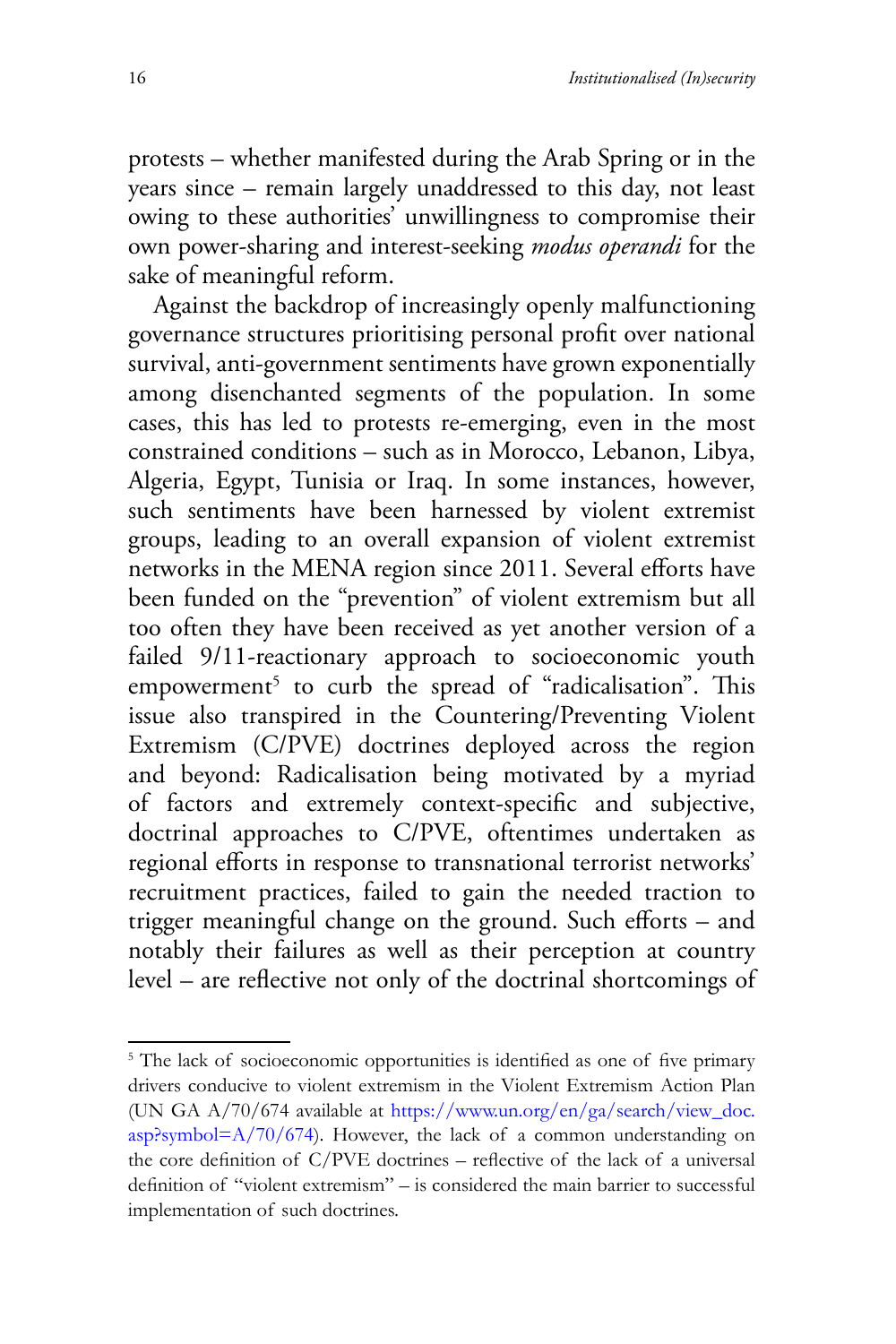some development programmes designed and implemented in the region, but also of the broader disenchantment with easily replicable efforts led by global multilateral organisations with little regard for contextual specificities or root causes.

Botched transitions, governance vacuums, deficiencies and failures have also directly affected patterns of security governance in the MENA region. Before the 2011 revolutions, most of the *loci* of control over the region's artificially sustained "monopolies on violence"6 were centralised in the hands of individual personas. The legacies of these authoritarian setups were bloated security sectors, weak formal institutions and an inherent inability to respond to the hybrid threats brought about by the collapse of the regimes that some dictators individually sustained. These emerging hybrid threats included, inter alia, transnational terrorism and organised crime, foreign-sponsored efforts to use state and non-state actors for subversive goals as well as the instrumentalisation of media to encroach on the public and private spheres with the purpose of impacting the transitional landscape. Domestically, a deeply rooted challenge inhibiting security sectors' ability to tackle these emerging threats was that democratic control over security forces was all but non-existent in Syria, Lebanon, Libya, Egypt, Tunisia and Iraq. Instead, most of these countries' security sectors became fragmented, and control over individual 'fragments' of these sectors was tenuously sustained through alternative mechanisms such as patronage, or communally agreed via informal and local arrangements. This manifested itself as a *smorgasbord* of security governance patterns across the region, with some domestic political or military actors informally exerting direct, unchecked and centralised control over the security sector (or aspects of it), while other localities saw security sustained through informal or clientelist relations between state and non-state actors.

<sup>6</sup> The German sociologist Max Weber, in his 1918 essay *Politics as a Vocation*  and subsequent writings, defines the state as a political organisation which successfully upholds a claim to the monopoly of the legitimate use of physical force over a delimited geographic territory.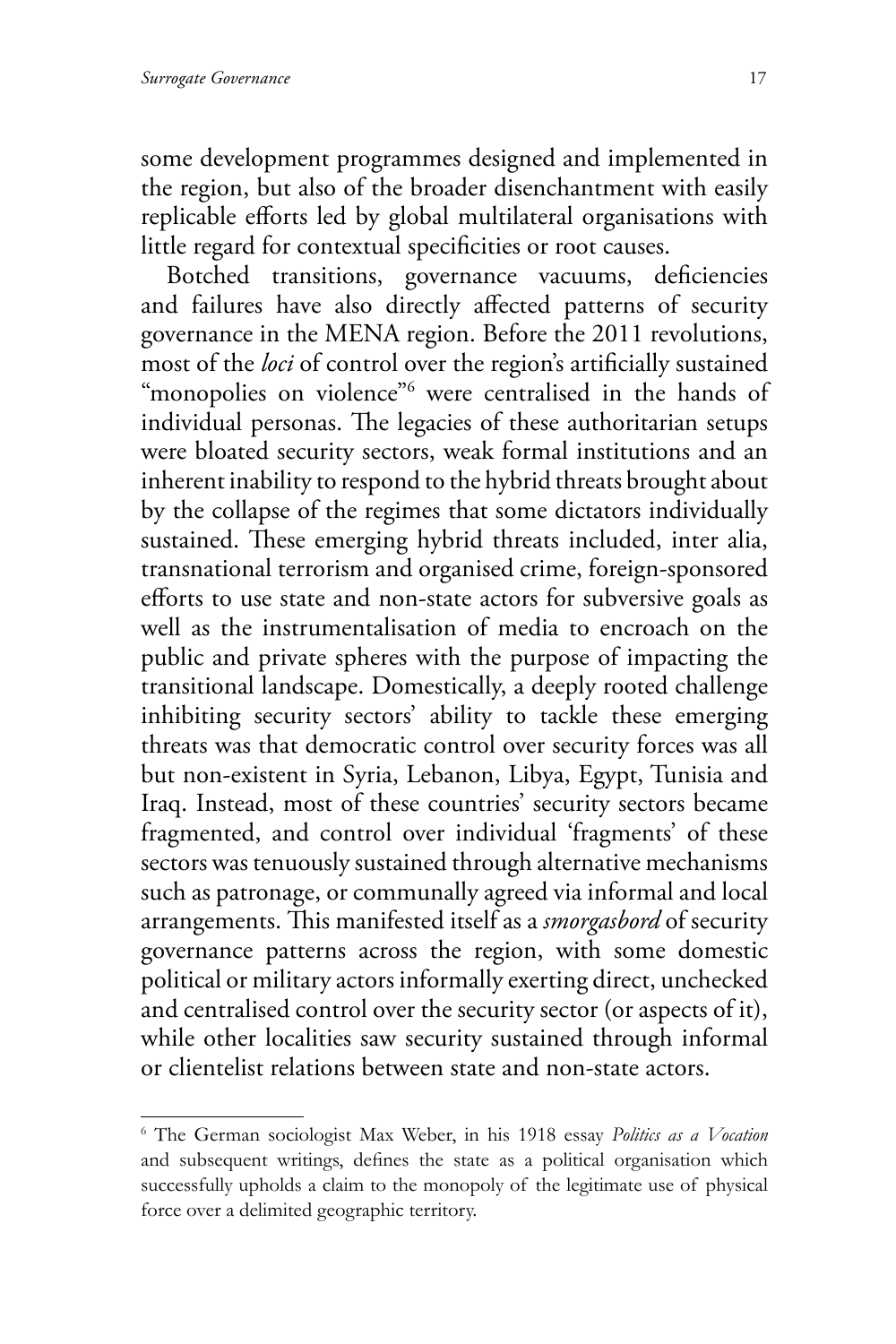#### **Post-2011 Policy Shifts and Emerging Trends**

The emergence of acute forms of hybrid – or hybridised – security orders across the region has undoubtedly contributed to the erosion of the MENA states' sovereignty, thus opening their domestic scene to foreign interventionism. This development overlapped with, and perhaps even catalysed, a global disillusionment with globalisation and liberalism, a worldwide *malaise* that had a negative knock-on effect on multilateralism and the rules-based international order on which it was premised. Together, these two dovetailing dynamics had a direct ripple effect in the realm of security governance in MENA states, with new modalities of proxy interventionism and warfare becoming prevalent across the region. In essence, multiple foreign states leveraged MENA states' eroding sovereignty and fragile new security orders – and the affiliated state and non-state actors within them – to deploy a mixture of conventional and unconventional methods, as well orchestrating coercive and subversive activities, in the pursuit of their own interests. These regional states also took advantage of the decay of multilateral tools, ill-fit to deal with the changing international peace and security landscape, to guarantee themselves impunity by opting to remain below the threshold of formally declared intervention when needed.

This dynamic was also concomitant with a general aversion towards unpopular and politicised interventions by Western powers, a direct result of long-term interventionist failures in the better part of the past six decades. This trend may have stemmed from the national security-motivated conception that this approach, perhaps deemed sound from a geopolitical and financial perspective, saw instead foreign policy priorities being increasingly predicated upon military contracts rather than ideological or policy principles. In turn, this shift paved the way for the prioritisation of short-term stability over long-term peaceful transitions, in a moneymaking game that transcends national borders. Maintaining plausible deniability by covertly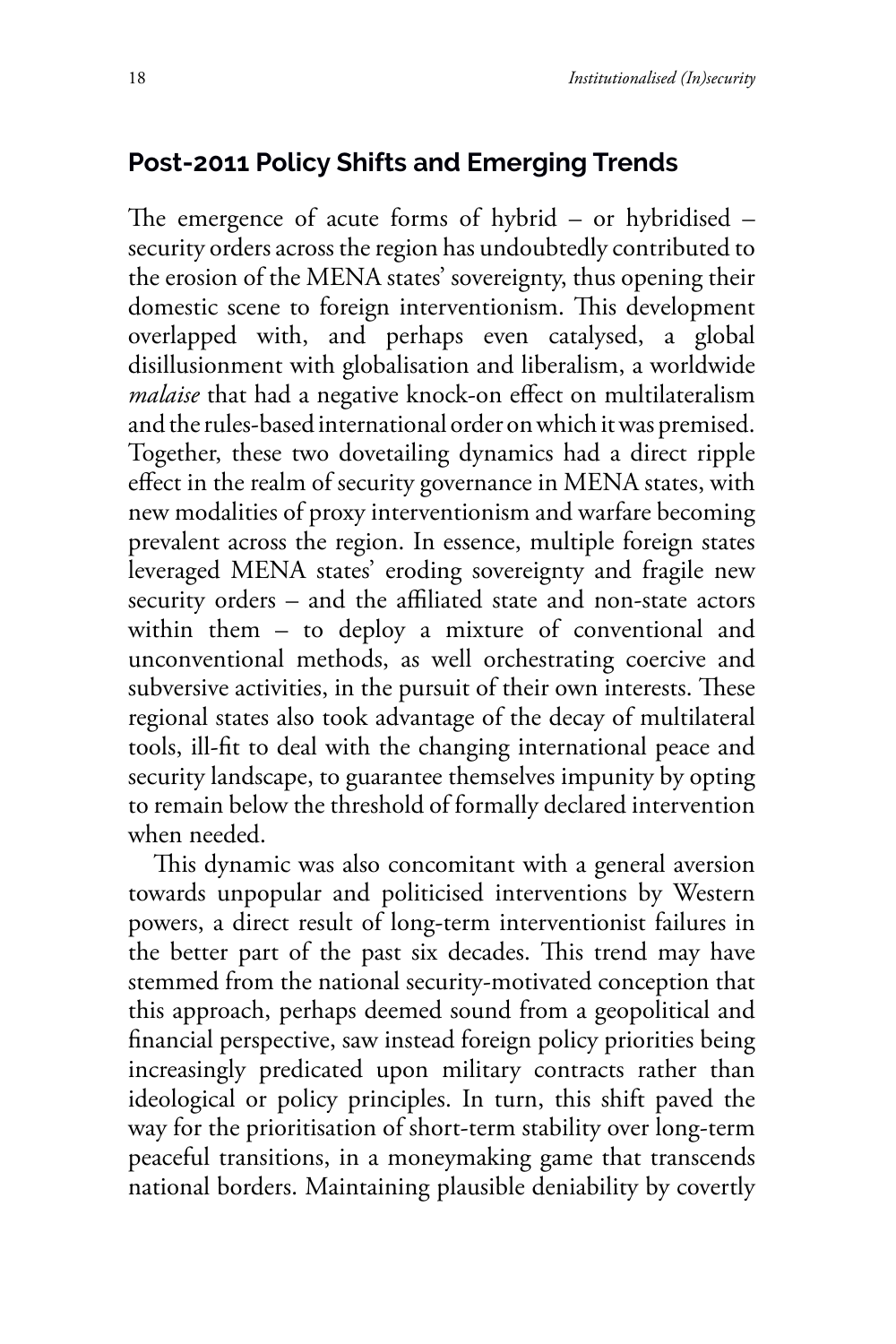intervening only in the form of technical assistance or material support to carefully selected regional partners clearly constitutes a distinct emerging trend of war in the MENA region.

With the two abovementioned dynamics in mind, this shift towards inter-state conflicts on a regional scale thus catalysed the emergence of new proxy dynamics, with key players such as the United Arab Emirates (UAE), Saudi Arabia, Iran and Turkey vying for control of key conflict arenas across the region, effectively sidelining "usual suspects" such as the United States and European powers from political significance owing to their voluntary backseat role which had replaced direct interventionism. In Yemen, for instance, proxy dynamics and – oftentimes – direct military involvement of Iran, Saudi Arabia and the UAE7 led to the internationalisation and progressive worsening of the conflict and precipitated a catastrophic humanitarian situation in the region's poorest country. This new form of interventionism, however, would not have been possible if the country's sovereignty had remained intact – in other words, if its institutions had remained resilient and uncorrupted. As in other similar contexts across the region, however, the pattern of institutional weakening initiated by the country's former leader Ali Abdallah Saleh paved the way for those same institutions' increased hybridisation after his fall, and the country's inevitable descent into civil war. Warlordism and the increasing embeddedness of armed factions into the country's split institutions was the final nail in the sovereignty coffin of the Gulf's most fragile territory.

At the macro-level, over the past decade, while the Western powers invested large amounts of development/aid funds in top-down Security Sector Reform and Governance (SSR/SSG) programmes across the region, regional proxy actors financed both institutional and non-state train and equip efforts aimed at creating a new form of security-related dependence

<sup>7</sup> A. al-Ashwal, *[Where is the Yemen War Heading?](https://carnegieendowment.org/sada/81565.)*, Carnegie Endowment for International Peace, 15 April 2020.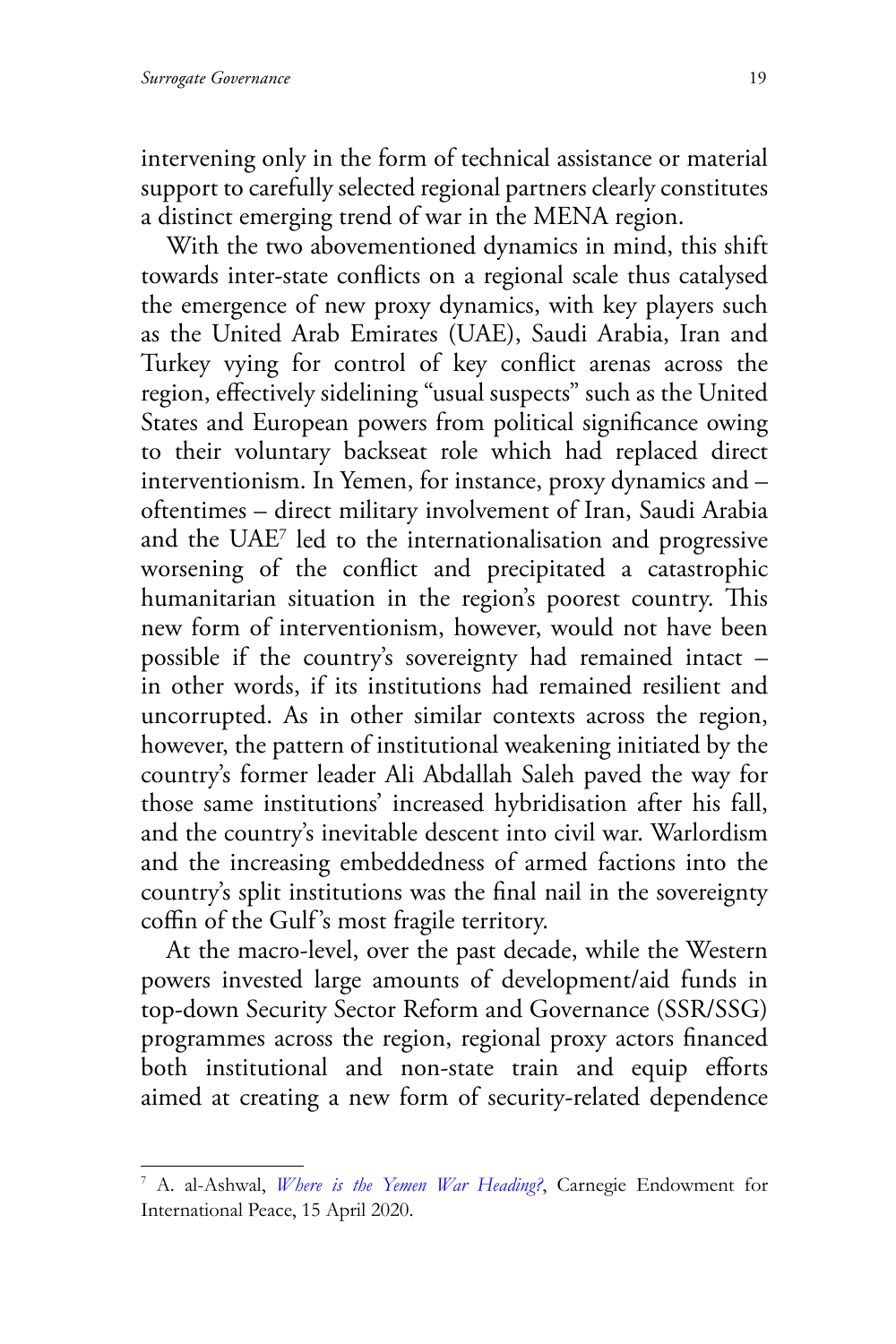and strengthening their regional clout. Such train and equip efforts have become increasingly targeted over time, with easily measurable results being sought in short periods of time – a service which has become fully monetised, and in so doing completely bypassed the key challenges of state-centred, technocratic SSR assistance in fragile contexts. Iraq remains a salient example of this phenomenon, with bilaterally empowered militias having taken control of key "fragments" of the security sector, while twodecades of international multilateral security assistance funds were mismanaged owing to weak public financial management and widespread corruption.8 In Libya, this is best exemplified by Turkey's engagement on capacity building efforts for Libya's security sector following their military intervention to halt Khalifa Haftar's offensive on Tripoli, and their political role in the negotiations of a ceasefire agreement between the conflict parties in 2020.<sup>9</sup> In both cases, such dynamics emerged owing to multilaterally-sponsored assistance programmes failing to address the root causes of the institutional dysfunctionality that followed the dictatorship's demise, leaving the door open for regional powers to fill the gap and grow their clout in fragile contexts.

This dynamic is only made worse by the gradual privatisation of military action, and the outsourcing of military services to private companies – including in matters of training. This pattern contributed to bringing a relatively vicious market logic into a realm which was previously largely defined by foreign policy imperatives. Private security entrepreneurs, who marketed their security expertise in increasingly volatile settings, did so in most cases with little legal or regulatory frameworks, a dynamic which created no incentive for

<sup>&</sup>lt;sup>8</sup> These issues, for instance, were raised as key barriers to implementation in the Evaluation of the Security Sector Reform Programme of UNDP Iraq for the programme period August 2015-December 2018, available for download at time of writing at https://erc.undp.org/evaluation/documents/download/13650[.](https://warontherocks.com/2021/05/to-advance-its-own-interests-turkey-should-now-help-stabilize-libya/) 9

<sup>&</sup>lt;sup>9</sup> E. Badi, "To Advance Its Own Interests, Turkey Should Now Help Stabilize [Libya"](https://warontherocks.com/2021/05/to-advance-its-own-interests-turkey-should-now-help-stabilize-libya/), *War on the Rocks*, 24 May 2021.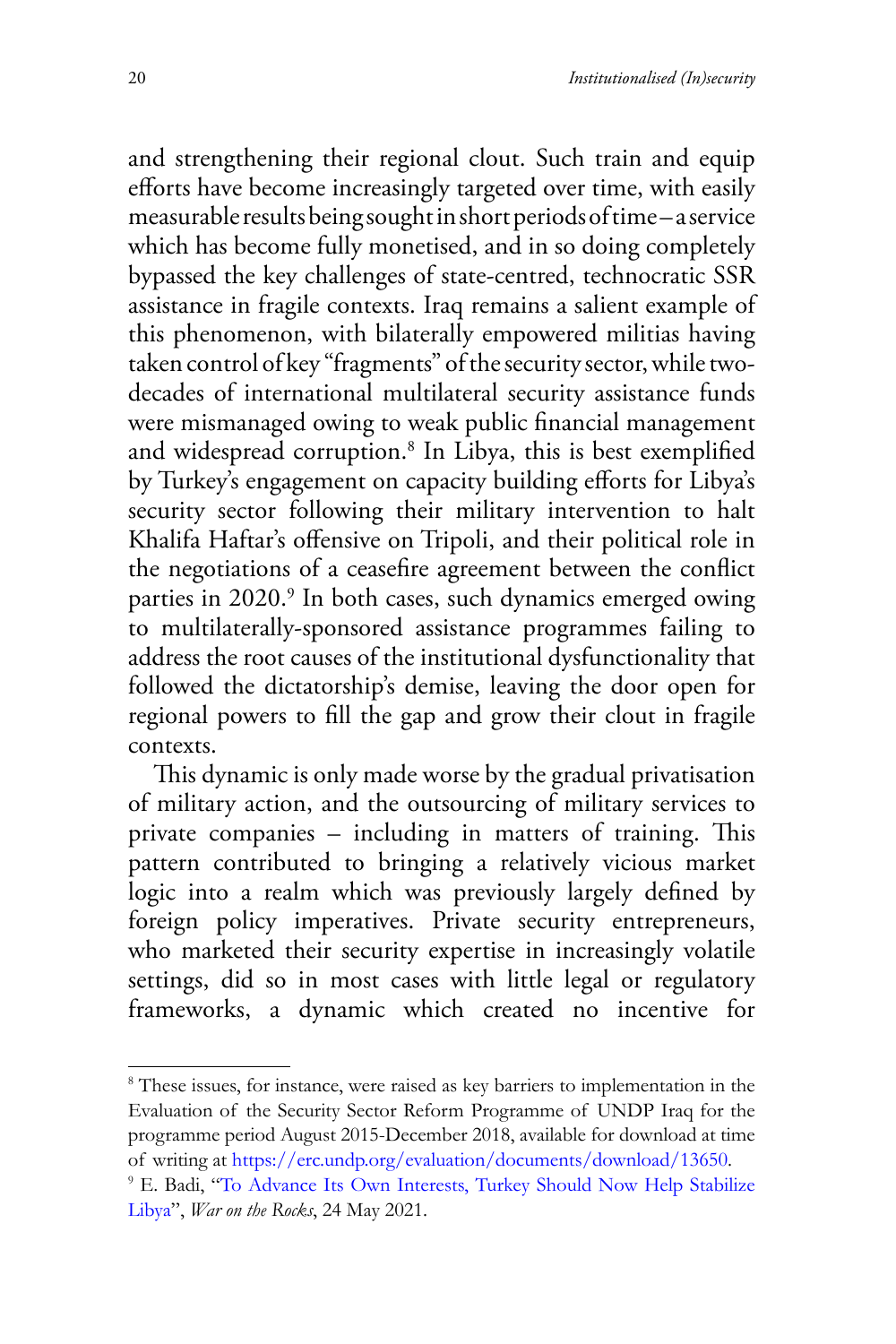preserving basic civil and human rights across their operations. The result is a shift in states' foreign policy imperatives, where the further weakening of principles-based policies was catalysed by the emergence of a culture of impunity that some Private Military Security Companies (PMSCs) have thrived on. In a ruthless market in which war technologies can be provided by an increasing number of actors, military contractors become foreign policy agents, in turn relieving the state of responsibility and accountability at times, all the while ensuring profits made and engagements sustained remain to some degree coordinated with their respective governmental patrons. Such is notably the case with Wagner's operations in Libya: Guided with a twentyfoot pole by the Russian government, strategically aligned with its policy imperatives abroad yet entirely covert in its capacitybuilding and train and equip engagement benefitting Khalifa Haftar's LAAF<sup>10</sup>

#### **Concluding Remarks**

These are only some among the many trends which the MENA region's security arenas have witnessed since the advent of the XXI century, through wars, revolutions and foreign interventionism in different forms. The challenges brought about by these dynamics, whether overcome or not, have led the populations of the MENA region to rethink and challenge the very notion of the "nation state" and the validity of this model of governance in the contexts they live in. The complexity of the region's woes all too often led to consciously binary readings of its conflicts, such as for instance the exclusively ethno-religious focused takes, orientalist in nature and defended by numerous prominent Western media outlets since they are easier to digest by self-interested policymakers and their constituencies. Such oversimplifications, however, also provided regional leaders with

<sup>&</sup>lt;sup>10</sup> I. Barabanov and N. Ibrahim, "[Wagner: Scale of Russian mercenary mission in](https://www.bbc.com/news/world-africa-58009514) [Libya exposed](https://www.bbc.com/news/world-africa-58009514)", *BBC News*, 11 August 2021.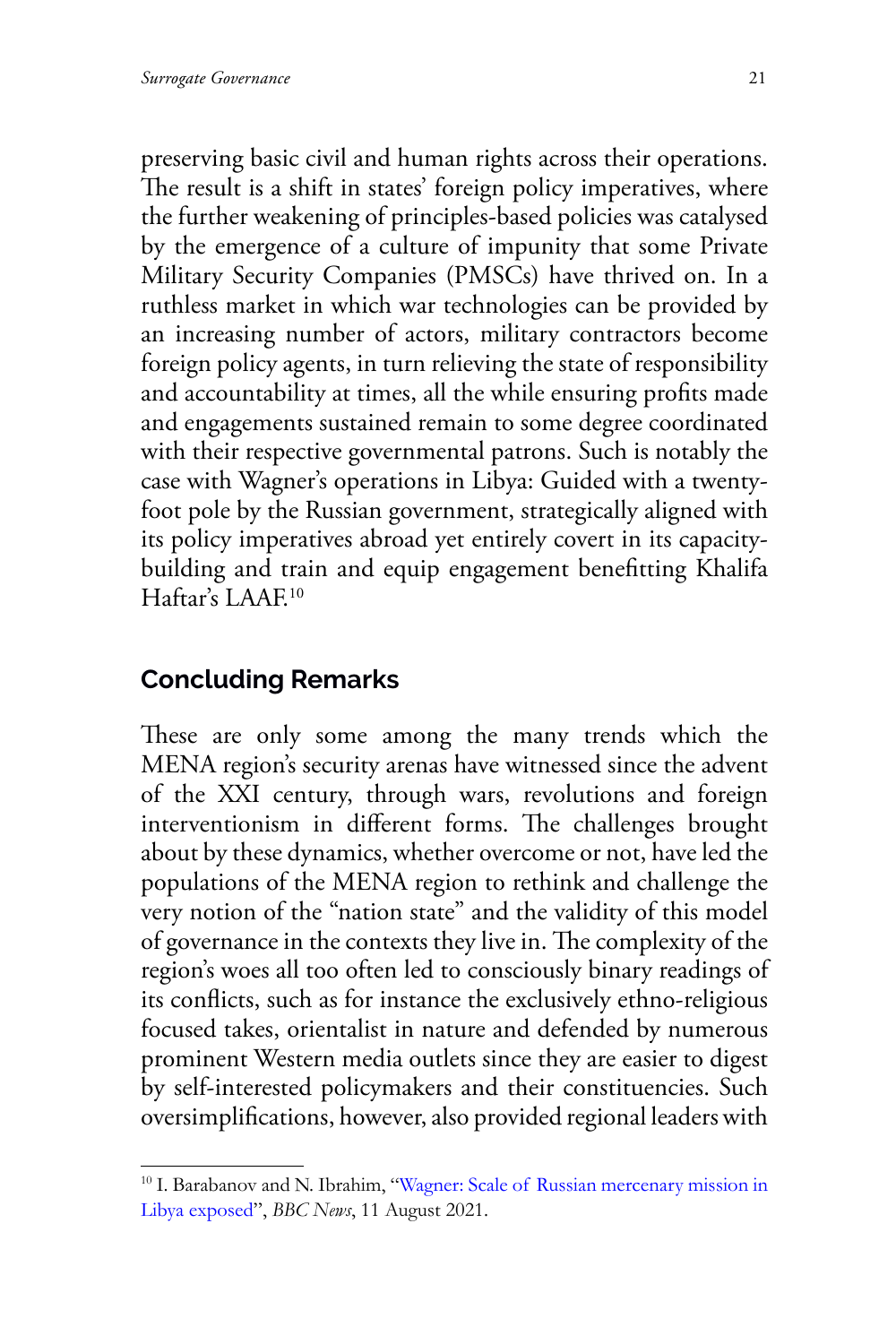the discursive tools to sustain the "nation state" in its imported $11$ form, a move that proved detrimental for the region's stability. In this sense, the increasingly strong call to move away from this trend fully coincides with an effort to rethink what reform means in fragile contexts, and what level of adaptability should be adopted from the vantage point of policymakers to finally begin moving away from "one-fits-all" formulas.

It has thus become worth asking whether the nation state ever was. The mere fact that this question has come to the fore should also elicit a revaluation of the various understandings of reform, and their implications for attempts to reform security sector governance. While the answer to this question remains elusive, this edited volume's subsequent chapters point in the direction of some of the ways in which current governance structures should be conceived of, supported and progressively reformed. Using specific country case studies – notably Tunisia, Libya, Iraq and Yemen – the chapters tackle the ways in which hybrid actors, political elites and corruption, as well as the lack of accountability, inclusive governance and oversight all shape collective action and the realm of the "possible" for meaningful reform.

<sup>&</sup>lt;sup>11</sup> In *Nationalism and the State* (1993), John Breuilly studies external influences in terms of "nation state" formation in the MENA region and beyond. The author notably explores how post-colonial legacies in the developing world left behind some centralisation-related imperatives in the immediate aftermath of nationalist struggles and colonial resistance. It is in this sense that the import of governance models from Western colonial powers in the early days of post-colonial contexts' coming of age is assessed as detrimental to social cohesion in the MENA region writ-large, as it provided the space for consolidation of power through othering and coercion. This phenomenon is tackled with specific reference to the Libyan context by E. Badi in ["Of Conflict and Collapse: Rethinking State](https://brill.com/view/journals/melg/13/1/article-p22_22.xml.) Formation in [Post-Gaddafi Libya](https://brill.com/view/journals/melg/13/1/article-p22_22.xml.)", *Middle East Law and Governance*, vol. 13, no. 1, March 2021, pp. 22-48.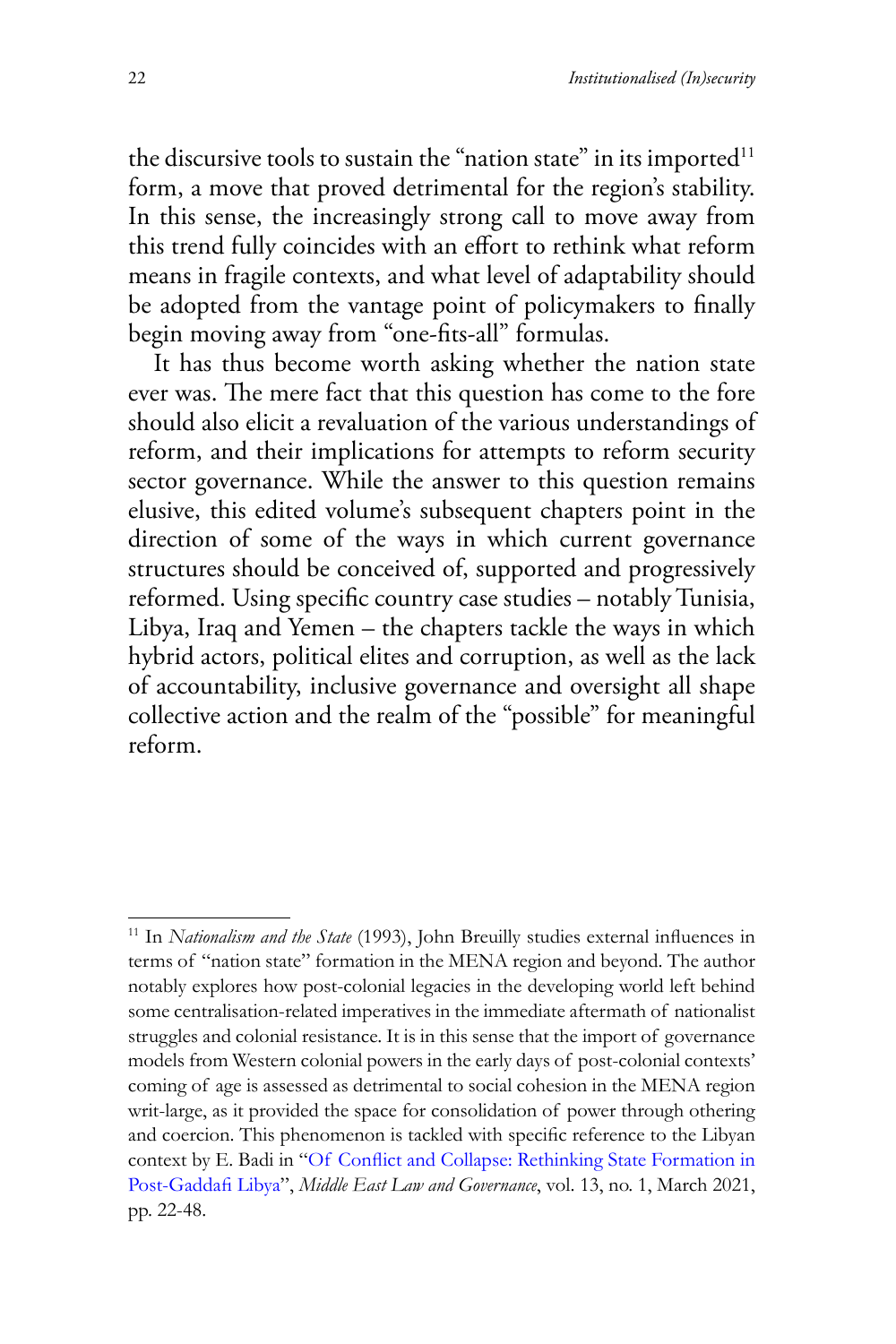#### **2. Reassessing the SSG/R Landscape in Yemen: Post-Hybridity and Non-Western Players**

Eleonora Ardemagni

The conceptualisation of hybridity needs to be reconsidered, as fractured states in the MENA region – such as Yemen – have turned into multi-governed spaces. In fact, two interconnected dynamics have transformed the operative landscape, urging a recalibrated policy approach to Security Sector Governance/ Reform (SSG/R). First, post-2011 hybrid security actors have evolved into re-generated military forces in which the army-militias dichotomy is no longer salient for framing reality because these forces are the product of bottom-up decentralisation processes. Second, the rise of non-Western external players supporting re-generated military forces maximises post-State centred models of security governance, as well as different approaches to security assistance, including among non-Western players (network vs pyramidal). In this way, Western and non-Western efforts produce segmented and competing security projects, narrowing further prospects for a cohesive and national reconstruction of the security landscape in the MENA region.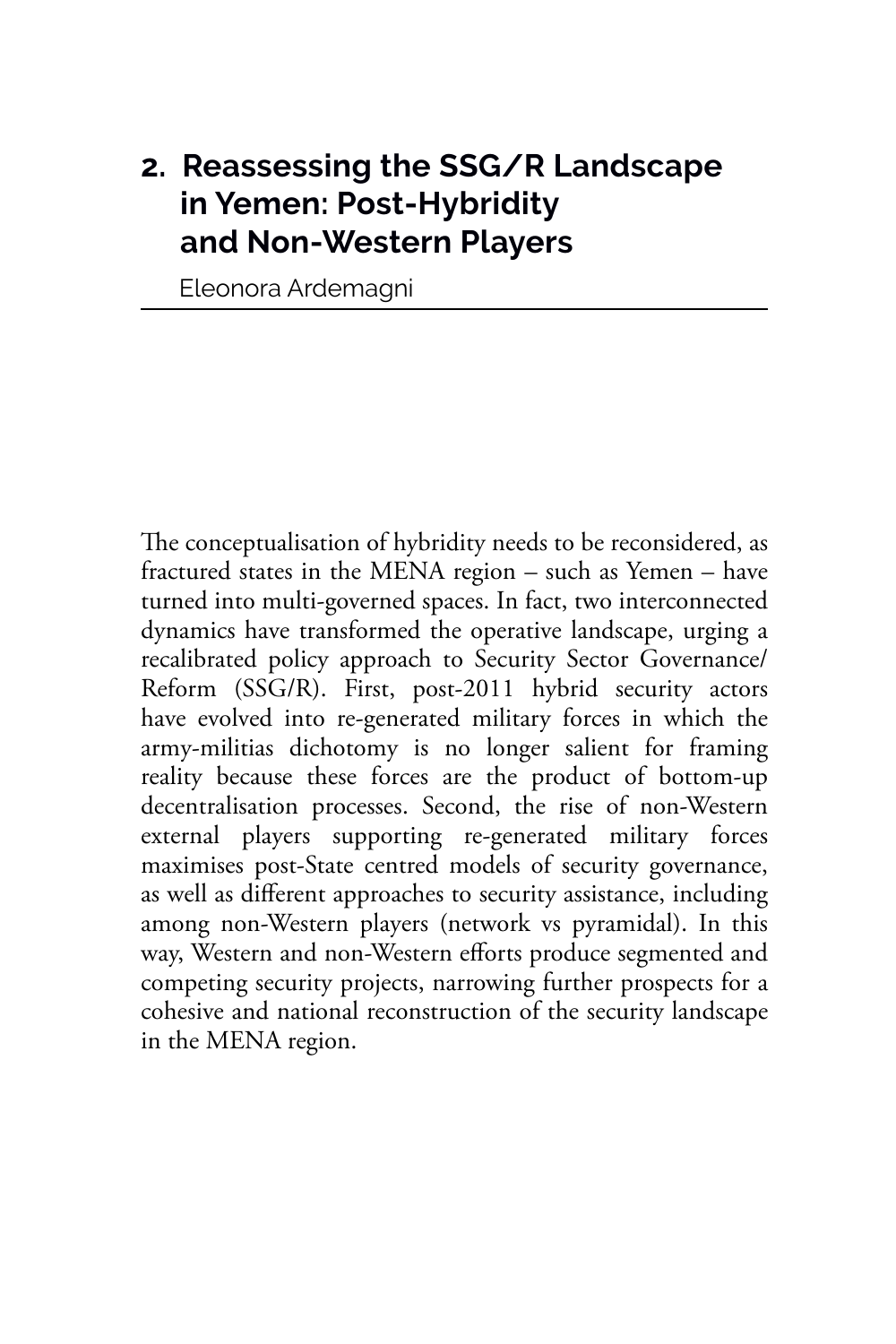#### **Post-Hybridity and Non-Western External Players: Two Pressing Issues Arising in Multi-Governed Spaces**

Since 2010, the Middle East and North Africa (MENA) region has been going through a major governance crisis, especially in Iraq, Syria, Libya and Yemen, following a widespread crisis in the legitimacy of governments. As a result of several regimes collapsing and civil wars, these governance crises often turned into anarchy. But anarchy did not crystallise into a power vacuum. Rather, it was gradually filled by a myriad of local, but often externally backed, armed groups performing formal security provider duties and beginning to behave as governance actors in a broader sense. Many of these bottomup non-state actors then developed hybrid characteristics, presenting intertwined formal and informal features after topdown institutional legitimisation processes. Therefore, despite at times lacking universally recognised governments, fractured states in the MENA region cannot be considered *ungoverned spaces*, but rather *multi-governed spaces* in which local armed groups and authorities have re-set the rules of the "governance game".

Yemen is an example. As a national peace agreement is far from being finalised, the country has *de facto* divided into a series of micro-states, statelets or "militiadoms",<sup>1</sup> geographical areas run by armed groups which combine fighting activities, security provision and governance, each one with distinct, often competitive agendas and different external backers. Inside its political boundaries, Yemen has turned into a multi-governed space. At the time of writing, most of the north-west (included Sana'a) is held by the *de facto* Houthi state supported by Iran; the Saudi-backed internationally-recognised government

<sup>&</sup>lt;sup>1</sup> E. Ardemagni, *Beyond Yemen's Militiadoms*. Restarting from local agency, EUISS Conflict Brief Series 8, The European Union Institute for Security Studies, April 2020.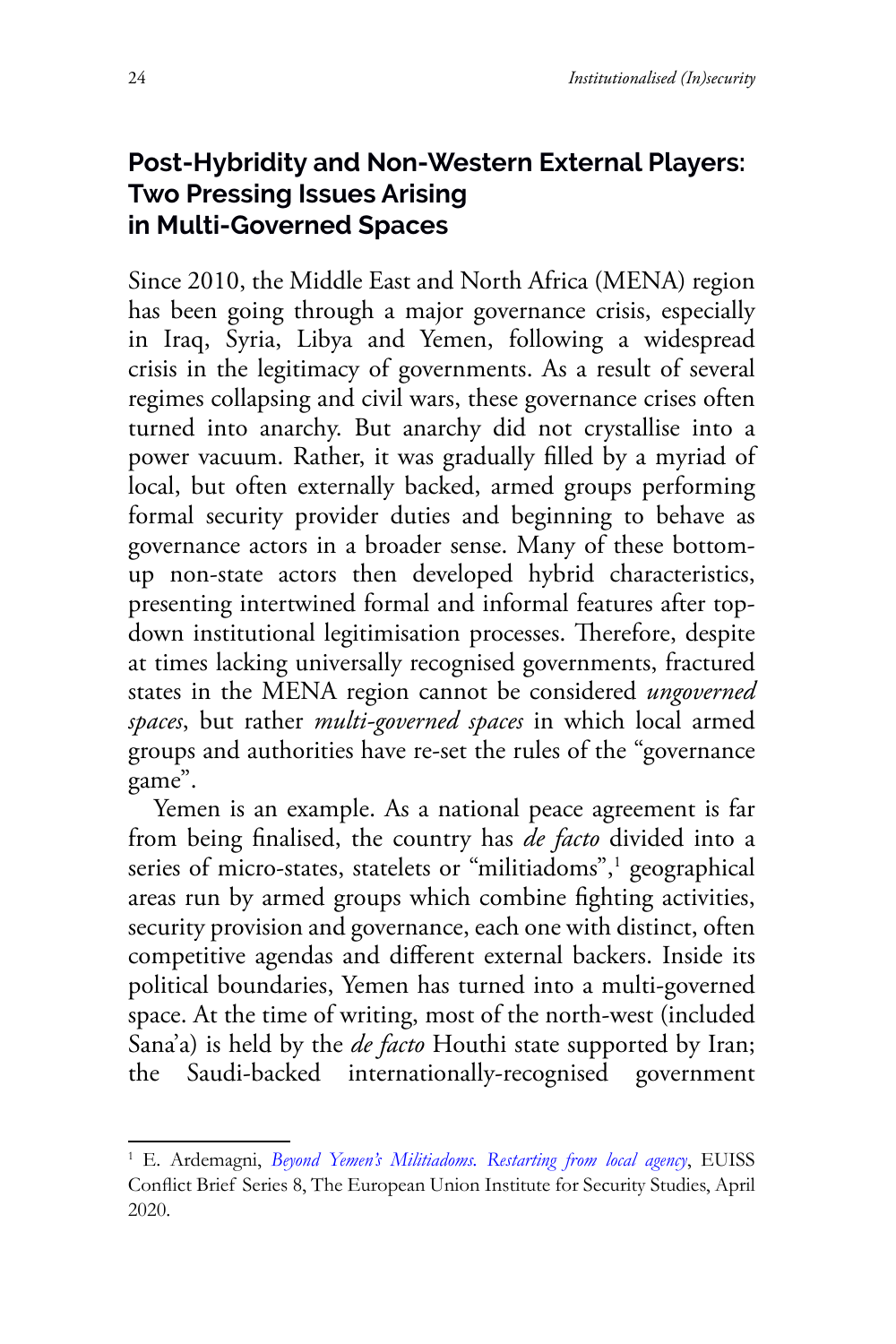struggles to keep Marib city, plus the oil and gas fields located in the Marib Governorate; political and military forces affiliated with the Saudi and Qatari-backed Islah party, $^2$  and supporting the government, control areas of Taiz province and city; the military-political group loyal to Tareq Saleh (nephew of former President Ali Abdullah Saleh) governs Mokha city and the Bab el-Mandeb area as part of the UAE-backed West Coast Forces; pro-Emirati forces affiliated with the secessionist Southern Transitional Council (STC) still control most of the Aden, Lahj and Abyan governorates; finally, the UAE-backed Hadhrami Elite Forces control Mukalla and coastal Hadhramaut.

More than 10 years after the critical juncture of the Arab Spring and its immediate aftermath, it is time to find new analytical lenses to make sense of the MENA region's multigoverned spaces, advancing solutions to address the widespread crisis of governance. Pursuing this goal, the conceptualisation of hybridity needs to be reconsidered, as does, consequently, the policy approach to Security Sector Governance/Reform (SSG/R). Such a conceptual step must pre-date policy options, since: A) in fractured states, the actors and power balance in defence structures have changed since 2011, when the hybridity phenomenon began to spread exponentially; B) in fractured states, non-Western external players are on the rise and compete overtly with Western external players on broadly-understood stabilisation activities, including security assistance and reshaping the actors and power balance in the defence structure. The emergence of post-hybrid military forces – forces in which segments of armies and militias cannot be clearly identified as distinct poles – and the rise of non-Western external players in fractured states are new barriers to effective SSG/R in the MENA region. These obstacles have to be added to traditional, chronic barriers to SSG/R in the area, which still persist (e.g. the politicisation of the security sector; corruption

<sup>&</sup>lt;sup>2</sup> Rallying the Muslim Brotherhood, the conservative-tribal milieu and part of the Salafis.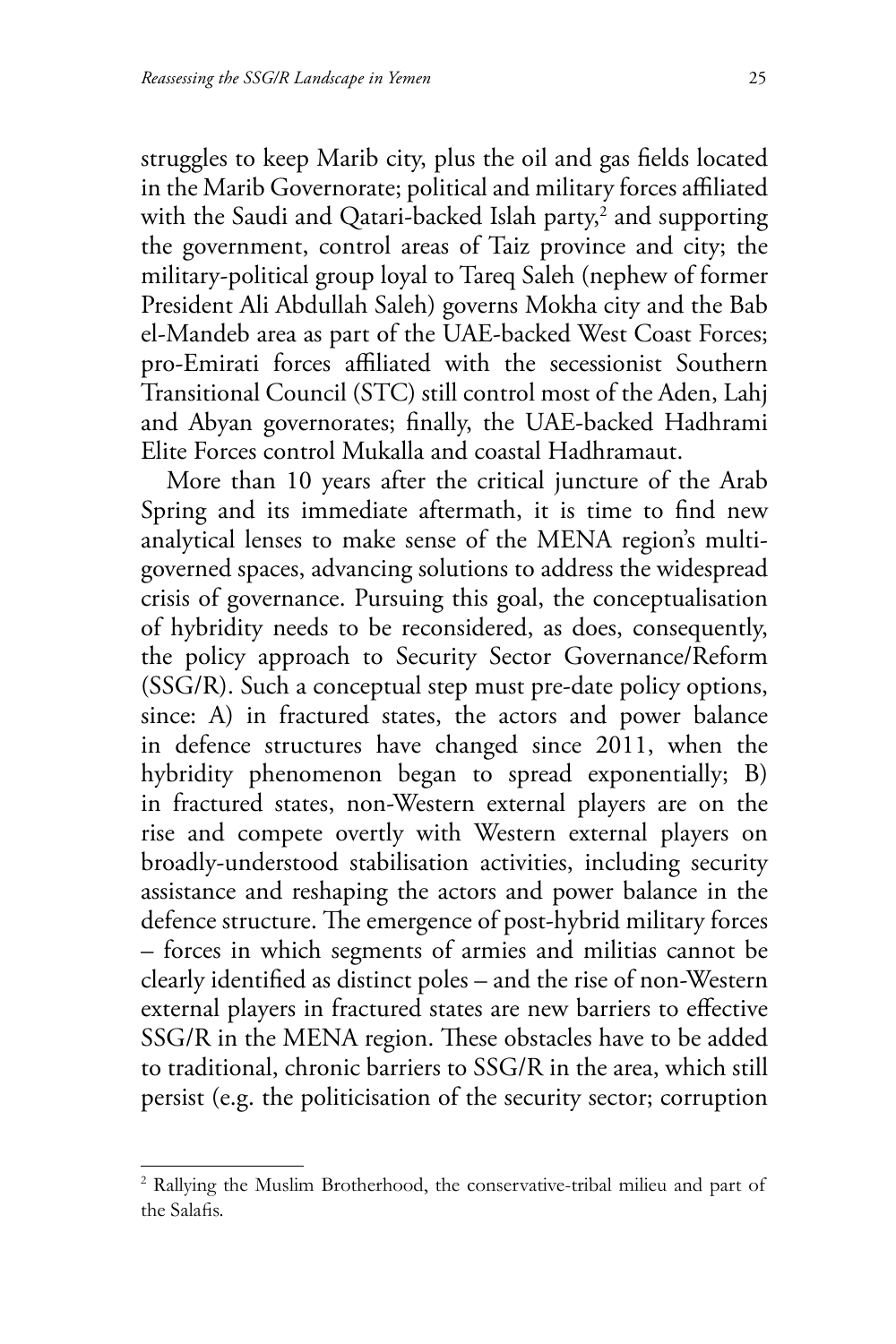and patronage; limited or lack of civilian oversight in the security sector). However, these are primarily related to the old, exclusively state-centred model of governance, a pattern that has been broadly overcome in the post-2011 reality with multigoverned spaces.

In this framework, two prominent issues have to be clarified by research analysis and then addressed by politics to better deal with governance crises in the MENA region. A) As post-2011 civil conflicts drag on (Yemen) and are partially or intermittently constrained by political agreements (Syria, Libya and to a lesser extent Iraq), hybridity is no more "real hybridity", as it is now difficult to distinguish between "armies" and "militias", "regular" and "irregular" forces. B) Different approaches between Western patterns of SSG/R and non-Western models of security assistance and "train and equip" produce competing, fragmented security projects in MENA countries, with implications for post-hybrid military actors and the likelihood of stabilisation.

#### **Into a New Reality: Seeking Other Approaches and Terminologies**

An updated reflection on hybridity cannot bypass terminology. In fact, accurate terminology helps us identify and then convey concepts, revealing the ontology of the spread of military actors in today's fractured MENA states. In the hybrid pattern, the presence of an "army" and "militias" is fundamental: Only the existence of two poles – the formal army and informal militias – make hybridisation possible. However, as fractured states – and institutions above all – have emerged deeply transformed from years of conflict, the context is in flux and poles are now vague and hard to identify. For this reason, some scholars are starting to question analytical approaches, terminology and, to a lesser extent, the hybridity issue. In today's institutional landscapes, "categories such as state or non-state, informal or formal no longer are useful", notes Mareike Transfeld et al., referring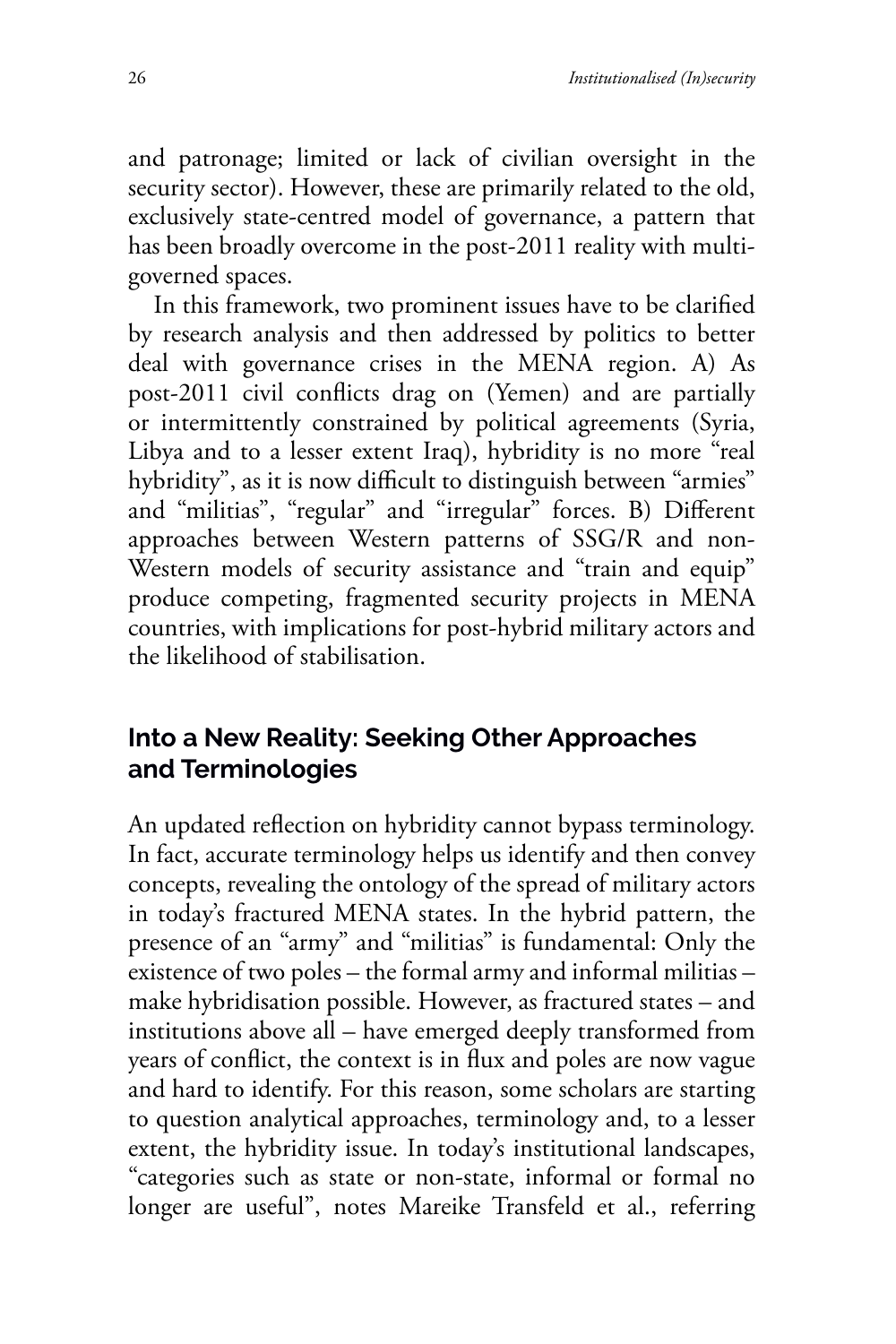directly to Yemen.3 Selecting Afghanistan, Syria and Iraq as research cases to investigate how the United States can mitigate the risks of partnering with "irregular actors", Erica Gaston chooses to avoid classification and to analyse together "forces that span different categories and statuses", thus opting for the comprehensive acronym LHSFs (Local, Hybrid or Substate Security Forces).<sup>4</sup> Some authors are refocusing the analysis away from hybridity in military forces to the nature of the state. For instance, Renad Mansour applies a "network of power" approach to overcome the "hybridity compromise" which separates the state from society, with regard to Iraq. In fact, "nodal connections" between state and society make it possible to transcend the debate on the formality and informality of military agents, tracing power connections "regardless of where they [groups] sit".<sup>5</sup> On the same wavelength, Tim Eaton's recent research on Libya adopts a socio-institutional approach based on networks to analyse the Libyan Arab Armed Forces (LAAF) and what remains of the state defence structure. In this way, the armed groups are better conceived "as networks competing against other networks for power". Such framing makes it possible to compare the structures of armed groups "beyond the classical distinctions of regular and irregular forces" stressing, for instance, other policy-relevant features such as horizontal or vertical ties between leaders and social bases.<sup>6</sup> Reflecting

<sup>3</sup> M. Transfeld, M. al-Iriani, M. Sultan, and M.-C. Heinze, *Local Security Governance in Yemen in Times of War. The Cases of al-Hudayda, Ta'iz and Aden*, Yemen Policy Center-Center for Applied Research in Partnership with the Orient (CARPO), Policy Report, 15 April 2021, p. 5.

<sup>4</sup> E. Gaston, *[Regulating irregular actors. Can due diligence checks mitigate the risks of](https://odi.org/en/publications/regulating-irregular-actors-can-due-diligence-checks-mitigate-the-risks-of-working-with-non-state-and-substate-forces/) [working with non-state and substate forces?](https://odi.org/en/publications/regulating-irregular-actors-can-due-diligence-checks-mitigate-the-risks-of-working-with-non-state-and-substate-forces/)*, Global Public Policy Institute-Centre for the Study of Armed Groups at ODI, Working paper 608, May 2021, paragraph 1.1; previously, see the research project *[Local, Hybrid and Substate Forces in](https://www.gppi.net/media/Project_Backgrounder__2017__Local__Hybrid__and_Sub-State_Forces_in_Afghanistan___Iraq.pdf) [Afghanistan & Iraq](https://www.gppi.net/media/Project_Backgrounder__2017__Local__Hybrid__and_Sub-State_Forces_in_Afghanistan___Iraq.pdf)*, The Global Public Policy Institute (GPPi).

<sup>5</sup> R. Mansour, *[Networks of power. The Popular Mobilization Forces and the state in Iraq](https://www.chathamhouse.org/sites/default/files/2021-02/2021-02-25-networks-of-power-mansour.pdf)*, Chatham House, Research paper, 25 February 2021, pp. 9-10.

<sup>6</sup> T. Eaton, *[The Libyan Arab Armed Forces. A Network analysis of Haftar's military](https://www.chathamhouse.org/2021/06/libyan-arab-armed-forces) [alliance](https://www.chathamhouse.org/2021/06/libyan-arab-armed-forces)*, Chatham House, Research paper, 2 June 2021, pp. 7-8.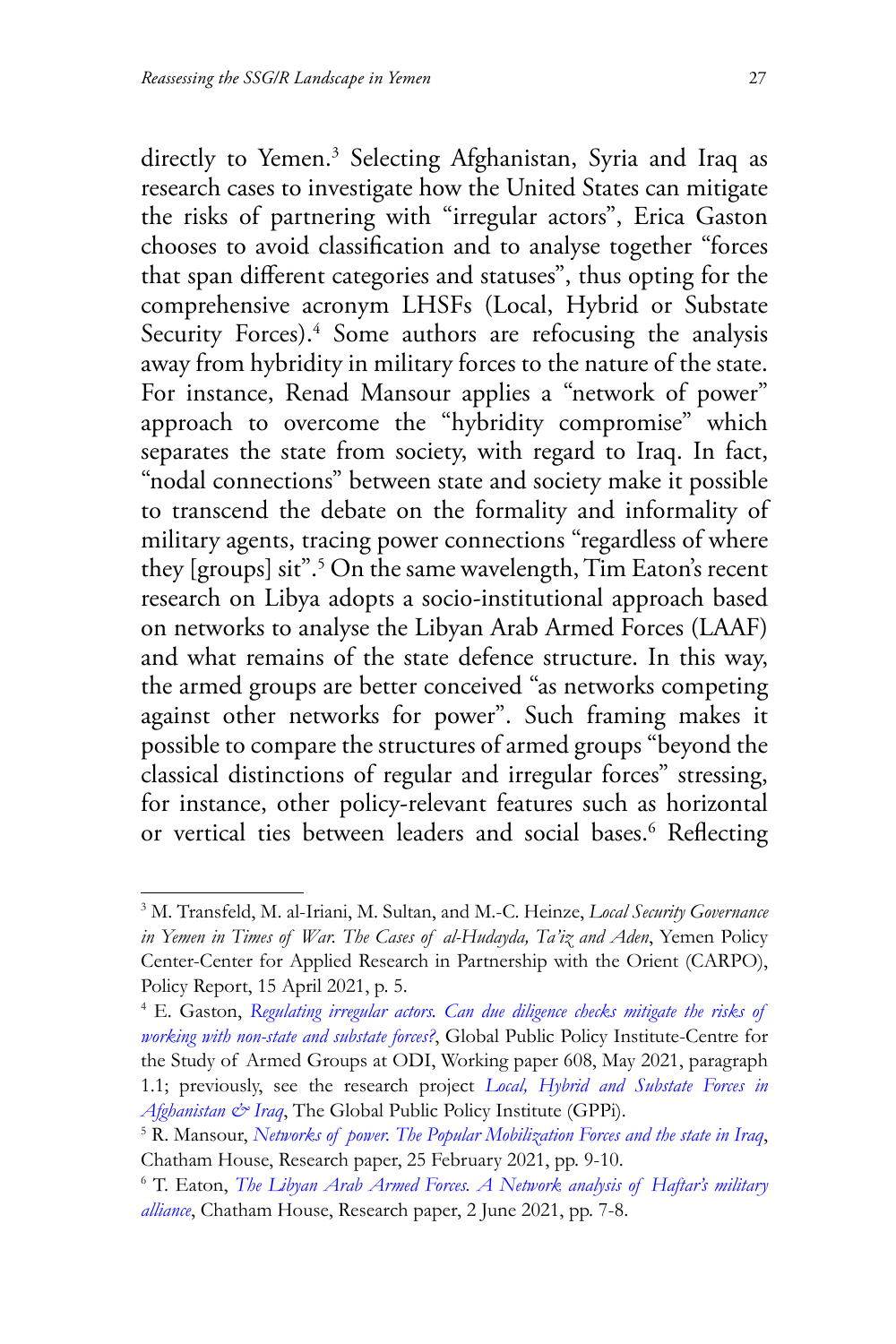on how to classify post-2011 armed groups, Benedetta Berti adds another piece to the mosaic. As the difference between the traditional state-centred model of governance and network, hybrid-style, mediated models widens, armed groups can be divided between "dynamic spoilers" versus "contributors to stability", thus highlighting their opposite behaviours in the political process.7 All these reflections reveal the need for new approaches and new words, as internal scenarios are undergoing major transformation.

#### **Beyond Hybridity. Making Sense of Re-Generated Military Forces**<sup>8</sup>

In fractured MENA states, as Yemen, Syria, Libya and Iraq, defence structures are no longer army-centric. We are witnessing the sunset of the armies as pillars of national defence because of a broader context in which state institutions have lost capacity and legitimacy. The hybrid model has been key to understanding the complex forms of security delivery that emerged after 2011. However, after a decade of expanding hybridisation, can we still portray the military realities of fractured MENA states in binary terms, thereby stressing the dichotomy between "armies" and "militias"? On the ground, it is increasingly difficult to draw boundaries between them since they cannot be categorised as opposite poles of a continuum any longer. On the one hand, armies integrate some militias and so they acquire legal status and technically become part of the army itself. In Yemen, for instance, this is the case with the Hadhrami Elite Forces, which have been part of the army since

<sup>7</sup> B. Berti (panel speech), "Winning the Peace: Armed Groups and Security Sector Challenges", The Brookings Institution, Initiative on Non-State Actors, 3 June 2021, online event.

<sup>8</sup> This paragraph is adapted from E. Ardemagni, "Beyond Hybridity: Making Sense of Re-Generated Military Forces", in E. Ardemagni (ed.), *Understanding Arab Armies in the Security Hybridization Age*, ISPI MED Dossier, ISPI, 3 June 2021.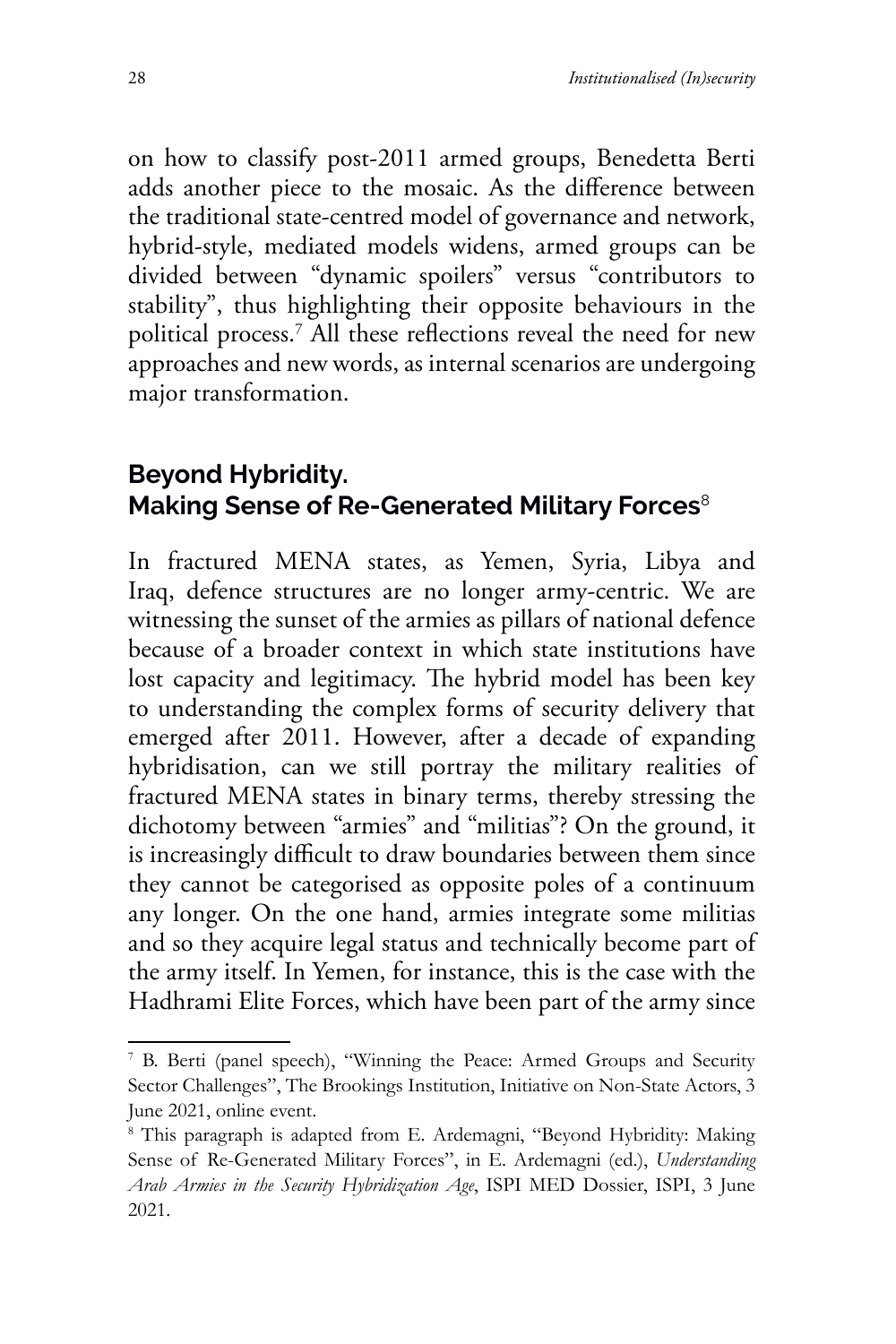2016. On the other hand, segments of armies coalesce with militias, thus turning into new entities. In Yemen, this occurred to Ali Abdullah Saleh's loyalists of the Republican Guard with Ansar Allah, the Houthis' movement-militia. Therefore, the fragmentation and, later, the hybridisation between segments of the armies and legalised militias have shaped new military entities which now stand a step beyond hybridity, and can be analysed as something else – and more – than two single parts. These entities can be framed as *re-generated military forces*, where re-generation does not refer to "quality", but only to the "outcome of an ongoing process". In fact, protracted and stratified hybridisation has produced new, re-generated military forces compared to both pre-2011 military actors and the emerging hybrid umbrellas that formed immediately after the 2011 uprisings. For instance, in Syria, Russia has integrated "various irregular and rebel groups"9 into Syrian Arab Army units, as in the case of the Local Defence Forces, which were institutionalised into the army as auxiliary forces. In 2017, the Fifth Corps was created as a volunteer-based force under the Ministry of Defence to be deployed alongside army units and other foreign-supported groups. In Libya – where the national army was extremely weak before 2011 – the paradigm is reversed as militias have exploited their state affiliation to co-opt segments of the formal security apparatus into their ranks (in the west and in the south of the country). Meanwhile, in the east, the LAAF, the "would-be national army", comprises formal units along with varied tribal compositions and auxiliary local forces. Due to hybridisation, Iraq's military trajectory has reached a precise form: Duality. In fact, the Iraqi Security Forces (ISF) and the Hashd al-Shaabi embody a dual military system. The Hashds were legalised in 2016 and the Prime Minister issued a decree ordering their formal integration into the national armed forces in 2019, but they continue to be independent

<sup>9</sup> A. Lavrov, *[The Efficiency of the Syrian Armed](https://carnegie-mec.org/2020/03/26/efficiency-of-syrian-armed-forces-analysis-of-russian-assistance-pub-81150) Forces: An Analysis of Russian [Assistance](https://carnegie-mec.org/2020/03/26/efficiency-of-syrian-armed-forces-analysis-of-russian-assistance-pub-81150)*, Carnegie Middle East Center, 26 March 2020.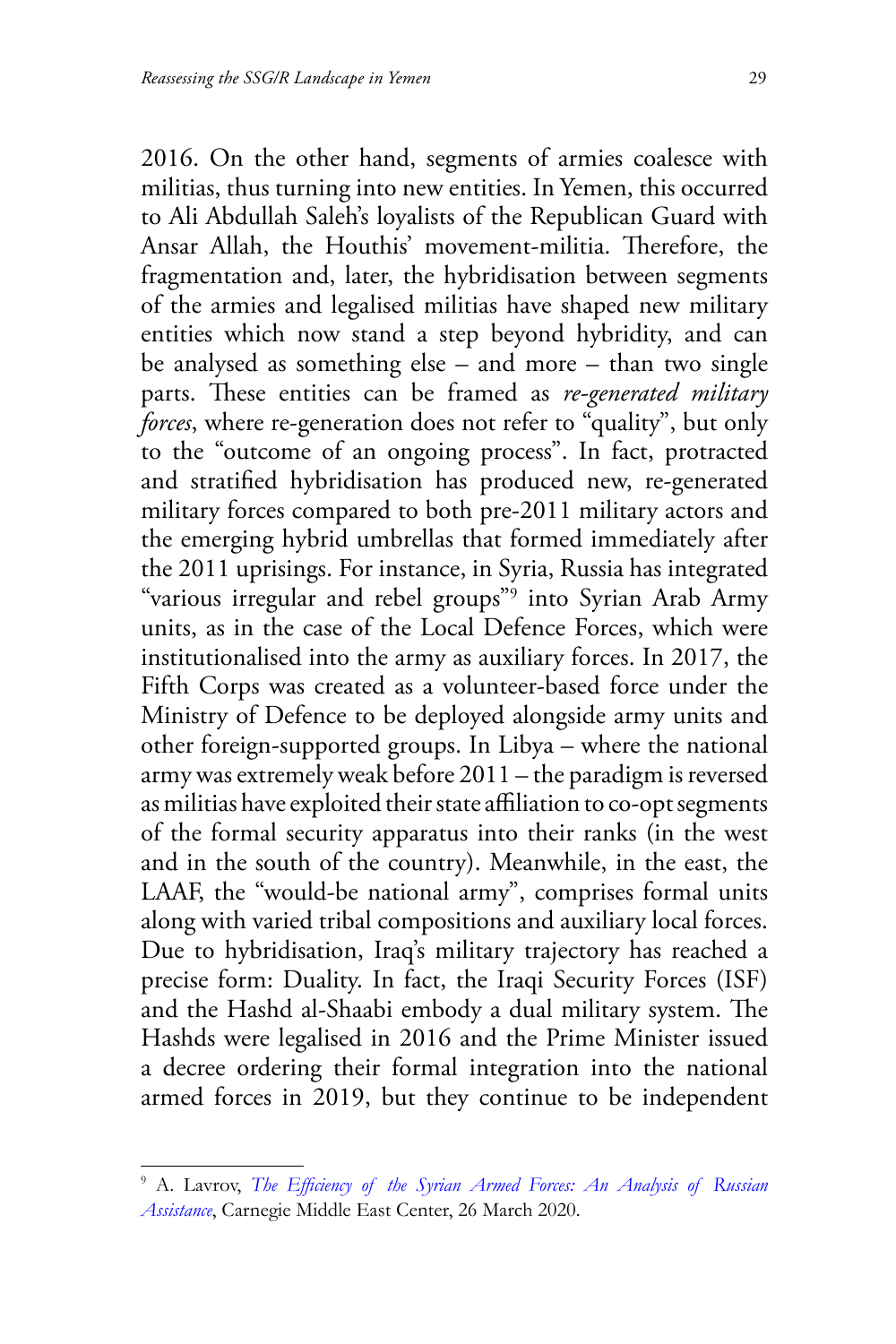players in the country. In terms of re-generated military forces, the Yemen case is especially insightful. Two Emirati-backed and secessionist Southern militias, the Hadhrami Elite Forces and the Security Belt Forces, have been technically part, respectively, of the Yemeni army and the Ministry of the Interior since 2016. Under the Houthi' *de facto* authority, members of the disbanded pro-Saleh Republican Guard and the Ansar Allah militia have progressively merged, since 2015, into a new military entity. Therefore, the boundaries between "who belonged to the army" before 2011 and "who later received legal status" are narrowing in terms of organisation, status, benefits and accountability, as power relations reshape within all the aforementioned states. Contamination between fractured armies and militias generates new military forces, which reassemble within loose and fluid defence structures.

Re-generated military forces show five recurrent features:

- 1. Multiple and competing power centres: Re-generated military forces lack an agreed and unified chain of command, opting instead for ad hoc schemes depending on the battlefield.
- 2. De-structured and localised organisation: Re-generated military forces blend the hierarchical structures of armies with the decentralised and horizontal shape of bottom-up militias. Such mixed organisations are highly dependent on local balances and identities, with particular regard to mobilisation.
- 3. Combination of military capabilities with militarised police tasks: Re-generated military forces manage coercion and patrolling and are better equipped – and motivated – to counter internal threats rather than external challenges. Furthermore, "the policing scene is highly-fragmented, with the police having been infiltrated by militias".10

<sup>10</sup> F. Gaub and A. Walsh, *Relationship Therapy: Making Arab Police Reform Work*, EUISS Chaillot Papers, The European Union Institute for Security Studies, 2020, p. 40.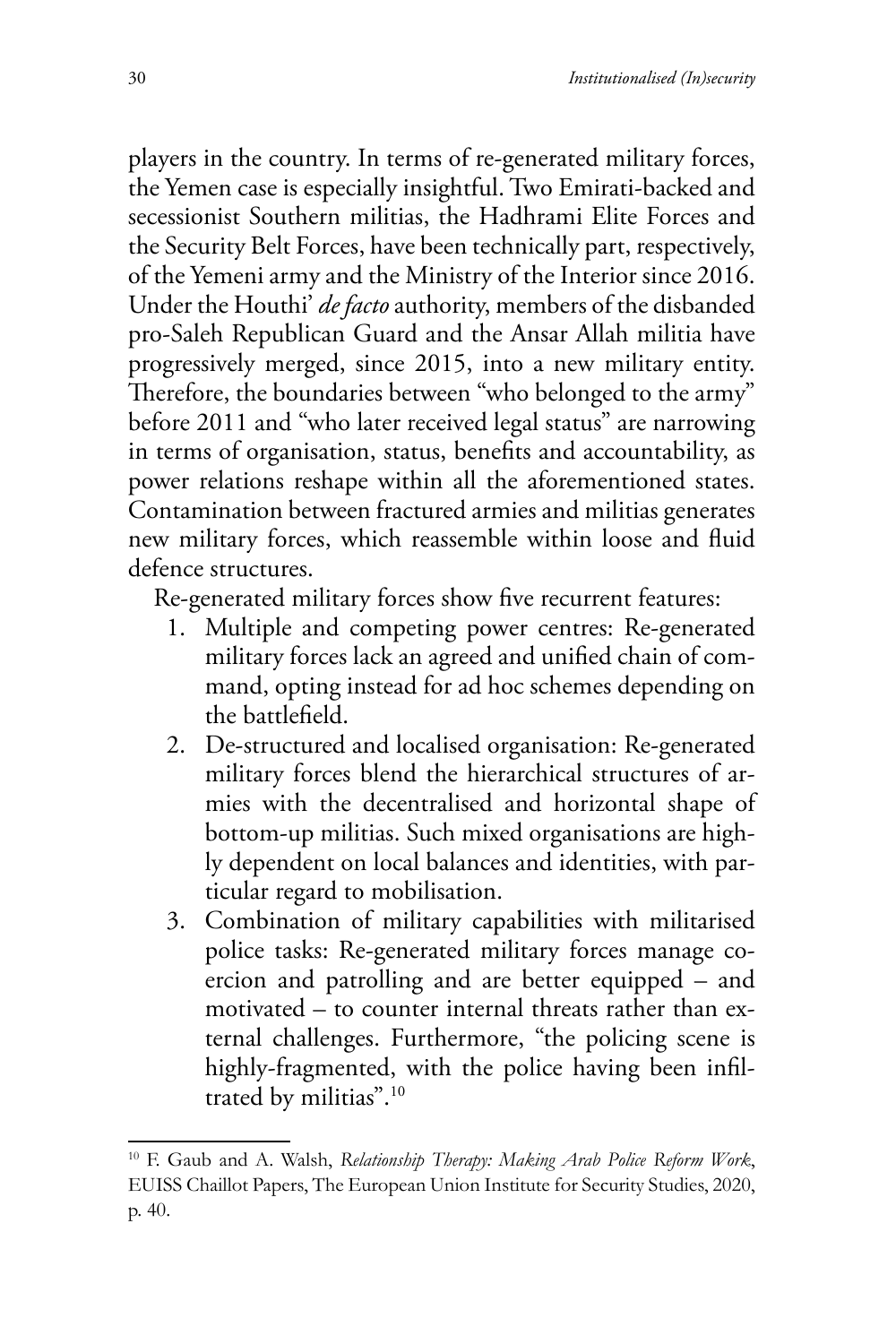- 4. Strong role in welfare provision: Re-generated military forces are governance-oriented and actively engaged in service delivery, thus joining military and economic/social tasks across the same territory.
- 5. Major external influence and penetration by foreign state powers: Re-generated military forces are often supported by external state actors vying for influence. This dynamic enhances competing SSR projects, feeding internal instability.

Given these features, two factors suggest re-generated military forces are likely to persist in the medium-to-long-term. First, re-generated military forces are widely governance-oriented. They are not only able – and willing – to conquer territories but also to hold them and to provide emergency responses, as occurred during the COVID-19 pandemic. This is telling of the contested nature of the State in fractured MENA countries. Second, re-generated military forces are the outcome of incomplete integration processes. Despite formal legalisation, the armies are often unable to integrate militias, due to mutual mistrust, continuing rivalry, external interference and a lack of political will. Moreover, financially exhausted governments in fractured MENA states cannot provide regular salaries to soldiers, or if they can, they cannot compete with those offered by militias, especially if these militias are backed by external powers, as occurs in Yemen, Iraq, Syria and Libya.

#### **Dealing with Reality. Overcoming the State-Centric Model of SSG/R: Re-Generated Military Forces as Products of Bottom-up Decentralisation**

Re-generated military forces in Yemen, Libya, Syria and Iraq reflect a post-State centred model of security provision and governance. From a political-institutional perspective,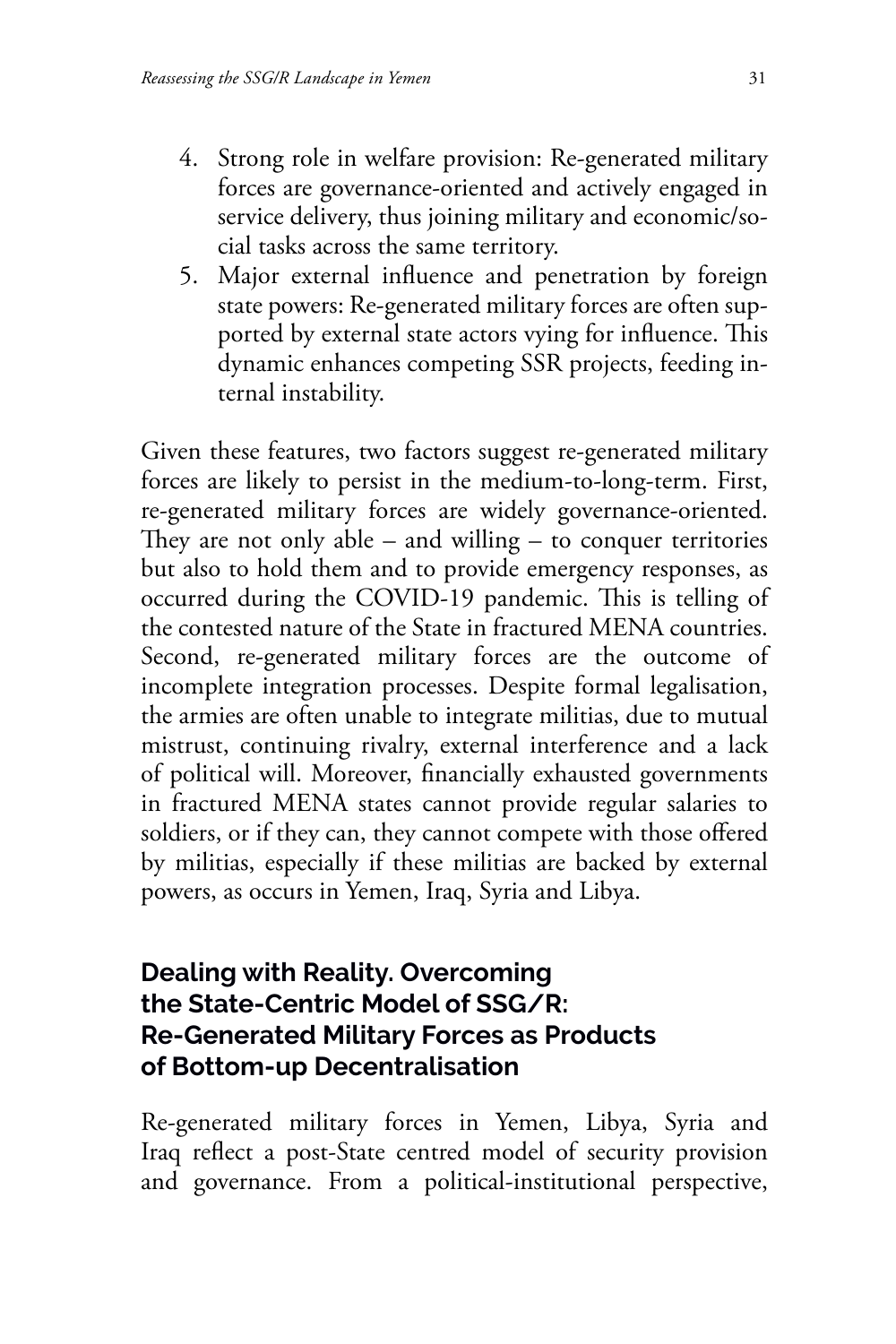re-generated military forces are symptoms of highly decentralised states. The transfer of power to local authorities did not follow, in these cases, top-down processes of power devolution, but rather bottom-up trajectories in which local armed groups gained power by capitalising on the weakness of central institutions and war time uncertainty. As a result, *de facto* federalism has materialised from the ashes of central institutions, not as the product of centre-periphery formal renegotiations of power. The hyperlocal trend in fractured MENA states has deeply affected defence and security actors. In Yemen, for instance, Security Committees at governorate and district level continue to operate in war times. These are widely perceived as institutions despite operating in informal contexts, with structures and mandates that are not legally defined.<sup>11</sup> Security Committees are platforms to debate local security challenges and decide measures to be implemented locally. In such a framework, a pure state-centred model of SSG/R (and security assistance) is no longer able to answer the reality on the ground. Conversely, such reality is increasingly hybrid, network-oriented and decentralised, following horizontal patterns of recruitment, interaction and command. As regenerated military forces emerge, the local factor prevails – as a salient dimension – over the "regular" vs "irregular" cleavage that marked the previous hybridity phase, and that has mostly vanished now.

#### **Non-Western Security Players in Fractured MENA States and Their Train and Equip Efforts: Tracing Patterns, Seeking Remedies**

Fractured states where hybrid forces have evolved into regenerated military forces are highly-permeable to external powers. In the last decade, non-Western states (Iran, Russia, Turkey, UAE, Saudi Arabia and Qatar) have dramatically

 $11$  Transfeld et al. (2021).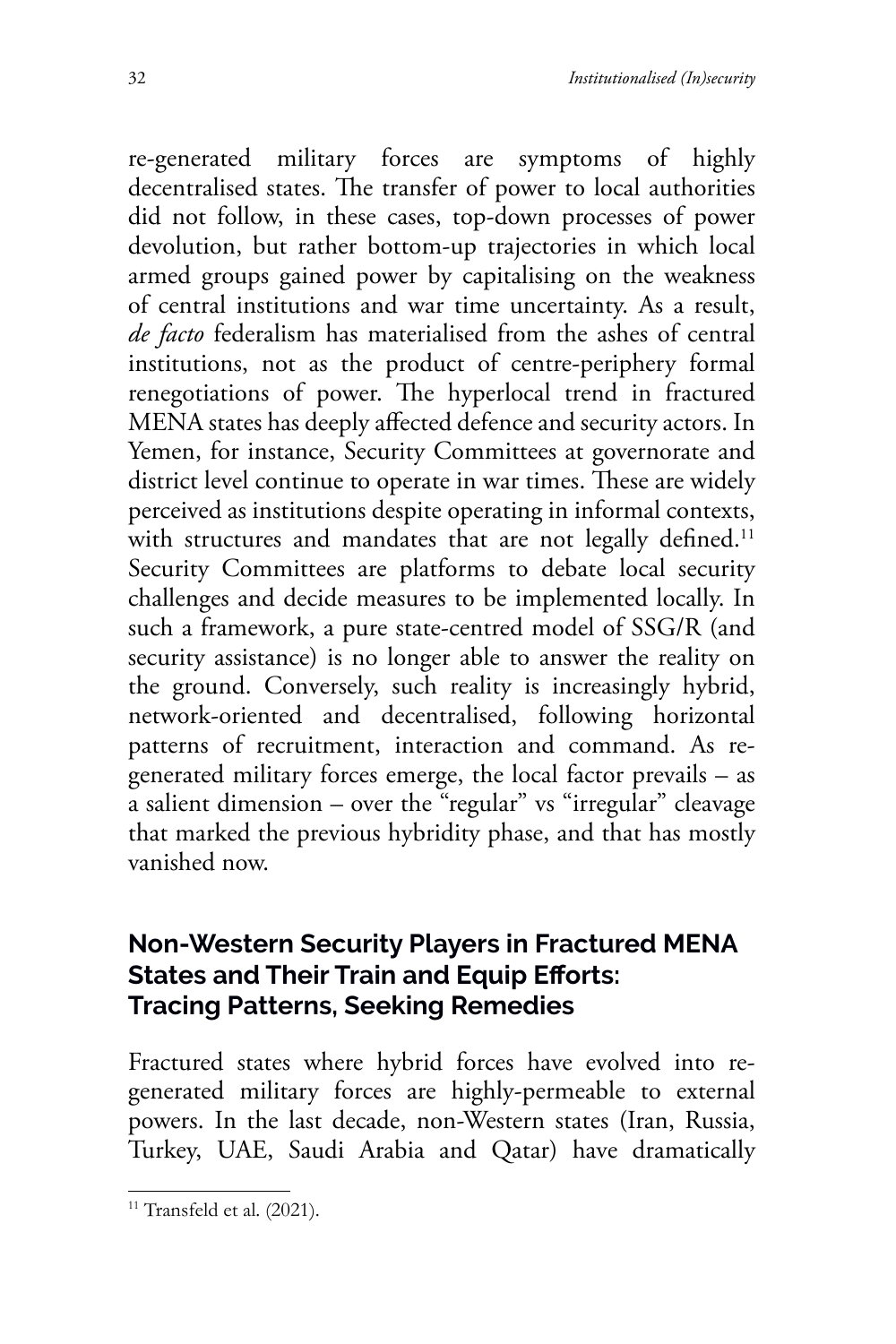increased their direct – and indirect – role abroad. Since SSG/R is first of all a political process, it can be easily politicised by foreign players seeking geostrategic gains. Despite some of these states being NATO members (Turkey) and NATO partners (UAE and Qatar), different goals, approaches and patterns have clearly emerged *vis-à-vis* those of "traditional" Western players (US, EU and single European states). Pursuing SSG/R, Western players mainly focus on state and institutional (re)building, complying with rule of law and good governance principles. The political conditionality tool aims to build human security through the observance of standards. Differently from the previous approach, non-Western players focus, first, on the stabilisation of fractured MENA states. This is a broad concept encompassing nuanced and multiple understandings<sup>12</sup> that can conceal zero-sum goals on the ground. Regarding re-generated military forces, non-Western players have shown they have the upper hand over Westerners so far, providing pragmatic and often self-interested support to local forces. In fact, non-Western actors deal directly with local armed groups through train and equip programmes. These are often disconnected from institutional (re)building, presenting limited, or even absent, space for human security standards and goals. From their perspective, local armed groups eye "easy" short-term gains on the ground against local rivals. Most of all, the train and equip efforts by non-Western players are often detached from the broader, national-oriented SSG/R framework, focused only on a specific geographical area or a local armed group. This occurs since non-Western players tend to pursue short to medium-term stabilisation goals in fractured MENA states for geostrategic gains, not medium to long-term objectives related to state and institution (re)building as Western players do.

<sup>12</sup> N. Quilliam, "Saudi Arabia, the UAE and Turkey: The Political Drivers of 'Stabilisation'", in V. Gervais and S. van Genugten (eds.), *Stabilising the Contemporary Middle East and North Africa. Regional Actors and New Approaches*, Palgrave MacMillan, 2020, pp. 139-61.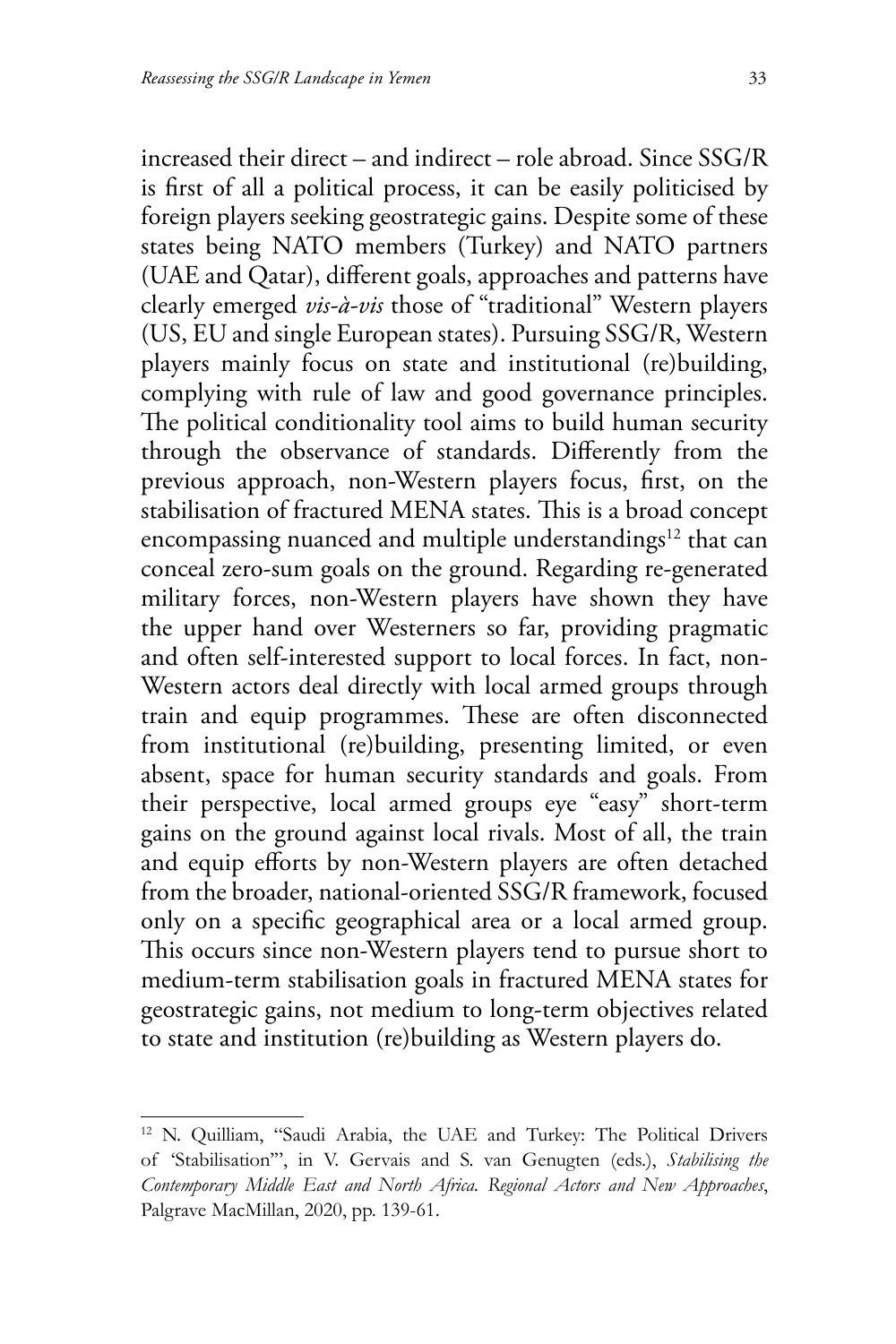#### **Train and Equip Patterns Adopted by Non-Western Players: Network (Iran, Saudi Arabia) versus Pyramidal (UAE, Turkey, Russia)**

Compared to Westerners, non-Western players show different security patterns *vis-à-vis* local armed groups, primarily aimed at maximising geostrategic gains. However, non-Western train and equip patterns are not all the same. Iran follows a *network approach*. Tehran stands at the centre of interconnected armed groups, most of them crafted by Iran and sharing – to varying degrees – convergent ideologies, regional perceptions and operative goals in the Middle East. Alternatively, Saudi Arabia's network approach is based on local intermediaries in third countries to extend or enhance its influence over local security sectors. Conversely, the UAE, Turkey and Russia have developed a *pyramidal approach* in which their centralised command mostly shapes patron-client relations abroad, with each country-patron displaying specific features (for instance, in the relationship with identity-markers). Different patterns of bilateral security assistance add further obstacles to coherent SSG/R in each country.

**Iran (network pattern, pivotal).** Tehran's transnational network abroad can be described as an "influence structure" in which Iran stands as the *pivot* and the structure is mainly built on the Shia identity-marker. The network displays weak cohesion among armed groups, although sufficient to fulfil Iranian geopolitical goals in the MENA region. On train and equip programmes, Iran (a dual state) works abroad especially with armed groups, not with armies, although security hybridisation has narrowed the distance between these typologies. The relationship between Tehran and the players in its network varies from "organic" to "opportunistic". In Iraq, Syria, Lebanon and Yemen, Iran's operative framework provides: The training of third-party armed groups; the deployment of senior Quds force officers as advisers; and the deployment of small numbers of Islamic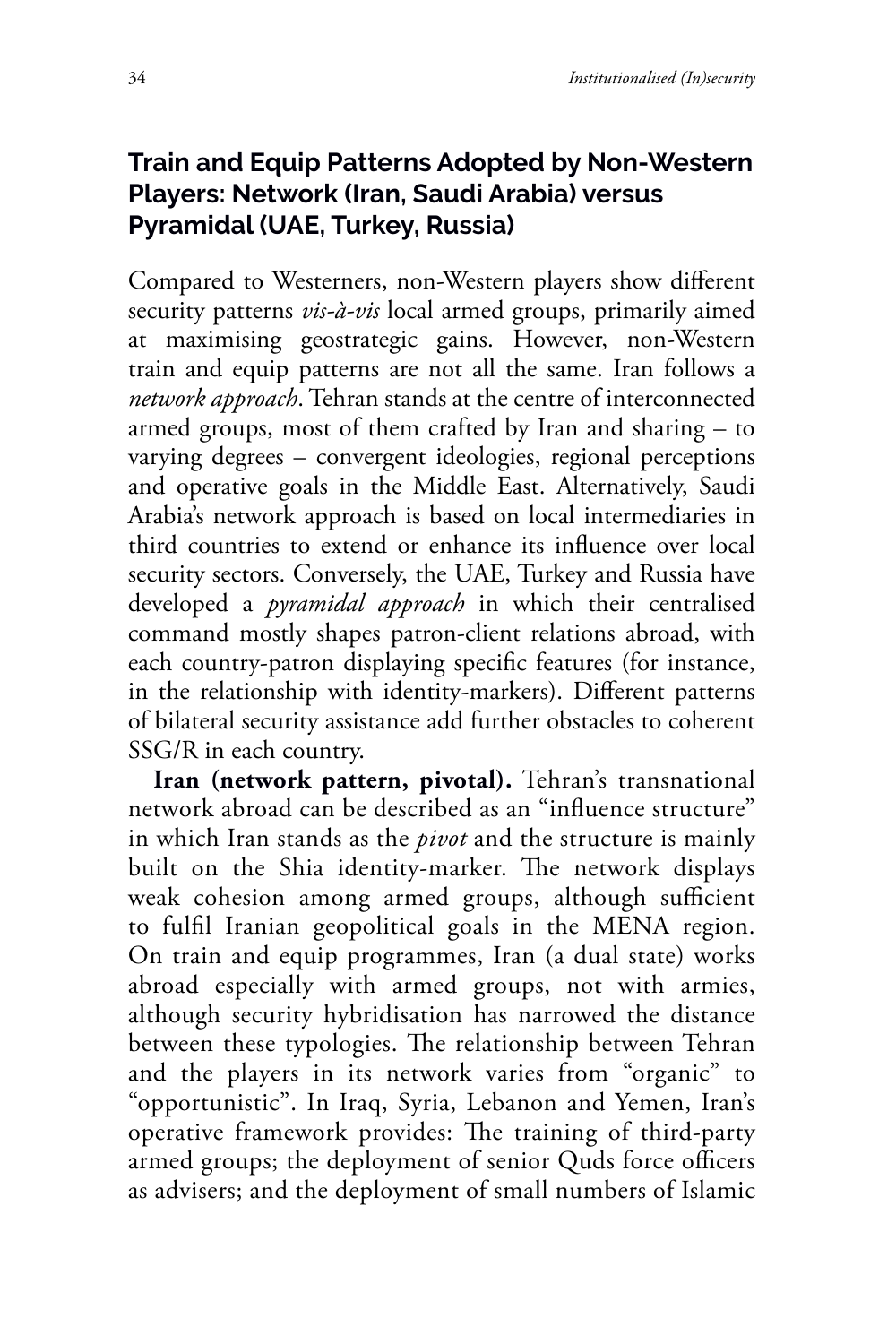Revolutionary Guard Corps (IRGC) and Hezbollah's specialists.<sup>13</sup>

**Saudi Arabia (network pattern, through intermediaries).** Riyadh's security assistance pattern follows a network model too, although it is different to the pattern used by Tehran. Saudi Arabia leans on *local intermediaries* to exercise influence abroad, capitalising on doctrinal and tribal identity-markers. In Yemen, the intermediaries are the internationally-recognised government, General Ali Mohsin Al Ahmar (Vice President and Deputy Commander of the armed forces), the Islah party and tribal groups. For instance, the Saudis used to provide equipment and salary to Yemeni militias through the Yemeni government or Riyadh contributes to half of the salary (or to the salary but not to the equipment, as in the case of the Amajid Brigade in Abyan). In Libya, Saudi networks in the defence sector are more informal than in Yemen. These are built on education, clerics and travel connections between intermediary groups and Riyadh, as in the case of the Salafi Madkhalis, who have partly supported and fought alongside Khalifa Haftar's forces since 2011.

**UAE (pyramidal pattern).** In Yemen, the UAE's train and equip pattern is pyramidal as the Emiratis have direct control of armed groups which are often placed under their central command during operations. With the exception of the Counter Terrorism Unit, the UAE prefers to cooperate with those (former) informal forces that it played a decisive role in organising, training, equipping and, often, funding, as was the case with most of the Yemeni Southern armed groups (Security Belt Forces; Hadhrami Elite Forces; Shabwani Elite Forces; Giants Brigades). Most of the armed groups backed by the UAE have been subsequently legalised by the Yemeni security sector. The Emiratis usually work with local identity-driven forces, marked by an anti-Muslim Brotherhood stance. Mobilisation

<sup>13</sup> *[Iran's Networks of Influence in the Middle East](https://www.iiss.org/publications/strategic-dossiers/iran-dossier)*, International Institute for Strategic Studies, Strategic Dossier, 2020, chapter 1.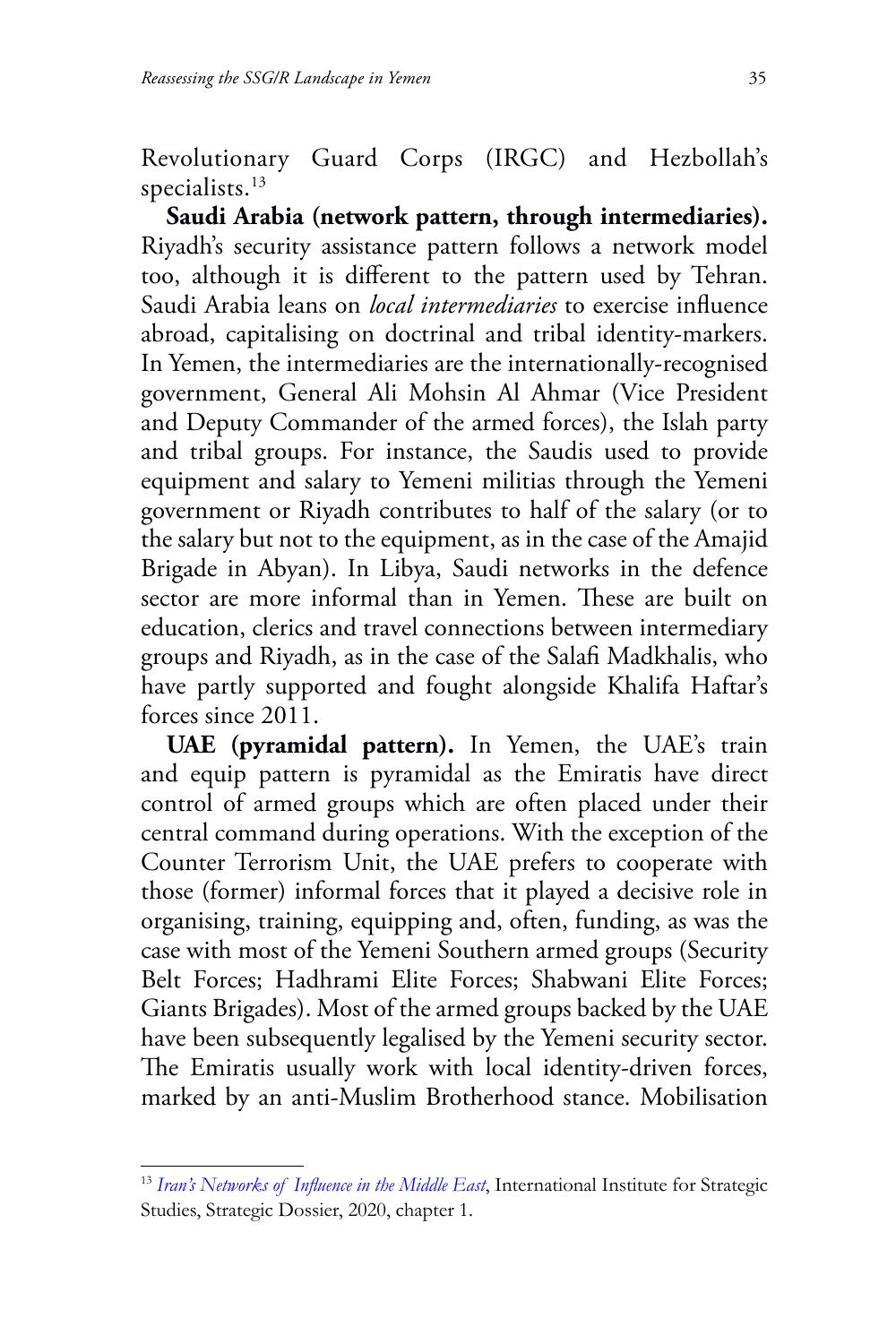and recruitment follow a "province by province" criterion, shaping regionally homogeneous groups. In Libya, the UAE's pyramidal support of the LAAF can rely on Egypt's knowledge of the tribal fabric and territories. As such, it focuses on a specific geographical area (Cyrenaica) and includes equipment provision but, differently from Yemen, not systematic training so far.14

**Turkey (pyramidal pattern).** In Syria and Libya, Turkey's train and equip pattern is mostly pyramidal. It cooperates with both formal and informal military actors, with a centralised command under the Turkish army on the ground. In Libya, "Ankara has sought to amalgamate its proxy architecture … by merging Syrian mercenaries into GNA aligned units in groups"15 placed under the Turkish army. This provides confirmation as to how non-Western state players skilfully build power relations with re-generated military forces abroad. Turkey gradually institutionalises militias and it "has centralised many revolutionary groups under an Islamist-nationalistic vision and partnered them with its own military". In this framework, the identity – and the nationalist – dimension is primarily exploited to pursue geopolitical goals.

**Russia (pyramidal pattern).** In Syria and Libya, Russia's train and equip pattern is pyramidal, with a single, vertical chain of command under the Russian military. Private Military Contractors/Companies (PMCs), such as the prominent Wagner Group, are part of this effort. These are "semi-state informal security organizations",16 "paramilitary"17 groups operating and coordinating with the Ministry of Defence

<sup>14</sup> E. Ardemagni and F. Saini Fasanotti, *[The UAE in Libya and Yemen: Two Tactics,](https://www.ispionline.it/it/pubblicazione/uae-libya-and-yemen-different-tactics-one-goal-27138) [One Goal](https://www.ispionline.it/it/pubblicazione/uae-libya-and-yemen-different-tactics-one-goal-27138)*, ISPI Analysis, ISPI, 31 July 2020.

<sup>15</sup> E. Yüksel, "Turkey's approach to proxy war in the Middle East and North Africa", *Security & Defence Quarterly*, 2020, p. 11.

<sup>16</sup> K. Marten, "Russia's use of semi-state security forces: the case of the Wagner group", *Post-Soviet Affairs*, vol. 35, no. 3, 2019.

<sup>&</sup>lt;sup>17</sup> C. Rondeaux, ["Decoding the Wagner Group: Analyzing the Role of Private](https://www.newamerica.org/international-security/reports/decoding-wagner-group-analyzing-role-private-military-security-contractors-russian-proxy-warfare/) [Military Security Contractors in Russian Proxy Warfare](https://www.newamerica.org/international-security/reports/decoding-wagner-group-analyzing-role-private-military-security-contractors-russian-proxy-warfare/)", *New America*, 5 November 2019.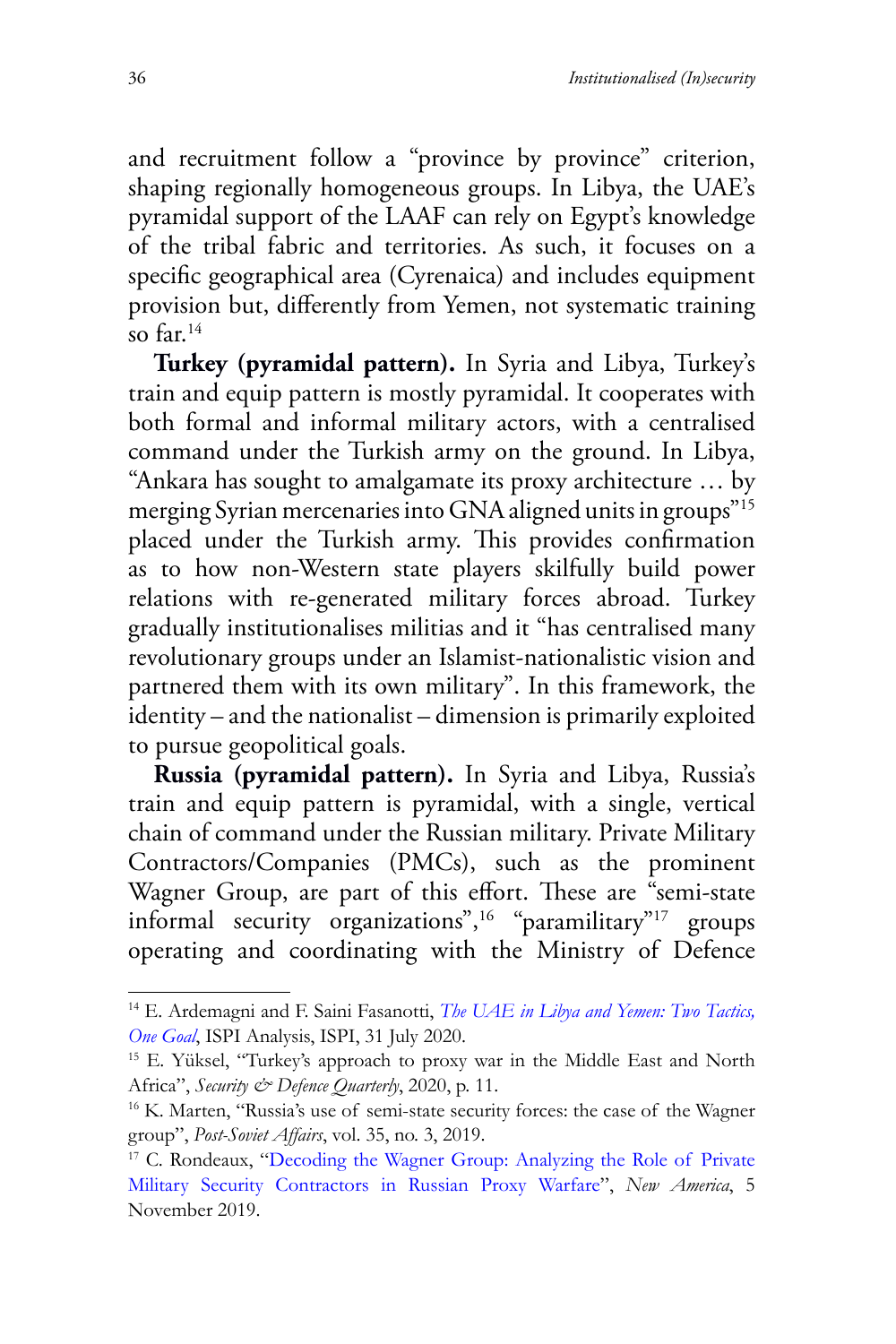and the Russian military. Although Moscow usually works abroad with armies, its flexible and opportunistic approach has pushed it – for instance – to integrate groups of rebels into the Syrian army, crafting quasi-regular military formations. Russia works locally, but without stressing local identities in order to emphasise national belongings in third countries.<sup>18</sup>

The Yemen case helps us to understand both the network (Iran; Saudi Arabia) and the pyramidal (UAE) approaches to security assistance and governance, and how they have accompanied the transformation of hybrid actors into re-generated military forces. Ansar Allah, pro-Saudi and UAE-backed groups can be framed as re-generated military forces, since they evolved from hybrid forces and present the five features discussed above. The relationship between these forces and their external backers sheds light on different patterns of security assistance and governance. Ansar Allah and Iran display a network approach, with the Houthis as the most peripheral node of the pro-Iranian constellation; pro-Saudi forces in Taiz and Marib rely on Riyadh's network of Yemeni intermediaries, especially government officials, Islah and tribes; UAE-backed groups affiliated or close to the secessionist STC have a pyramidal relationship with the Emiratis, who keep a leading, vertical posture *vis-à-vis* the groups they helped to organise – which has continued after the Emirati military withdrawal from Yemen in 2019. The co-presence of different and fragmented patterns of security assistance and governance in Yemen means there will probably be competing SSR efforts once (and if) a political settlement is agreed. This maximises *segmented SSRs* within the boundaries of Yemen's multi-governed space, thus reducing the prospects of a cohesive, national SSG/R.

<sup>18</sup> Many thanks to Federico Donelli and Chiara Lovotti for valuable insights on Turkey and Russia.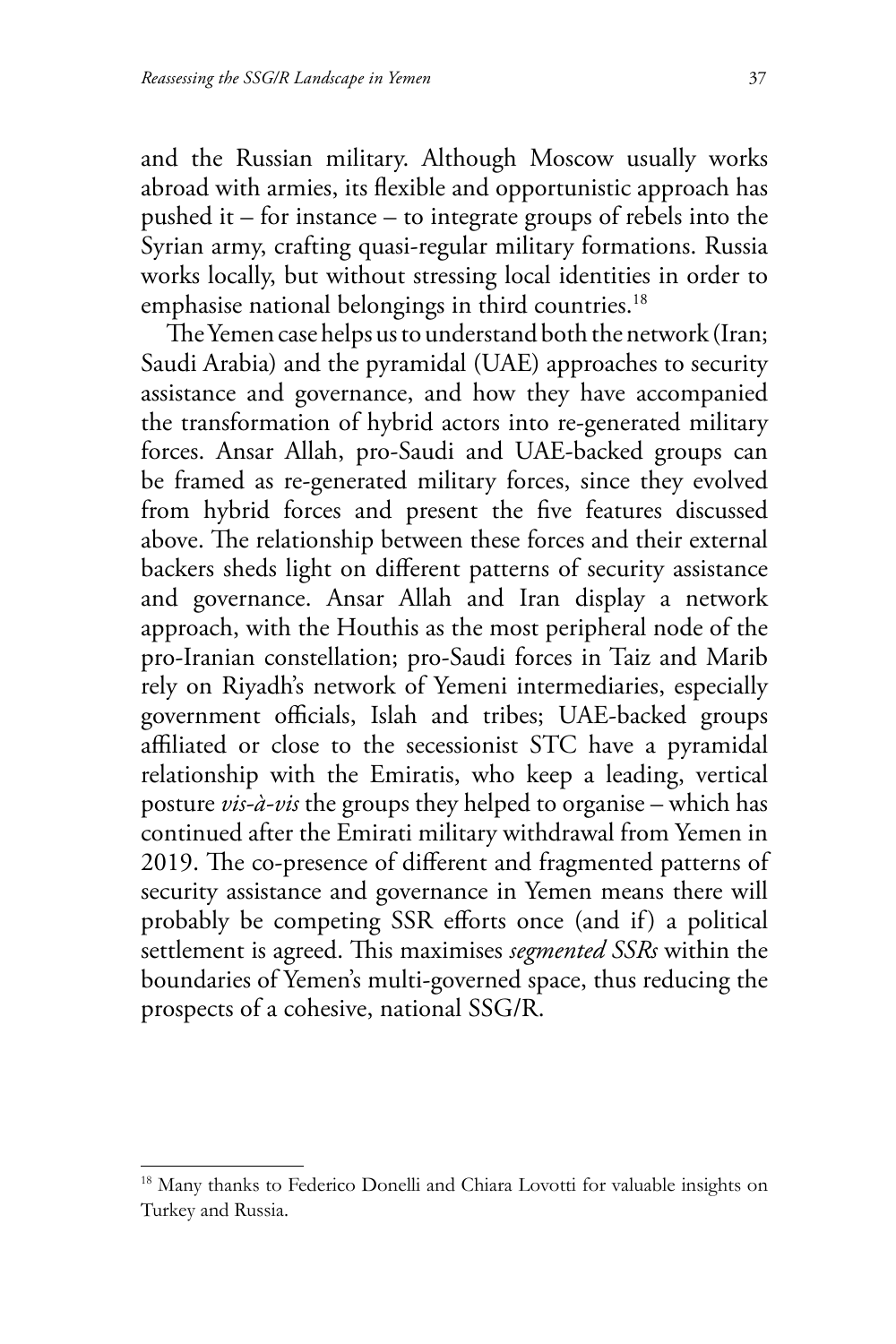## **Conclusions and Policy Options. Working to Operationalise New Approaches and Terminologies**

In fractured MENA states, post-2011 hybrid forces have turned into re-generated military forces. At the same time, non-Western players have increased their military presence and geopolitical leverage in third countries, promoting an alternative security assistance framework compared to the most widely established SSG/R approach adopted by Western players. These combined factors have significant implications for broader SSG/R efforts. The fragmentation and, later, the hybridisation between segments of the armies and legalised militias have shaped new military entities which now stand a step beyond hybridity and can be analysed as something going beyond the traditional duality of their conceptualisation. Traditional categories such as formal/informal, regular/irregular, armies/ militias have been widely superseded by the reality of post-state centred governance. Re-generated military forces are products of bottom-up decentralisation processes: Yemen, Libya, Syria and Iraq have turned into multi-governed spaces, as a result of regime collapse and civil wars. In these contexts, non-Western players interact and build train and equip programmes directly with local forces, leveraging their political and territorial aspirations. As a result, geopolitical and local agendas prevail over institution-building and human security goals. This phenomenon is a growing problem for Western players that are partnering with local forces to reduce their direct military presence and engagement abroad. Moreover, decentralised, non-Western train and equip programmes could disempower the Western approach, which is mainly state-centric and centrally oriented, based on good governance and needs time to be effective. This is also occurring while the US is redesigning its security strategy in the MENA region to align interests and values. For the US, the empowerment of local military forces is essential to the success of its defence recalibration strategy. But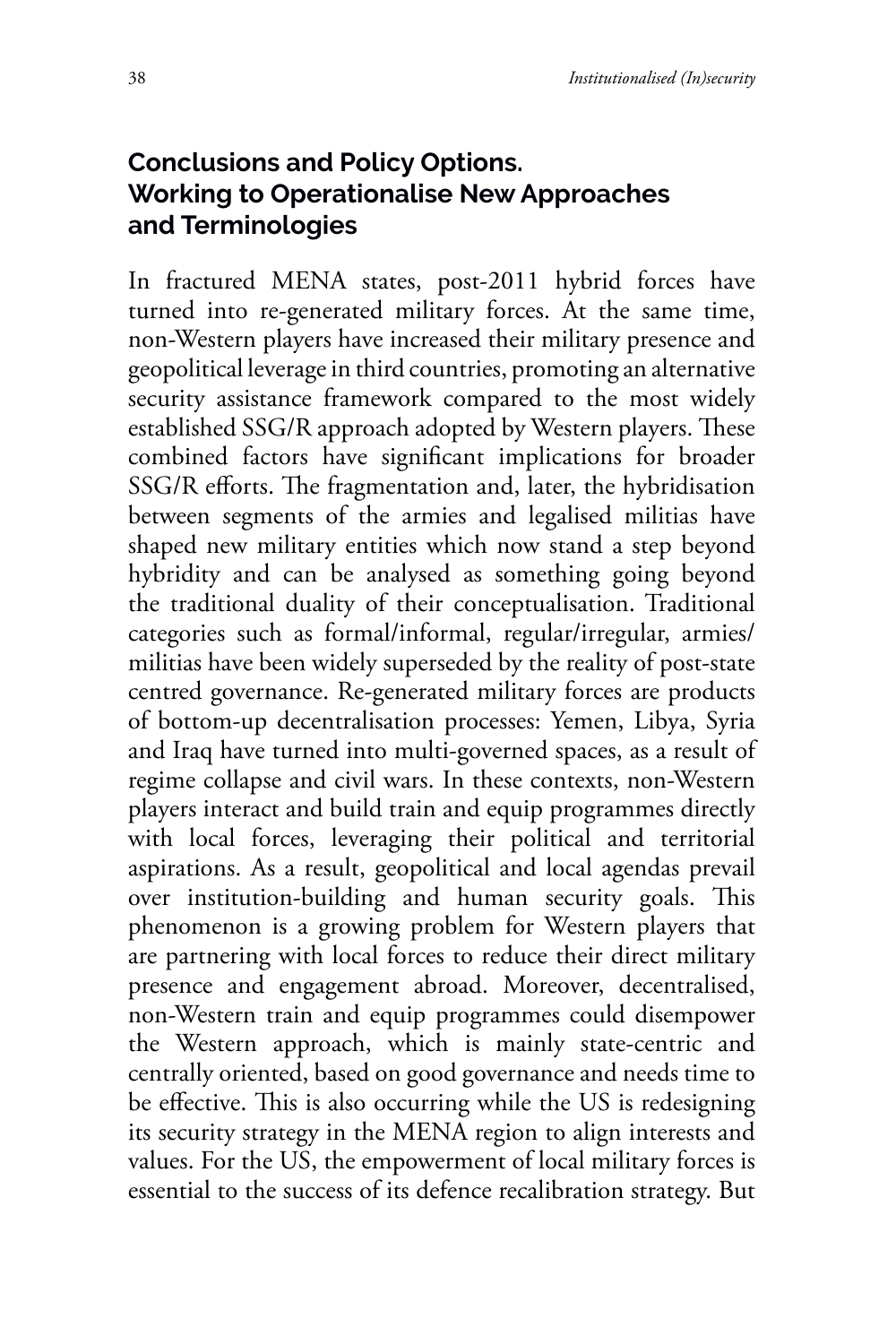segmented approaches to security assistance increase internal differences and strengthen proxy actors in fractured states, thus consolidating micro-powers, statelets, and "militiadoms" in multi-governed spaces, to the detriment of national frameworks. This could open up further space for non-Western players while reducing the room Western players have for engaging regenerated military forces in long-term and nationally-oriented institution-building.

Given this framework, SSG/R efforts in fractured MENA states, including Yemen,<sup>19</sup> should focus on:

- Before planning SSG/R, invest time and resources in knowledge about the "security governance map", $20$ tracing updated local power connections, chains of command, territorial grievances and aspirations that embolden violence. This preliminary effort should highlight both vertical relations between local military chiefs and fighters, as well as horizontal relations between armed groups and local communities.
- Before planning comprehensive SSG/R, design cooperative transitional security arrangements. These should be firstly designed to prevent/downplay/handle competing SSRs by external players, through inclusive policy formats.
- In planning and implementing SSG/R, overcome exclusively state-centred models in SSG/R opting for community-centred patterns able to reinforce security at the level closest to local communities. This should contribute to engaging and coordinating with traditional security players (e.g. tribal chiefs in Yemen),

<sup>&</sup>lt;sup>19</sup> For detailed policy recommendations on Yemen, E. Ardemagni, "A Network Approach to Yemen's SSR: From Army-Centric to Community-Oriented", in A. Cellino and A. Perteghella (eds.), *Conflicts[, Pandemics and Peacebuilding: New](https://www.ispionline.it/it/pubblicazione/conflicts-pandemics-and-peacebuilding-new-perspectives-security-sector-reform-mena-region-28412) [Perspectives on Security Sector Reform in the MENA Region](https://www.ispionline.it/it/pubblicazione/conflicts-pandemics-and-peacebuilding-new-perspectives-security-sector-reform-mena-region-28412)*, ISPI-DCAF joint report, ISPI, December 2020, pp. 83-102.

<sup>20</sup> See on this S. Mohammed, *[How to do smart security sector reform in Yemen](https://www.yemenpolicy.org/how-to-do-smart-security-sector-reform-in-yemen/)*, Yemen Policy Center, June 2021.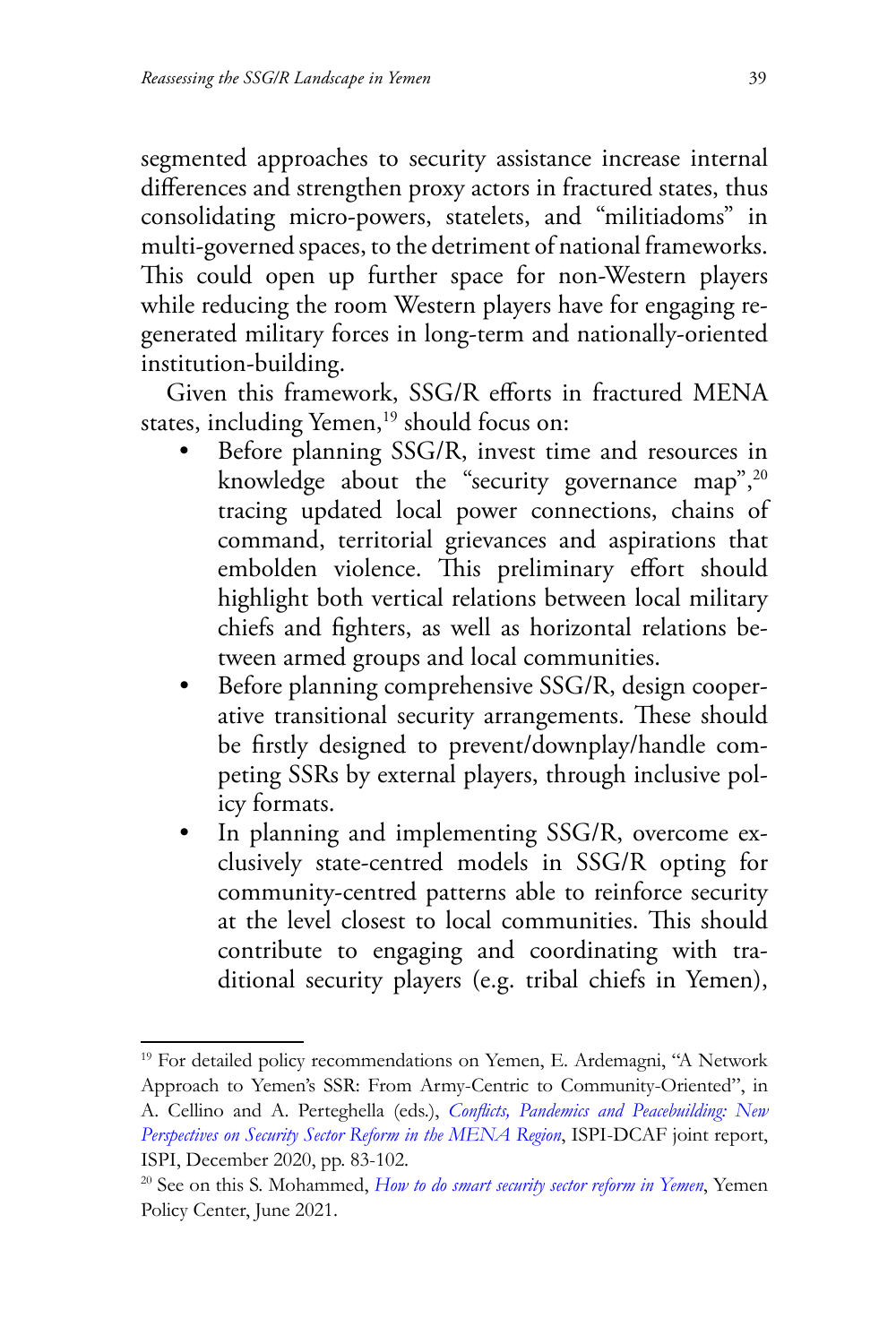who have territorial influence and extensive knowledge of the social fabric, with an eye also to reconciliation mechanisms.

- In planning and implementing SSG/R, frame it within a decentralised state architecture. A locally-oriented SSG/R should be part of a comprehensive, national agreement to decentralise powers and governance, included security governance (e.g. the federal principle approved during the Yemen National Dialogue Conference in 2013-14 and expressed in the Outcome Document).
- In planning and implementing SSG/R, start from the air force, navy and coast guard, not from ground forces, thus opting for a step-by-step approach.<sup>21</sup> The latter are traditionally game-changers when mutinies and coups are ordered, and the primary targets for external players' appetite for influence and leverage abroad.
- In planning and implementing SSG/R, Western players should engage re-generated military forces in community-oriented security projects, under a national horizon. This should support trust-building and local ownership in highly-permeable and competitive settings, thus diminishing the operative space of non-Western players in these countries.
- In planning and implementing SSG/R, create occasions/institutions for ad hoc cooperation between Western and non-Western players. For instance, multinational initiatives and teams supervised by multilateral organisations (e.g. UN, EU, NATO, GCC) should be created to involve both Western and non-Western players in positive-sum stabilisation activities.

<sup>21</sup> See A. Gupta, "[Reintegrating Warring Yemeni Forces](http://www.forumfed.org/publications/reintegrating-warring-yemeni-forces-lessons-from-other-cases/): Lessons from Other [Cases](http://www.forumfed.org/publications/reintegrating-warring-yemeni-forces-lessons-from-other-cases/)", *Forum of Federations*, 2021.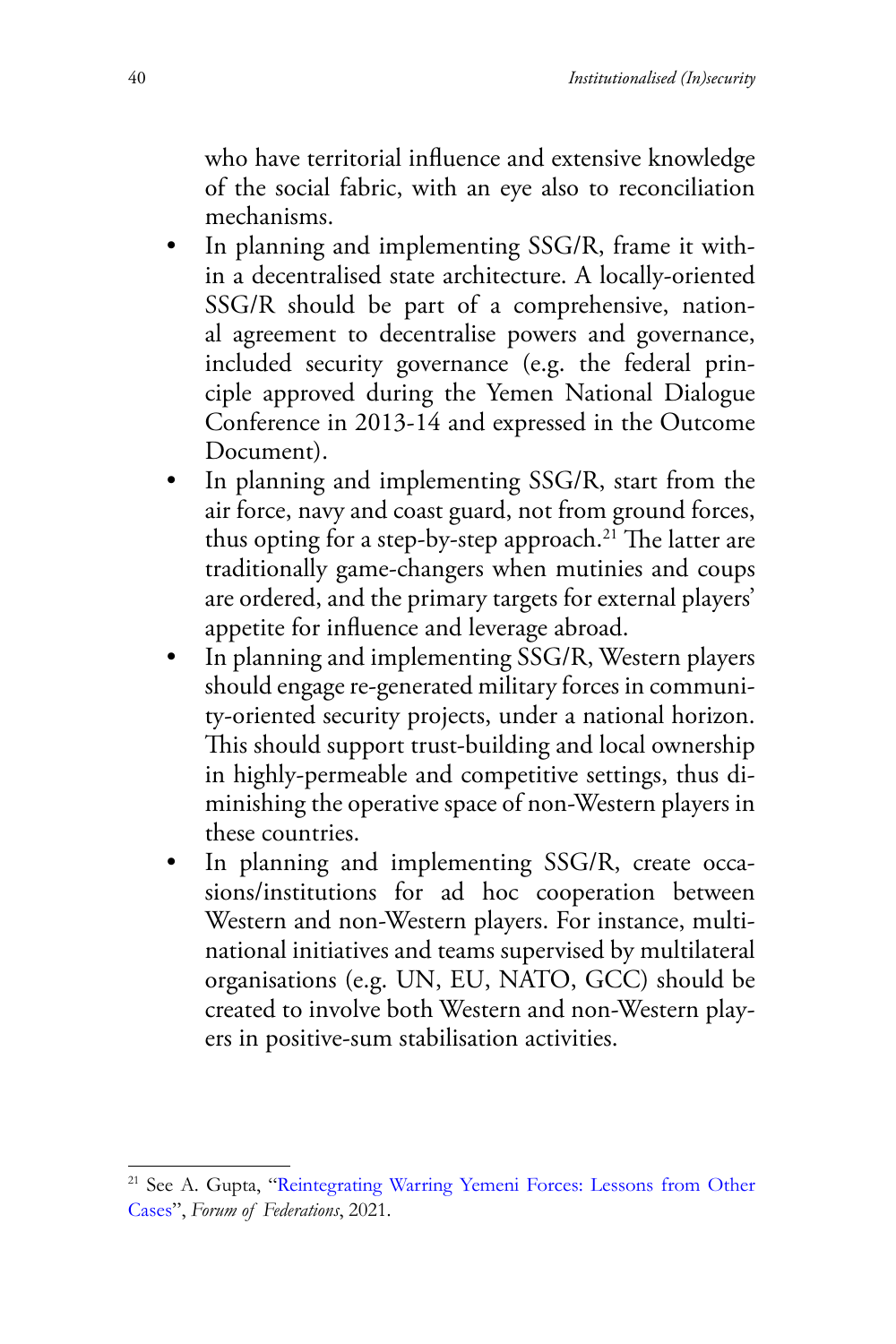# **3. Peace-building & Accountability in Hybrid Security Orders**

Ranj Alaaldin

Security Sector Reform (SSR) has come under significant pressure in the conflict zones and transitioning societies of the Middle East and North Africa. SSR is an expansive and multilayered concept, an aspirational process aimed at transforming the security environment into one that enables and strengthens accountability, respect for human rights and the rule of law. But the local processes and mediums through which civilian populations seek redress and reprieve from conflict have undergone transformational changes in recent years, and in ways that either challenge or are ill-suited to the traditional avenues and structures through which SSR processes are undertaken.1 Specifically, civilian populations find their political and security orders increasingly inhabited and dominated by unconventional security providers, armed non-state actors that, on the one hand, occupy spaces where formal state institutions have either collapsed or have become severely weakened and, on the other, straddle a grey area where these actors either work and co-exist alongside formal state actors (like the military, police, intelligence or counter-terrorism services) or are formally integrated into such institutions without submitting to state authority and civilian oversight.

<sup>&</sup>lt;sup>1</sup> A. Cellino and A. Perteghella (eds.), *[Conflicts, Pandemics and Peacebuilding:](https://www.ispionline.it/it/pubblicazione/conflicts-pandemics-and-peacebuilding-new-perspectives-security-sector-reform-mena-region-28412) New [Perspectives on Security Sector Reform in the MENA Region](https://www.ispionline.it/it/pubblicazione/conflicts-pandemics-and-peacebuilding-new-perspectives-security-sector-reform-mena-region-28412)*, ISPI-DCAF joint report, ISPI, December 2020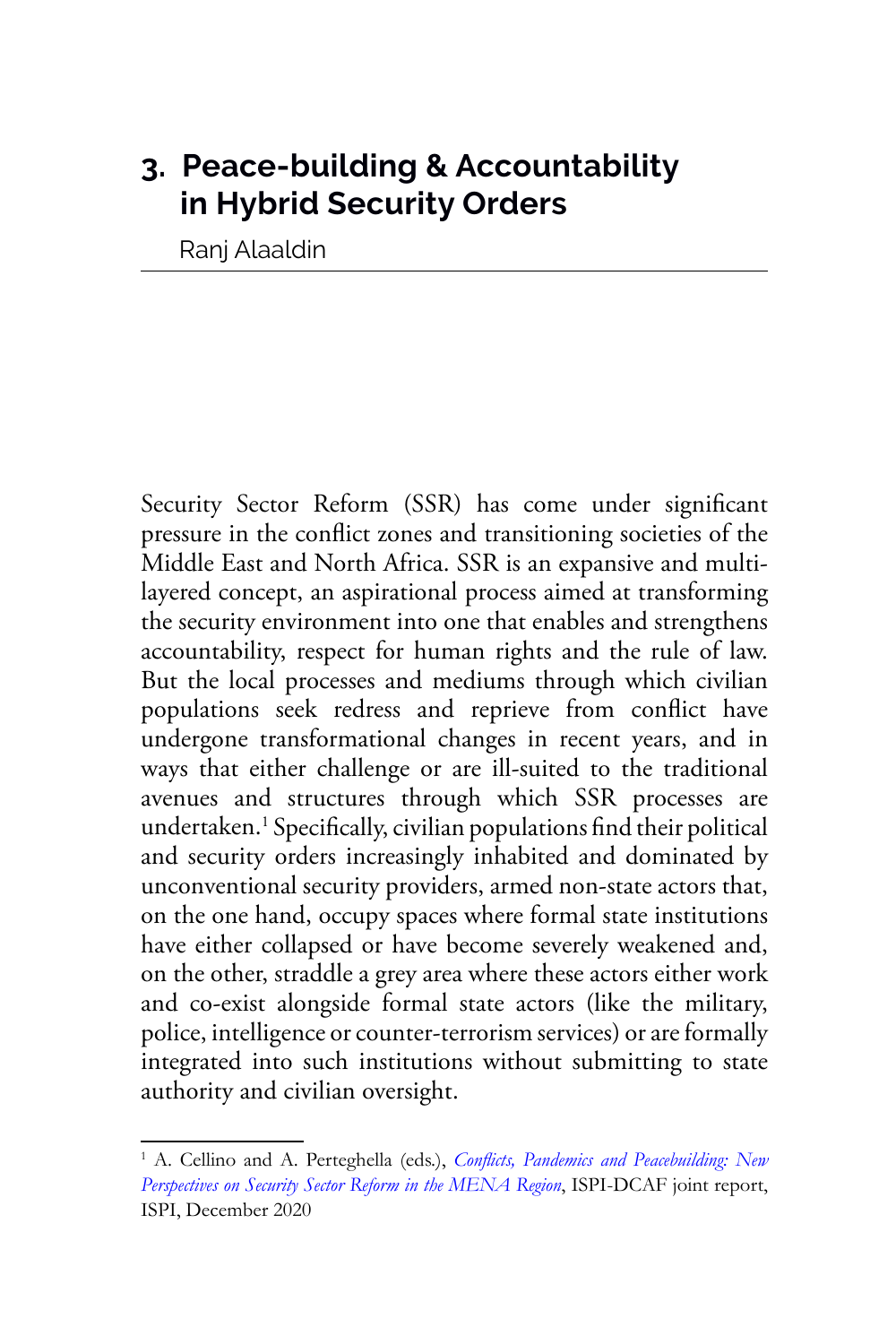This chapter explains why the state-centric approach to SSR, focused as it is on structural reforms and wholesale changes to governing structures, no longer corresponds to the political and security dynamics that shape post-conflict transitioning societies. While, for external actors, the contours of governance and security that have taken shape in recent years may constitute anomalies, for the local populations and elites that comprise the post-war political order, these are permanent fixtures that need to be accommodated. The chapter also describes the political and socio-cultural dynamics of post-conflict societies and hybrid security orders that require closer appreciation, both to better inform policy-makers and guide SSR processes in a manner that makes them compatible with the character of warfare and governance today.

## **Adapting to the Realities of Hybrid Security Orders**

One of the fundamental and enduring features of the post-9/11 international order is the marked shift in how conflicts are fought and the proliferation of both proxy wars and armed non-state actors.2 Hastened but not enabled by the 2003 invasion of Iraq, and then expanded by conflicts in Syria, Libya and Yemen after the 2011 Arab Spring, proxy warfare has radically transformed governance and security structures in the Middle East. Proxy wars are conflicts that tend to be inherently protracted, owing to the decentralised organisational structure of non-state belligerents and the involvement of outside actors. The latter, in particular, create a balance between external proxy powers that increases the durability of the conflict. It is only when all parties perceive their involvement as offering limited returns and intolerable costs that they contemplate ending their involvement or becoming more amenable to a settlement. These costs include both human and material costs along with

<sup>2</sup> For more, see A. Ahram, *Proxy Warriors The Rise and Fall of State-Sponsored Militias*, Stanford, Stanford University Press, 2011.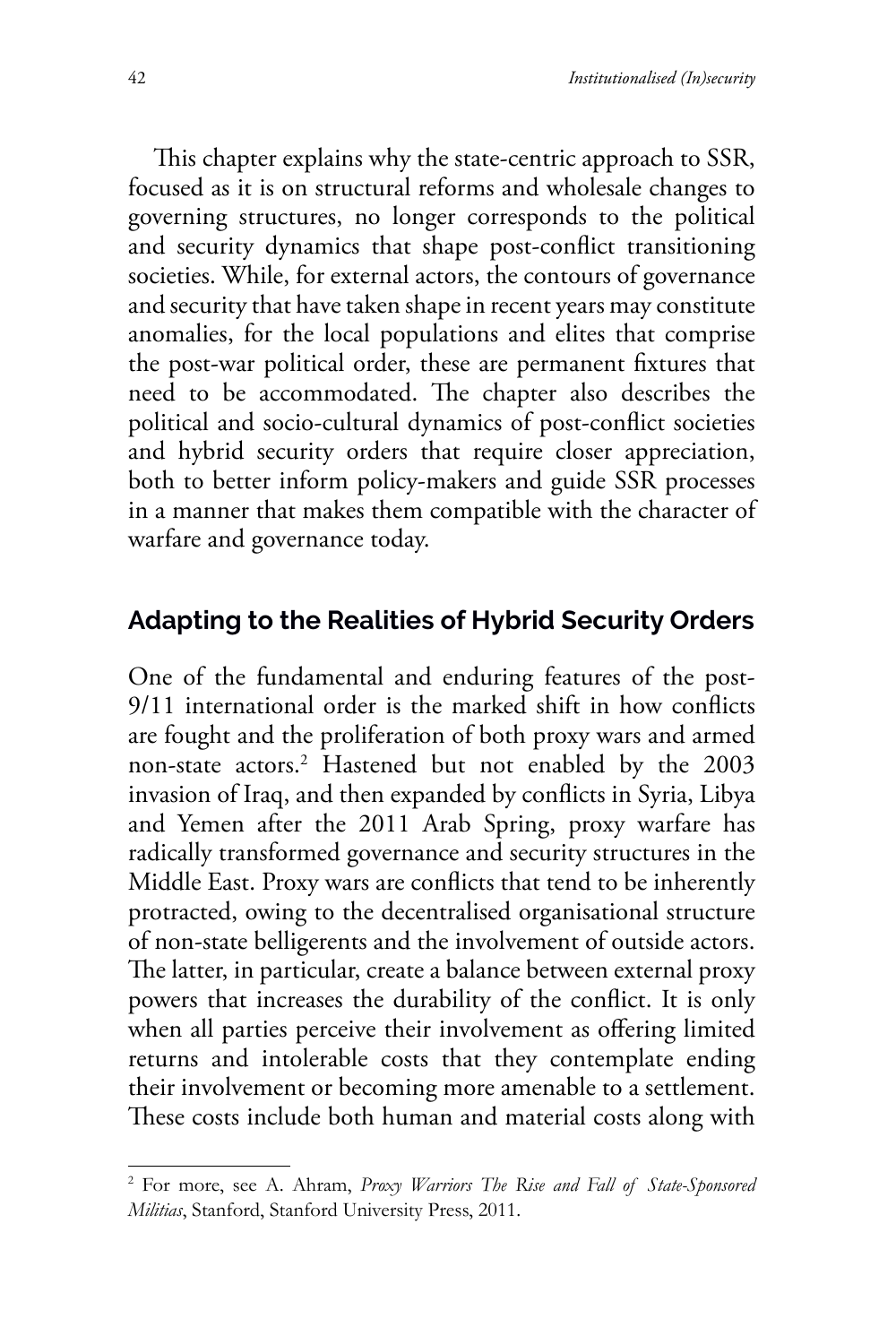the financial and reputational costs (among others) that lead external actors to re-consider the support and resources they have invested in a conflict and its aftermath, particularly as local and external actors undertake stabilisation and reconstruction processes. Such stabilisation and reconstruction processes *in* and *of* themselves have the potential to shift the pendulum of power for local actors and their sponsors.

As observable in Syria, a conflict can endure for almost a decade and still fail to yield an opening that might provide for a lasting settlement. The notion of a lasting settlement is in itself a difficult concept in the case of civil wars. The second-order effects of conflicts are often understated and, as a result, fail to be integrated into post-conflict SSR processes; this includes their impact on the public consciousness and the collective memories of injustice and repression they create, conditions that establish the grievances and conditions for conflict relapse.<sup>3</sup>

The weakening of institutions and the collapse of the rule of law as well as state authority pave the way for alternative authorities, including militias, warlords and criminal enterprises to fill the resulting gap, producing war economies that these actors are determined to preserve and that expand their recruiting pool. If SSR is to adapt to these arguably permanent features of warfare, then SSR processes, both conceptually and in practice, must accommodate the operational elements of proxy warfare and armed non-state actor interactions with the local population, their political rivals and external actors. More fundamentally, adapting such processes could help develop and institute policies that are better fitted to both bottom-up and top-down conflict dynamics and to containing or preventing the second-order effects of conflicts that impede SSR processes from fulfilling their goals or, worse still, from materialising. A large part of the problem is that the international community is fixated on the same statist doctrine that has underpinned

<sup>3</sup> See R. Alaaldin, *[Devising a Consensus-Driven Security Architecture for the MENA](https://www.iai.it/en/pubblicazioni/devising-consensus-driven-security-architecture-mena-region) [Region](https://www.iai.it/en/pubblicazioni/devising-consensus-driven-security-architecture-mena-region)*, Istituto Affari Internazionali (IAI), December 2020.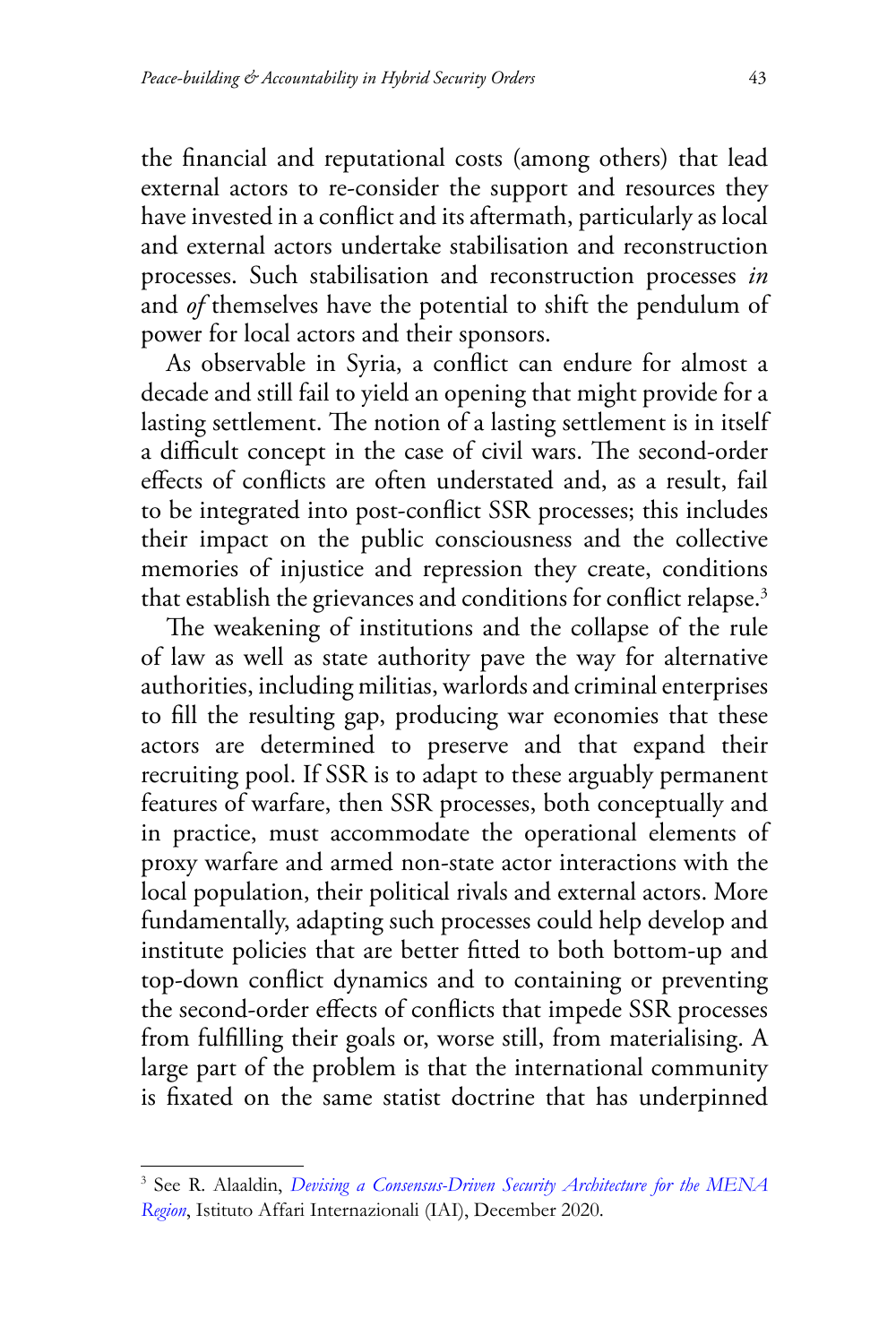foreign policy and international relations more generally. The authority and legitimacy of the state has been deemed paramount, irrespective of that state's ability to carry out its duties and functions. Excluding armed groups from formal peace-building efforts – during and in the immediate aftermath of conflicts – and the uncertainty over their formal and legal status in the absence of long-term political and constitutional settlements will continue to complicate peace-building efforts in the Middle East and North Africa region. Indeed, armed non-state actors continue to straddle a grey area and legal lacuna when it comes to their interactions with state powers and authorities, at both the national and global level.

The problem with Syria's failed and countless truces and peace negotiations was to a large extent attributable to the dishonest commitments of the Assad regime and Russia, who used peacetalks as a smokescreen to intensify their atrocities. However, it was also the case that peace talks were mired in disagreements over who should and should not be in attendance. Russia rejected the participation of opposition groups that it labelled as terrorist, while Turkey rejected the inclusion of the Kurdish PYD.4 More often than not, peace talks were dominated by Syrian exiles as militia groups on the ground dismissed their legitimacy and credibility. Excluding proxies and armed groups from participating formally in the drafting of multilateral treaties and agreements is counter-intuitive and poorly positions policy-makers, donor organisations and local civil society groups as hybrid security orders begin to take shape. It renders agreements between conventional and formal actors futile because such agreements have limited applicability in the conflict environment that exists and emerges.

In short, an agreement cannot be enforced if it excludes the belligerents. Fundamentally, it signals to these groups that they are bound by neither the terms of such agreements or the international norms they seek to protect, particularly where these

<sup>&</sup>lt;sup>4</sup> "Turkey threatens to boycott Syria peace talks", AFP, 26 January 2016.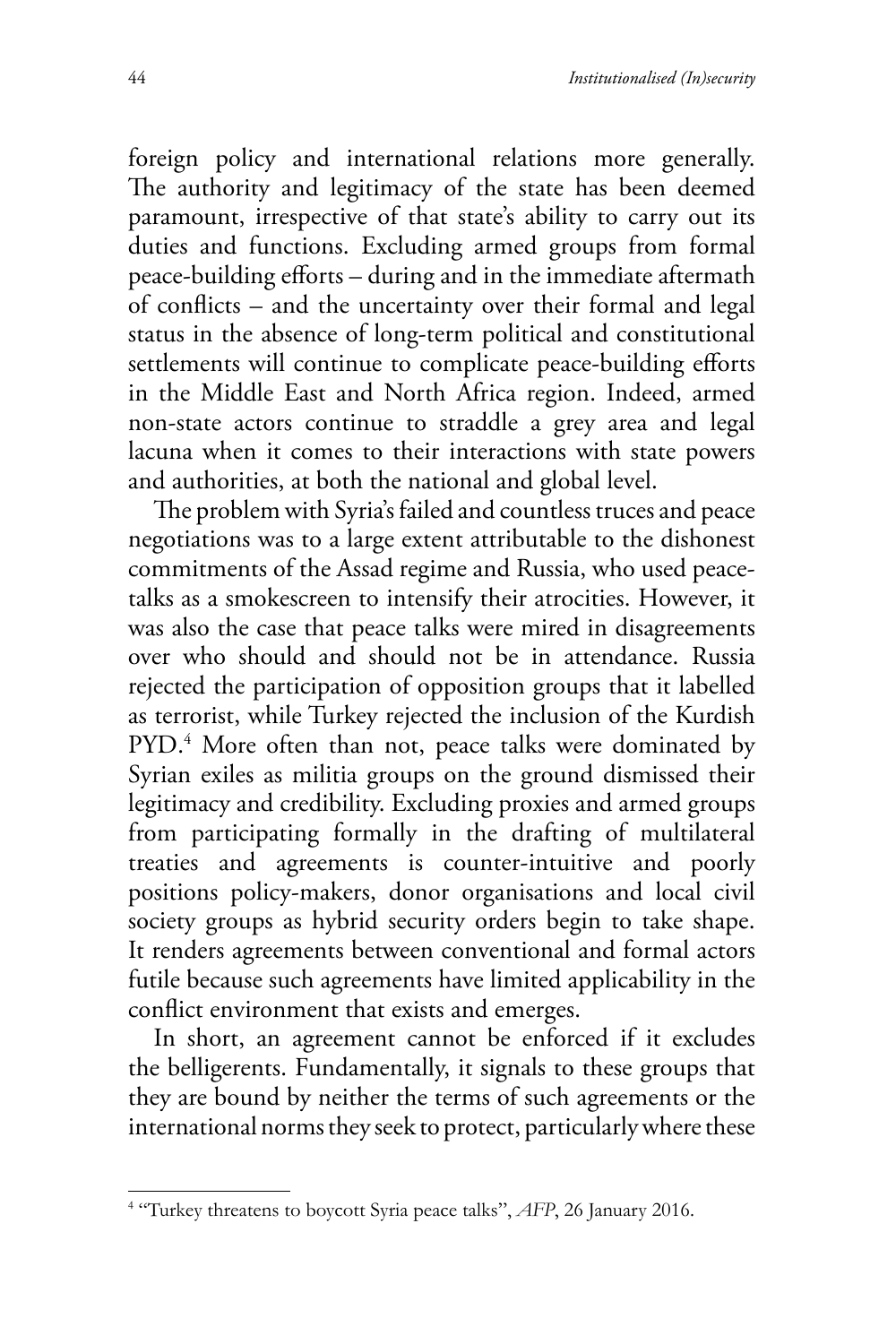relate to the protection of civilians. The counter-argument is an important one but is outdated and ill-fitted to geopolitics and conflict dynamics today. Formal law-making is still dominated by statist doctrine and there will be apprehensions in relation to the practical difficulties and potential criminal implications of involving armed groups, potentially even the enrichment and enhancement of militias who look to exploit formal negotiations to secure recognition and resources. However, integrating armed groups into political and constitutional exercises on this basis is detached from the reality that such actors are not necessarily dependant on whatever legitimacy may be conferred to them by being included in negotiations, while any such legitimacy pales in comparison to the legitimacy, recognition and influence they have established on the ground within the territories they control.

## **Alternative Approaches**

When attempting to conceptualise these groups, the least useful angle is that of security while the most useful is sociological and political – dynamics that are directly shaped by the political economic environment.5 The availability of outsized budgets has traditionally been deemed a crucial component of peacebuilding, stabilisation and SSR efforts; but Libya and Iraq show that this can have a regressive impact: The number of fighters increase in direct correlation with the availability and distribution of resources. Rather than seeking to shift the landscape in favour of one side of the conflict, it may be far more effective to focus on enhancing the self-governance capabilities of local actors and achieving conflict reprieve for a population that would otherwise be engulfed in further conflict if alternative designs were imposed on them. However, this also requires securing acceptance of the status quo from

<sup>&</sup>lt;sup>5</sup> See S. Heydemann, "Civil War, Economic Governance & State Reconstruction in the Arab Middle East", *Dædalus*, vol. 147, no. 1, 2018.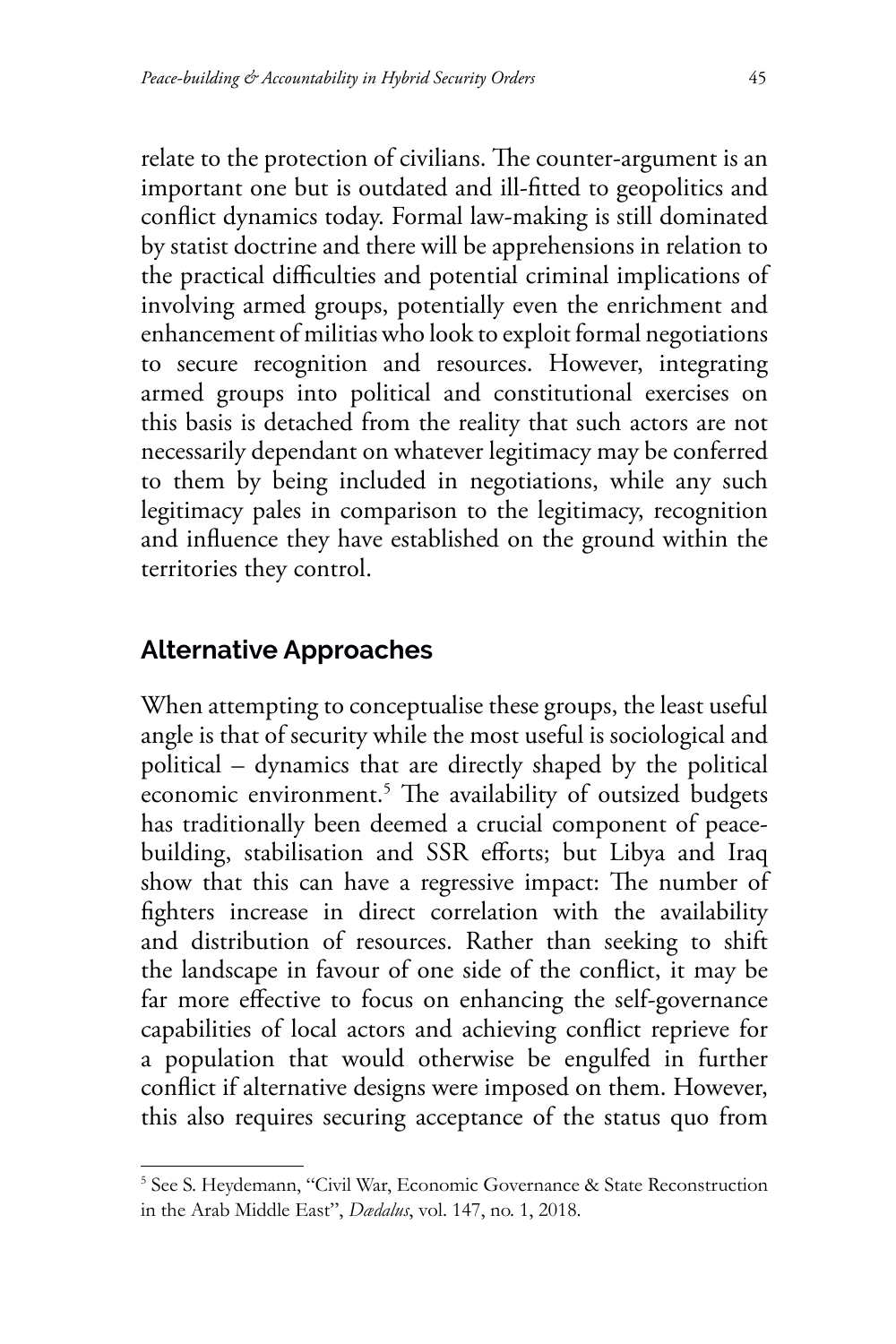precisely those actors that seek to upend existing arrangements. The key point here is that it is far more plausible to first secure consensus in relation to the existing status quo in any conflict context, than to fuel the drivers of conflict and reinforce the zero-sum approach belligerents have adopted. As Ariel Ahram notes, "the challenge of managing hybrid security in MENA is not to privilege states and prepare them for eventual supremacy but to negotiate the immediate devolution of functional responsibilities".6

Secondly, securing a consensus in relation to localised spheres of influence and control can provide the momentum and stepping-stone for a broader national agreement. By zooming in on and prioritising the local, parties to the conflict can at least enable conflict reprieve that provides breathing space and an opening for viable negotiations to materialise and strengthen the perception that no single actor will be capable of achieving an outright victory. This shift in approach involves a stronger nexus and a mutually beneficial relationship between sponsor and client, one that could pave the way for development assistance and funding and that helps ensure that these do not become weaponised and do not discriminate between different sections of local communities.

The proposal here is to start small and local, engaging the reality that has emerged over the course of conflict as opposed to imposing alternative designs that will either be resisted or that are ill-fitted to the political and conflict landscape. For starters, there are alternatives to traditional state-building modalities that could have a direct influence on how peacebuilding strategies are pursued, namely by engaging in conflict mediation or resolution efforts that are not incompatible with the political and governing structures that have emerged from the ruins of conflict. This is also needed to pre-empt resistance from actors that have a vested interest in maintaining the status

<sup>6</sup> A. Ahram, *[Hybrid Security, Frozen Conflicts, and Peace](https://pomeps.org/wp-content/uploads/2020/10/0.-POMEPS_Studies_42_Web.pdf) in MENA*, POMEPS Studies 42, MENA's Frozen Conflicts, November 2020.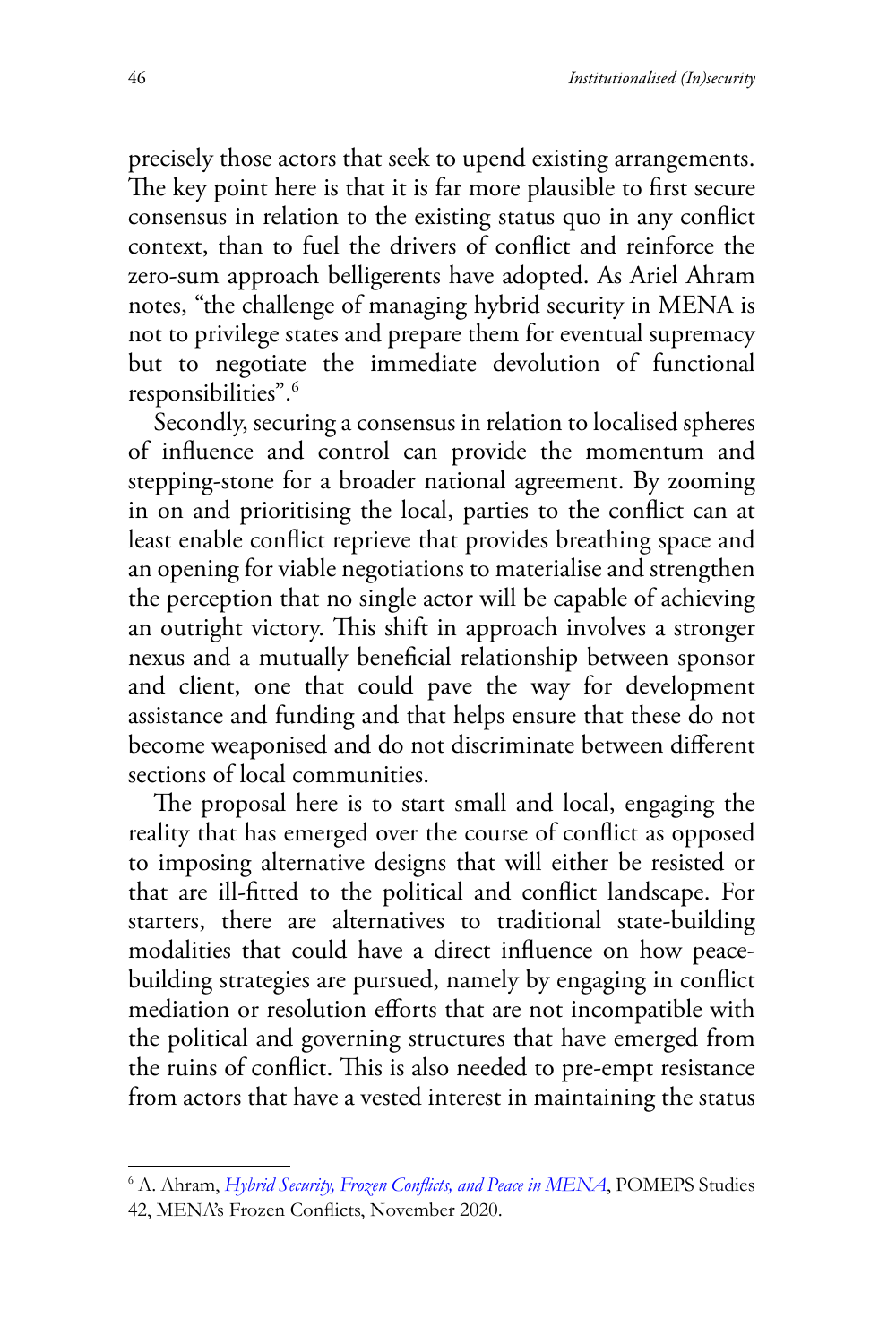quo. For example, traditional disarmament, demobilisation and reintegration (DDR) and SSR approaches look to persuade militia fighters to put their weapons down and equip them with the skills needed to enter the job market. More often than not, however, that does not correspond to the fact that these individuals have limited alternatives in the economic environment in which they operate, and it raises the risk calculus as a result of the plethora of threats that these actors face, not least from rival groups that could potentially move to consolidate and expand their positions once other actors have engaged in DDR.

For example, Iraq has transitioned from seeing a wide range of militias actively engaged in conflict to a stage where the common enemy – Islamic State – is largely defeated. Groups that once had a straightforward purpose must now figure out what their relationship to the state and society is; the dilemma is exemplified by the rivalry between militia groups of the Popular Mobilization Force (PMF). The most established and powerful of militias within the PMF, namely the Iran-aligned armed factions that have operated and mobilised for the past two decades, have moved to expand their hold on the state and society since the onset of the war on ISIS. However, militias tied to Grand Ayatollah Sistani, who have long detested the influence and autonomy of Iran-aligned militias but were only established in 2014, are still in the process of establishing their relationship with the state and society, and must choose between either enhancing their status as militias that operate outside of the state or integrating into the army and effectively surrendering their territorial influence, access to informal economies and, potentially, even fighters to their rivals.7 In the case of Libya, disparate militia groups include those aligned with the Government of National Accord (GNA) in Tripoli and those that form part of Khalifa Haftar's Libyan National Army

<sup>7</sup> "Pro-Sistani 'popular mobilization units' break with pro-Iran militias in Iraq", *Al-Monitor*, 29 April 2020.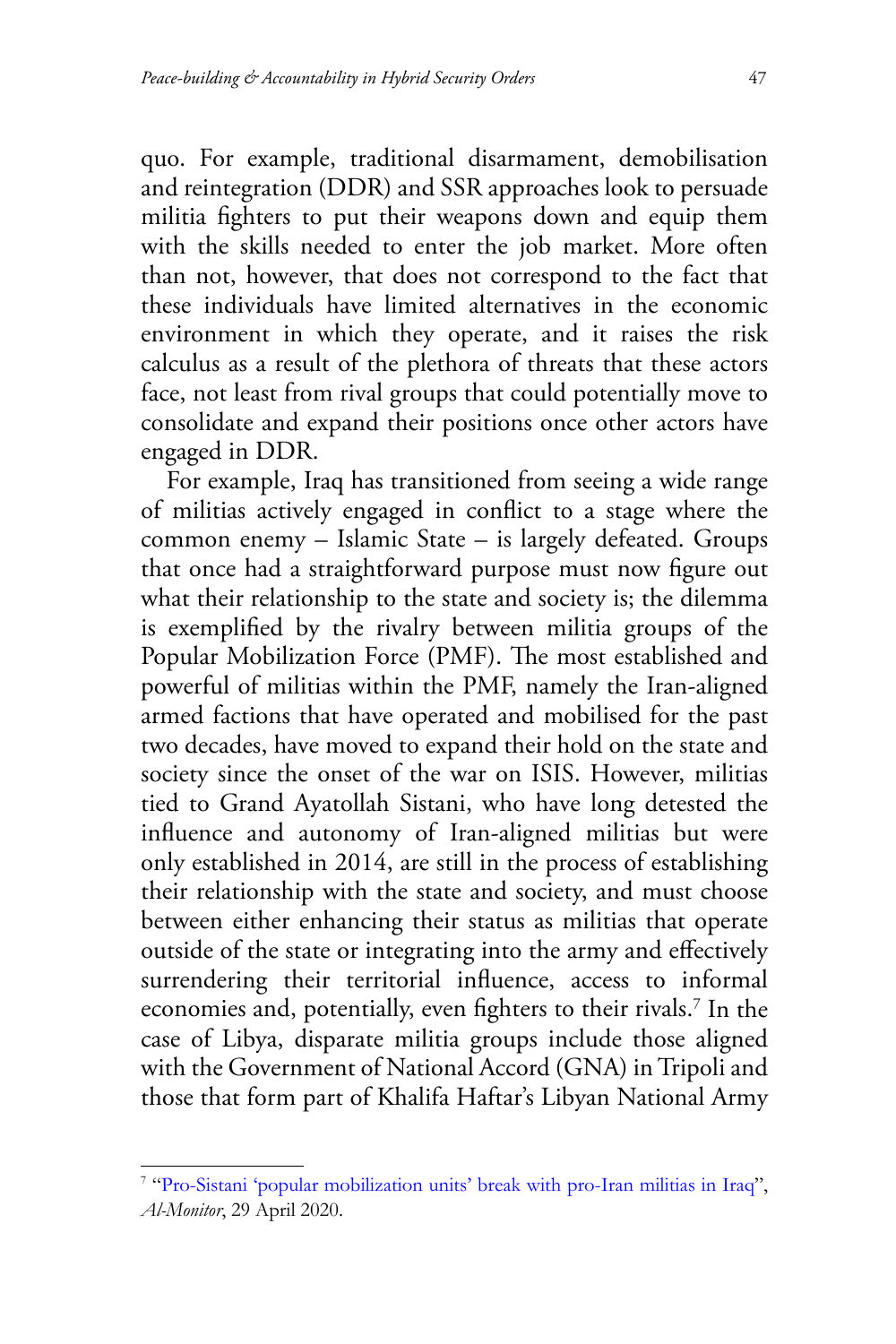(LNA). While in the case of Iraq the country's militias have for the most part avoided full-scale conflict for at least a decade now, militia groups in Libya continue to be in a state of war, the recent peace agreement notwithstanding. In this respect, the notion of SSR and DDR practices in such volatile and high-stakes environments faced with the prospect of imminent conflict is a counter-intuitive one.

The British experience in Sierra Leone between 2000 and 2002 is instructive, providing an example of how effective SSR processes may require the provision of a guarantee of security that is trusted, or is recognised as being credible, by all the warring parties, one that also protects the local population from predation.8 While the role of external actors as arbiters of peace raises a number of questions and challenges, it is also often the case that peace agreements in post-conflict societies have a poor track-record, as notably portrayed by the numerous political agreements instituted in Libya, Syria and Yemen. Mutual distrust, expedient deals between armed groups, and the failure of international actors to restrain warring parties underscores the failed mediation attempts that in and of themselves become unfortunate legacies of recent conflicts in the MENA region. For example, the US troop surge in Iraq between 2007 and 2008 saw stabilisation take place alongside local military actors in Anbar and other Arab Sunni provinces; augmented by US forces, local actors were able to open up the space for civilianled SSR efforts, drawing on the augmented military capabilities to encourage the integration of militias into the Iraqi national army. However, this is largely relevant to post-conflict environments in which external actors are already deployed or have operational capabilities that allow them to formulate SSR processes alongside a commitment to actively ensure such processes do not empower or take place at the expense of any one particular actor.

<sup>8</sup> K. Mitton, "[Elite Bargains and Political Deals Project: Sierra Leone](https://assets.publishing.service.gov.uk/government/uploads/system/uploads/attachment_data/file/766043/Sierra_Leone_case_study.pdf.) Case [Study](https://assets.publishing.service.gov.uk/government/uploads/system/uploads/attachment_data/file/766043/Sierra_Leone_case_study.pdf.)", *UK Stabilisation Unit*, February 2018.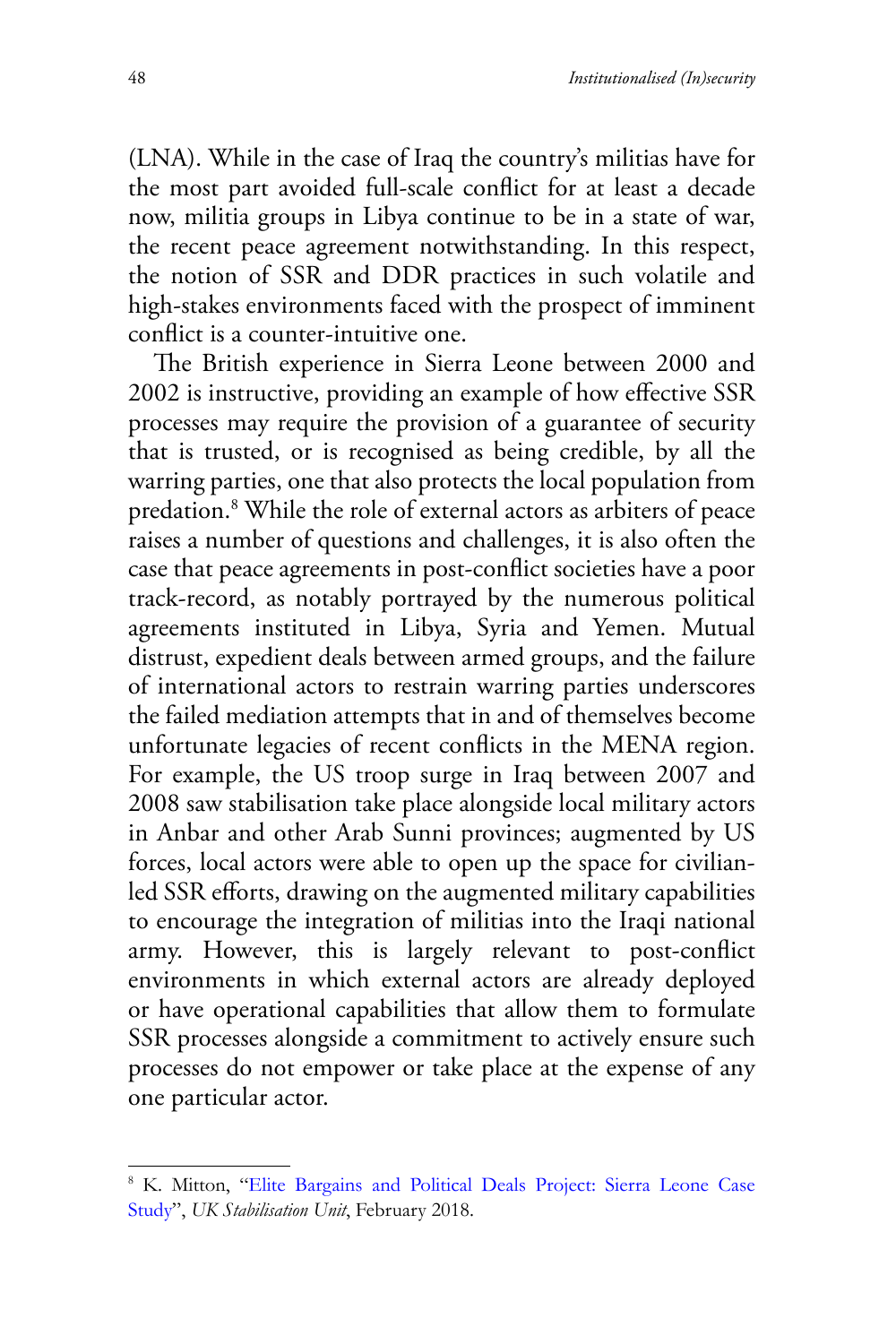## **Accountability**

SSR in Iraq and Libya has been premised on the principle of inclusivity, the notion that key stakeholders must have some degree of ownership of the state, and on the basis of constitutional settlements or negotiations that identify the provisions and foundation for governance. Indeed, armed groups, ranging from Southeast Asia to the Middle East, emerge and function not necessarily because of state failure but because of historical animosities, long term oppression, and perceptions of injustices and denial of rights. However, the state-building process is a political exercise, one that forms part of a complex network of shifting dynamics that cements the status of preeminent political and security actors, creates a hierarchy of political and security players and sets the stage for rivalries to play out through the use of force – the state itself becomes the instrument, and objective, rather than the medium through which to govern.

Hence, though local and external actors look to execute DDR and SSR processes in the midst of pre-existing, pre-war legacies and rivalries, bypassing or supplanting these is implausible in the absence of consensus and political will. The two are not substitutes but compliments. In their absence, building an army becomes a conflict-producing exercise, one that in itself could become its own resource-rich patronage network, prompting resistance from formidable, pre-existing militias that see the emergence of such national institutions as existential threats. If SSR is essentially aimed at promoting democratic norms, then policy-makers in hybrid security orders must afford closer attention to how armed actors interact with other groups and stakeholders, rather than aim for wholesale structural changes. Indeed, existing research posits that the study of armed groups should not be confined to their interactions with their host states but also with society, other movements and other ideologies. Ruling elites – including those aligned with or that control armed factions – will continue to solicit and encourage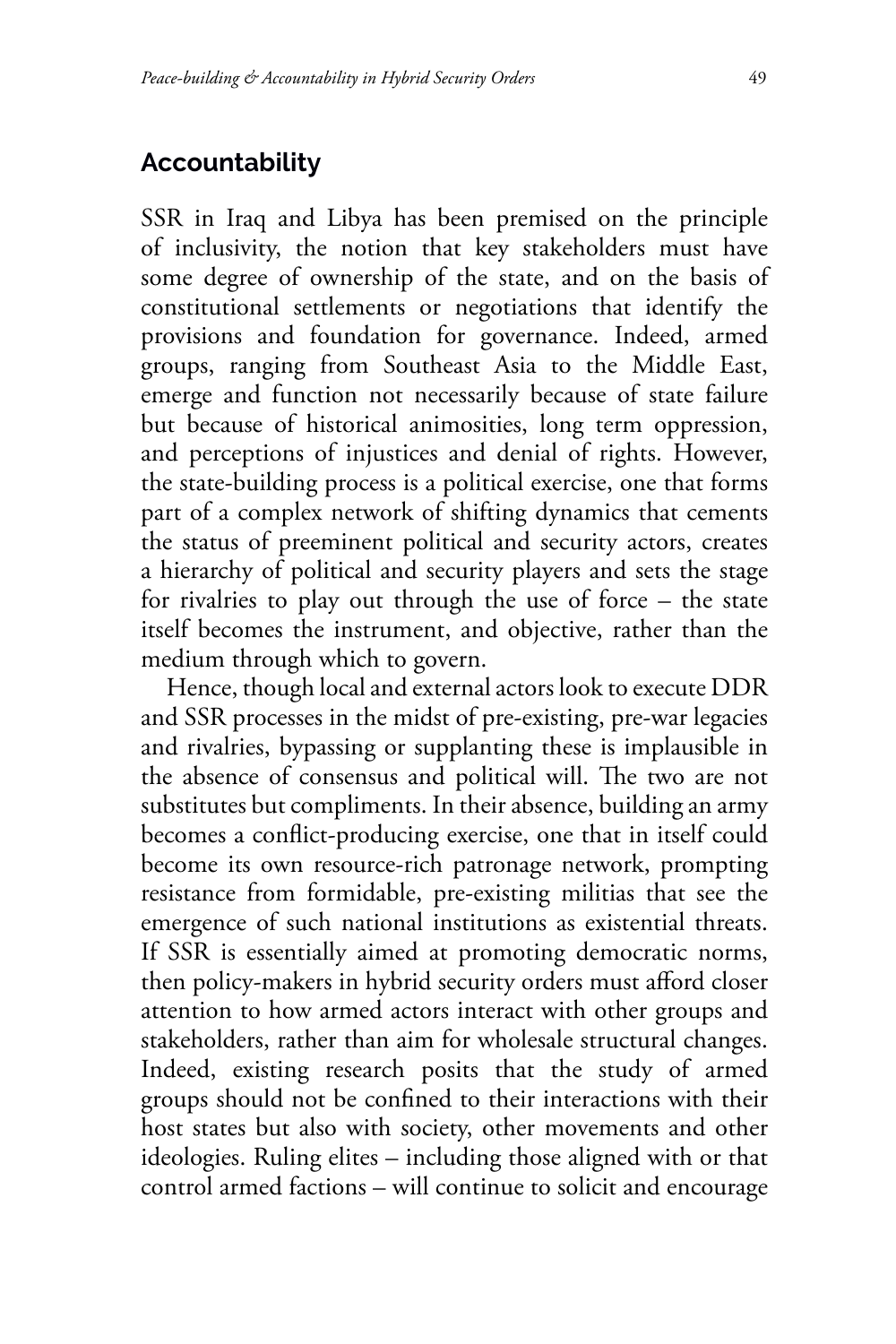foreign money and resources, including military equipment and capacity-building, but it is now evidently the case that resistance from these actors will emerge once outside support develops the potential for structural reforms that would inhibit their ability to capture state institutions and functions or that undermines their patronage networks.

What little can be done about actors that are ingrained in the socio-political landscape should inspire outside actors to focus on suppressing the space that could allow for the mobilisation of additional armed actors looking to capitalise on political instability and the influx of external resources. This will require difficult choices, including, at least initially, working with pre-existing groups that have a dominant influence over local political and security orders to prevent the growth of new armed non-state actors seeking to exploit a combination of instability, disorder and the influx of external resources.

Civil society can hold politicians and militias accountable and engineer the space that enables change. While it is generally accepted that empowering civil society can build the resiliency of societies and equip activists with the capabilities to moderate armed groups and hold them accountable, evidence in Iraq, Libya and Syria indicates that in hybrid security orders the fragmentation of authority and the sophistication of the most powerful armed groups results in the adoption by these actors of strategies that see them seize control of – or establish – civil society organisations to complement their influence over other social, economic and political structures.

What works best in practice is a willingness to adopt dynamic policies that capitalise on the episodic opportunities that present themselves in the form of civic action: The protest movement in Iraq, for example, has made important strides in forcing through political and social change, and has rallied the most powerful religious and socio-political actors, but the movement has not transitioned into a sustainable political force capable of building on its initial gains. As it stands, civil society across the MENA region's post-conflict countries has been effective in mobilising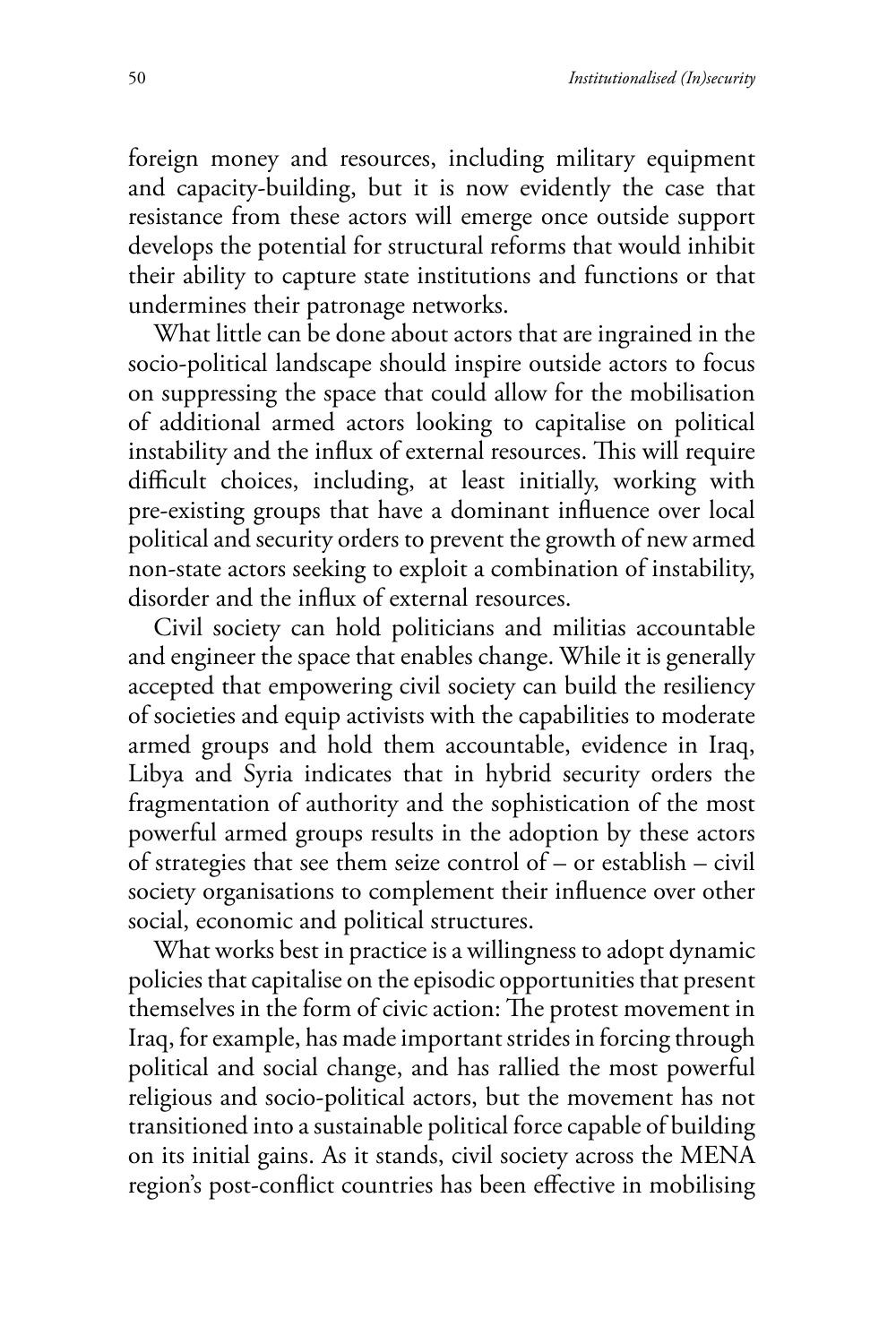large swaths of the population for protests against ruling elites but has also proven disorganised and ineffective when it comes to influencing public policy and accountability. Civil-society actors, except those co-opted by political parties or forming part of religious and family networks, face political interference, intimidation, and have weak fund-raising capabilities. Activists are often assassinated, attacked and intimidated, and the actors that are culpable of such crimes are insulated by their political allies, or operate in environments that lack robust accountability processes, including weak judicial systems and a free press. That means the challenge is a multi-layered one; while making structural changes that improve accountability is a long-term endeavour, policy-makers need to start looking at creative ways to equip activists with the capacity to hold militias accountable, to reduce the scope for such actors to operate with impunity and to prevent them from operating with carte blanche. Civil society is perfectly capable of producing evidence of militia culpability in crimes and, while there may be limited scope for achieving justice locally, such evidence should be utilised by the international community or individual states to support civil lawsuits and criminal cases in foreign courts; this could be particularly effective in countries where militias and their political allies hold assets and other resources.

Armed non-state actors, together with their political allies and patrons, no longer operate within the confines of formal governing bodies and institutions that were once impervious and sacrosanct. Hybrid security orders are, therefore, resilient and resistant to wholesale change, and are underpinned by inter-connected political and economic dynamics that formal authorities and external actors are ill-equipped to manage. Shaped by the legacies of war, communal conflicts and foreign intervention, such orders will present a range of challenges to international security. Managing these challenges and achieving reprieve and good governance for the populations that are afflicted by them requires addressing arguably outdated policy prescriptions and urgently re-formulating them in a manner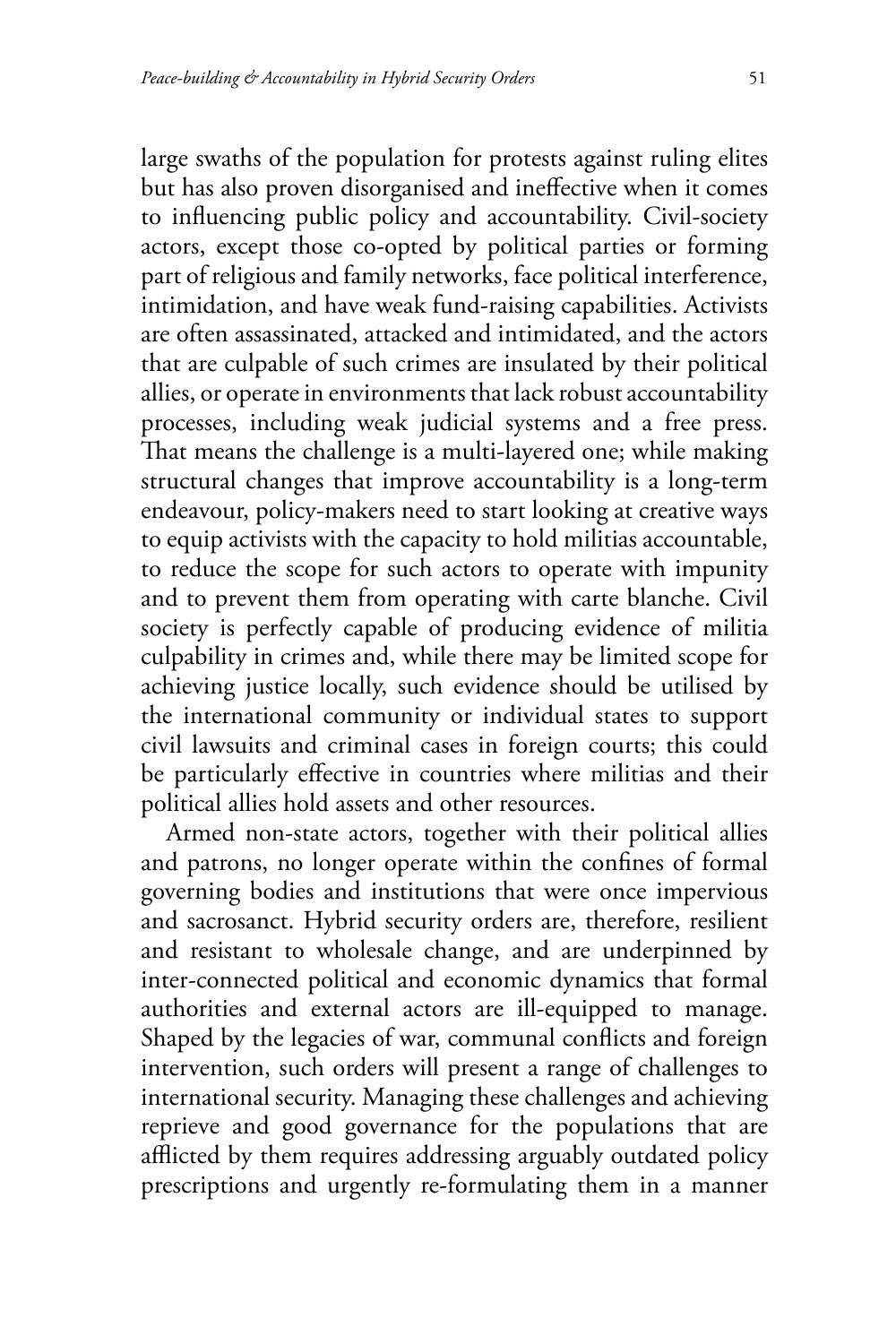that makes them compatible with the character of warfare and governance today while also grounding them in the principles of peacebuilding and human rights.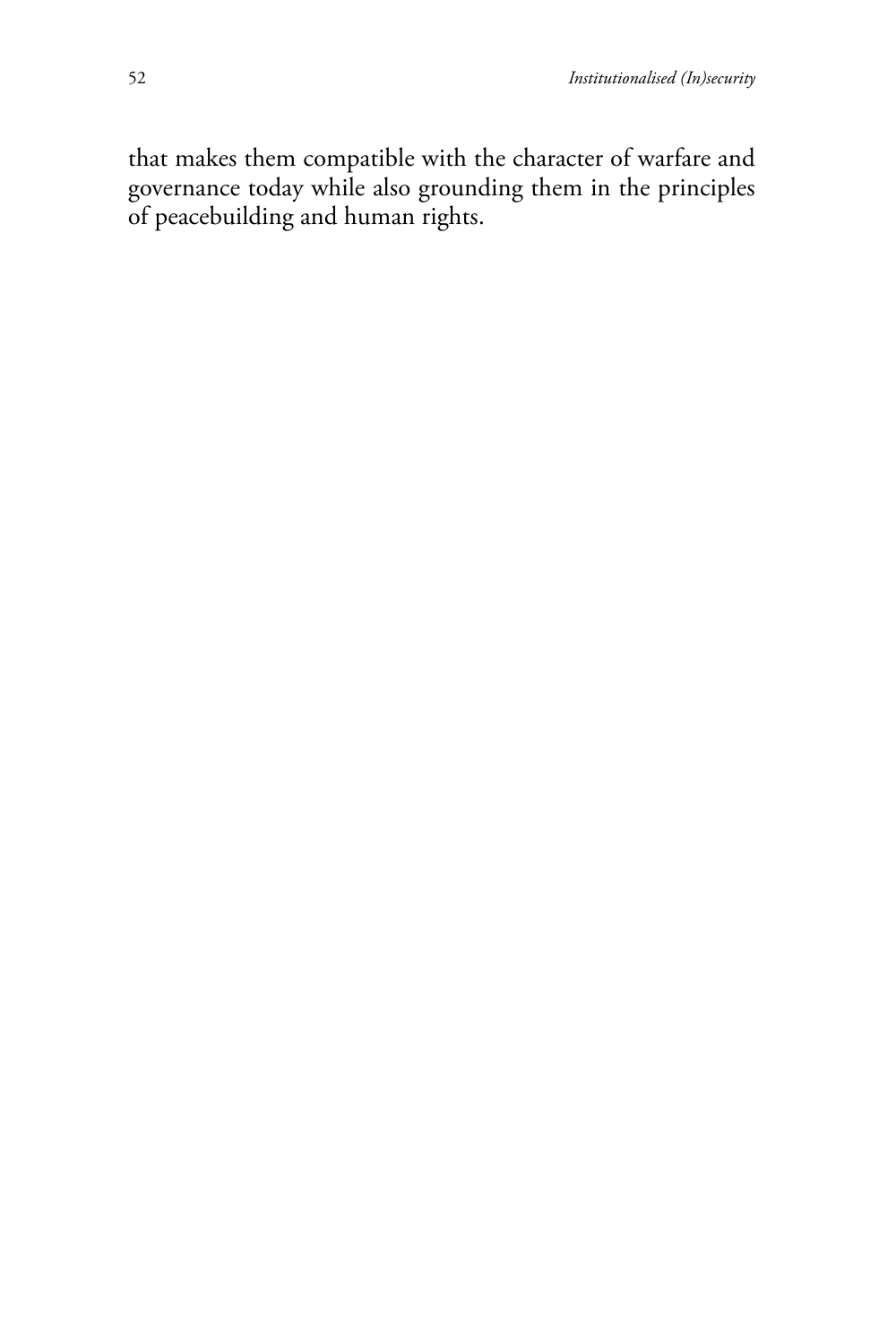# **4. Institutional Actors: Security Governance and the Role of Politics in Libya**

Jacqueline Stomski

Amidst increasingly internationalised armed conflict, Libya has faced a myriad of governance challenges since 2011. Spiralling civil wars, foreign-fed insecurity, and hyper-localised patterns of conflict have continuously underscored the urgent need to rebuild and strengthen national institutions, reform a fragmented security sector, and shore up reputable sources of local authority. And though a number of international and Libyan-led initiatives have sought to generate a road map – grounded in stability and security – to an internationally recognised political future, violence and militarisation continue to play a prolific role in the fracturing of domestic political systems. In light of these seemingly entrenched cycles, the power of institutionally embedded political elites has become increasingly apparent. As in other conflict-affected MENA states, the Libyan security sector extends beyond non-state armed group conflict with state authorities. Since the 17 February Revolution in 2011, irregular armed actors have emerged as key supporters of government institutions – at times even operating alongside government authorities or integrated into their structures.<sup>1</sup> While the precise typology

<sup>&</sup>lt;sup>1</sup> J. Drevon, "The Challenge of Hybrid Actors on Security Governance Structures in MENA", in A. Cellino and A. Perteghella (eds.), *Conflicts, [Pandemics](https://www.ispionline.it/it/pubblicazione/conflicts-pandemics-and-peacebuilding-new-perspectives-security-sector-reform-mena-region-28412) [and Peacebuilding: New Perspectives on Security Sector Reform in the MENA Region](https://www.ispionline.it/it/pubblicazione/conflicts-pandemics-and-peacebuilding-new-perspectives-security-sector-reform-mena-region-28412)*,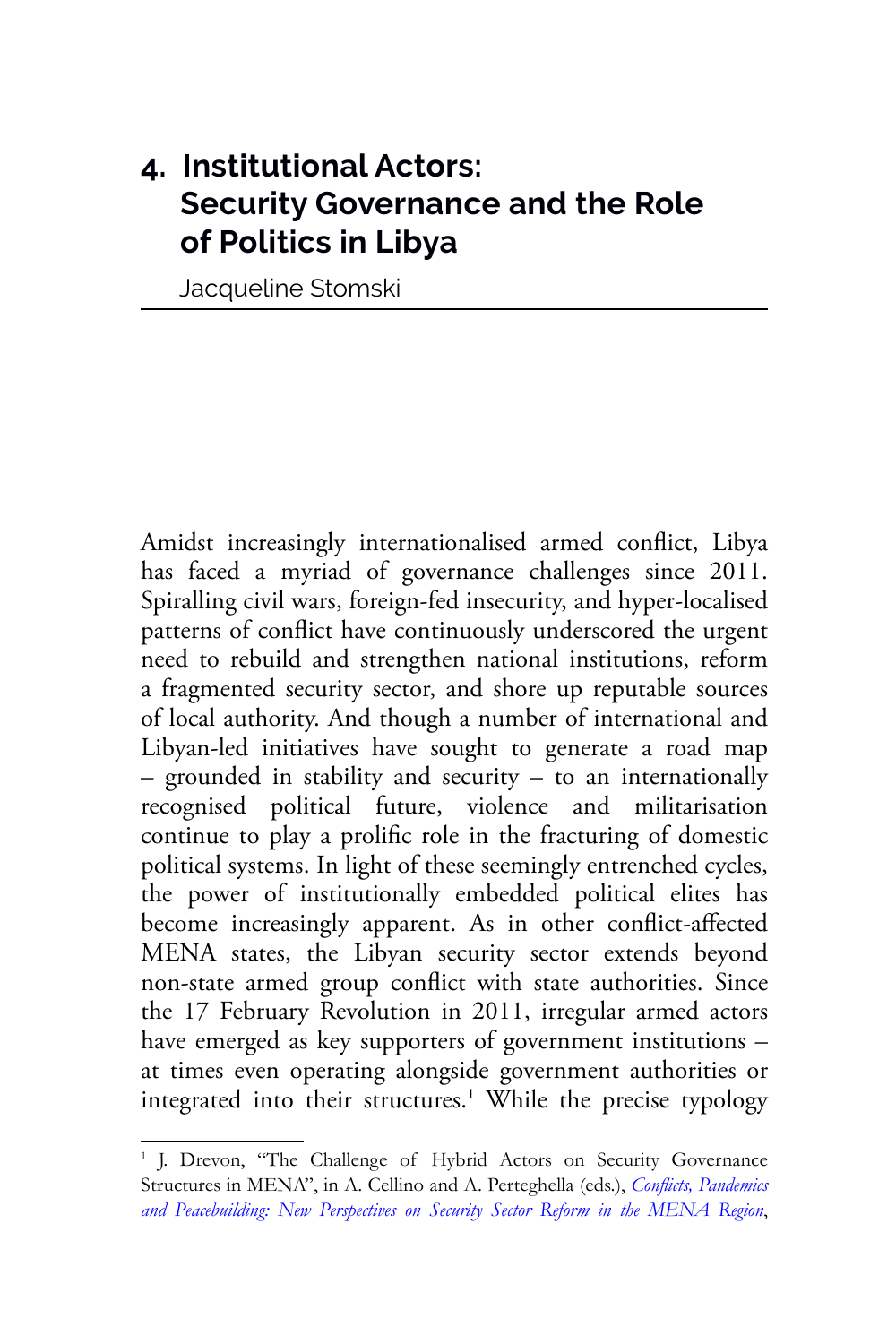of security sector hybridity varies across Libya's environs, the existence of hybrid actors – individuals involved with non-state groups providing security parallel to or in competition with state institutions – is undeniable. This protracted hybridity has come to frame Libya's political arena: Elites are incentivised to rely on violent networks to maintain the political status quo. Resultingly, what emerges from years of intractable conflict and hybridity is the exceedingly violent competition for control of Libya's most central and influential institutions.<sup>2</sup>

Shaping Libya's post-2011 trajectory, opportunistic political elites have capitalised on the drawn-out chapter of contestation for state authority. Both international and Libyan influence networks over cultural, religious, economic, and political institutions are deeply intertwined and often backstop their power struggles with support from different actors in the security sector. Through this decade of tumult, Libya's political groups have not only maintained their status but benefited from the protracted wartime economy – largely of their own creation. Despite repeated international and domestic efforts to fortify the role of democratic and participatory political systems, the current UN-led Libyan Political Dialogue Forum (LPDF) has further empowered the entrenched political class.3 Ultimately, political elites have used enduring structures – like the institutional-relationship between executive power and the military – to facilitate the securitisation of all aspects of governance. With insulation from the global community, the actions of these elites have undermined Libyan rule of law.

Compounding political dysfunction, privilege violence has crystallised across Libya. Privilege violence, a system defined by

ISPI-DCAF joint report, ISPI, December 2020.

<sup>2</sup> For example see F. Wehrey, "Libya's Factional Struggle for the Authority of Islamic Endowments", in F. Wehrey (ed.), *[Islamic Institutions in Arab States:](https://carnegieendowment.org/2021/06/07/libya-s-factional-struggle-for-authority-of-islamic-endowments-pub-84653.) [Mapping the Dynamics of Control, Co-option, and Contention](https://carnegieendowment.org/2021/06/07/libya-s-factional-struggle-for-authority-of-islamic-endowments-pub-84653.)*, Carnegie Endowment for International Peace, 7 June 2021.

<sup>3</sup> T. Megerisi, *[Spoiler alert: How Europe can Save Diplomacy in Libya](https://ecfr.eu/publication/spoiler-alert-how-europe-can-save-diplomacy-in-libya/)*, European Council of Foreign Relations (ECFR), 22 January 2021.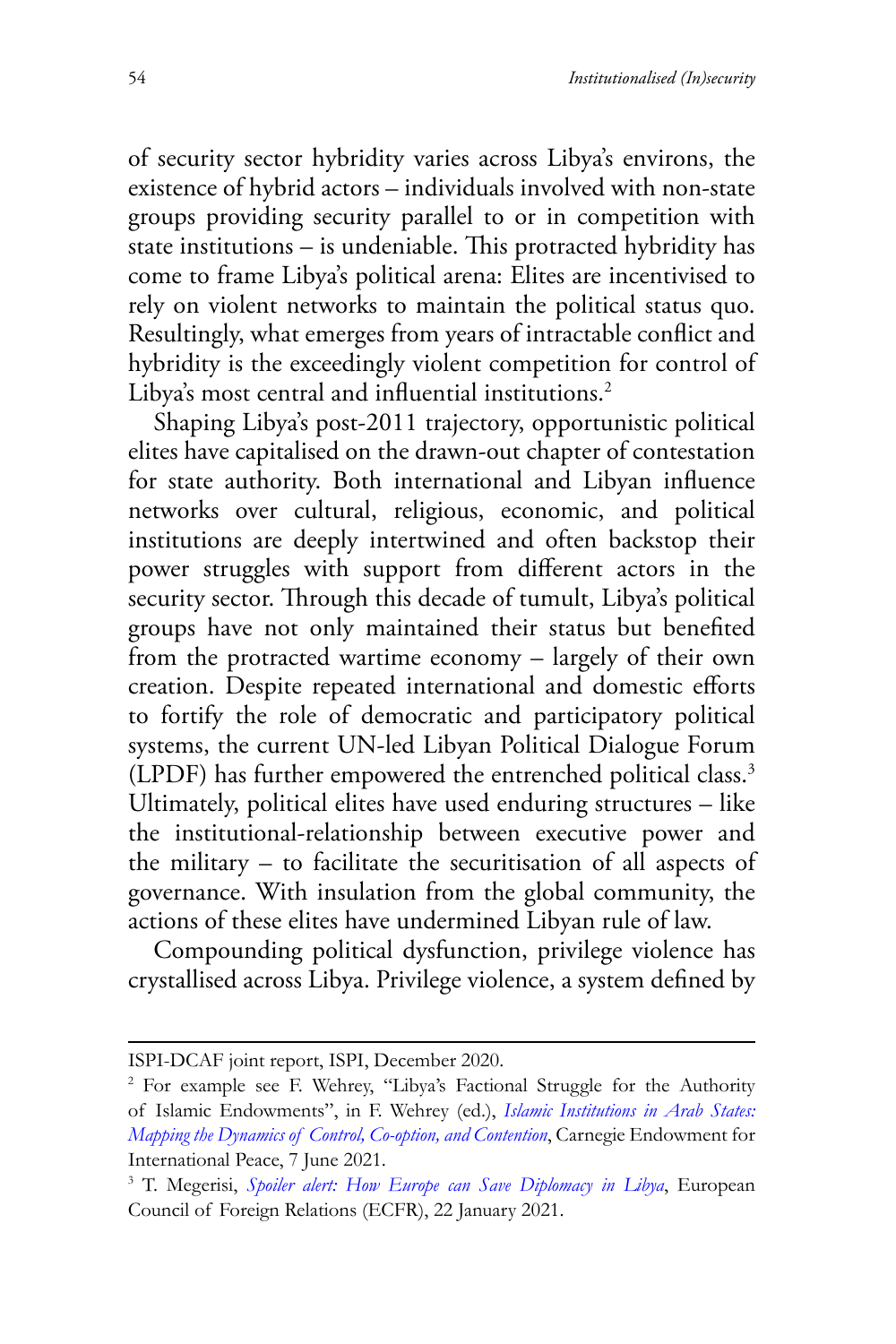Dr Rachel Kleinfeld, begins with the economic and political elite running the state for their benefit – especially through exploitation of their economic dominance – to preserve their political control, leading to corruption, cronyism, and an increasingly exclusionary group of political elite and decision makers, shaping the relationship between state institutions and armed actors.4 Though these systems existed (and flourished) under Qadhafi's rule, the past decade has been defined by their solidification in Libyan socio-political life. The relations between armed actors and the state that are often described as hybrid<sup>5</sup> – wherein weak central institutions attempt to co-opt non-state armed groups in an effort to provide security – have degraded any Libyan state authorities' monopoly on the use of violence. But as has been observed in Iraq, Syria, and Yemen, this powersharing between state and non-state armed actors has become inherently political, impeding democratic prospects. Today Libya's system trends toward transactional politics – a political marketplace based on supply and demand. As defined by Alex de Waal, in Libya's political marketplace today, governance has become monetised and politics transactional, where loyalties are sold to the "highest bidder", eroding the rule of law and institutional authority.6 And though these dangerous political developments seem a product in Libya's modern crisis, they can be traced to Qadhafi-era structures, policies, and enduring networks of political elitism that continue to shape Libya's futures – economic, security, and political.7

<sup>4</sup> R. Kleinfeld, *A Savage Order: how the world's deadliest countries can forge a path to security*, New York, Vintage, 2008, pp. 50-60.

<sup>5</sup> Mark Sedra defines hybrid security arrangements as "co-governance agreements between state- and non-state authority…" however Jérôme Drevon has elucidated that in many conflict-affected MENA contexts, security sector hybridity often has deep political ramifications. See M. Sedra, *Security Sector Reform in Conflict-Affected Countries: The Evolution of a Model*, New York, Routledge, 2016, pp. 10-11, and Drevon (2020).

<sup>6</sup> A. de Waal et al., *[A Theory of Change for Violent Political Marketplaces](https://www.lse.ac.uk/ideas/Assets/Documents/Conflict-Research-Programme/crp-memos/PMF-TOC-Feb-2020.pdf.)*, Conflict Research Program and World Peace Foundation, 19 February 2020.

<sup>&</sup>lt;sup>7</sup> For an exploration of Qadhafi's pursuit of continental security through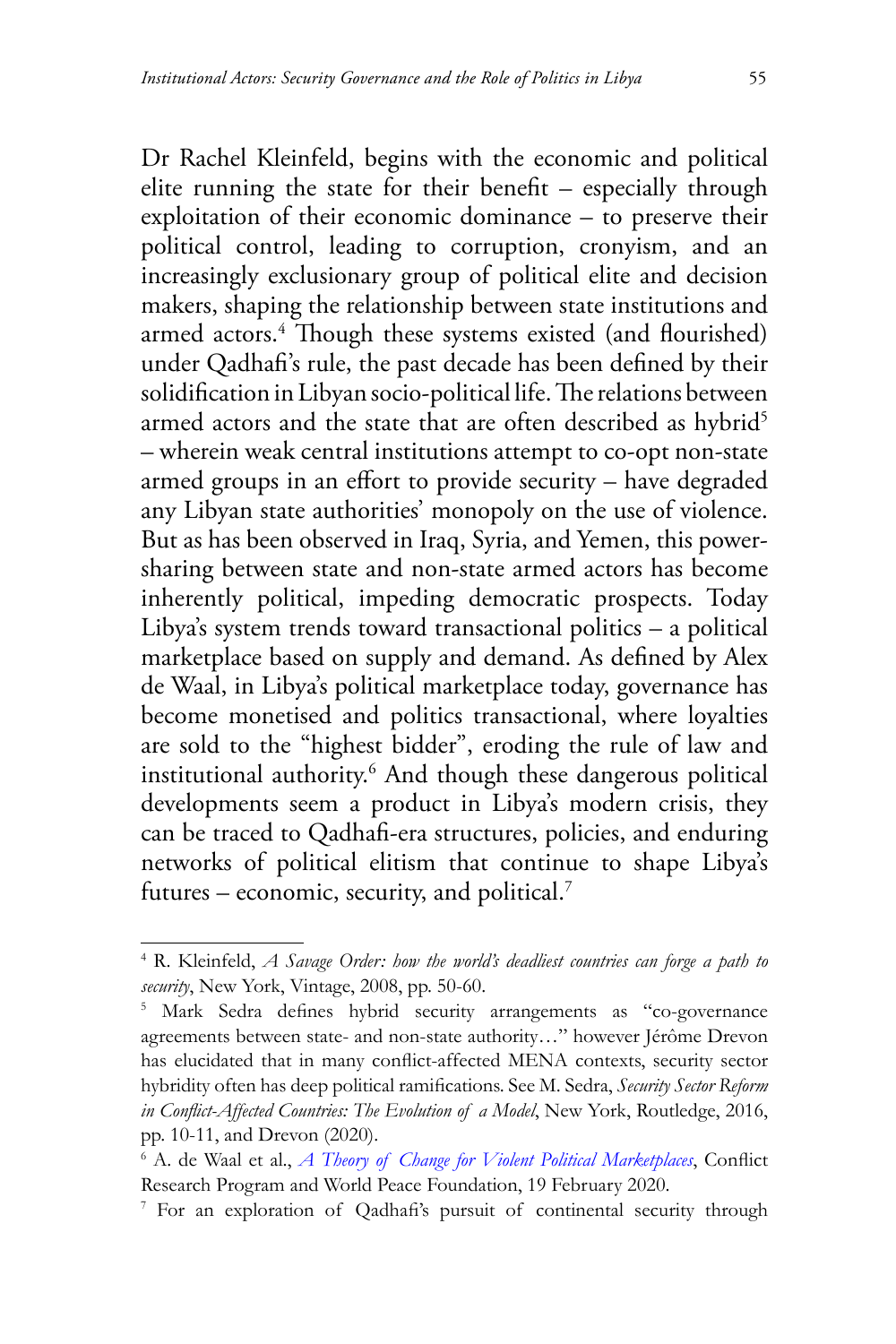## **A History of Political Elites and Violence in Libya**

The structures framing security sector hybridity, and the lack of a monopoly over the use of force, are rooted in Qadhafi-era authoritarian governance mechanisms and patronage networks. From 1969 through 2011, while Qadhafi conceptualised his figure as outside of governance structures, Libya's Jamahiriya was run by political elites in Qadhafi's inner circle. The authority of state institutions was drawn from their proximity to Qadhafi and his close supporters.

Qadhafi repeatedly reformed the domestic political system during his rule. These government overhauls resulted in the establishment of new political elite and of political relationships solely on the basis of implementing regime goals as a coupproofing measure.8 Qadhafi's governance manipulation paired with extreme government narrowing and increased emphasis on recruitment of political elites from the military. Increasingly, the ties between political and military spheres blurred. In fact, one of the most influential structures in Qadhafi's government, the Revolutionary Committees, comprised of appointed members to safeguard the "ideology" of the "revolution", transitioned from a body spreading revolutionary ideas to a main source of recruitment for elected positions in the local Popular Committees, national General Peoples' Committees, and most notably, a local security force integral to the repression of any opposition to revolutionary ideals.9 Between 1969 and 2011, as Qadhafi crafted a government based on decentralisation and superficial "popular" power, the overlap between empowered military actors and decentralised governance had huge effects on both political elites and the security environment.

political marketplace systems see A. de Waal, "African Roles in the Libyan Crisis of 2011", *International Affairs*, vol. 89, no. 2, March 2013, pp. 365-79. 8

A.S.M. Obeidi, "Political Elites in Libya Since 1969", in D. Vandewalle, *Libya Since 1969: Qadhafi's Revolution Revisited*, Springer, 2008.

<sup>9</sup> Ibid., pp. 109-12.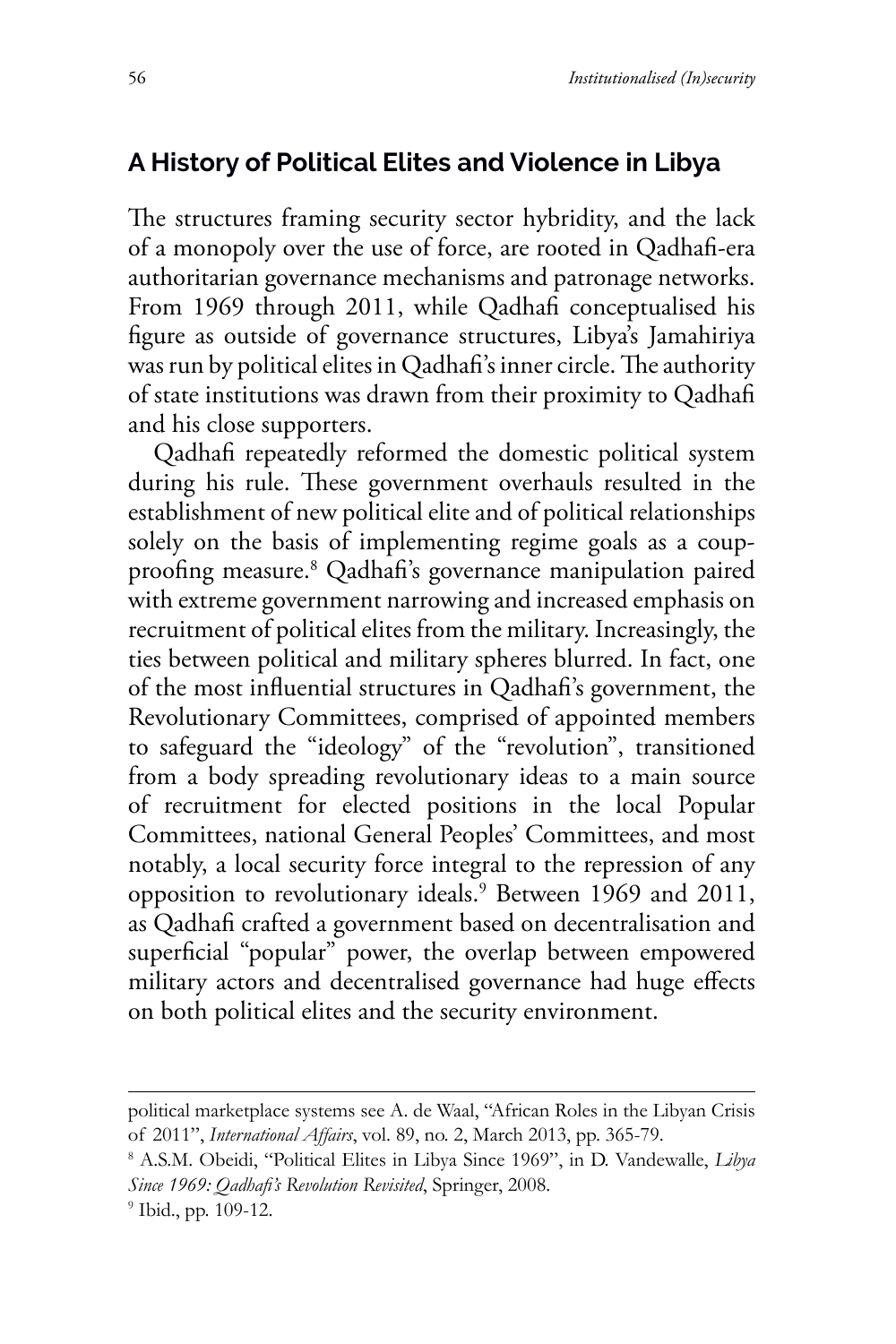In linking military and political opportunity, Qadhafi seeded Libya's security sector for extreme political influence, perhaps even dangerously desensitising civilians to the state's pluralistic employment of force across a range of institutions and actors. But Qadhafi's governance architecture did not stop with the mere empowerment of military elite as political actors, rather a deliberate hybrid security apparatus intentionally weakened state security institutions – a coup-proofing measure – and displaced the monopoly on the use of force from the state to Qadhafi himself. Qadhafi engineered a two-pronged approach to secure his role in this establishment. Through security structures parallel to formal state institutions – like the Revolutionary Guard, the Security Brigades, and the People's Militia – Qadhafi established an apparatus loyal to his persona, rather than the state itself, and armed and empowered local constituencies – often leaning into the tribal dimensions of Libyan politics – that he thought he could control.<sup>10</sup> The legacy of these parallel structures, and opportunistic empowerment, endures in Libya's modern conflict. Direct lines can be drawn between Qadhafi's security policies and the path of Libya's post-2011 conflicts.

### **2011: Evolving Political Contestation**

Following the 2011 revolution, Libya experienced the rise of a new political order and the entrenchment of zero-sum politics. This was accompanied by a dramatic societal reorganisation and the blossoming of armed groups. Under the harsh influence of the revolutionary ideology – which sought to achieve a complete overhaul of Libyan authority by introducing accountable politicians – social legitimacy took on greater meaning for all stakeholders. Between 2011 and 2012, these emergent armed groups were either associated with the revolutionary political

<sup>&</sup>lt;sup>10</sup> E. Badi, ["Devolution of Informality: Legacies of State Engineered Hybridity](https://bjwa.brown.edu/27-1/devolution-of-informality-legacies-of-state-engineered-hybridity-in-libya/) [in Libya](https://bjwa.brown.edu/27-1/devolution-of-informality-legacies-of-state-engineered-hybridity-in-libya/)", *the Brown Journal of International Affairs,* vol. 27, no. 1, 2020.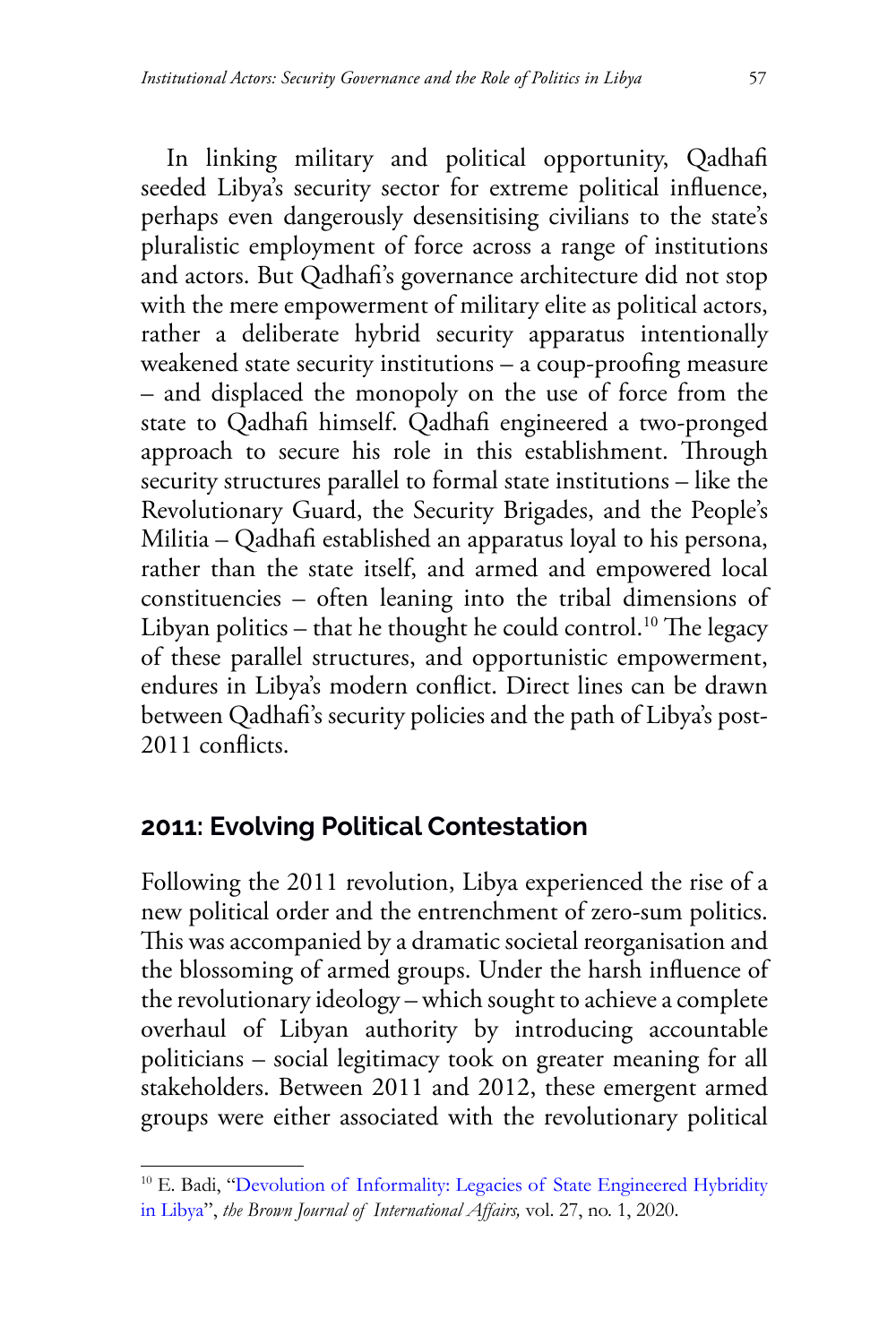ideology or independent of any centralised authority.<sup>11</sup> Armed groups, regardless of formal command structure, overlayed with existing social divisions and rifts, and easily drifted into the political realm.

 The need for social legitimacy, or locally embedded popular support, has defined (and continues to define) Libyan armed actors and state authorities' relations. In the early days of the revolution, many of the armed groups mobilised around shared social anchors – geographic area, kinship ties, or ideology – but the plurality of their motivations to secure narrowly defined interests hinted at the challenges of the coming political and security splintering.<sup>12</sup> Localism, which had always factored into Libyan politics, became increasingly weighty in national politics, and led to opportunistic alliances between local political figures and affiliated armed groups. Despite this fragmentation, and the warnings of observers about the potential of these armed actors to disrupt progress toward new state authority, Libya seemingly accelerated along a path to participatory democracy.<sup>13</sup> But amidst political contestation, this process has faltered due to the provision of quality security's increasing dependence on political will and capital.

On the national level, deepening political divides quickly reflected heightened polarisation, affecting all aspects of the Libya order, a dynamic that would serve political elites and militias. The political participation of the new class of politicians – legitimised by different social anchors and tied to different armed forces – would solidify the country's path to division. Abd al Hakim Belhaj and Ali Sallabi, for example, based their Qatari-funded networks on Islamism and traditional enclaves

<sup>11</sup> B. McQuinn, ["After the Fall: Libya's Evolving Armed Groups](http://www.smallarmssurvey.org/fileadmin/docs/F-Working-papers/SAS-WP12-After-the-Fall-Libya.pdf)", *Small Arms Survey*, vol. 11, October 2012, pp. 17-32.

<sup>12</sup> E. Badi, *[Exploring Armed Groups in Libya: Perspectives of Security Sector Reform in a](https://www.dcaf.ch/exploring-armed-groups-libya-perspectives-ssr-hybrid-environment.) [Hybrid Environment](https://www.dcaf.ch/exploring-armed-groups-libya-perspectives-ssr-hybrid-environment.)*, the Geneva Center for Security Sector Reform (DCAF), Fall 2020, 43-45.

<sup>&</sup>lt;sup>13</sup> F. Wehrey, "[The Brave New World of Libya's Elections](https://www.dcaf.ch/exploring-armed-groups-libya-perspectives-ssr-hybrid-environment.)", Carnegie Endowment for International Peace, 26 June 2012.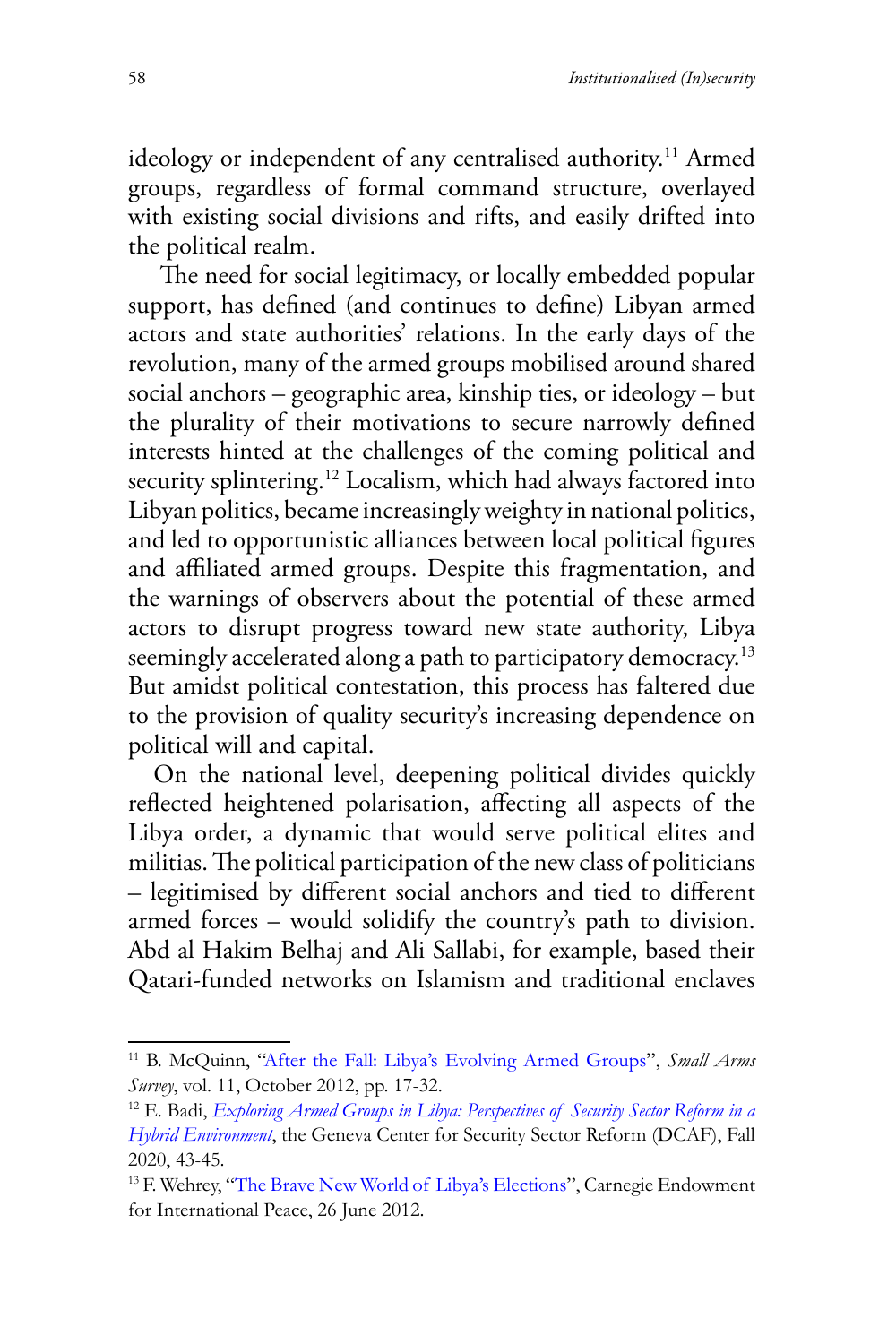of resistance, whereas Mahmoud Jibril and Ali Aref Nayed utilised less-socially embedded sources of support (Emirati) to counterbalance the better-trained fighters in the Belhaj network. In the lead up to Tripoli's fall, these newly minted political actors positioned themselves along opposite poles to establish control over Libya's revolutionary future and blurred the lines separating political, military, religious and cultural elites.

Mahmoud Jibril established himself as Libya's interim Prime Minister and Head of the National Transitional Council (NTC) in March of 2011. When meeting with western heads of state, Jibril presented the then Benghazi-based NTC as lacking technocratic experience but seeking to establish a state guided by democratic ideals.<sup>14</sup> But during the era of open conflict in 2011, Mahmoud Jibril – with the integral partnership of Emirati-based religious elite Aref Ali al-Nayed – fell into the high-level political jockeying between foreign powers, particularly the United Arab Emirates and Qatar, that would come to frame Libya's internationalised conflict.15 As a conduit for Emirati interest, the 2011 alliance between Nayed and Jibril pointed to the coming practice of Libyan elites turning to violence as a political tool – subverting state security norms and any prospects for reform. Amidst internal NTC competition for influence and control, Nayed and Jibril leaned heavily on their Emirati connection for materiel support, and even solicited the United States for weapons to support their political ambitions.<sup>16</sup> Concurrently, Abd al Hakim Belhaj and the Doha-based cleric Ali Sallabi capitalised on Qatari support to forcefully propel their own vision for Libya's future. Belhaj, the patriarch of the defunct Libyan Islamic Fighting Group, drew his legitimacy

<sup>14</sup> S. Raghavan, "Rebel [Council Seeks to Transform Libya"](https://www.washingtonpost.com/politics/rebel-council-seeks-to-transform-libya/2011/03/14/ABdDPtV_story.html.), *the Washington Post*, 15 March 2011.

<sup>15</sup> F. Wehrey, "[This War is Out of Our Hands](https://www.newamerica.org/international-security/reports/this-war-is-out-of-our-hands/)", *New America*, 11 September 2021, pp. 12-14.

<sup>16</sup> F. Wehrey, *The Burning Shores: Inside the Battle for the New Libya*, Farar Staus & Giroux, New York, 2018, pp. 56-59.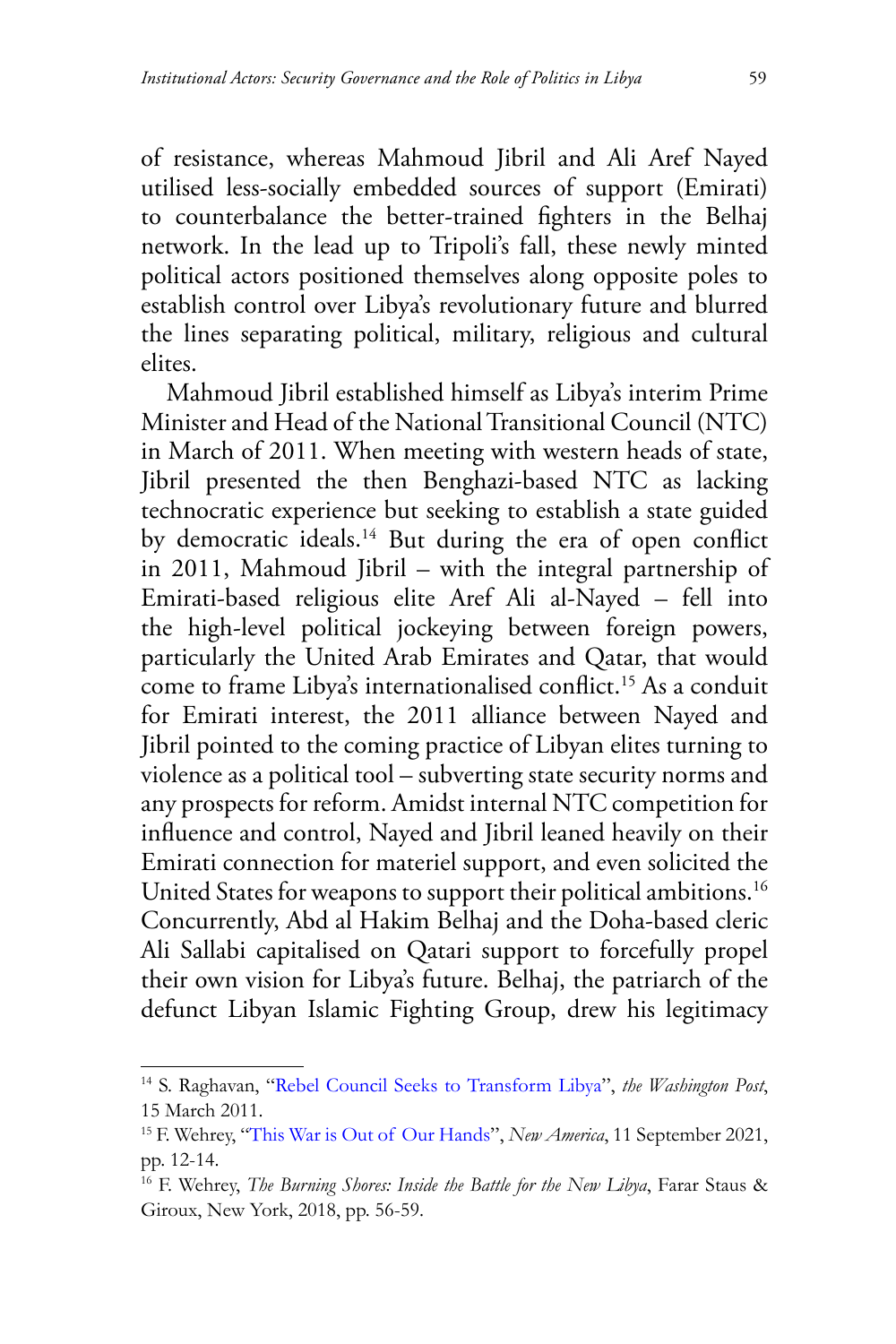from prior conflict experience, and was reinforced by Sallabi's instrumental support in steering Qatari aid to his network.<sup>17</sup> Dismissing the plans of Nayed, Belhaj disseminated his own plans for the liberation of Tripoli – fanning the already charged disconnect between the Qatari and Emirati factions.

Jibril's interim governance under the NTC was widely critiqued as inefficient on the grounds of security and justice sector corruption – a dichotomy perhaps most alarming in its willingness to contract security provision to an array of independent militias. Its legacy of polarisation couples with high-level political dependence on independent armed groups to impede the meaningful reintegration of Libya's vast array of factional fighters through Disarmament, Demobilisation, and Reintegration (DDR) initiatives like the Warriors' Affairs Commission (WAC) – which failed in part due to its branding as a Muslim Brotherhood initiative. Though Jibril resigned on 23 October 2011, his replacement Aburrahim el-Keib would continue his legacy of neglecting security sector reform (SSR). Though the challenges to Libya's security sector were inherently political at their outset in 2011, December 2011 militia protests outside Keib's office pointed to nascent state's coming struggle in managing the fragile relationship between political authority and newly armed and empowered actors.

 From the outset, lack of political will and capacity for SSR paired with the emergent political actors' close relations with unique and highly factional security apparatuses to fragment the state's monopoly on force. A majority of the armed groups created in 2011 would gain state affiliation, and as they pursued broader support, their actions compounded existing hybridity challenges and delegitimised new state institutions.<sup>18</sup> And though no single political leader set the precedent for state relations with non-state armed actors, collective political inaction on SSR under the influence of these interim leaders

<sup>17</sup> F. Wehrey, "[This War is Out of Our Hands](https://www.newamerica.org/international-security/reports/this-war-is-out-of-our-hands/)"…, cit. p. 14.

<sup>18</sup> Badi (2020).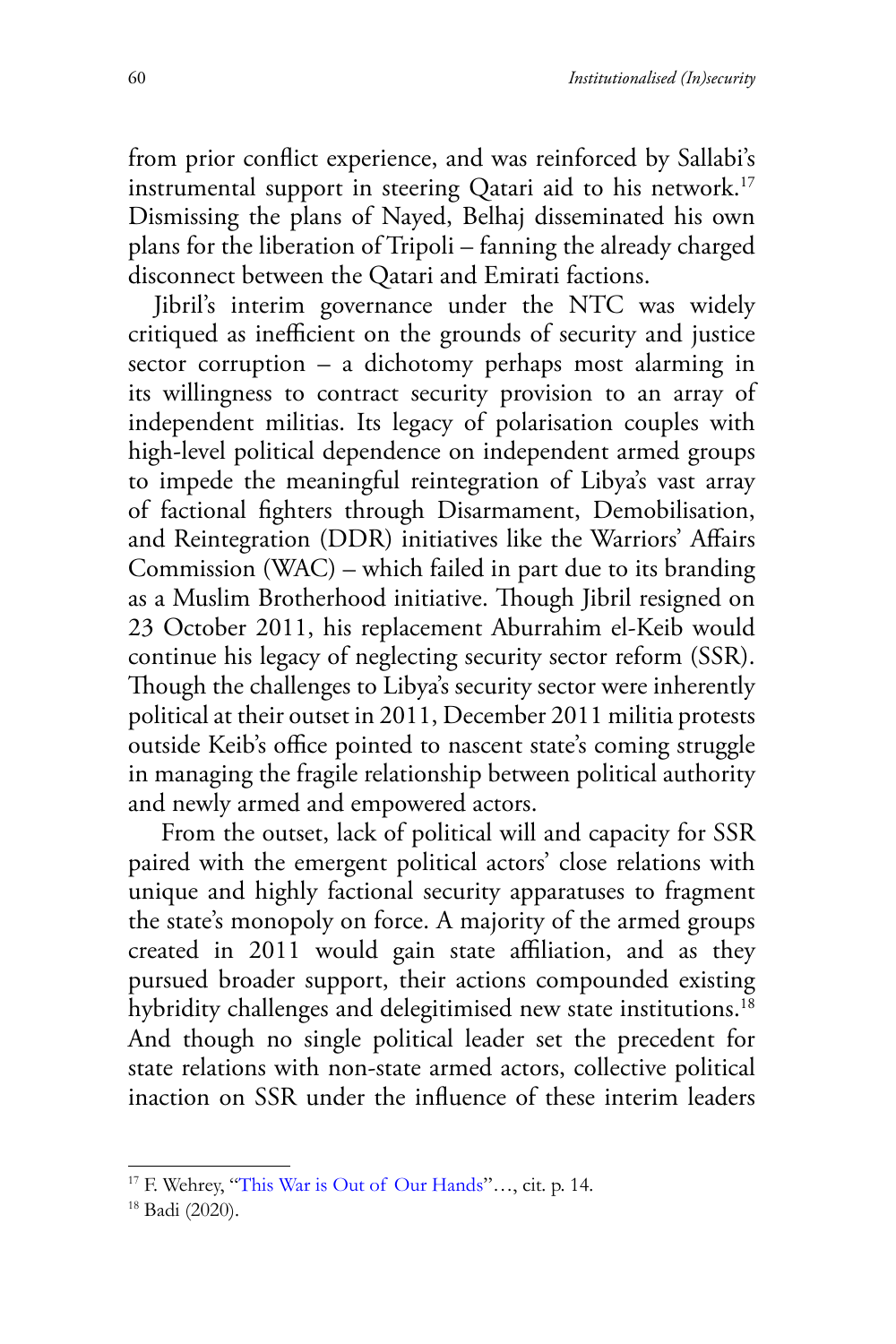seeded the volatile situation for the protracted dependence on independent armed actors for the provision of meaningful security. The rise of religious ideology in this chapter of Libya's conflict cannot be understated, but it is this overlay with international adventurism and interventionism that has proved particularly poignant through the engagement of foreign actors like the United Arab Emirates, Qatar, and Turkey.

## **An Evolution in Security Sector Governance? The Case for Privilege Violence**

In the immediate aftermath of the February 17 revolution, Libyan political elites with strong alliances to armed actors shaped the post-Qadhafi security sector along their personal priorities and networks of patronage, neglecting desperate needs for reform. In the decade since, charting Libya's path to privilege violence since 2011 can offer support to policymakers and implementers seeking to break cycles of violence and implement effective security sector reforms. Identifying the hallmarks of a privilege violence system in Libya emphasises the principle that Libya is not merely a weak state, but rather constrained by elite political actors' manipulation of state institutions to intentionally weaken the rule of law – a direct barrier to any SSR prospects.

Today in Libya, political, military, and economic elites are symbiotically intertwined. Where once technocrats could be separated from their bureaucratic, armed, or wealthy counterparts, the hybrid security environment has dissolved nearly all boundaries separating these classes. Undoubtedly, technocratic elites still play a role in the futures of Libyan governance, but both their legitimacy and persuasion are underpinned by their access to violence. And though influence over armed forces has been a characteristic of Libyan political elite since the start of the 20th century, today's class almost universally depends on their economic weight to create new armed forces when facing a threat to their hold on power. Not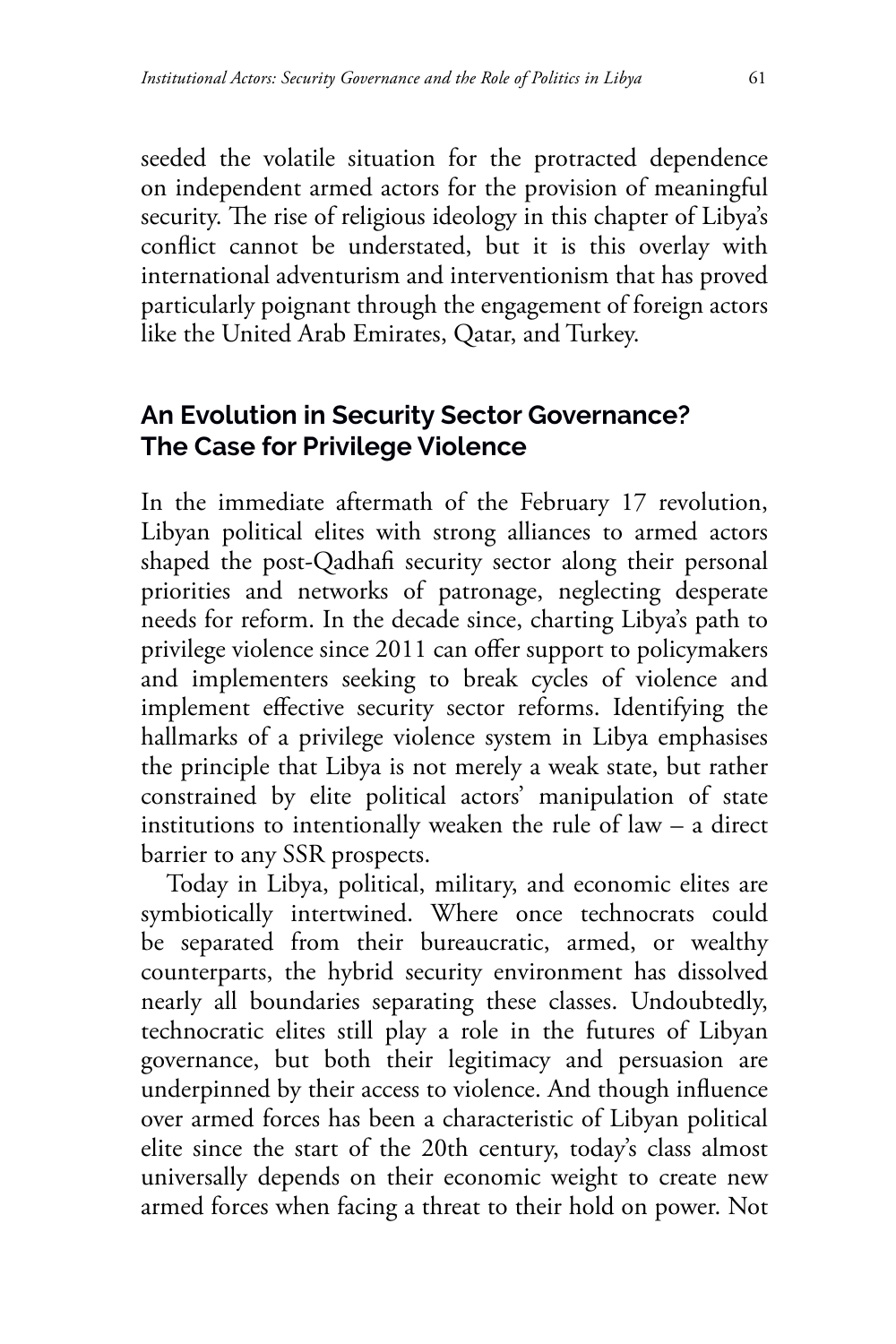only does this phenomenon further splinter Libya's security sector and induce hybridity, but it reinforces transactional politics propelling Libya's descent into a political marketplace. As such, any SSR initiatives in Libya are inherently political processes.

From the onset of the revolution in 2011, and the prospect for Libyans to participate in meaningful representative democracy, political elites successfully established a functional privilege violence system to maintain the status quo and obstruct true democracy and justice. Even before the first national elections, self-described politicians set the stage providing early impunity to violent armed actors. Finding itself in-need of domestic legitimacy, the self-appointed National Transitional Council struggled to provide security amidst the myriad of active armed groups in 2011. Claiming to speak on behalf of the emerging Libyan state, NTC representatives, turned to international patrons for assistance in organising national elections. But amidst the disintegrated security environment, and receiving contested social support, the NTC turned to a number of heterogeneous *thuwwar* groups to provide national security in the face of the upcoming elections.19 In the General National Congress elections of July 2012, the interim Defence Ministry and Ministry of the Interior deputised the security of urban polling places to police and rural polling stations to local military councils and their affiliated militias.<sup>20</sup> Though 2012 elections were considered a landmark success, violent opposition (and political rivalries) to the electoral process forced the closure of some polling centres, and undeniably deterred some voters from participating in the political process. $21$ 

Amidst this atmosphere of extreme political contestation, Libya's politicians continued to push the country along the

<sup>19</sup> *[General National Congress Elections in Libya: Final Report](https://www.cartercenter.org/resources/pdfs/news/peace_publications/election_reports/libya-070712-final-rpt.pdf.)*, the Carter Center, 6 May 2013, pp. 19-20).

<sup>20</sup> Ibid., pp. 74-75.

<sup>21</sup> D.D. Kirkpatrick, "[Braving Areas of Violence, Voters Try to Reshape Libya](https://www.nytimes.com/2012/07/08/world/africa/libyans-vote-in-first-election-in-more-than-40-years.html.)", *the New York Times*, 7 July 2012.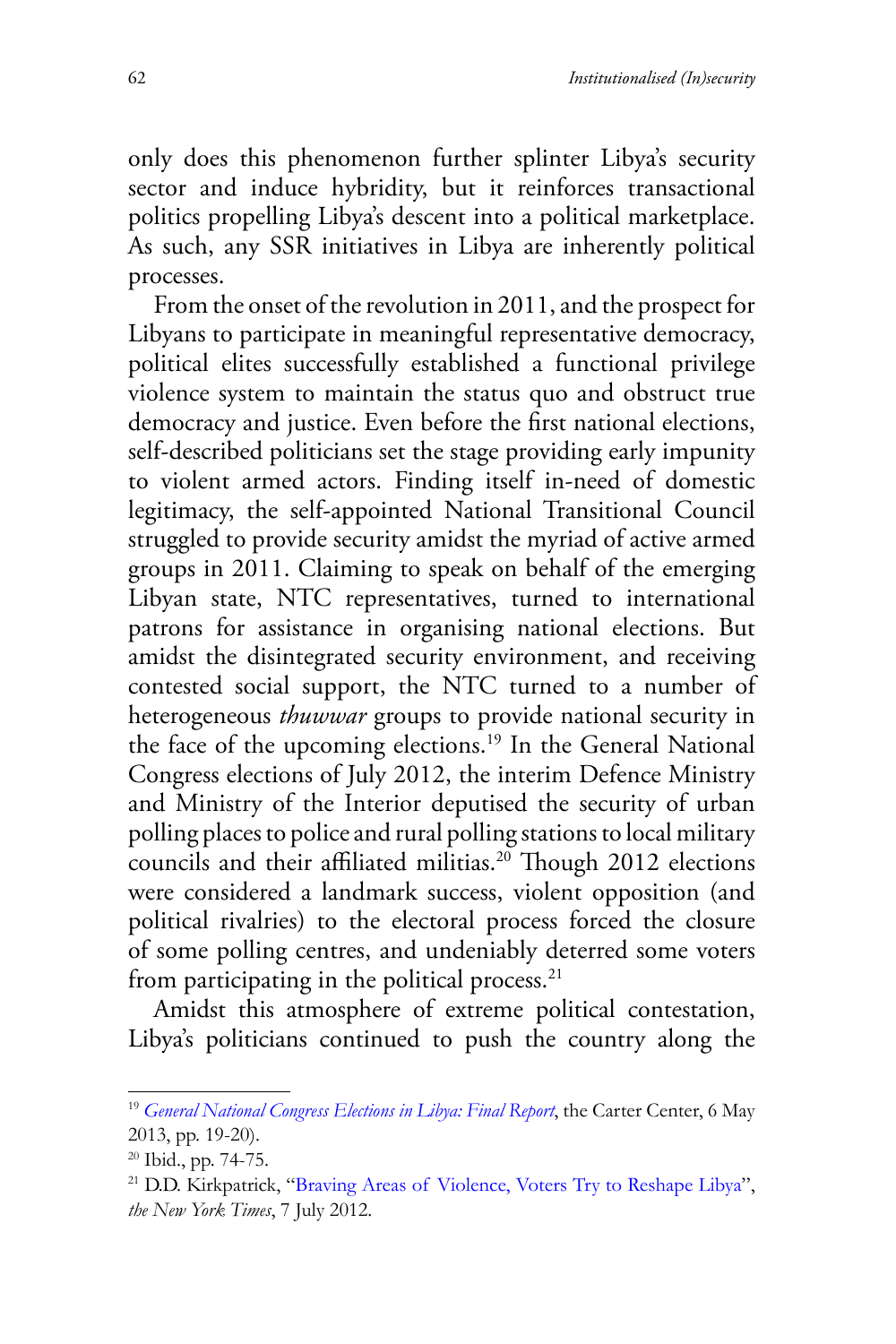slippery path of privilege violence. After 2011, culpable politicians leading weakened state institutions sacrificed the Libyan economy to unruly and unregulatable armed groups. Benefiting from the state's war economy, Libyan armed groups linked violence and profits, launching what would become a flourishing illicit economy that largely persists today on the basis of human, narcotic, and petroleum smuggling.<sup>22</sup> Libya's institutions were ill-equipped to manage this widespread corruption and insecurity, but their challenges were compounded by political competition for control of Libya's justice and security institutions.23 Lagging efforts to build a national justice system were exacerbated by widespread militia control of the majority of Libya's prisons – from which reports of targeted torture and abuse would emerge.24 New hybrid security structures, the Libya Shield Force (LSF) and Supreme Security Committees (SSC), emerged and were subject to political jockeying and granted excessive autonomy – undermining their engineered potential to serve as transition forces.<sup>25</sup> Initially created by the NTC in 2011, the SSC was an umbrella organisation for revolutionary brigades and local military councils, that would later compete with the Misratan-founded and nationalised LSF for popularity from 2012.<sup>26</sup> Despite the backbone of state-funded salaries for both the LSF and SSC, these auxiliary actors were increasingly viewed as corrupt and arbitrarily violent by  $2013$ .<sup>27</sup> And by  $2013$ , unable to regulate, demobilise, disarm, or reintegrate non-state armed actors – who outnumbered state forces – Prime Minister

<sup>22</sup> T. Eaton, *Libya['s War Economy: Predation, Profiteering and State Weakness](https://www.chathamhouse.org/2018/04/libyas-war-economy-predation-profiteering-and-state-weakness.)*, Chatham House, 12 April 2018.

<sup>23</sup> Y. Sayigh, *[Crumbling States: Security Sector Reform in Libya and Yemen](https://carnegie-mec.org/2015/06/18/crumbling-states-security-sector-reform-in-libya-and-yemen-pub-60422.)*, Carnegie Endowment for International Peace, 18 June 2015.

<sup>&</sup>lt;sup>24</sup> "[Libya: Lagging Effort to Build Justice System"](https://www.hrw.org/news/2012/01/22/libya-lagging-effort-build-justice-system.), Human Rights Watch, 22 January 2012,

<sup>&</sup>lt;sup>25</sup> F. Wehrey and P. Cole, [Building Libya's Security Sector](https://carnegieendowment.org/2013/08/06/building-libya-s-security-sector-pub-52603.), Carnegie Endowment for International Peace, 6 August 2013.

<sup>26</sup> N. Abou-Khalil and L. Hargreaves, *[Perceptions of Security in Libya: Institutional and](https://www.usip.org/sites/default/files/PW108-Perceptions-of-Security-in-Libya.pdf) [Revolutionary Actors](https://www.usip.org/sites/default/files/PW108-Perceptions-of-Security-in-Libya.pdf)*, United States Institute of Peace, no. 108, 2015, pp. 21-23. 27 Ibid., pp. 21-24.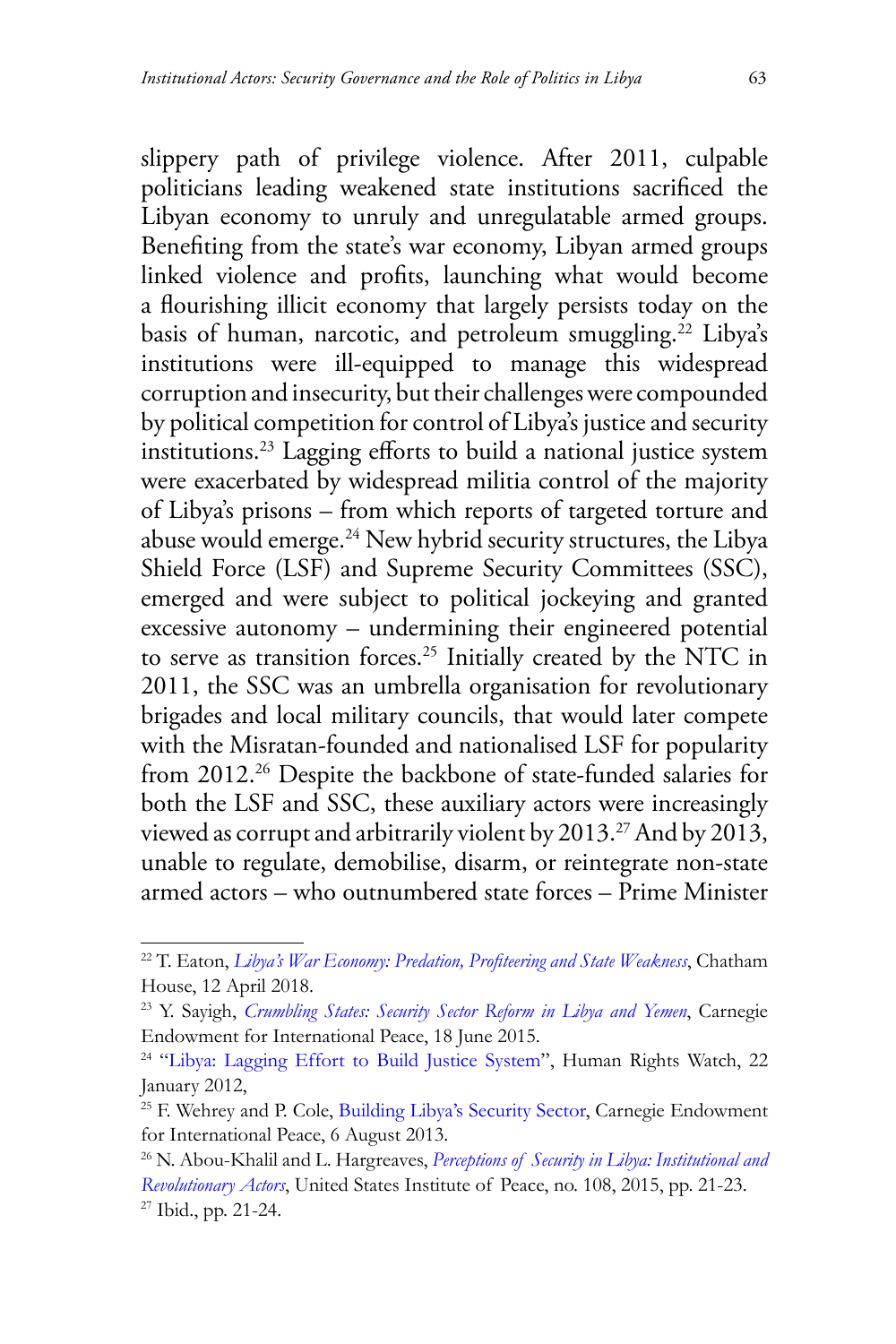Ali Zeidan's government introduced the General Purpose Force (GPF) – a new, internationally trained, and non-partisan force under the prime minister's authority – then a baseline option for the state's multitude of political actors.<sup>28</sup>

But Zeidan's GPF was ill-equipped to advance the nation's strategic interests – especially as they related to internal security. Since Jibril's 2011 travails in the NTC, the lack of police at the disposal of state authority presented a perennial challenge. But from 2013, emboldened non-state actors emerged in durable, parallel structures to state security apparatuses, marketing themselves as capable of providing justice and security to civilians neglected by state establishments like the GPF. One such example, in Tripoli, is Abdulraouf Kara's Special Deterrence Forces' (SDF) capitalisation on the anti-criminality sentiments, leading to its rise to the fore in 2013.<sup>29</sup> Kara, an SSC commander, established the SDF under the umbrella of the SSC where it acted as a police force for the Sug al Juma neighbourhood of Tripoli, but the group became affiliated with the Ministry of the Interior as the SSC was dissolved.<sup>30</sup> With the increasing legitimisation of armed groups through affiliation with state establishments, or political figures leading said state institutions, violence become ubiquitous and normalised across much of the country. The lack of accountability for political violence targeting state security figures evolved into violence targeted toward civil society leaders in 2013.<sup>31</sup> This trend remains entrenched today, where a clear lack of accountability has perpetuated privilege violence in a system where political violence has become systemic and normalised as a form of score-settling.<sup>32</sup>

<sup>28</sup> B.P. Nickels, "[Pitfalls for Libya's General Purpose Force"](https://carnegieendowment.org/sada/53273.), *Sada Journal*, 10 October 2013.

 $29$  Badi (2020), pp. 29-32.

<sup>30</sup> *[Resolution No. \(191\) of 2011 Dissolving the Supreme Security Committee](https://www.security-legislation.ly/en/law/33031.)*, National Transitional Council, 18 December 2011.

<sup>31</sup> *[Libya: Wave of Political Assassinations](https://www.hrw.org/news/2013/08/08/libya-wave-political-assassinations.)*, Human Rights Watch, 8 August 2013.

<sup>32</sup> For example, see H. Salah, "To [End the Killings in Libya, the Cost Balance](https://manaramagazine.org/2020/12/15/to-end-the-killings-in-libya-the-cost-balance-needs-to-change/)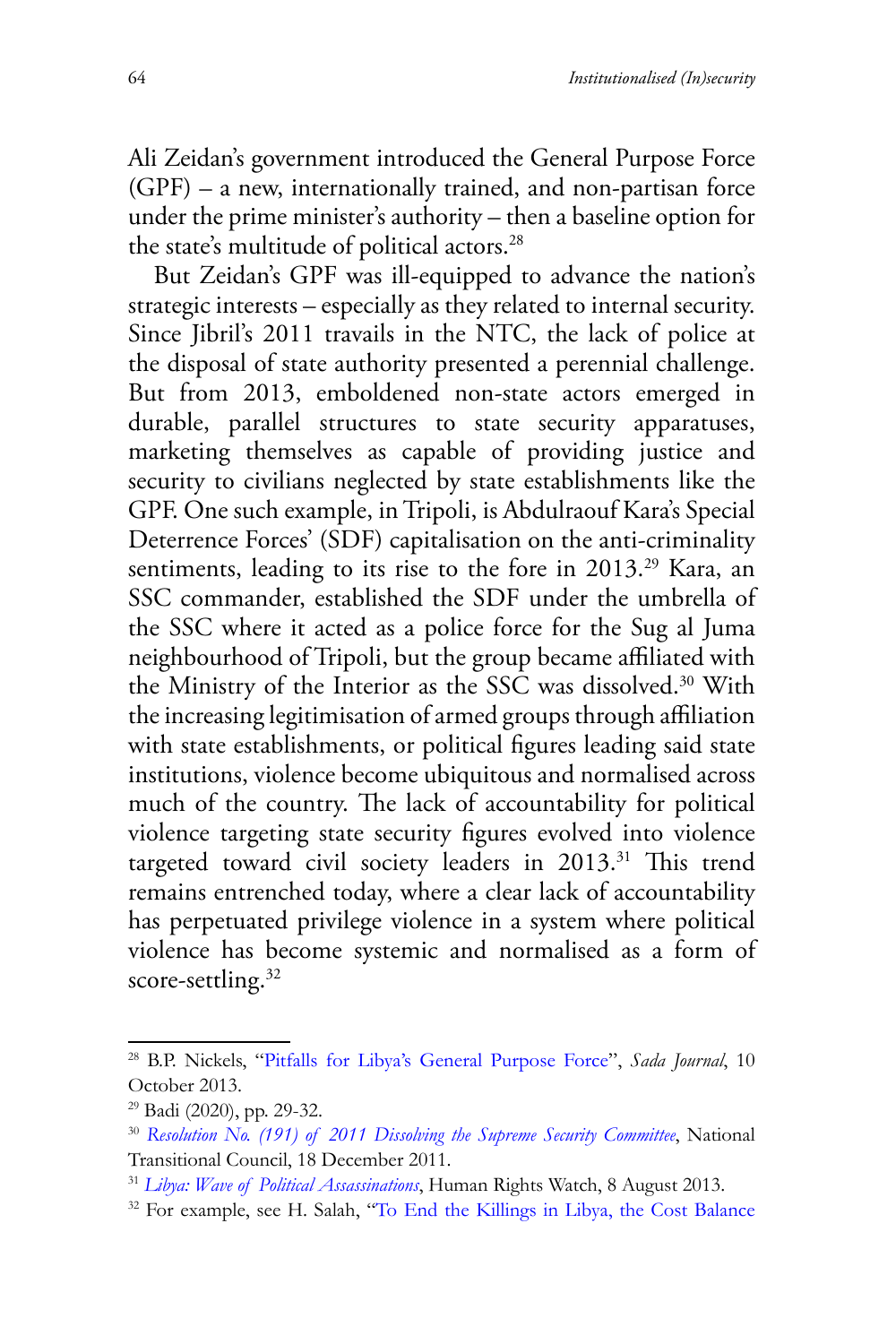The privilege violence intrinsically tying Libya's political arena to the security sector leaves both democratic and SSR prospects grim at best. In 2014, intensifying violence in eastern Libya overshadowed one of the country's most recent prospects for free and fair national elections.33 And in 2018, violence directly targeted the Tripoli election headquarters, communicating a clear message of intimidation against upcoming elections.34 But the perpetuation of privilege violence in Libya points to a more worrying emerging trend: A political marketplace where state leaders' dependence on cash and violence to maintain power is systemically reinforced.

## **Conclusion**

In some of the darkest moments of Libya's decade of conflict, politicians have colluded with warlords for political selfpreservation – endowing non-state actors with legitimacy and impunity. Rather than merely a quagmire of weak institutions and politicians playing warlord, the last decade has seen Libyan political elites utilise personalistic patronage networks directly counter to DDR and SSR objectives. In 2011, violence was cemented as a political tool with the NTC's dependence on non-state actors to guard the status quo. Subsequently, Libyan politicians with external support intentionally weakened state institutions, increasing their access to violence and economic opportunity. These manoeuvres were initially rooted in concepts of privilege violence but have since broken down into a political marketplace to the benefit of Libya's political elite and to the detriment of the monopoly of force and political environment.

By examining Libya's security sector through the lenses of privilege violence and the political marketplace, SSR

[Needs to Change"](https://manaramagazine.org/2020/12/15/to-end-the-killings-in-libya-the-cost-balance-needs-to-change/), *Manara Magazine*, 15 December 2020.

<sup>33</sup> K. Fahim and S.A. Zway, "[Violence and Uncertainty Mar Libyan Election for](https://www.nytimes.com/2014/06/26/world/africa/violence-and-uncertainty-mar-libyan-election-for-a-new-parliament.html.) [New Parliament](https://www.nytimes.com/2014/06/26/world/africa/violence-and-uncertainty-mar-libyan-election-for-a-new-parliament.html.)", *the New York Times*, 25 June 2014.

<sup>34 &</sup>quot;[Libya Violence: Twelve Killed in Election HQ Attack](https://www.bbc.com/news/world-africa-43977697.)", *BBC News*, 2 May 2018.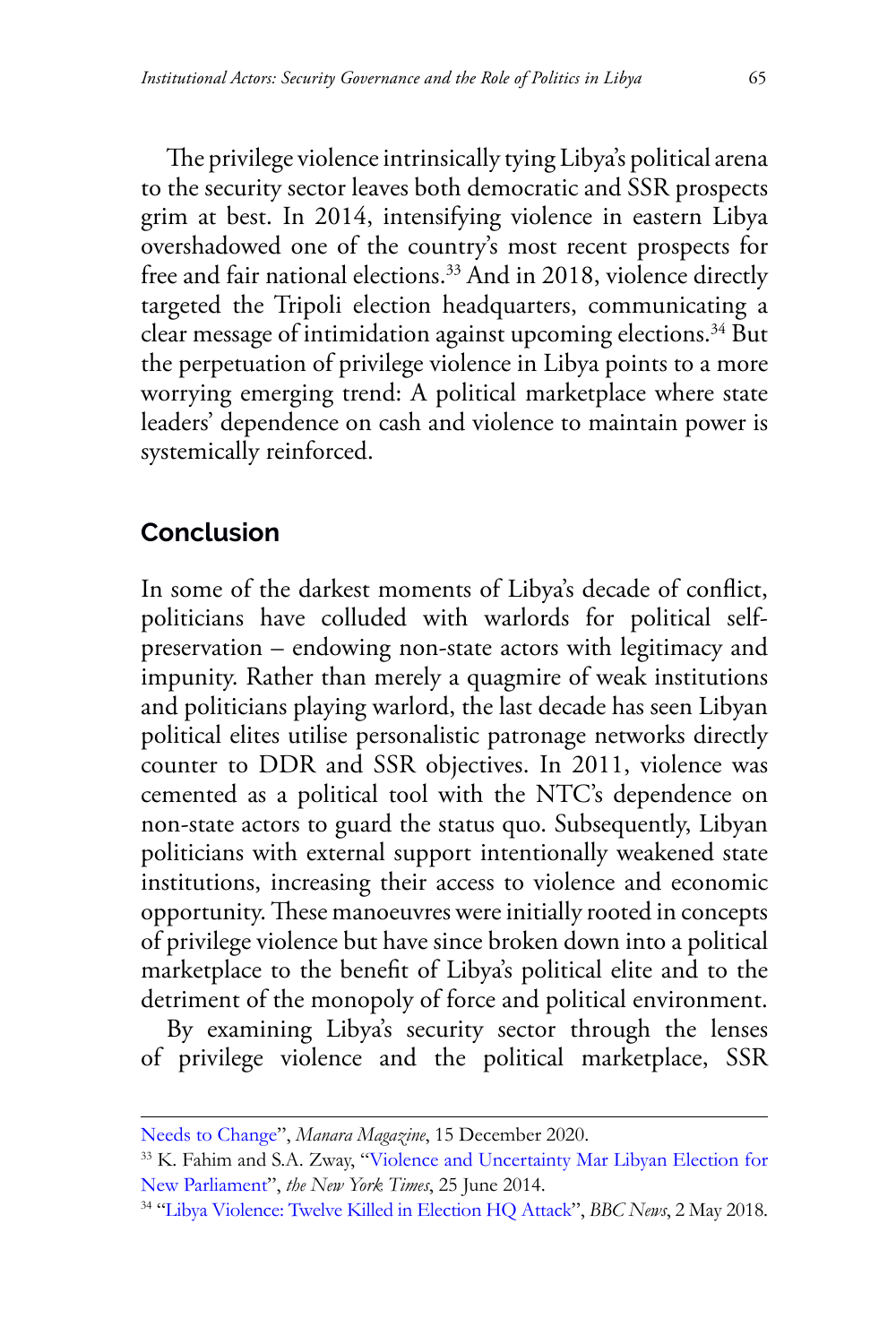practitioners can navigate and acknowledge the realities of state power in Libya. Since 2011, Libyan SSR has fallen flat when political actors have utilised state power to create new military structures – embedding the use of violence as a governance tool. With incumbent politicians able to manipulate state forces along their discrete goals, political opponents have been incentivised to equip and support their own armed actors. And without acknowledging personalistic factors shaping Libya's security sector, practitioners implementing reforms can easily separate political and security solutions into distinct interventions. However, in acknowledging the intersection between politics and security, implementers seeking to support Libya's transition to a representative democracy can be clearer eyed about the decreasing role of ideology and the rise of patronage networks over the past 10 years. Furthermore, at their nexus, the frameworks of privilege violence and political marketplace offer a window into elites' incentives to disrupt SSR and the effects of political elites on downward accountability across the security sector. Acknowledging the value of patronage networks to socially embedded actors, political leaders, and armed cadres emphasises not only the interconnection between these groups, but also their truly enmeshed and inseparable nature.

When violence is utilised as the primary tool of political legitimacy, the barriers between politics and force are eroded. The corrosion of these barriers can result in a violent political marketplace, where transactional politics, reinforced by the use of force, usurp the role of state institutions. As such, for a state in either a political marketplace or privilege violence system, conflict resolution cannot rest on institutional strengthening alone. Whole of society approaches that connect security and political solutions are the most promising pathway to holistic and lasting SSR. By isolating security sector reforms from their political counterparts, the duplicity of elites acting in both spaces are easily overlooked – perpetuating the securitisation of governance, institutions, and society.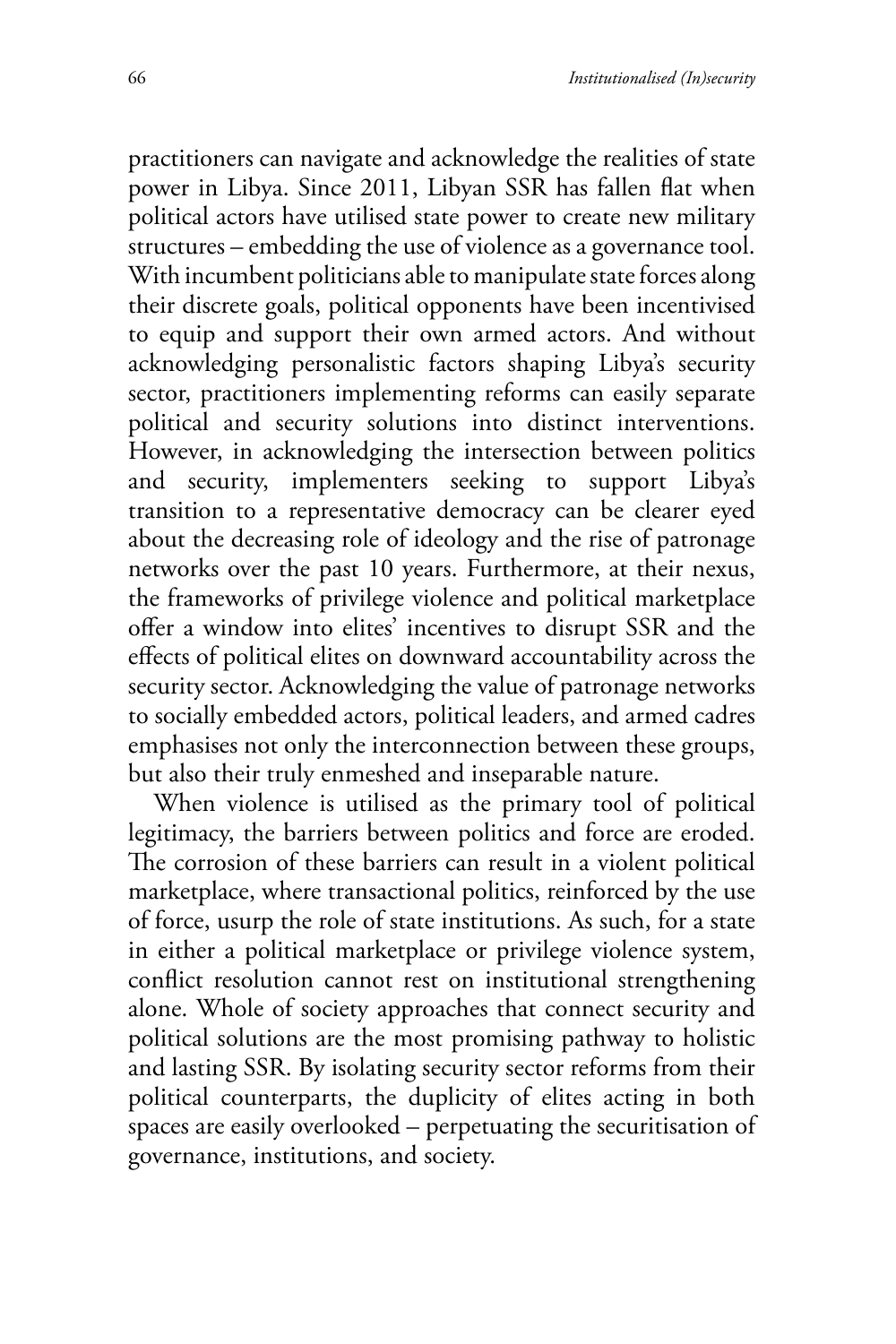## **5. Inclusivity and Empowerment in Tunisia's Security Sector Reform**

Hamza Mighri

Although significant progress has been achieved in improving inclusiveness and empowerment in the reform of the security sector in Tunisia, several obstacles hinder its potential, with specific reference to the work of parliamentary committees. The restoration of Parliament is critical to ensuring that citizens' voices are heard in security sector reform (SSR). It is likewise essential to establish the Constitutional Court, to rule in decisions – including the freezing of Parliament – and to ensure their alignment with the Constitution's democratic values.

Over ten years have elapsed since the Arab Spring began in Tunisia following the self-immolation of a street peddler in the Midwest city of Sidi Bouzid. The subsequent nationwide protests, which resulted in the ousting of Ben Ali, had farreaching effects in the Middle East and North Africa. Despite conflicting opinions around the constitutionality of the recent decision taken by President Kais Saied to freeze Parliament, remove parliamentary immunity, and seize the power of public prosecution, the country is still hailed as the only Arab Spring success story. To date, Tunisia has held successive peaceful and democratic elections (2014 and 2019), and unanimously voted the 2014 Constitution after laborious negotiations between opposing political factions. Inter alia, the Constitution emphasises the civic nature of the Tunisian republic and grants extended rights to sections of society such as women and children, while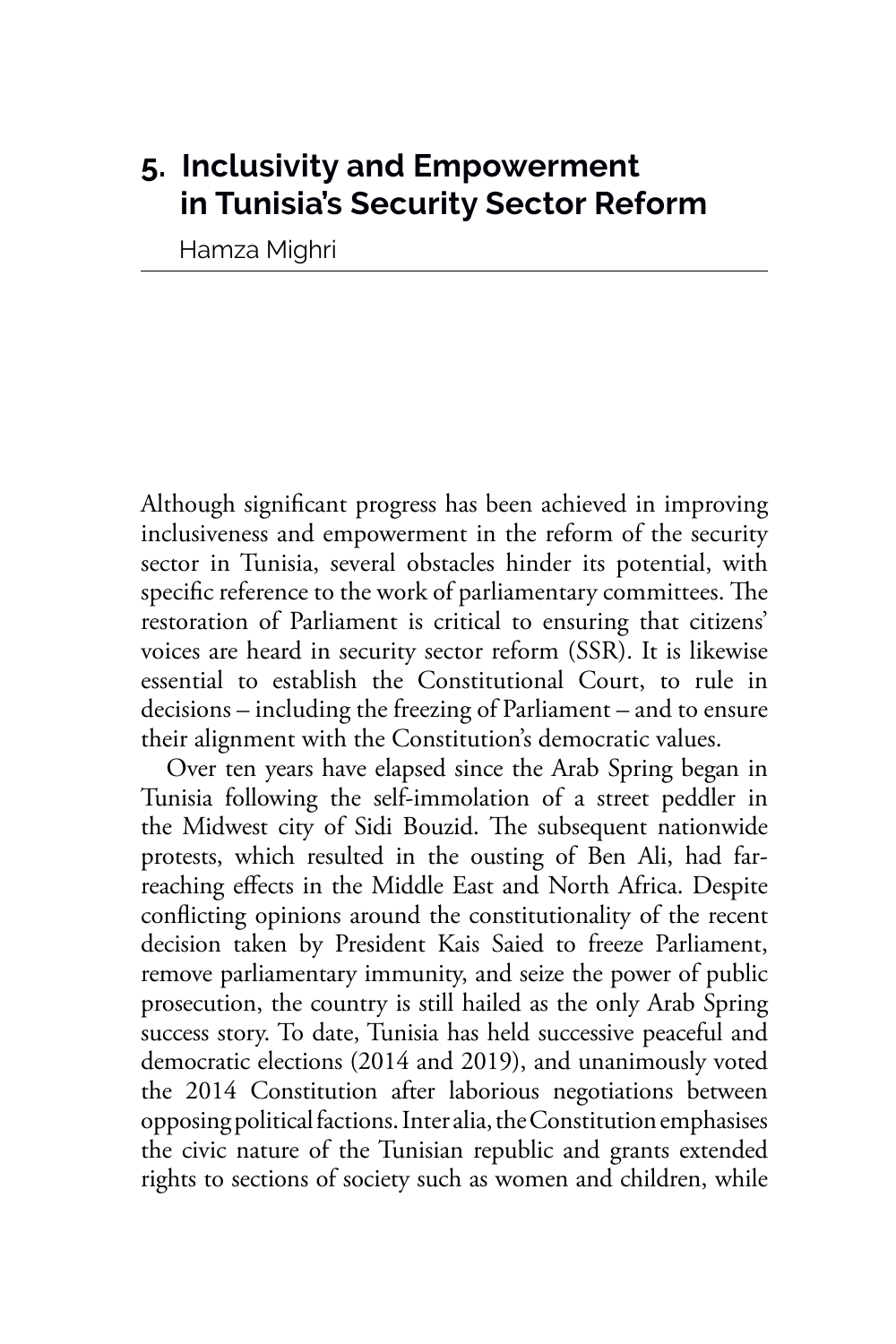enshrining the freedom of association, unionisation, and the creation of political parties. As the country faced several national security threats tied to the rise of violent extremism between 2013 and 2016, parliamentarians and citizens alike came to realise the need to review the modus operandi of their security and political institutions. Equally importantly, multiple questions were raised around civil-military relations and the democratic nature of both the Army and the Ministry of Interior (MoI) forces. This chapter aims to discuss the path taken towards SSR and governance in Tunisia and analyses the country's potential for greater inclusivity and empowerment in SSR.

Inclusivity in SSR encompasses a set of laws and practices that guarantee the inclusion in decision-making, reform, and oversight of the security sector particularly of the actors directly or indirectly impacted by the conduct of security operations and roles. An inclusive approach to SSR therefore requires the involvement of various state and non-state actors including citizens, civil society organisations, government agencies and sub-agencies, independent experts, and Members of Parliament. In this chapter, empowerment in SSR is intended as the authority of citizens – particularly through their parliamentary representatives – to hold institutions accountable for ensuring security for all Tunisians alike, notwithstanding party affiliation. In this regard, special attention is given to the practice of parliamentary oversight and reform of the security sector.

## **Inclusion of Non-State Actors in Security Sector Reform**

The goal of SSR is to build the trust of citizens in their representatives and in the government bodies responsible for ensuring their security. In Tunisia, security institutions have long suffered from public discontent due to their exploitation by authoritarian regimes, but recent efforts have succeeded in countering that image through the inclusion of various actors in reform plans.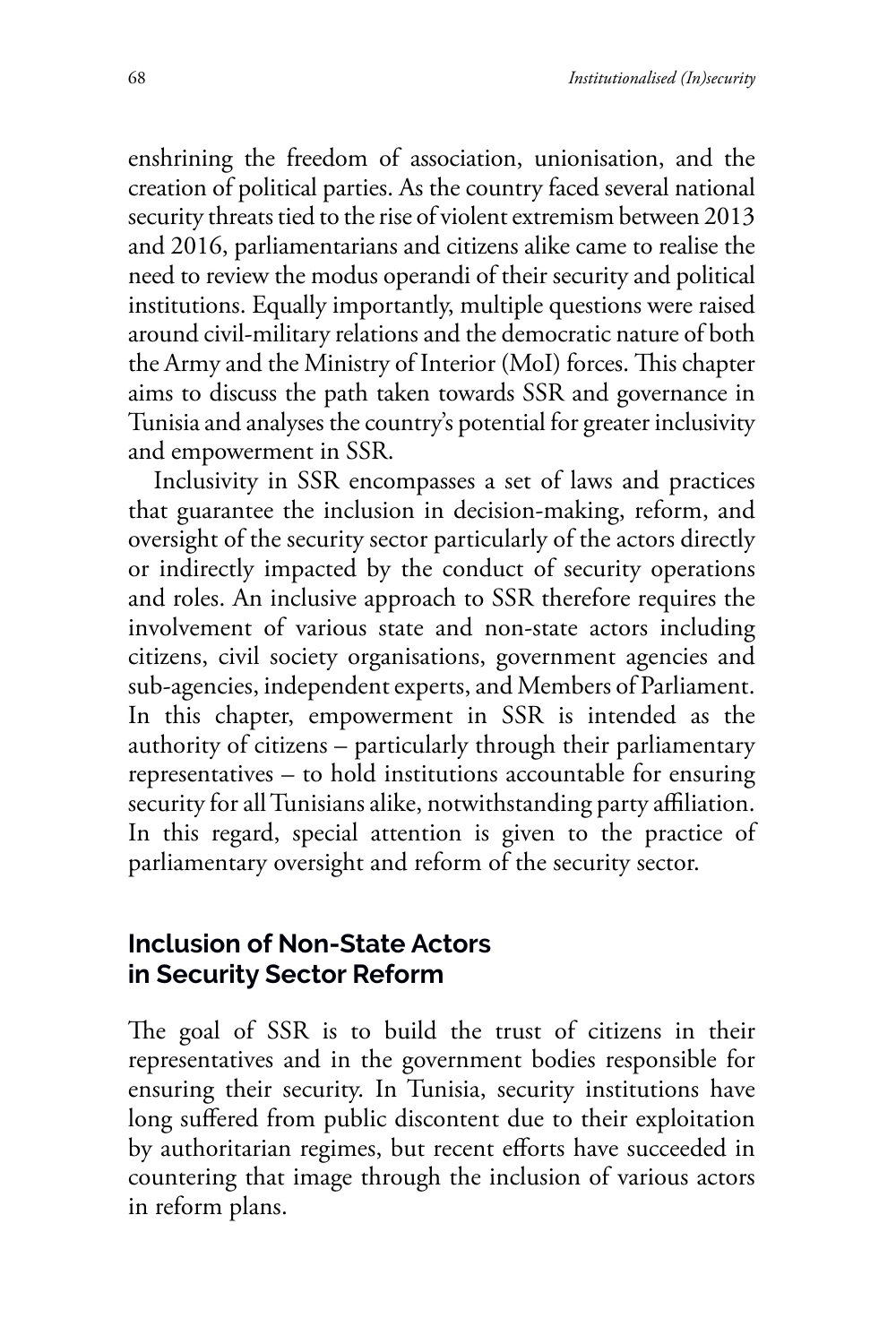Access to information constitutes a prerequisite for informed citizens to engage in and contribute to reforms. Since 2014, non-state actors (NSAs)1 – Civil Society Organizations (CSOs) in particular – have lobbied for access to public information. These efforts have resulted in Parliament passing the [Access](https://www.steg.com.tn/fr/cell_acces_info/loi_organique_N22_2016_du_2432016.pdf) [to Public Information law](https://www.steg.com.tn/fr/cell_acces_info/loi_organique_N22_2016_du_2432016.pdf).2 Along with the establishment of a National Authority of Public Information Access (NAPIA), this law shall, in the long-term, institutionalise a culture of public accountability and governance. A Tunisian citizen is therefore entitled to obtain public information from the Tunisian administration, and in case of a refusal to cooperate or unusual delay, he/she could file a complaint to the NAPIA to rule in the case.

Citizens' opinions on security related issues have been voiced through CSOs. The boom in civil society organisations since the revolution has helped amplify the voices of citizens who otherwise were forgotten and marginalised. CSOs played a key role in combatting the return to a police state, especially in pushing back against the state of emergency law<sup>3</sup> and the law on the protection of security officers. This latter was proposed by the government following multiple attacks on police officers and was supposed to provide an extension of the rights of police officers which could lead to the abuse of their power.<sup>4</sup> The Parliamentary Committee on rights, liberties, and external relations which led the discussion of this draft law involved several CSOs in discussing its possible negative implications on human rights protection and citizens' well-being. This

<sup>&</sup>lt;sup>1</sup> Non-state actors (NSAs) can be defined as individuals or organised groups of citizens (CSOs) whose interests and agendas are independent and free of all government affiliations.

<sup>2</sup> [La Loi Organique no. 2016-22 Du 24 Mars](http://www.inai.tn/fr/%D8%A7%D9%84%D9%82%D8%A7%D9%86%D9%88%D9%86-%D8%A7%D9%84%D8%A3%D8%B3%D8%A7%D8%B3%D9%8A-%D8%B9%D8%AF%D8%AF-22-%D9%84%D8%B3%D9%86%D8%A9-2016-%D9%85%D8%A4%D8%B1%D9%91%D8%AE-%D9%81%D9%8A-24-%D9%85%D8%A7/) 2016, Relative Au Droit D'accès à [l'Information](http://www.inai.tn/fr/%D8%A7%D9%84%D9%82%D8%A7%D9%86%D9%88%D9%86-%D8%A7%D9%84%D8%A3%D8%B3%D8%A7%D8%B3%D9%8A-%D8%B9%D8%AF%D8%AF-22-%D9%84%D8%B3%D9%86%D8%A9-2016-%D9%85%D8%A4%D8%B1%D9%91%D8%AE-%D9%81%D9%8A-24-%D9%85%D8%A7/), Instance D'Accès à l'Information, 6 November 2018.

<sup>3</sup> *[Tunisie. Un projet de loi répressif relatif à l'état d'urgence menace les droits humains](https://www.amnesty.org/fr/latest/press-release/2019/03/tunisia-repressive-state-of-emergency-bill-a-threat-to-human-rights/)*, Amnesty International, 15 March 2019.

<sup>&</sup>lt;sup>4 "</sup> [La commission de la législation générale approuve le projet de loi sur la](https://www.webmanagercenter.com/2020/07/04/453226/la-commission-de-la-legislation-generale-approuve-le-projet-de-loi-sur-la-protection-des-forces-de-securite-interieure-et-de-la-douane/) protection des Forces de [sécurité intérieure et de la Douane](https://www.webmanagercenter.com/2020/07/04/453226/la-commission-de-la-legislation-generale-approuve-le-projet-de-loi-sur-la-protection-des-forces-de-securite-interieure-et-de-la-douane/) ", *Webmanagercenter*, 4 July 2020.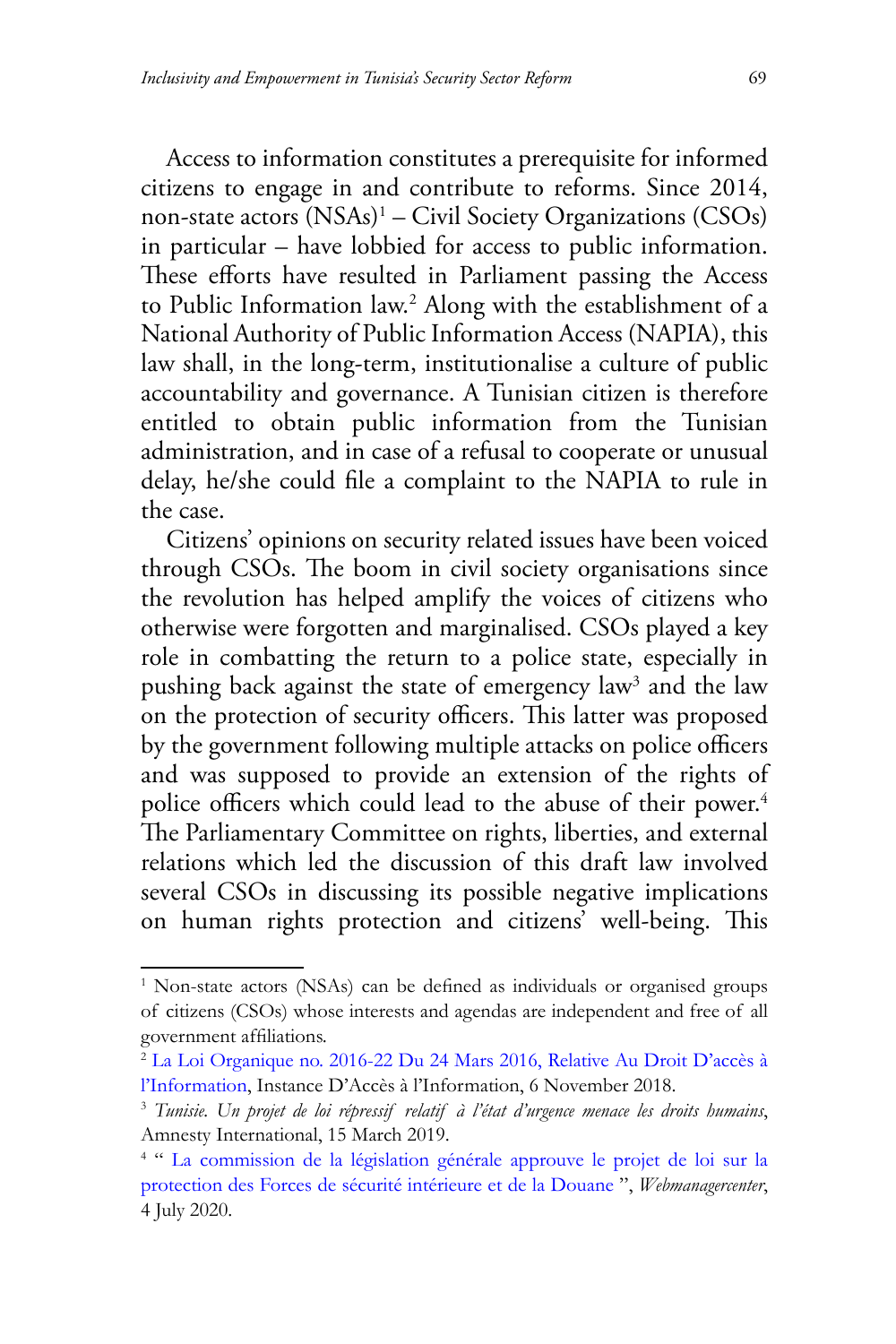led to multiple revisions to reflect the interests of both sides: Citizens and police unions. While the law is yet to be voted in Parliament, this exercise demonstrates the complexity of the actors involved in SSR and the necessity to deploy additional efforts and resources to ensure fair representation of all actors.

In 2013, the Ministry of Interior, in partnership with international donors, began involving citizens in defining security strategies at the local level as part of a proximity policing model. Through regular meetings with local inhabitants at municipalities, trust was gradually rebuilt between the police institutions and citizens; the effectiveness of police officers in providing security has subsequently been strengthened through crowd-sourced intelligence from regular citizens.<sup>5</sup> This approach has shown promise after being implemented at two municipalities: Tunis and Médenine. As a result, the Parliamentary Committee on Security and Defence held a hearing with donors to discuss a draft law to institutionalise proximity policing and other anti-extremism initiatives aimed at involving citizens in the improvement of security services.<sup>6</sup>

To achieve inclusive SSR, women must be involved, and their voices heard. The equal involvement of men and women in decision-making should be a general rule but is particularly necessary when defining policies and strategies to deter violence and discrimination against women. To date, despite considerable advances in institutionalising electoral parity, women remain under-represented in Parliament (only 27% of the total number of MPs). Such discrimination hampers the chances of women's opinions being echoed in political and decision-making circles to define gender-inclusive national and local security strategies. Note that both parliamentary security committees are characterised by low female participation.

<sup>5</sup> *[Vers la généralisation du modèle de police de proximité sur tout le territoire tunisien](https://www.tn.undp.org/content/tunisia/fr/home/presscenter/articles/2018/vers-la-generalisation-du-modele-de-police-de-proximite-sur-tout.html.)*, UNDP Tunisia, 4 December 2018.

<sup>&</sup>lt;sup>6</sup> "[Tunisie: la police de proximité bientôt généralisée à toutes le municipalités](https://www.webdo.tn/2021/03/09/tunisie-la-police-de-proximite-bientot-generalisee-a-toutes-les-municipalites/)", *Webdo*, 9 March 2021.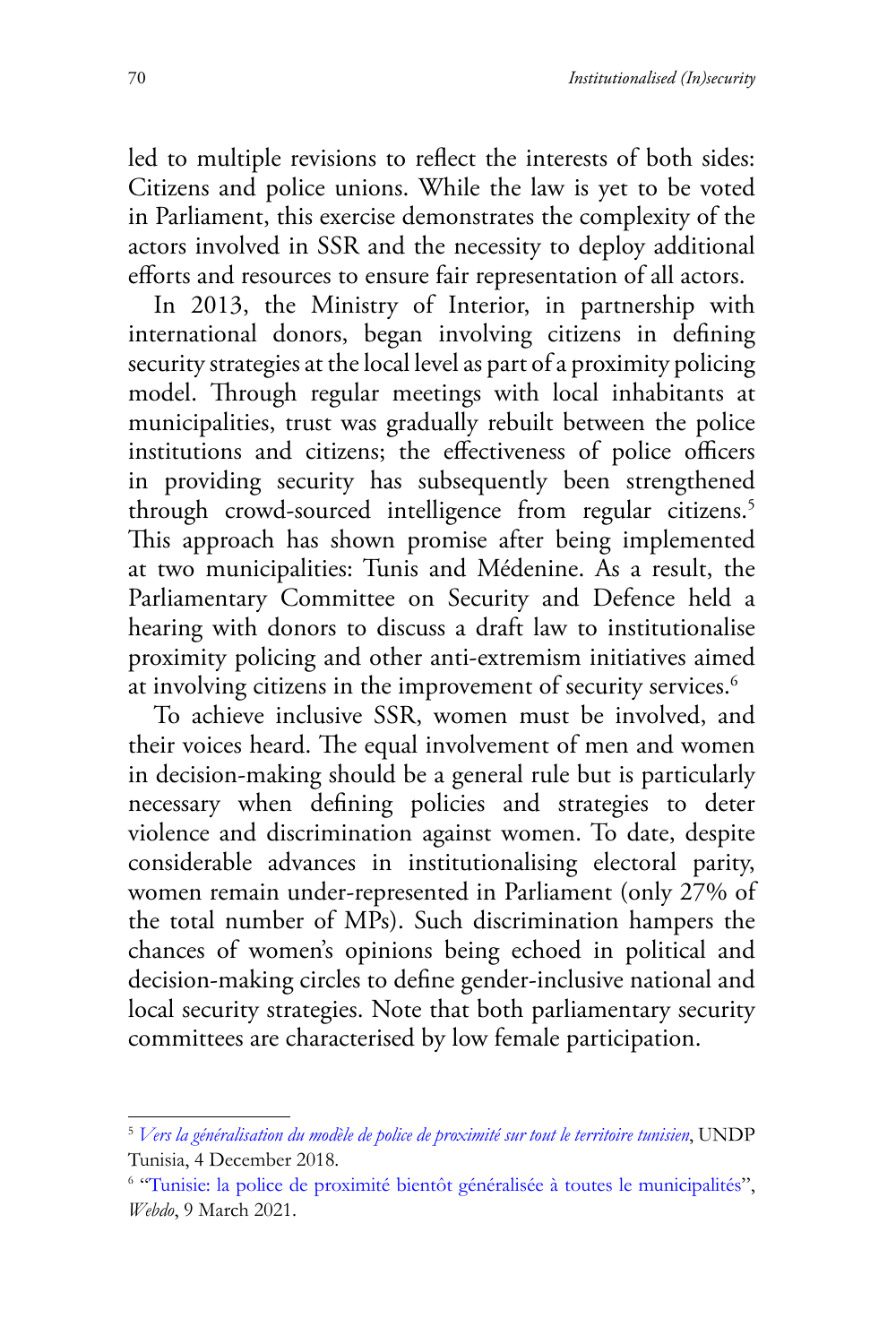

#### Fig. 5.1 - Gender breakdown of parliament and committees' membership (2019 term)

To reverse these trends, women's associations are stepping up their efforts to tackle security issues at the local and national levels. This was first seen in campaigns to fight against women's radicalisation in terrorist groups in cities like Kasserine and Sidi Bouzid.7 Moreover, at the decision-making level, feminist associations like *Aswat Nisaa*, in conjunction with the Geneva Centre for Security Sector Governance (DCAF), are providing training to female parliamentarians and politicians on how to lobby for and incorporate a gender component into security sector reforms and their party platforms.<sup>8</sup> These ideas for reforms emanate from members of *Aswat Nisaa's* regional offices working directly with marginalised women in interior regions.

*Source*: Author's calculation based on 2019 parliament's composition available at https://www.arp.tn/ar\_SY/commissions

<sup>7</sup> Y. Maro and H. Mighri, *[Women's Groups Take on Radicalization in Tunisia](https://carnegieendowment.org/sada/78685)*, Carnegie Endowment for International Peace, 26 March 2019.

<sup>8</sup> *[DCAF and Aswat Nissa cooperate on the implementation of 1325 Resolution and gender](http://www.dcaf-tunisie.org/En/activite-partenaires/dcaf-et-aswat-nissa-cooperent-en-faveur-de-la-mise-en-oeuvre-de-la-resolution-1325-et-de-lintegration-de-lapproche-genre-dans-la-reforme-du-secteur-de-la-securite/77/10332) [mainstreaming in Security Sector Reform](http://www.dcaf-tunisie.org/En/activite-partenaires/dcaf-et-aswat-nissa-cooperent-en-faveur-de-la-mise-en-oeuvre-de-la-resolution-1325-et-de-lintegration-de-lapproche-genre-dans-la-reforme-du-secteur-de-la-securite/77/10332)* (Collaborating with Women's Voices for the Implementation of Resolution 1325 and the Inclusion of a Gender Approach in the Geneva Center for Military Control of Armed Forces Security Sector Reform Geneva), Centre for Security Sector Governance (DCAF), 24 June 2018.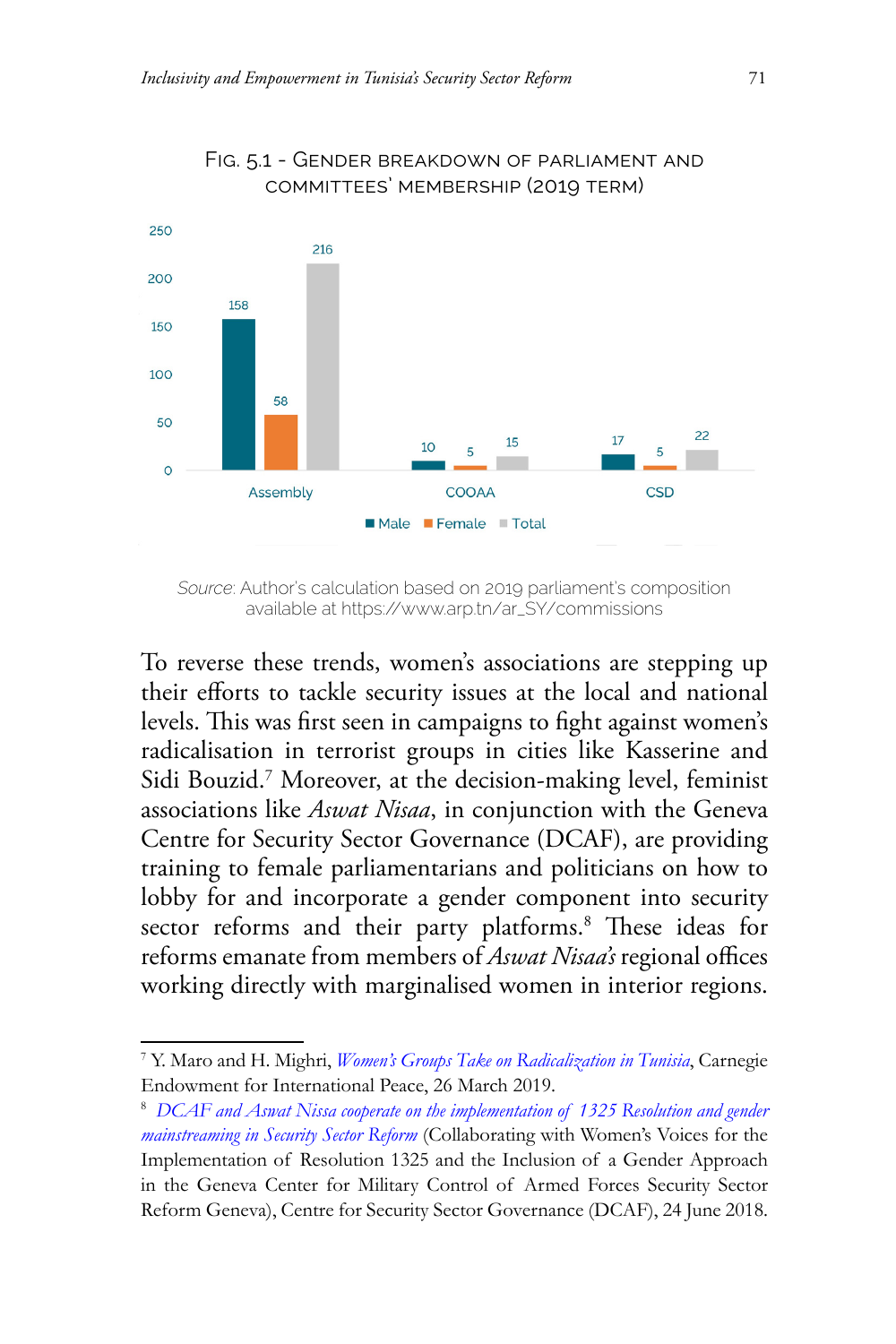The lobbying efforts of Tunisian women's associations have proven critical for the issue of more gender-inclusive reforms. In 2017, several secular and Islamist women's associations joined efforts to contribute to a draft law protecting women against all forms of violence. This has resulted in the passage of a historic law criminalising all forms of violence against women, currently unique in the Arab world.<sup>9</sup>

The Parliamentary Committee on Security and Defence (CSD) has also led inclusive reform initiatives by incorporating inputs from various actors in decision-making and reform proposals. When discussing the proposed law on the police code of conduct, the committee consulted with the Ministry of Interior, the Ministry of Family, Women, Childhood and Seniors, international organisations such as the United Nations Development Programme (UNDP), Tunisian media outlets, civil society organisations and Members of Parliament. In preparing recommendations for the draft law on the police code of conduct, the gender component was given prominent consideration. To that end, the consultation involved the participation of the Ligue Nationale Tunisienne des Femmes Policières (LNTFP) to ensure that women's voices are echoed in security sector legislation and reform.<sup>10</sup>

With the post-2011 period providing greater freedom, the security sector has seen new actors emerge. Between Tunisia's independence and the 2011 revolution, defence and security institutions remained under the strict control of the President of the Republic to sustain and strengthen his power. Since 2011, however, efforts have been made to build bridges between the military on one side and civilians and Parliament on the other. Propelled by a desire to render military affairs less opaque to the

<sup>9</sup> "[La Tunisie adopte une loi historique pour mettre fin à la violence envers les](https://www.unwomen.org/fr/news/stories/2017/8/news-tunisia-law-on-ending-violence-against-women.) [femmes](https://www.unwomen.org/fr/news/stories/2017/8/news-tunisia-law-on-ending-violence-against-women.)", *ONU Femmes*, 10 August 2017.

<sup>10</sup> *[Le DCAF soutient la Ligue nationale tunisienne de la femme policière \(LNTFP\) dans](http://www.dcaf-tunisie.org/Fr/activite-partenaires/le-dcaf-soutient-la-ligue-nationale-tunisienne-de-la-femme-policiere-lntfp-dans-lorganisation-dun-atelier-portant-sur-limportance-du-code-de-conduite-des-forces-de-securite-interieure-relevant-du-ministere-de-linterieur-pour-les-femmes-policieres/87/10279.) [l'organisation d'un atelier portant sur l'importance du code de conduite des forces de sécurité](http://www.dcaf-tunisie.org/Fr/activite-partenaires/le-dcaf-soutient-la-ligue-nationale-tunisienne-de-la-femme-policiere-lntfp-dans-lorganisation-dun-atelier-portant-sur-limportance-du-code-de-conduite-des-forces-de-securite-interieure-relevant-du-ministere-de-linterieur-pour-les-femmes-policieres/87/10279.) [intérieure relevant du ministère de l'Intérieur pour les femmes policières](http://www.dcaf-tunisie.org/Fr/activite-partenaires/le-dcaf-soutient-la-ligue-nationale-tunisienne-de-la-femme-policiere-lntfp-dans-lorganisation-dun-atelier-portant-sur-limportance-du-code-de-conduite-des-forces-de-securite-interieure-relevant-du-ministere-de-linterieur-pour-les-femmes-policieres/87/10279.)*, Geneva Centre for Security Sector Governance (DCAF), 1 January 2017.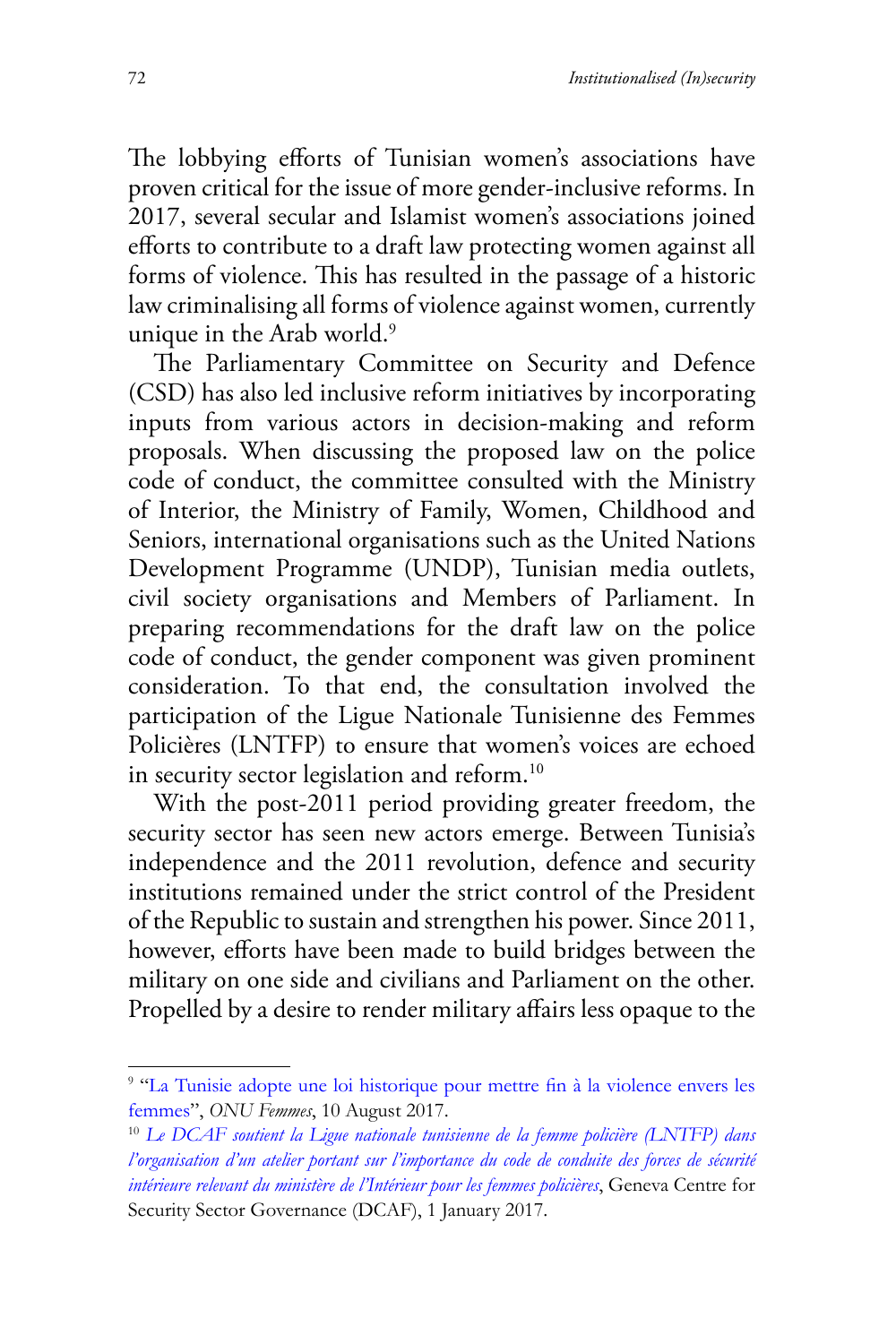public, groups of retired army officers established think-tanks aimed at providing advice on military and security affairs. The Association of Retired Officers of the National Army (AAOAN) spearheaded by former Colonel Mahmoud Mezhoughi, is one of the most prominent think-tanks specialising in security studies in Tunisia.11 Over the years, the AAOAN has held multiple seminars and workshops and hosted international security sector and geostrategic affairs experts to discuss emerging actors in the region, regional threats to Tunisia's security, as well as the modernisation of its army. Throughout their activities, members of the AAONA have expressed their dissatisfaction with the reforms undertaken by Parliament's security legislation and oversight committees, and the latter's reluctance to accept technical expertise. It is a well-established practice in many countries to benefit from the expertise of security and defence think-tanks and retired military officers, and it would be advisable for Tunisia to follow suit as part of its path towards democratisation, especially considering the limited technical knowledge of parliamentarians.

The Tunisian Center for Global Security Studies (CTESG) is another think-tank formed in 2013, that brings together expertise from former high-ranking military and security officers, as well as social science researchers and practitioners seeking to promote global security through a citizen-based approach, bridging the gap between citizens and security decision-makers. In a partnership with DCAF, the CTESG organises regional consultations on the subject of human security in all the 24 governorates. At the end of these consultations, assessments of the most urgent security needs expressed by citizens are provided and recommendations conveyed to both local and central authorities.12

<sup>&</sup>lt;sup>11</sup> H. Mighri, *[Barriers to Tunisia's Security and Defense Reform](https://carnegieendowment.org/sada/77214.)*, Carnegie Endowment for International Peace, 11 September 2018.

<sup>12</sup> N. Harzallah and N. Masson, *[Human Security Challenges in the Tunisian Northwest](https://www.dcaf.ch/human-security-challenges-tunisian-northwest)*, Geneva Centre for Security Sector Governance (DCAF), 10 December 2014.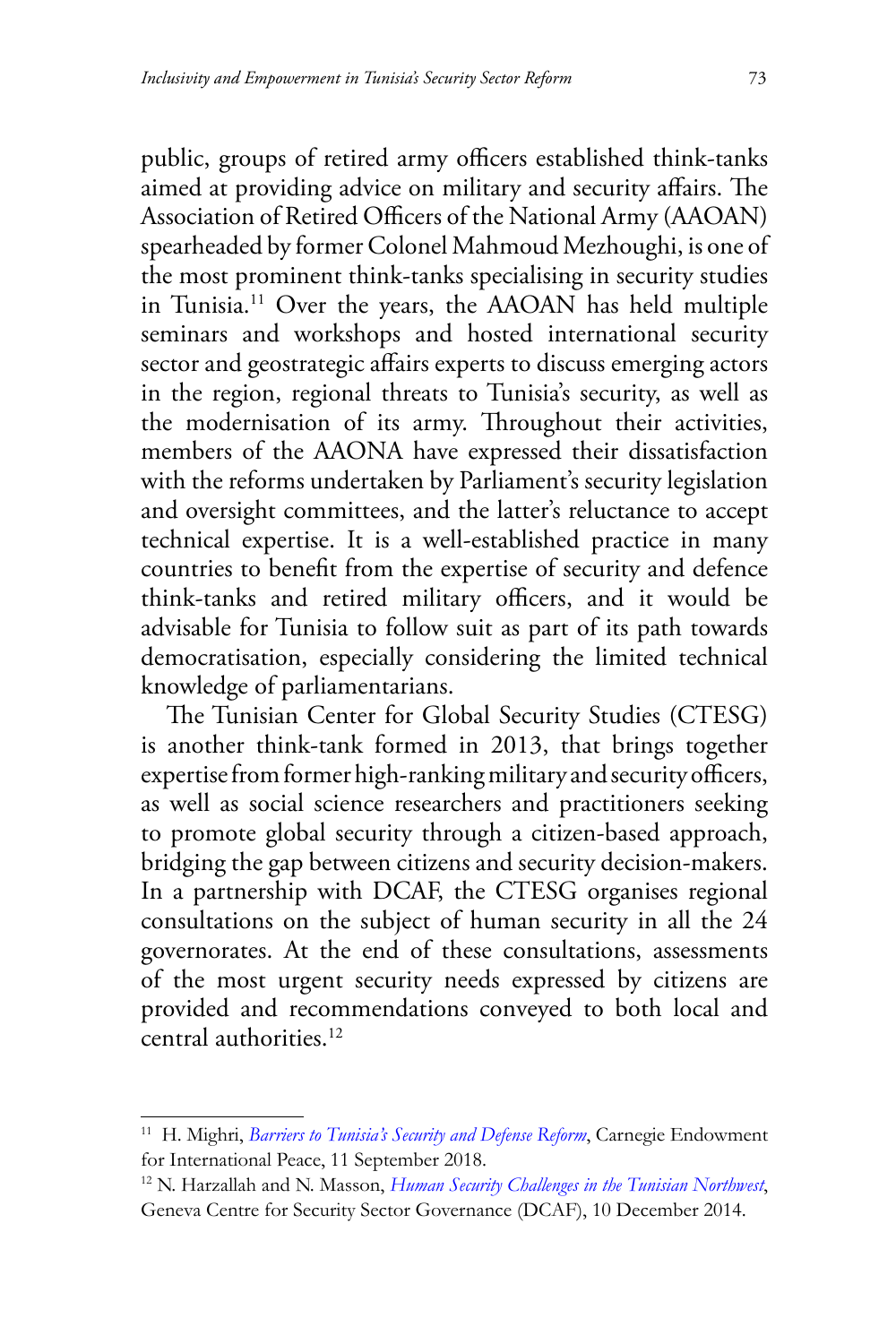## **The Role of Parliament in Strengthening Inclusivity and Empowerment in SSR**

As representatives of their respective regions and governorates, Members of Parliament play a key role in conveying their constituencies' demands for reform. Since 2014*,* oversight of the security sector has been entrusted to two main committees: The Committee on the Organisation of the Administration and Armed Forces Affairs (COAAA), and the Committee on Security and Defence (CSD). The COAAA is a permanent committee with legislative power in the following areas: (1) the general management and organisation of the Tunisian administration; (2) administrative decentralisation and local authorities and (3) the Tunisian Armed Forces. The Committee on Security and Defence (CSD) is a special committee with prerogatives covering all security and defence affairs including the proposal of reforms, and oversight of the executive's implementation of national security strategies.<sup>13</sup> Together, they constitute a twobody system tasked with reform, oversight, and monitoring of security and defence institutions, including the alignment of civil-military rapprochement with democratic values and respect for human rights as enshrined in the 2014 Constitution.

The Committee on Security and Defence (CSD) uses a variety of methods to fulfil its role of overseeing implementation of the national security agenda. Among these methods are field visits to troops stationed at various military facilities,<sup>14</sup> reports of which are made publicly available. The aim of these field visits is to check on the condition of the Tunisian military and security troops, to ensure their preparedness against potential terrorist threats, and to listen to the needs of local officers and citizens. The results of these visits are usually presented

<sup>&</sup>lt;sup>13</sup> [Règlement intérieur du Parlement](https://www.arp.tn/document/download/6704) tunisien, Assemblée des représentants du peuple.

<sup>14 &</sup>quot;Tunisie: La Commission [de la sécurité et de la défense décide d'auditionner](https://www.tunisienumerique.com/tunisie-la-commission-de-la-securite-et-de-la-defense-decide-dauditionner-le-ministre-de-la-defense-et-le-directeur-de-la-douane/) [le ministre de la Défense et le directeur de la](https://www.tunisienumerique.com/tunisie-la-commission-de-la-securite-et-de-la-defense-decide-dauditionner-le-ministre-de-la-defense-et-le-directeur-de-la-douane/) Douane", *Tunisie Numérique*, 1 June 2020.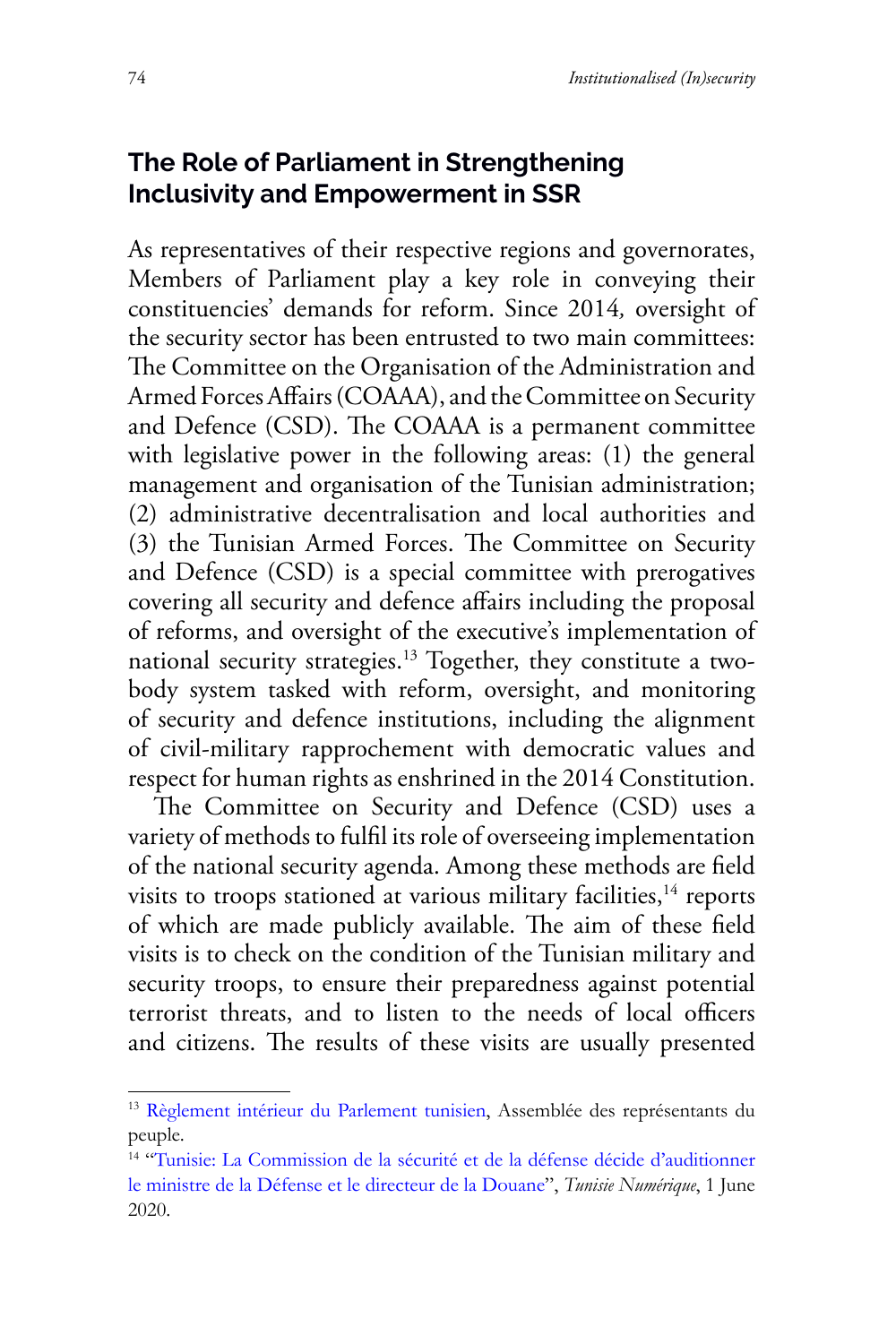in summary reports including main observations and final recommendations.

Audits of security officials also play a key role in incorporating citizens' opinions on security. The public's dissatisfaction with the performance of certain officials and their nominations, and with security issues in general, is conveyed through the questioning of high-ranking officers summoned by Members of Parliament – particularly members of the two committees. One of the most recent audits conducted by the CSD was in response to the rising conflict in neighbouring Libya, to inquire about what practical steps and strategies the Ministry of Defence had undertaken or planned to avoid any spill-over in Tunisia's southern provinces.<sup>15</sup> More broadly, all parliamentarians have the right to oversee the work of the government and the implementation of its policies. On a monthly basis, discussions are held with relevant government ministries, on the request of Members of Parliament, to discuss their work and address questions or concerns from their regional constituencies. MPs are also entitled to one-on-one communications and inquiries with the government. They can send their inquiries directly to ministers and are guaranteed, at least according to the rules, written responses within a 10-day period.<sup>16</sup>

In summary, Tunisia has distinguished itself as a nation where military and security affairs deserve public trust by establishing structures whose raison d'être is to build a culture of good governance in security and defence institutions. This is part of the general commitment to democratisation and public accountability that informs the articles of the country's 2014 Constitution. Nevertheless, the existence of a favourable constitutional and legal framework has not yet produced effective security sector governance. Political divisions, lack of a unified security strategy and trust between institutions, among other elements, have so far hampered the effectiveness of the work performed by the two committees.

<sup>15 &</sup>quot;[Audition à huis-clos au sein de la commission de la sécurité et de la défense](https://news.gnet.tn/audition-a-huis-clos-au-sein-de-la-commission-de-la-securite-et-de-la-defense-sur-la-libye/) [sur la Libye](https://news.gnet.tn/audition-a-huis-clos-au-sein-de-la-commission-de-la-securite-et-de-la-defense-sur-la-libye/)", *Gnet News*, 3 February 2020.

<sup>16</sup> [Règlement intérieur du Parlement tunisien](https://www.arp.tn/document/download/6704.)…, cit.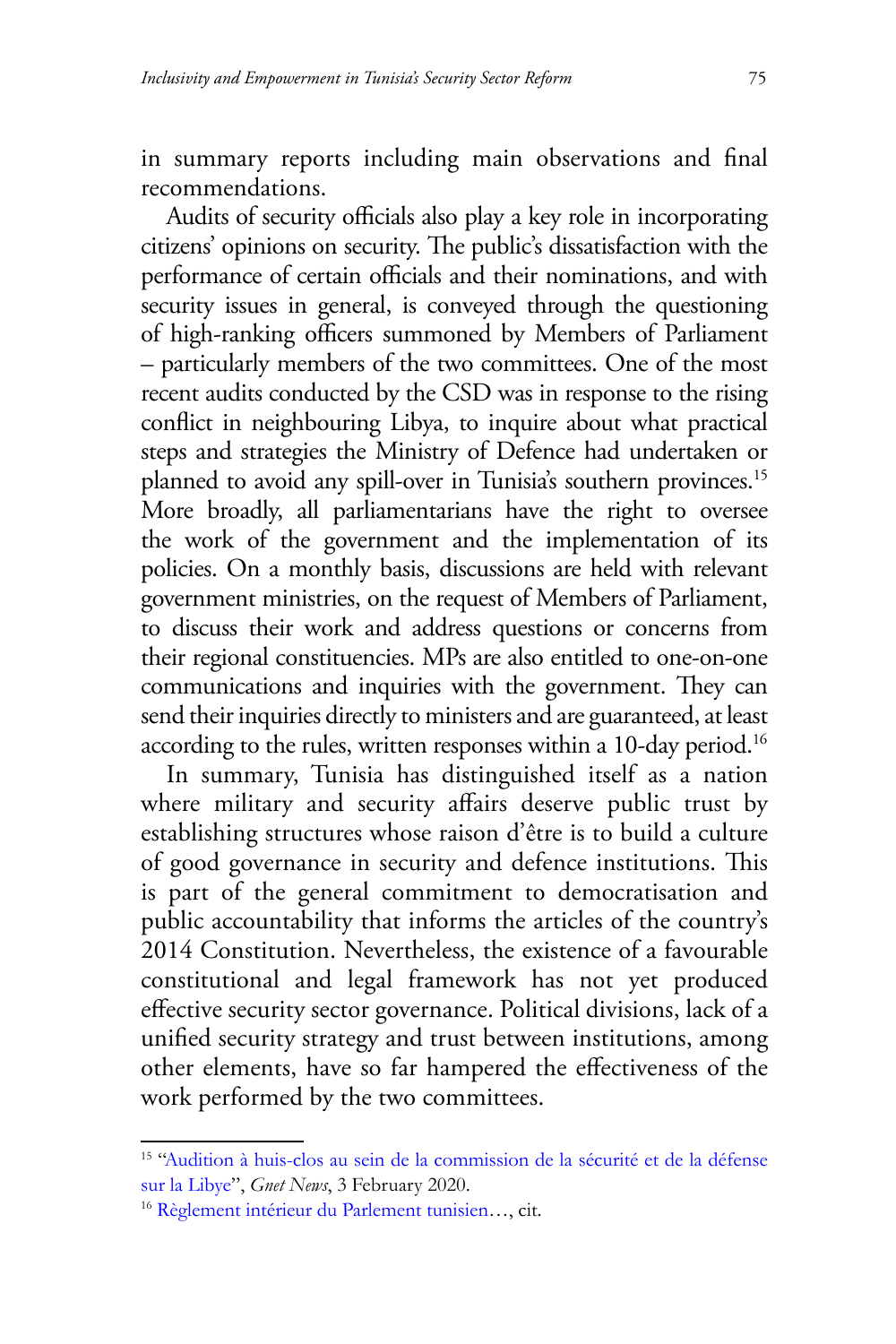## **Persistent Obstacles To Inclusive Security Sector Reform**

The level of inclusivity in SSR is largely determined by the power and structure of Parliament, and particularly the COAAA and the CSD. The challenges faced by these two committees have so far hampered the chances of citizens' effective participation in the reform process.

The standing committee (COAAA) deals with a large array of proposed laws and affairs, particularly those regarding the structure of the Tunisian administration. Most of the work accomplished thus far has been predominantly related to administrative matters. During the 2014-2019 legislature, out of 20 draft laws processed by the standing committee only one was related to the security sector.<sup>17</sup> For the most part, these draft laws concern the assignment of benefits for retired public officers and fulfilment of the decentralisation process. Due to the worsening economic recession in Tunisia, it is likely that this trend of predominance of administrative affairs will continue to overshadow any serious effort to reform the security sector and enhance its governance.

The oversight committee (CSD) also faces serious structural and legal issues that limit its power to scrutinise the work of security institutions. Firstly, the background of the committee's members is generally unsuited to the effective conduct of their mission. In other words, the lack of technical knowledge concerning security sector legislation and the technicality of the fields involved substantially limits their reform and oversight efforts, especially compared to similar committees in western countries. No technical knowledge is required to sit on a given committee. This is made even more problematic by the constant rotation of members between different committees, making it almost impossible to institute a continuous learning process

<sup>17</sup> [La Commission de l'organisation de l'administration et des affaires des forces](https://arp.tn/ar_SY/commission/fixe/projet/29.) [armées](https://arp.tn/ar_SY/commission/fixe/projet/29.), Assemblée des représentants du peuple.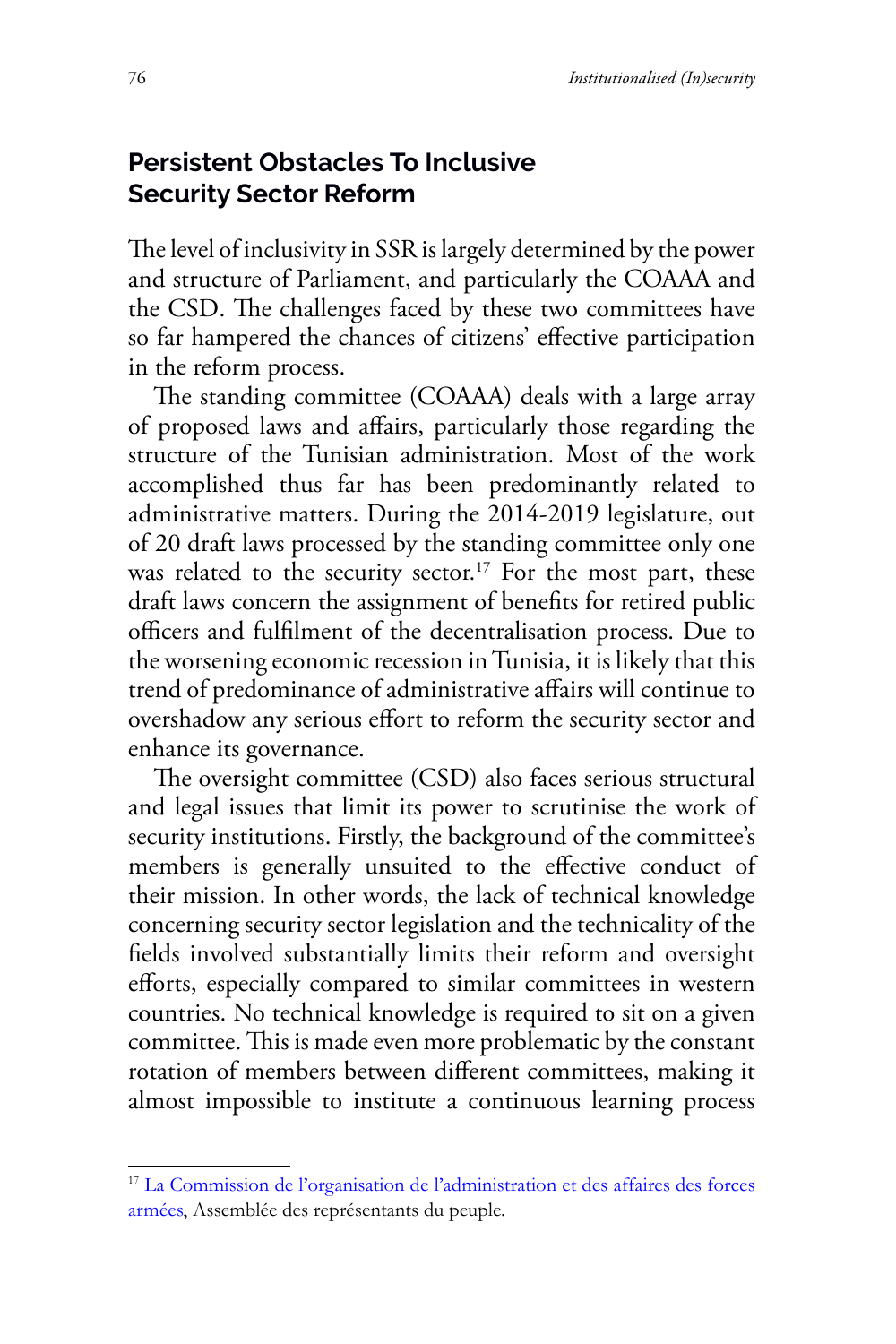for committee membership. In some cases, members also sit on multiple committees at the same time, and their focus on reforms and security related matters might therefore be diverted by other urgent issues.

Internal regulations stipulating the prerogatives of the various committees also present a major weakness. While all committees have the right to request and obtain documents and information from government bodies, nowhere is it specified how interactions between committees and the government should take place. Article 74 of the internal regulations states that Parliament should enact a law that lists the rights of the committee vis-à-vis the government's agencies and officials.18 In the absence of this law, the power of parliamentary oversight remains minimal. Such a law can indeed be considered indispensable, for there is little to no trust between security institutions and Members of Parliament.<sup>19</sup> All too often, military officers and other high security officials refuse to divulge information to parliamentarians as they claim this could put national security at risk.

In consideration of the above, the decision to freeze Parliament taken by President Saied on 25 July 2021 casts a shadow on the potential for effective SSR and risks undermining the country's democratisation progress. Removing the immunity of MPs constitutes a perilous move, considering that their work reflects the will of Tunisian citizens, and should therefore be carried out without fear of reprisals or prosecution. According to articles 68 and 69 of the Constitution,<sup>20</sup> Members of Parliament may not be prosecuted or tried for opinions/positions held in relation to their parliamentary work, and the process of lifting that immunity can only be the result of a scrupulous investigation, ordered by the Speaker of the Assembly and conducted through the Committee on Internal Regulations, Electoral Laws and

<sup>18</sup> [Règlement intérieur du Parlement tunisien](https://www.arp.tn/ar_SY/document/download/6704.)…, cit.

<sup>&</sup>lt;sup>19</sup> Based on the author's interviews with Members of Parliament (2020).

<sup>20</sup> La Constitution [de la République Tunisienne](https://lib.ohchr.org/HRBodies/UPR/Documents/Session27/TN/6Annexe4Constitution_fr.pdf.), Imprimerie Officielle de la République Tunisienne, 2015.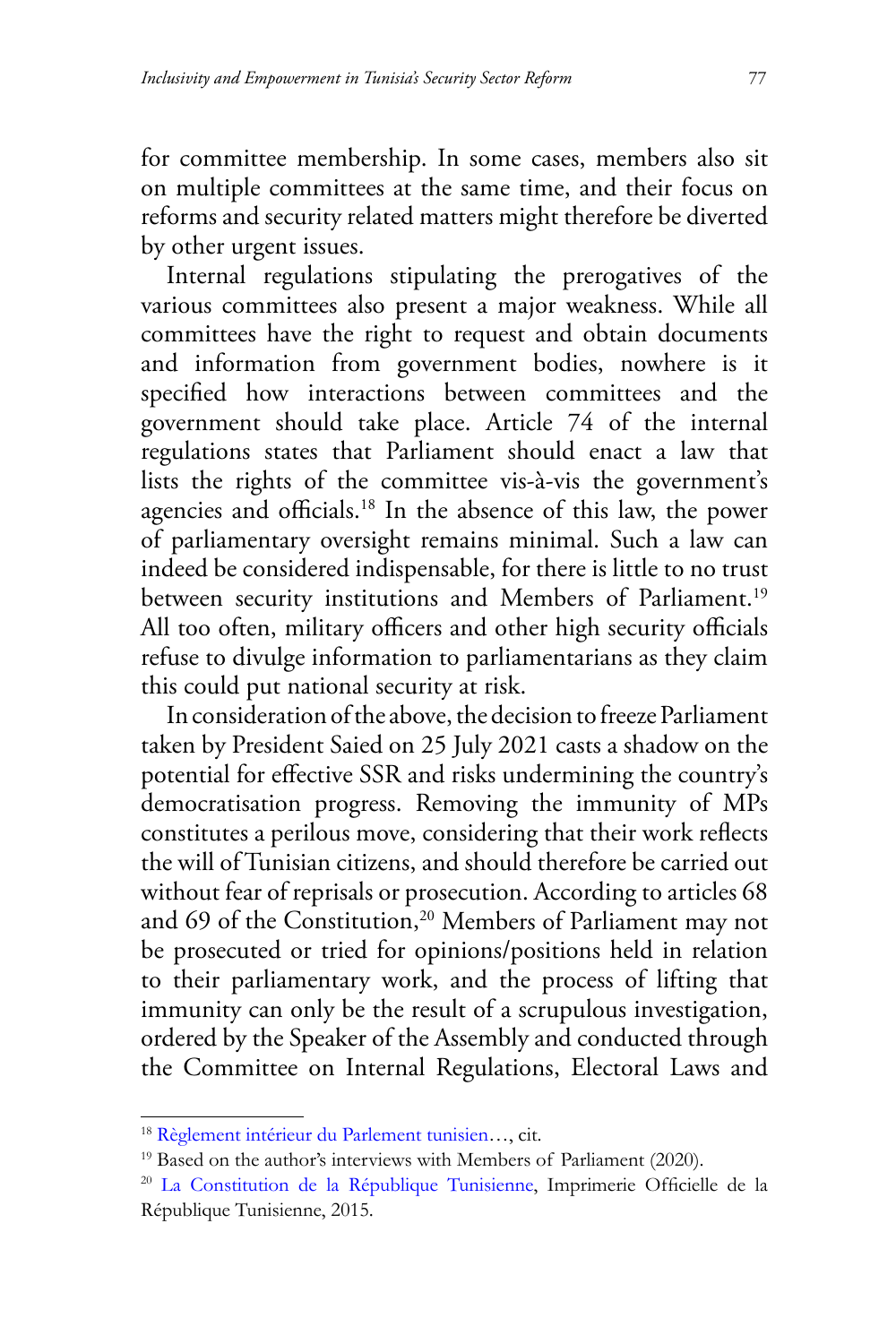Parliamentary Immunity.<sup>21</sup> Overall, the Executive's decision has not yielded the effect citizens hoped for. Article 80 states that all decisions taken should aim at returning to normalcy as soon as possible. However, political and economic processes have been stalled for over 50 days (at the time of writing), without any clear plan or proposal for a new government. In the absence of the Constitutional Court to rule on the President's move, and a frozen Parliament, the stakes for the Tunisian people are high. Supressing the power of their representatives not only undermines the people's voice and demands, but also apparently does not improve their economic situation. Several financial engagements from international donors, for instance, require a full-fledged government and a functioning parliament to be approved and enacted.

## **The Road Ahead**

The democratic transition helped shed light on the importance of reforming the security sector to align with the democratic values enshrined in Tunisia's 2014 Constitution. While commendable steps have been taken, the effectiveness and sustainability of SSR to meet citizens' needs remain fragile and hinge upon the establishment of the Constitutional Court, as mandated by the Constitution. The court's role is essential in ensuring the alignment of all laws with the democratic values enshrined in the Constitution, and in ruling against any action that would hamper Tunisia's path towards democratisation. The court's rule is essential in gaging the constitutionality of controversial decisions made by the President of the Republic such as his recent move to freeze Parliament and lift parliamentary immunity.

Recent discussions on reforming the internal regulations of Parliament also promise more effective SSR. One of the proposed actions is to merge the CSD and COAAA into one

<sup>21</sup> [Règlement intérieur du Parlement tunisien](https://www.arp.tn/ar_SY/document/download/6704.)…, cit.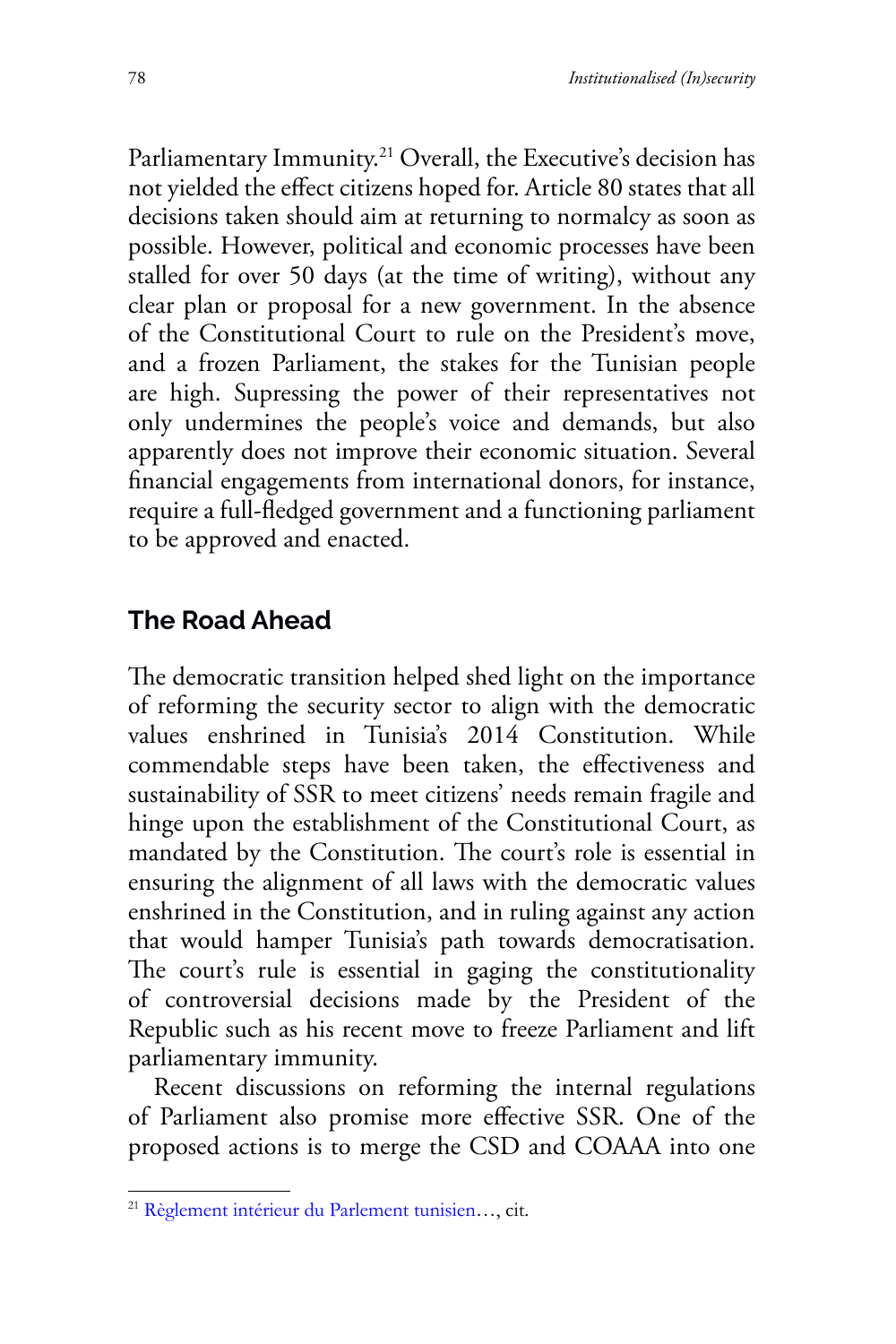committee to deal with all security related affairs, i.e., legislation and oversight. Such a new unified body would concentrate the efforts of members on tackling pressing issues and improving citizens' engagement in proposing reforms. With more resources available, such a newly created committee would be better able to organise regional consultations to inquire into citizens' security concerns and needs. If created, the new committee could also build the capacity of its members through training programs such as the Parliamentary Academy.22 The annual training provided by the National Defence Institute (NDI) to members of the Committee remains a good source of understanding for Tunisian military institutions; however, its content could be improved to capture the real complexity of the security and defence systems. International organisations could also improve the competencies and capacities of Parliament by providing training and consultation by international experts. Other initiatives such as visits to security committees in European parliaments, provided that their scope and specific goals are clearly delineated, could be an opportunity to learn from best practices and inspire reforms that are aligned with the highest standards of democracy. Strengthening capacity building and internal regulations, however, requires either the immediate restoration of Parliament's powers and the formation of a new government, or the organisation of early elections to ensure an effective representation and empowerment of citizens through their representatives.

<sup>22 &</sup>quot;Naissance [d'une Académie au sein de l'ARP](https://www.businessnews.com.tn/naissance-dune-academie-parlementaire-au-sein-de-larp,520,69097,3.)", *Business News*, 12 December 2016.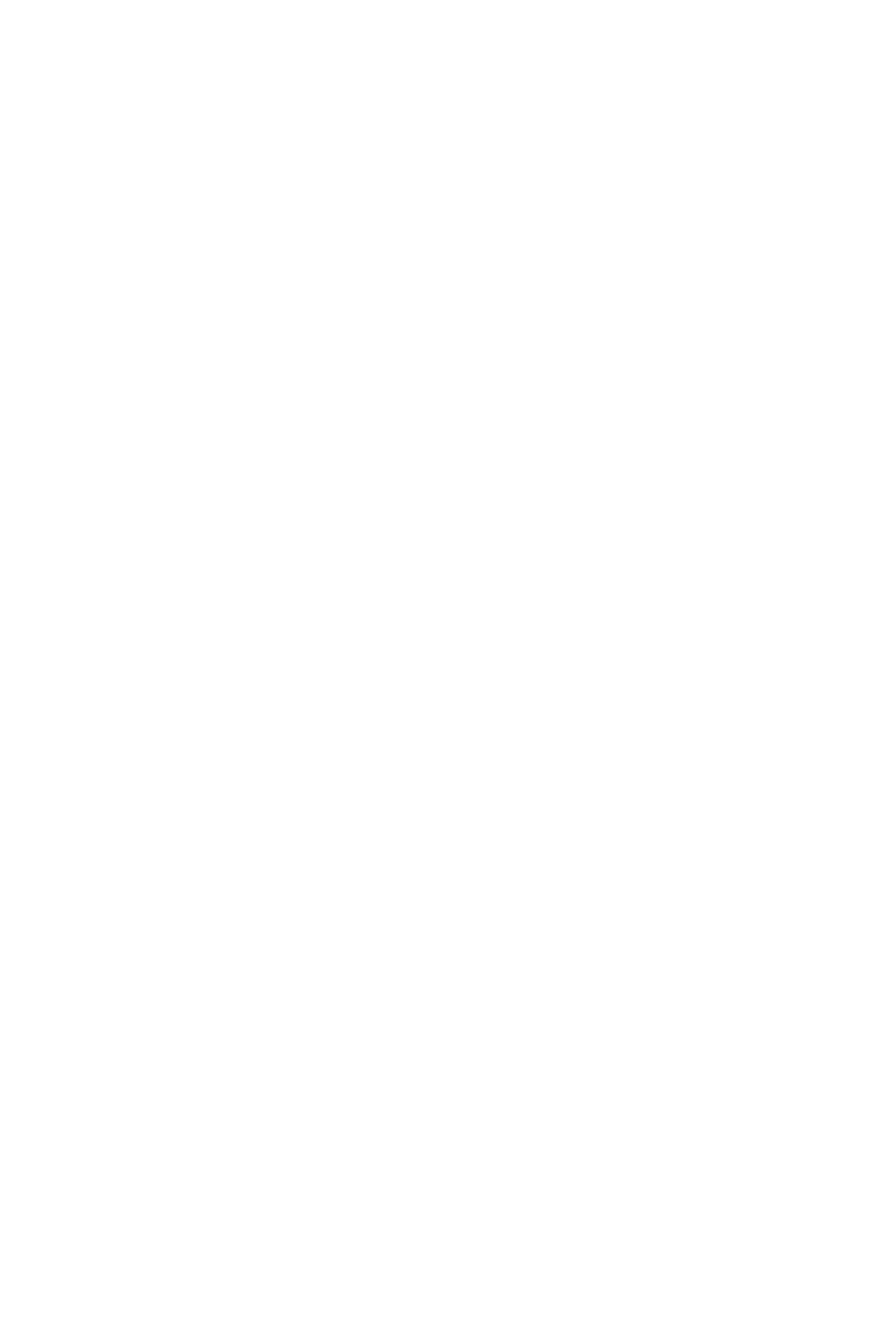## **Conclusions and Policy Recommendations**

Andrea Cellino, Eleonora Ardemagni

After a decade of uprisings and civil wars, the MENA region has experienced a multifaceted governance crisis resulting, in most countries, from the collapse or weakening of state institutions. At the national level, as in a matryoshka, governance crises affect various aspects of public life, including security.

The crisis in the sphere of security governance, with which this report is primarily concerned, has many implications: It is directly connected to political and social inclusion, financial and economic stability, education and good governance. Moreover, ineffective and undefined security sector governance paradigms can also threaten regional stability, fuelling transnational threats, among others.

As this report highlights, (in)security has been *de facto* institutionalised in the MENA region. In fact, many security orders have become hybrid due to blurred lines between formal and informal security players, with a myriad of actors contributing to (in)security by way of overlapping and contentious mandates in already vulnerable contexts. In this framework, alternative patterns of hybrid security sector governance have emerged in conflict settings, and what remains of political elites across the region often rely on violent networks to preserve their power.

Governance crises can be seen in highly fractured states (Libya, Yemen, Iraq), as well as in countries that, despite increasing difficulties, are following the path of reform (Tunisia). How to manage the "public realm" most effectively is therefore the big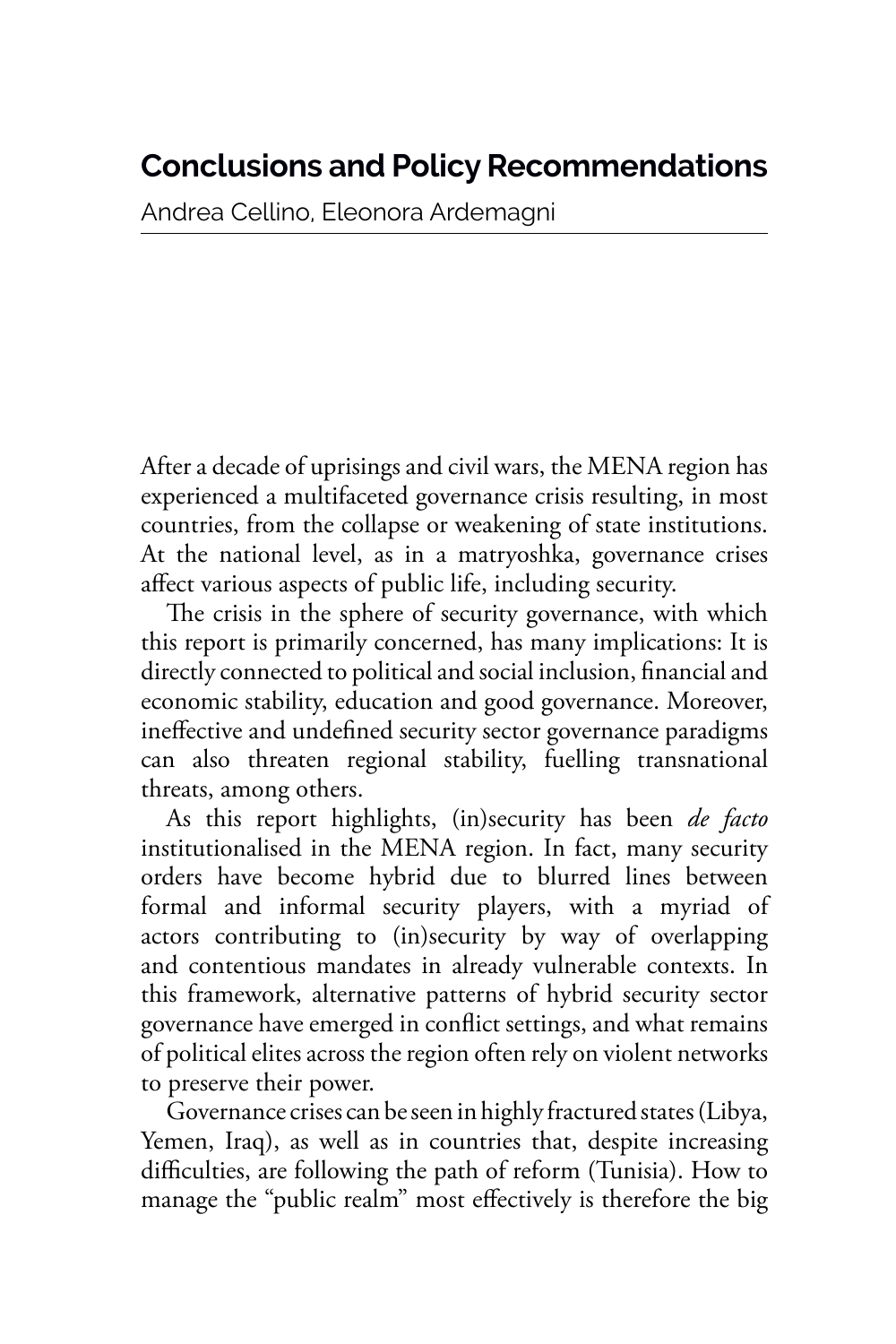issue in capitals from Tunis to Sana'a, Tripoli to Baghdad. The chapters in this report were written with a view to identifying ways to design, develop and implement improved Security Sector Governance/Reform (SSG/R) policies and strategies across the region, taking into account the apparent inadequacies of traditional doctrinal approaches in this area.

Across the report's chapters, various examples of governance crises help us make sense of what is at stake in the MENA region, and the implications of governance failures for SSG/R. In Libya, one face of the coin depicts the dependent relationship between political elites and the violent networks that perpetuate conflict. In war-torn Yemen, the presence of segmented and competing security projects among Western and non-Western players, in a context of post-hybridity in which the simple dichotomy between army and militias is inadequate to describe the nature of local military forces, is the main source of insecurity. In Iraq, there is a persistent lack of accountability of informal and hybrid actors, especially *vis-à-vis* activists, though the militias have turned into structural features of the governance system: This makes daily life unbearable for those seeking to bring about change and reform. In Tunisia, the crisis of governance emerges from political divisions, lack of a unified security strategy and trust among institutions, to the detriment of parliament and inclusivity.

Other considerations stemming from our authors' analyses deserve mention for their impact on the region's governance. As stressed by Ranj Alaaldin, the armed non-state actors who have emerged as hybrid security providers have both occupied "ungoverned spaces" left by severely weakened state institutions and created "a grey area" where they "work and co-exist alongside formal state actors (like the military, police, intelligence or counter-terrorism services)". Such hybrid actors have turned into "re-generated military forces", Eleonora Ardemagni outlines, and have benefited from the more or less overt support of external players in all regional conflicts.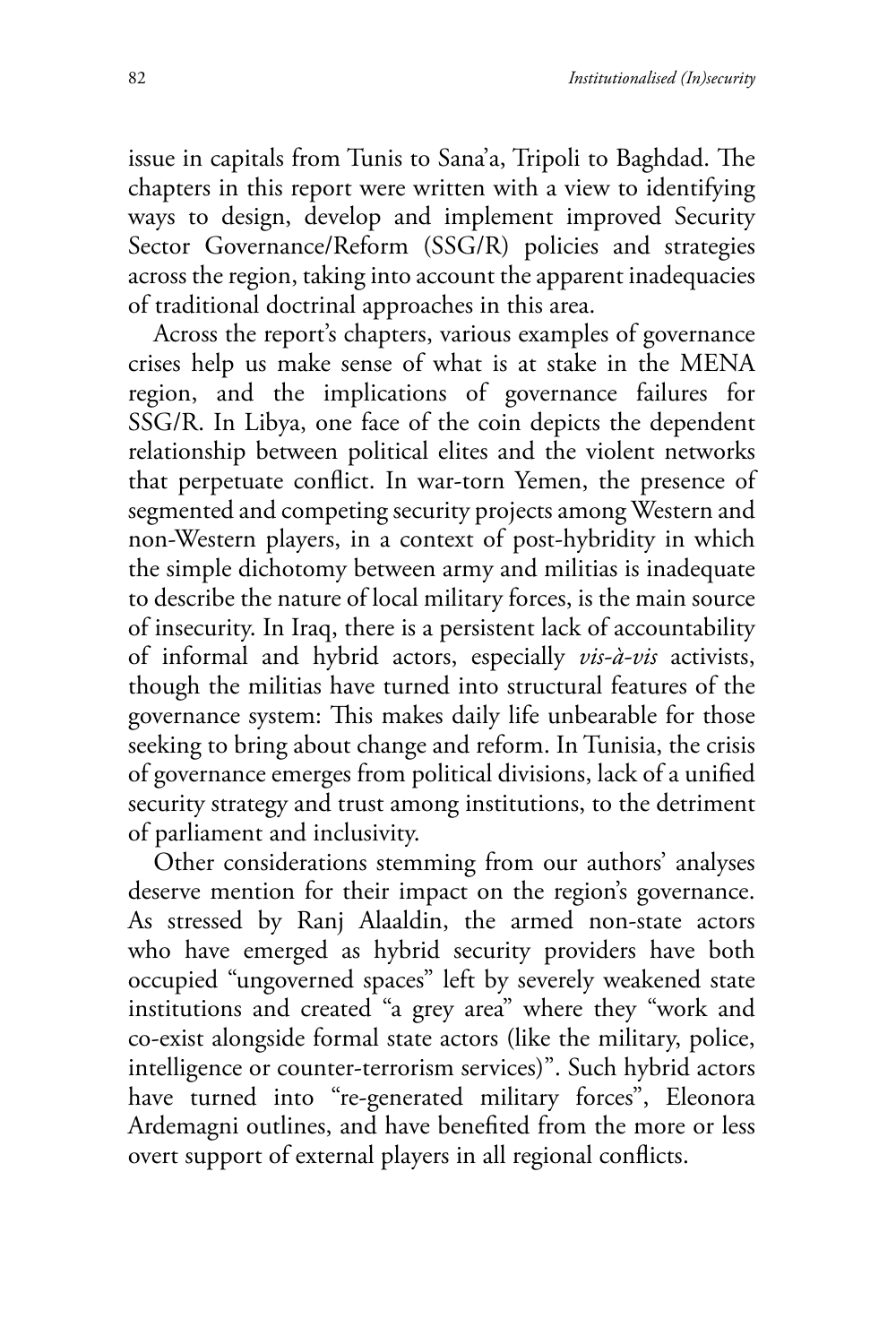This has created "multi-governed spaces" in Yemen, Libya, Syria and Iraq, as a result of regime collapse and civil wars. In addition, international geopolitical shifts have favoured increased interference by non-Western players seeking to bolster their influence and leverage in MENA countries through security support (train and equip) rather than SSG/R proper. Indeed, as Emadeddin Badi and Roberta Maggi argue, "such train and equip efforts have become increasingly targeted over time, with easily measurable results being sought in short periods of time – a service which has become fully monetised, and in so doing completely bypassed the key challenges of statecentred, technocratic SSR assistance in fragile contexts".

An additional challenge for renewed SSG/R strategies across the region derives directly from the system of "privilege violence", as reapplied by Jacqueline Stomski, who emphasises that "Libya is not merely a weak state, but rather constrained by elite political actors' manipulation of state institutions to intentionally weaken the rule of law". Not only in the case of Libya, this represents a "direct barrier" to any security sector reform (SSR) prospects. Even in the case of Tunisia, where, as Hamza Mighri explains, concrete steps were taken towards meaningful and inclusive reform, recent events have made it so that any further progress "requires either the immediate restoration of Parliament's powers and the formation of a new government, or the organisation of early elections to ensure an effective representation and empowerment of citizens through their representatives". This is clear evidence of the importance of oversight and the weakness of checks and balances on executive authority, the ultimate legacy of authoritarian times.

Institutionalised (in)security is a complex reality that requires reckoning with on a regional scale. Such an uncomfortable truth necessarily entails new obstacles and barriers for policymakers to overcome – as an exclusively state-centred approach to security governance is no longer able to grasp the reality on the ground, nor to form the basis for durable reform blueprints. As new regional trends emerge, notably proxy warfare through the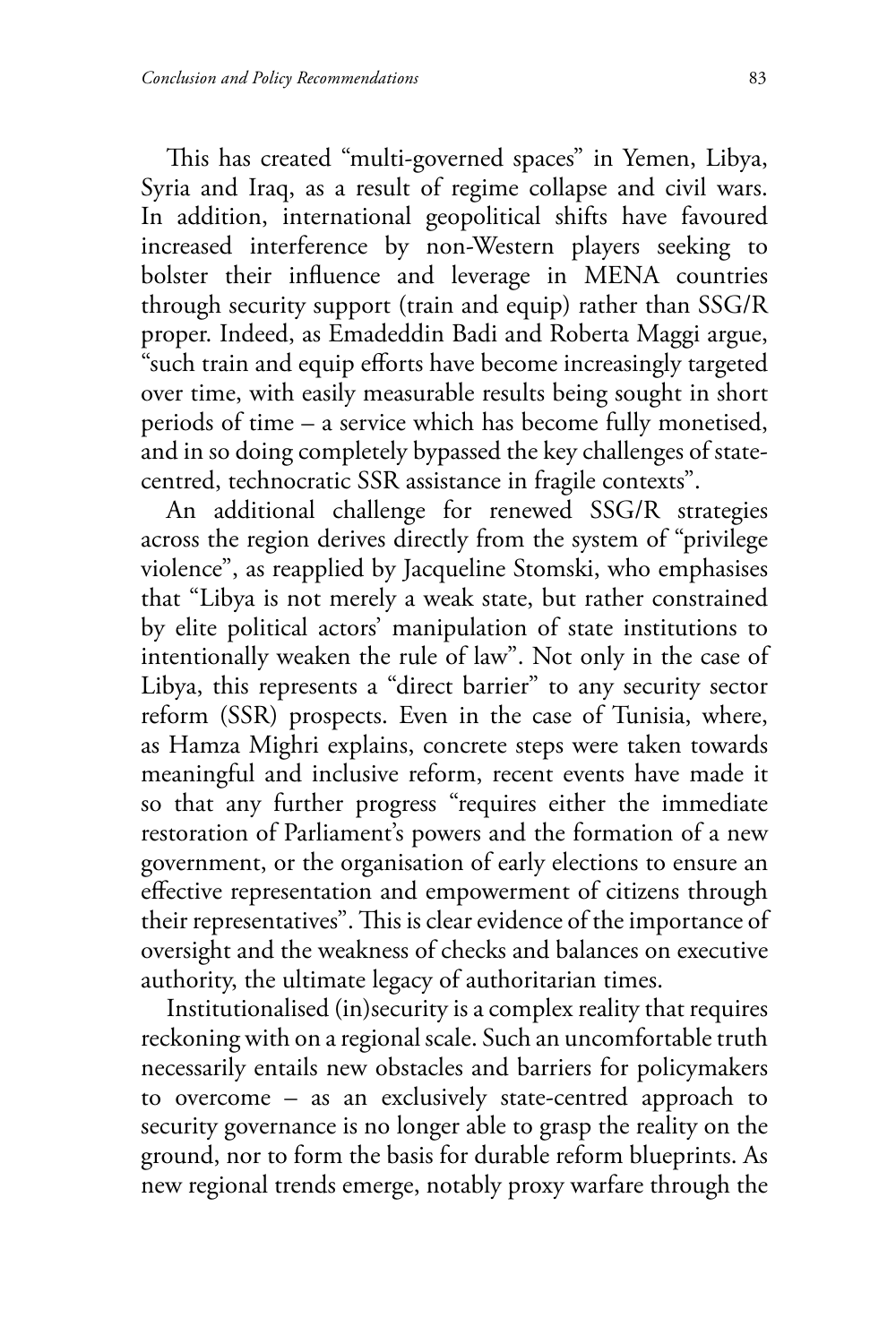empowerment of non-state actors, the gap between warmakers and victims widens on national and regional scales, and the line between those meant to protect and those exerting violence becomes increasingly blurred. Against this backdrop, this report offers some broad yet valid recommendations for navigating this crucial juncture in the global understanding of SSR/G, its imperatives, and its future:

- **Democratic transition by itself is not enough, and its existence should not be taken for granted.** The case of Tunisia shows that even when there is a democratisation process under way, without the direct involvement of the civilian population in security governance matters through *meaningful* democratic representation, a disconnect will grow between perceptions of security and degrees of representation (largely due to practices involving the use of force against civilians). In the case of Tunisia, part of the reason for the collapse of state-society relations is due to the fact that corrupt parliamentarians became politically self-serving. More broadly, combatting the phenomenon of widespread corruption on a regional level is central to restoring a semblance of trust between governments and their constituencies.
- **There is a need to work with** *all* **institutions, otherwise SSG/R programmes will fall short.** Narrowing the scope exclusively to regalian ministries prevents the implementation of holistic approaches to SSG/R. Independent oversight institutions (anti-corruption mechanisms, national preventive mechanisms), media, civil society, and even local-level actors (municipalities, community leaders) can all become meaningful players in an SSG/R process if given a chance. This is all the more important in contexts in which institutional oversight, intentionally weakened over decades and subsequently hybridised, struggles to properly exercise its mandate and role.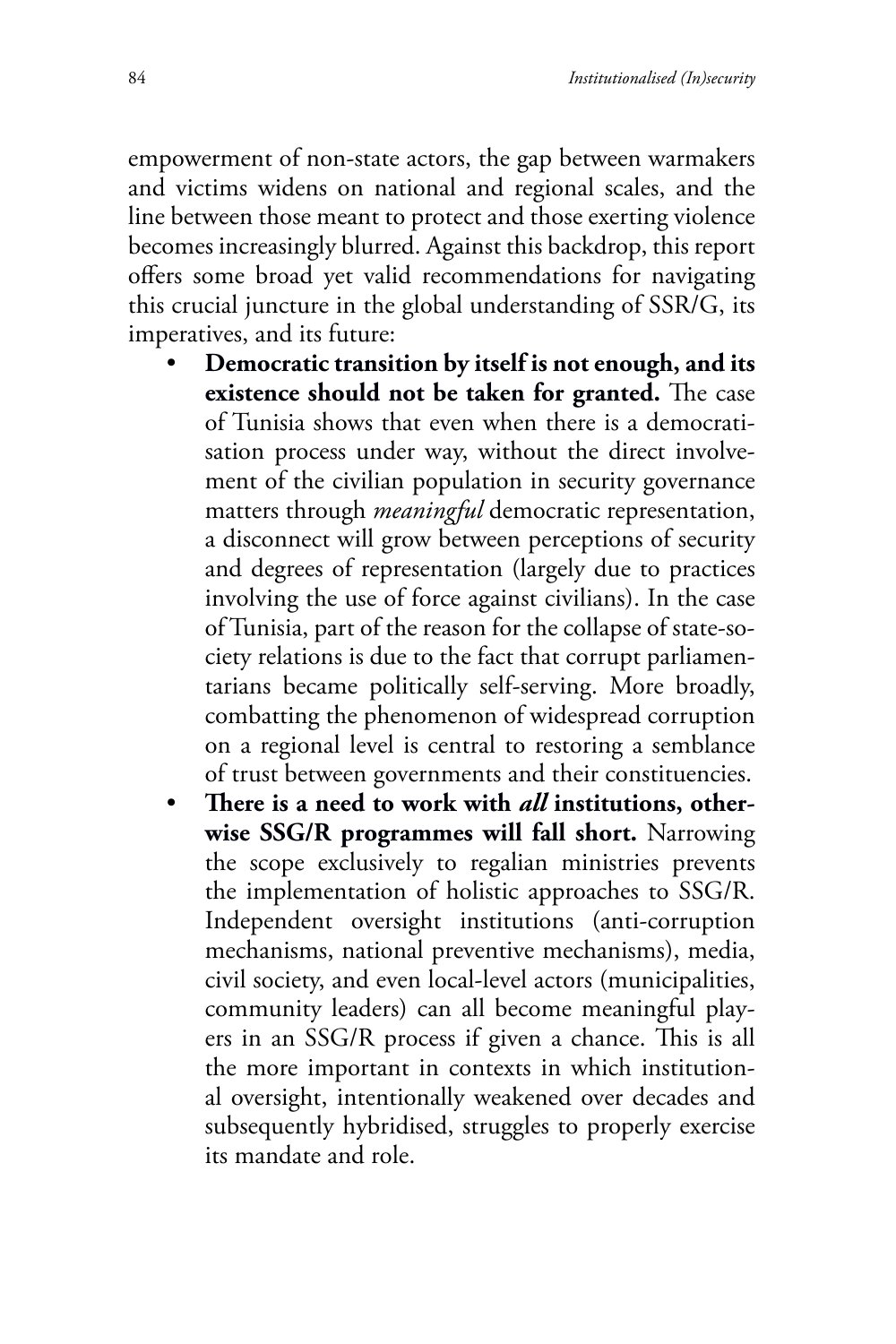- **A reform project that reckons with hybridity while still accounting for all existing state institutions is of paramount importance.** Idealising hybridity as a new way of conducting SSG/R reforms in the MENA region, given the panoply of armed groups that have emerged in the past decade, can quickly become a slippery slope without the necessary checks and balances. There is a need to further define and explore what an ideal form of hybrid governance should look like, and subsequently assess whether it could work in countries of the MENA region. Hybrid governance – and notably the integration of former non-state combatants into post-conflict state security forces – must not become a one-size-fits-all solution in lieu of reintegration into civilian life. Instead, a proper assessment of the security sector's needs must inform (re)integration schemes and associated policies.
- Large scale solutions for the entire region do not **exist – nor should they.** While the region does suffer from many common challenges such as corruption, weak institutions, and overstaffed security sectors, all work must be context-specific and informed by an inclusive strategy that aims at rebuilding state institutions from their core in a way that models the societies they govern. All of this must be underscored by a deep understanding of the population's security needs, and a strong mechanism for community inputs into the way security needs are prioritised and acted upon at institutional level. The rule of law cannot be properly established without civilian input.
- **The last decade has witnessed the rise of bilateral train-and-equip efforts over meaningful SSG/R programmes.** The rising influence of non-Western powers across the region directly correlates with the increased desire of Western powers to maintain a degree of plausible deniability in their policies. This phenomenon,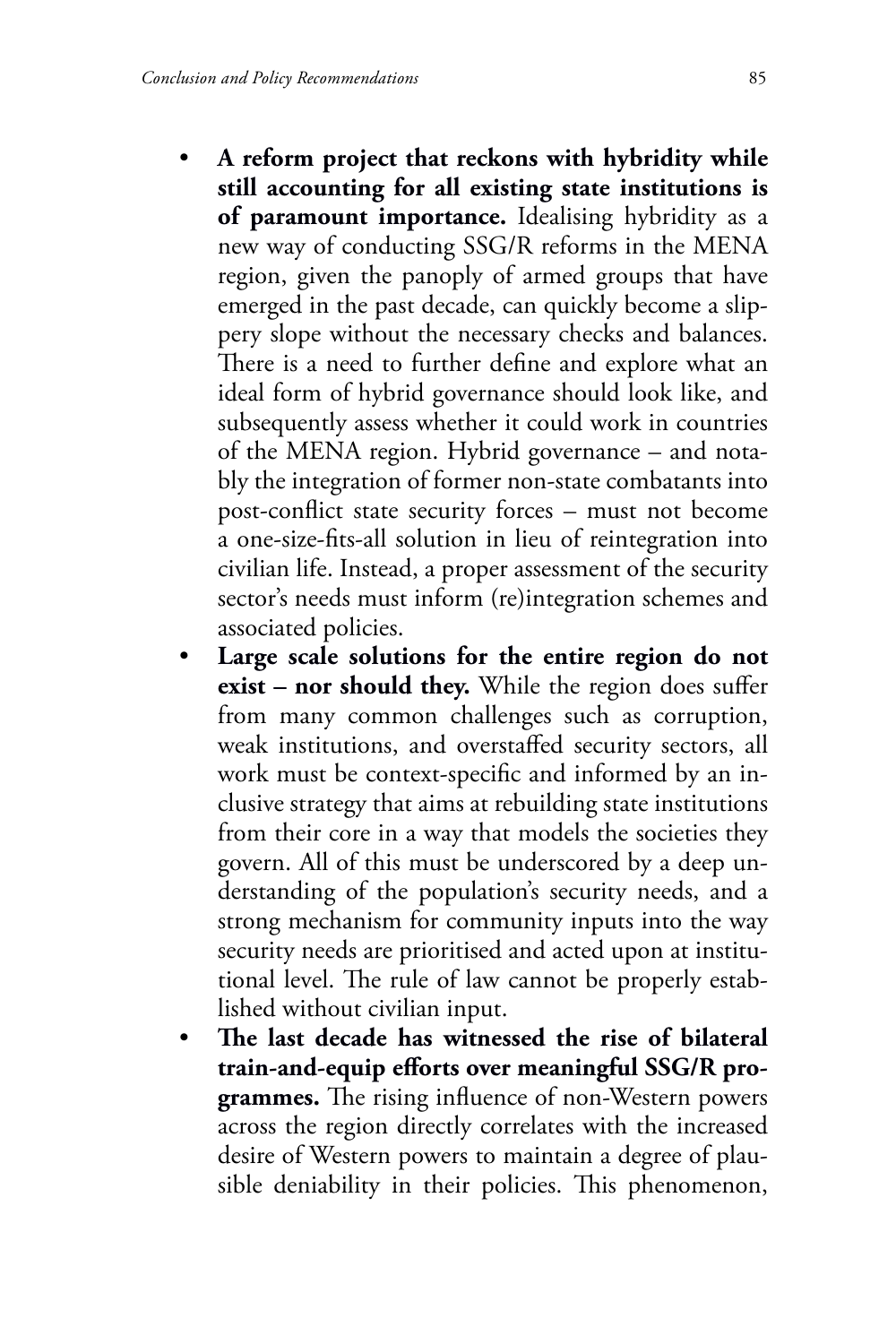however, directly entails that security assistance frameworks be dictated by self-serving, parochial geopolitical interests rather than foreign policy imperatives focused on long-term stability through holistic and meaningful SSG/R. A recalibration of perceptions of long-term technical security assistance must be brought about in order for EU and US foreign policy imperatives to be rethought, away from short-term, business-oriented and self-interested schemes and more into line with democratic governance principles, rule of law and sustainable peace.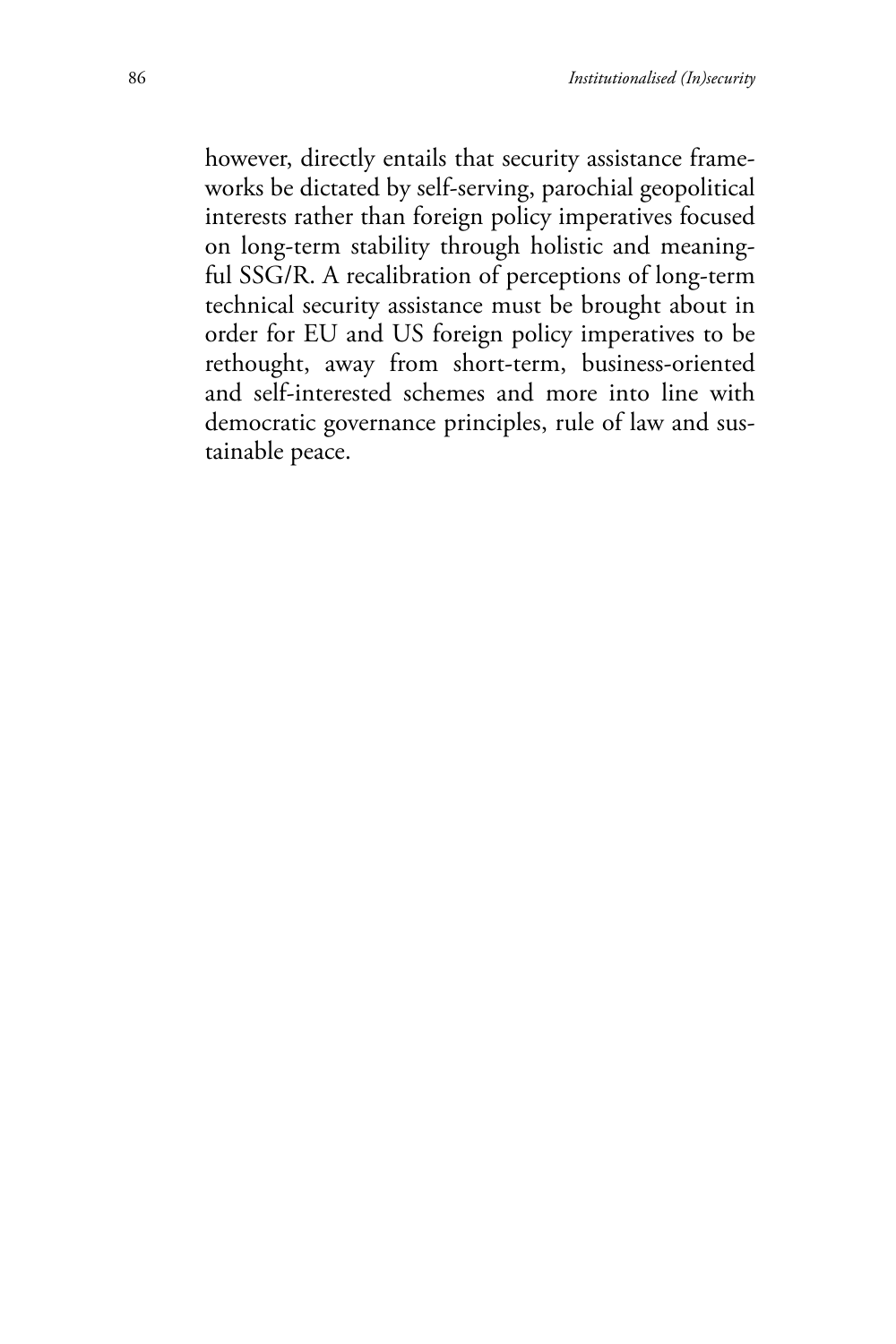**Ranj Alaaldin** is a Fellow at the Brookings Institution and Director of a Carnegie Corporation project on peace-building in the Middle East. He is the founder and Director of Iraq Policy Group, a policy platform that works closely with the Iraqi government on security sector reform and is partnered with Konrad Adenauer Foundation, Crisis Response Council, the Italian Institute for International Political Studies (ISPI), Oxford University and Al-Nahrain University in Baghdad. He consults on regional and local trends in politics, energy and security, with a particular focus on Iraq (including the Kurdistan Region), Turkey, Iran and Libya. Mr. Alaaldin has advised government and non-government organisations and holds a PhD from the London School of Economics and Political Science.

**Eleonora Ardemagni** is an expert of Yemen, the Gulf monarchies and Arab military forces. She is an ISPI Associate Research Fellow, a Teaching Assistant ("History of Islamic Asia"; "New Conflicts") at the Catholic University of Milan, and Yemen contributor for *The Armed Conflict Survey*, International Institute for Strategic Studies (IISS). Adjunct Professor on Yemen at ASERI (Graduate School of Economics and International Relations). Latest publications: "Yemen's Defense Structure: Hybridity and Patronage after the State", *Journal of Arabian Studies*, 2020; "Arab Gulf States: Expanding Roles for the Military", Oxford Research Encyclopedia of Politics, 2020;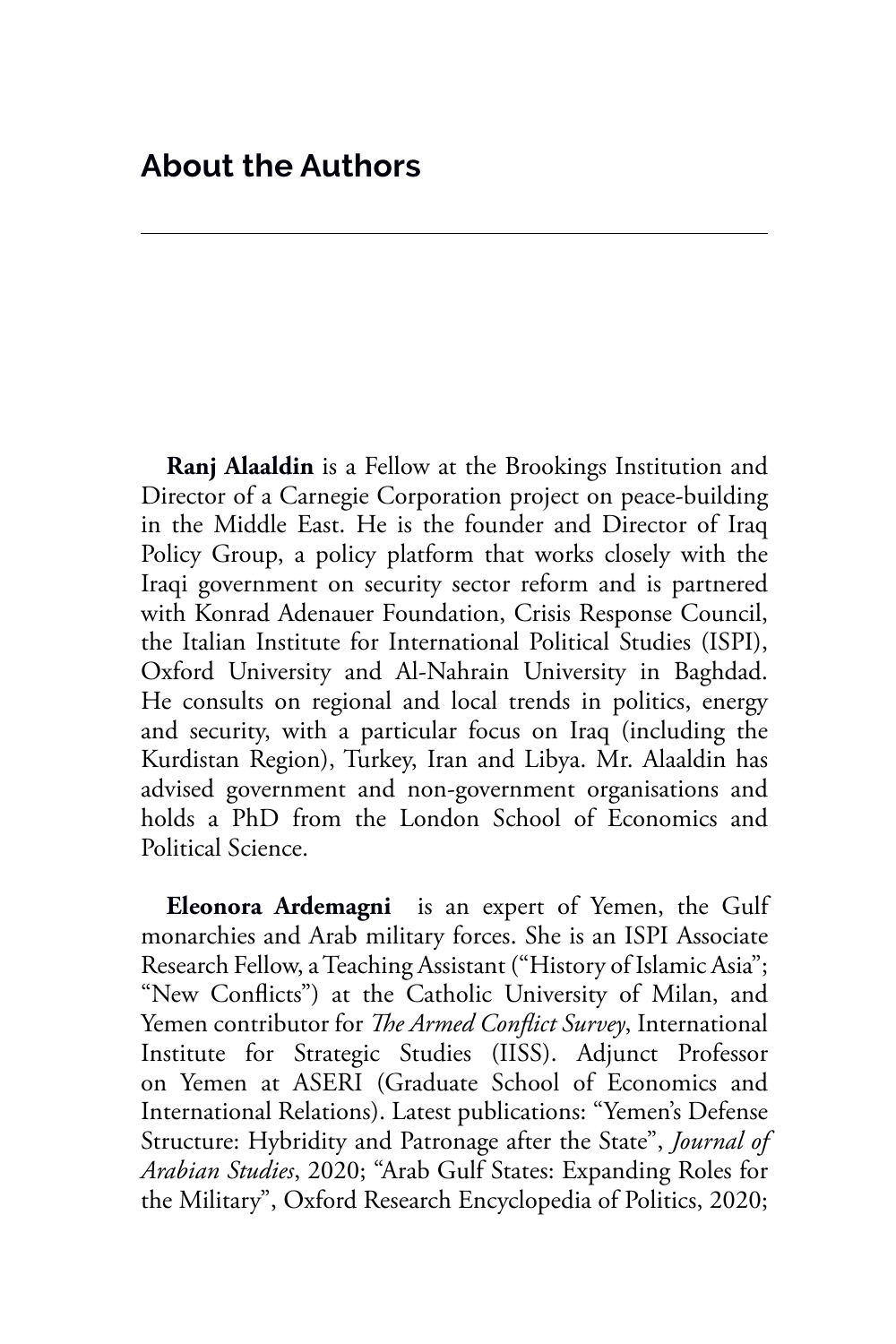"Beyond Yemen's Militiadoms. Restarting from local agency", EUISS, 2020; "The Huthis: Adaptable Players in Yemen's Multiple Geographies", CRiSSMA-Catholic University, 2019.

**Emadeddin Badi** is an independent researcher that specializes in governance, post-conflict stabilisation, security sector governance and peacebuilding. With over 9 years of experience, Emad regularly provides consultancy to international organisations, agencies and civil society organisations on ways to enhance the efficiency of their development programming and activities through capacity building, research and strategic planning. Emad has conducted regular field research in North Africa, primarily on avenues for reform of Libya's security institutions, armed violence, war economies, hybrid security and cross-border crime. He currently works as an Advisor for Libya for DCAF – the Geneva Centre for Security Sector Governance and a Senior Analyst for the Global Initiative against Transnational Organized Crime. He is also a nonresident Senior Fellow with the Middle East Program at the Atlantic Council, where he focuses primarily on the geopolitical dimensions of the Libyan conflict.

**Andrea Cellino** is the Principal Programme Manager for North Africa, Senior SSR Advisor, at DCAF, the Geneva Centre for Security Sector Governance, and manages operations in Egypt, Libya, Morocco, and Tunisia, focused on SSG/R. Before joining DCAF, Andrea spent six years leading field work for the OSCE, in the Balkans and in Ukraine, where in 2014 led a monitoring team in the conflict zone in the Donbas. Prior to that, Andrea was Deputy Secretary General for Policy at the NATO Parliamentary Assembly in Brussels, directing for eight years the PA's outreach programs with parliaments in the MENA region as well as in Eastern Europe. Andrea Cellino is an Italian and Swiss national and has a degree and MA in Political Science from the University of Torino in Italy, and a Master's in contemporary history from the University of California,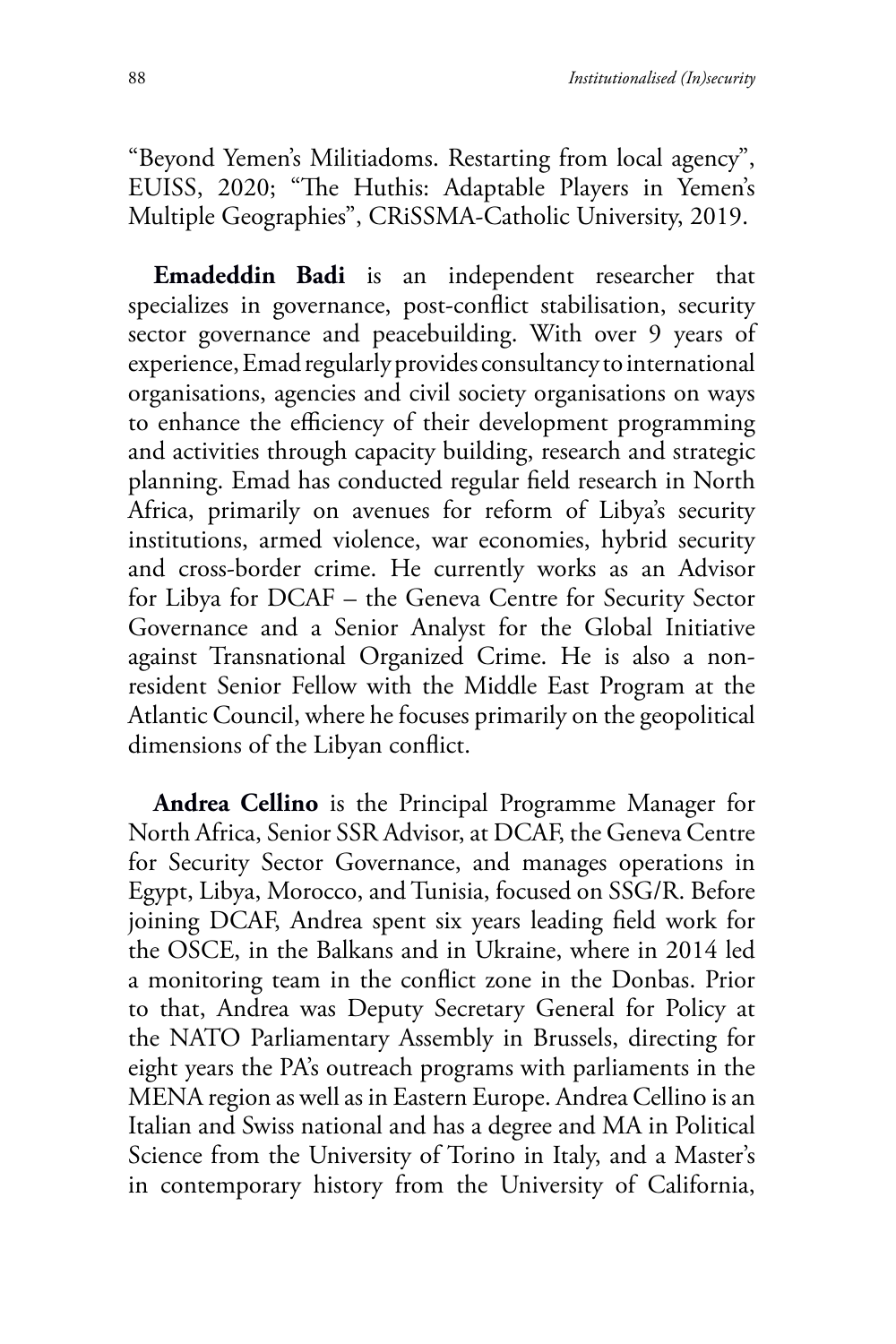San Diego. He recently contributed to the ISPI MED 2019 Report *Weathering the Storm. Charting New Courses in the Mediterranean* and co-edited the study *Conflicts, Pandemics and Peacebuilding: New Perspectives on Security Sector Reform in the MENA Region* (joint ISPI-DCAF publication, 2020).

**Roberta Maggi** is a Junior Project Officer for DCAF's Middle East and North Africa Division, where she contributes to the development of innovative doctrine on Security Sector Governance and Reform (SSG/R) in conflict-affected and hybrid environments, notably in Libya and Yemen. She holds a master's degree in International Relations and Political Science from the Graduate Institute of International and Development Studies, Geneva, as well as a bachelor's degree in International Relations from the Department of War Studies at King's College London. Her research interests include SSG/R, armed group formation, and the politics of stabilisation and reintegration in conflict and post-conflict environments.

**Hamza Mighri** is a Tunisian Fulbright scholar and development researcher focused on Tunisia and the MENA region. His research covered issues related to security sector reform and governance in Tunisia and has appeared in the Carnegie Endowment for International Peace's Sada and Diwan journals, the Brookings Institution, and the Geneva Center for Security Sector Governance (DCAF). He consults on political economy analysis in developing African countries including Tunisia, Libya, and Djibouti. Hamza received a Master of Science in economics from the Institut des Hautes Études Commerciales de Carthage (IHEC), and a Master of Arts in international relations from the Maxwell School of Citizenship and Public Affairs at Syracuse University.

**Jacqueline Stomski** is an independent researcher specialising on Security Sector Governance and Reform (SSG/R), the politics of mobility policies in conflict and post-conflict environments,